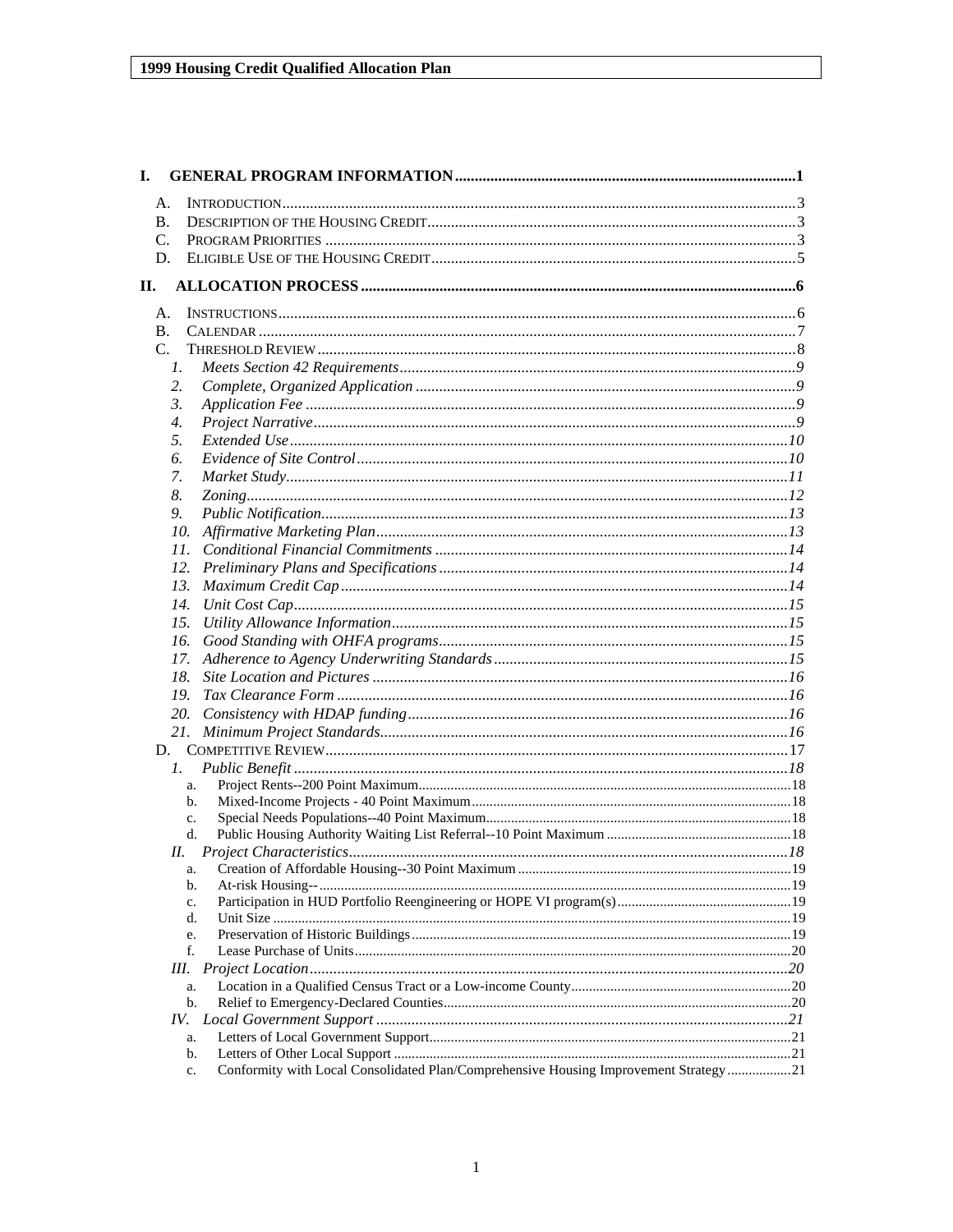|    | V.             |                                                                                   |  |
|----|----------------|-----------------------------------------------------------------------------------|--|
|    | a.             |                                                                                   |  |
|    | $b$            | Combined Contractor Profit, Overhead and General Requirements Fee Percentage-- 21 |  |
|    |                |                                                                                   |  |
|    | a.             |                                                                                   |  |
|    | b.             |                                                                                   |  |
|    | $\mathbf{C}$ . |                                                                                   |  |
|    | d.             |                                                                                   |  |
|    | e.             |                                                                                   |  |
|    | f.             |                                                                                   |  |
| Е. |                |                                                                                   |  |
|    |                |                                                                                   |  |
|    |                |                                                                                   |  |
|    |                |                                                                                   |  |
| V. | <b>INDEX</b>   |                                                                                   |  |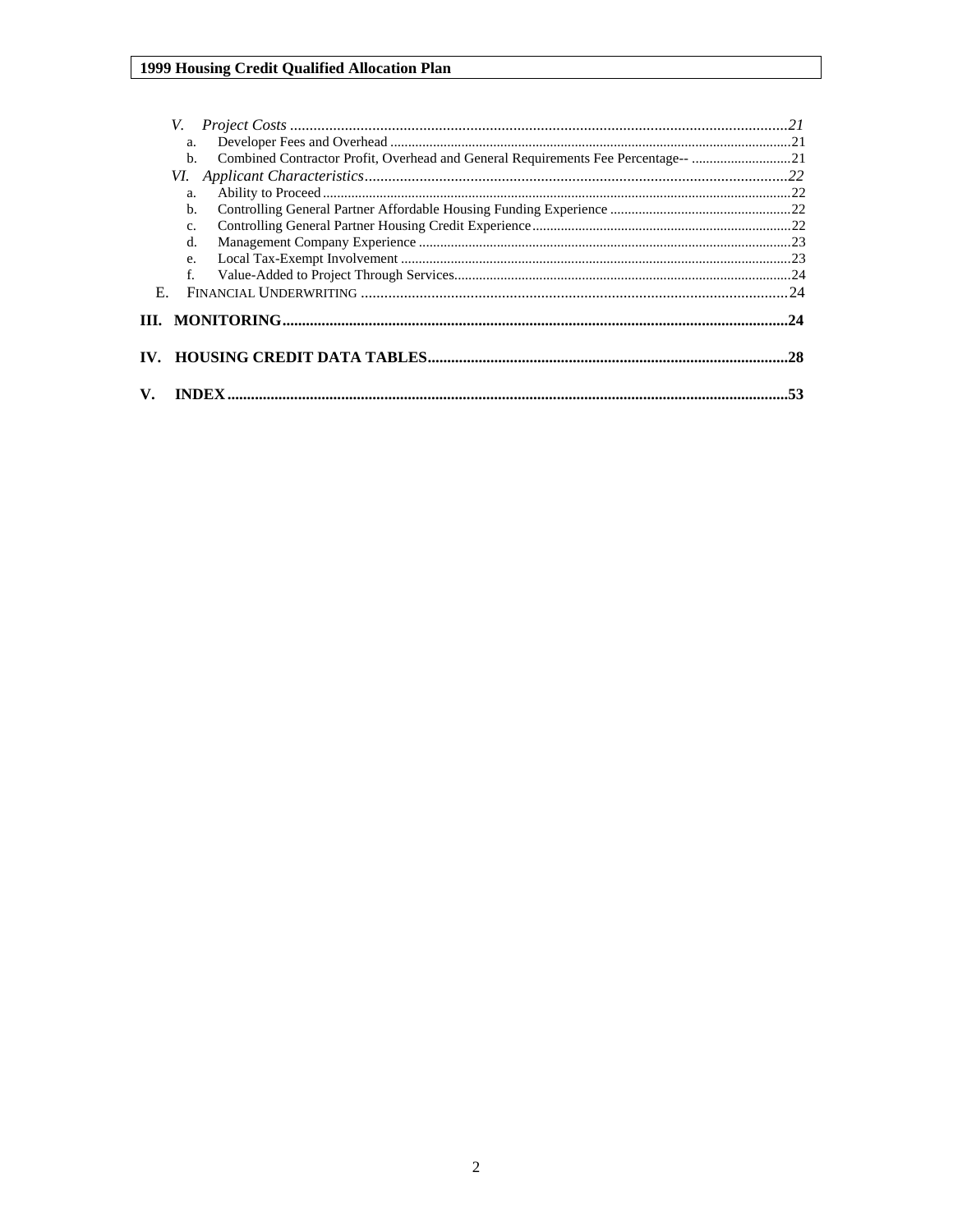## **I. GENERAL PROGRAM INFORMATION**

## <span id="page-2-0"></span>**A. Introduction**

The Housing Credit Program, also known as the Low-Income Housing Tax Credit Program, is designed to increase the supply of quality affordable rental housing throughout the country. These federal income tax credits provide the private housing development community the incentives to develop affordable housing by offsetting building acquisition, new construction, or substantial rehabilitation costs. Since 1987, the Ohio Housing Finance Agency (OHFA or "the Agency") within the Ohio Department of Development (ODOD) has used the Housing Credit to facilitate the development of approximately 53,000 low-income rental housing units in Ohio.

The Internal Revenue Service (IRS) regulations for the Housing Credit Program can be found under Section 42 of the Internal Revenue Code (IRC). Applicants should be familiar with Section 42 of the IRC, regulations and administrative documents (revenue rulings, revenue notices), and all relevant material published by the IRS. Applicants should also consult with their attorney and accountant in order to comply with all program requirements.

This Plan may be subject to change in the future, pending developments in federal and state legislative requirements and/or Agency policy. The Agency reserves the right to make all necessary changes to the Plan.

The Plan is designed specifically for OHFA's Housing Credit Program and is not meant to describe guidelines for other State funding, including OHFA's Multifamily Bond Program and Affordable Housing Loan Program. Please see the guidelines established for these and other ODOD programs for further information on specific program requirements.

## **B. Description of the Housing Credit**

The Housing Credit was created by Congress in 1986, replacing earlier federal tax incentives for the development of low-income rental housing.

Housing Credits are used to offset an individual's or corporation's federal income tax liability. The amount of Housing Credit received can be subtracted on a dollar-for-dollar basis from the federal income tax liability.

The Housing Credit is received each year for 10 years - the period the taxpayer claims the Housing Credit on his/her federal income tax return. The owner must maintain the low-income use continuously for 15 years - this is the compliance period. Additionally, the owner must enter into an extended use period of an additional 15 years by filing a restrictive covenant on the project with the County Recorder.

The taxpayer may claim the Housing Credit beginning either with the taxable year in which the building is placed in service, or in the following year at the owner's election (or the Agency's determination, if necessary). The allocated Housing Credit amount taken by the taxpayer is based on the portion of the building occupied by low-income tenants at the end of the first year of the Housing Credit period.

## **C. Program Priorities**

The priorities of the Housing Credit program are a blend of state and federal priorities.

The ODOD evaluates housing needs of the state and identifies actions to alleviate these needs. The State's Consolidated Plan (ConPlan) contains information regarding some of the state's housing priorities. The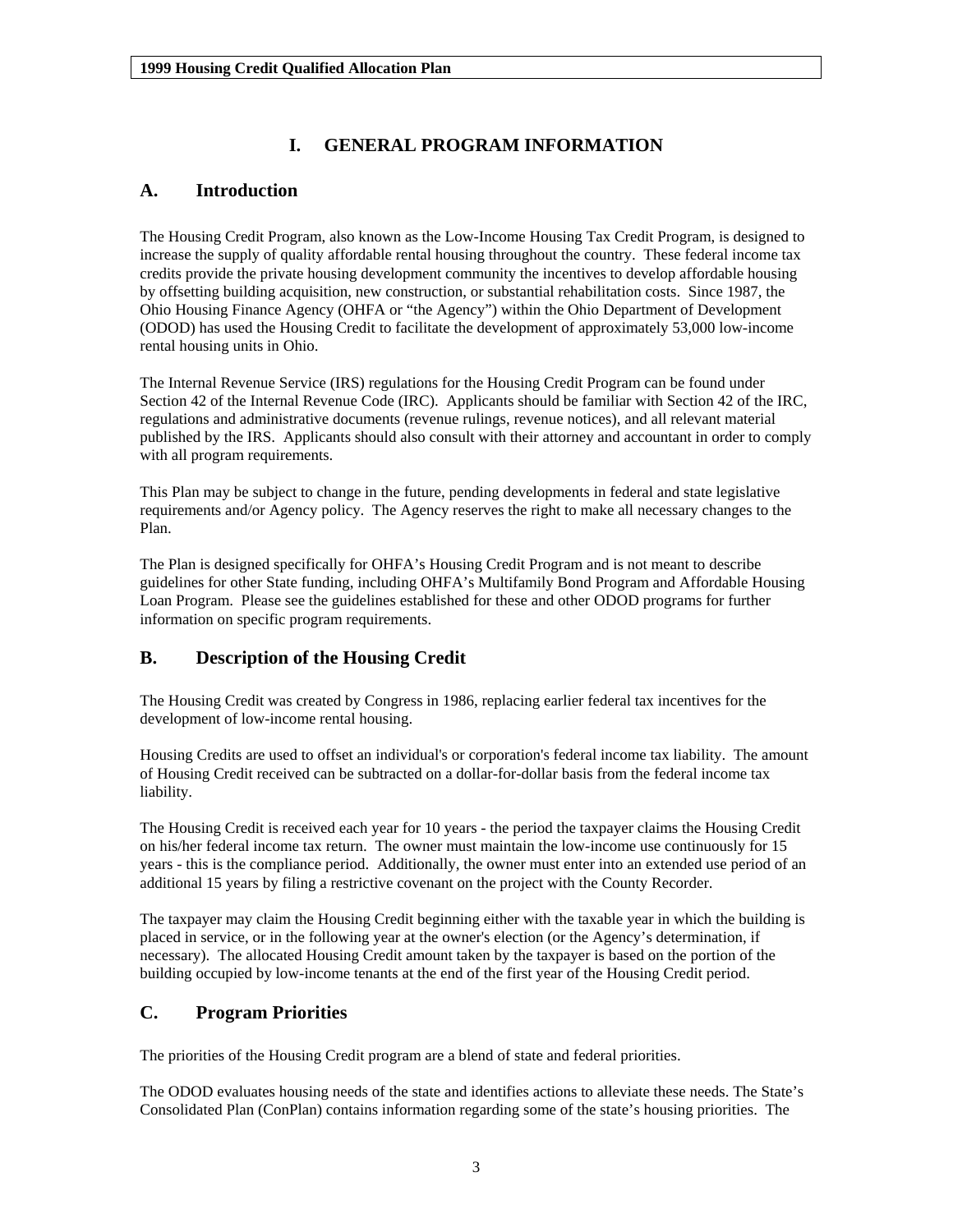Agency also seeks input from its various housing advisory committees to assist in determining the state's housing needs. The Agency has used the State's evaluation of housing need to develop certain competitive criteria used in selecting Housing Credit projects in order to alleviate Ohio's housing needs and at the same time comply with IRS mandates. The Agency supports all state and federal fair housing laws and will expand housing opportunities for people who are unable to secure safe, decent, and sanitary affordable housing in the private marketplace.

The following is a listing of priorities of the Housing Credit program in Ohio:

*Income Targeting*. A project qualifies for Housing Credit if at least 20% of the project is occupied by households with incomes at or below 50% (20/50 projects) of the Area Median Gross Income (AMGI) or at least 40% of the project is occupied by households with incomes at or below 60% (40/60 projects) of the AMGI. The AMGI limits are published by the Department of Housing and Urban Development (HUD) annually. Incomes are adjusted by household size. OHFA has provided the income limitations by county (See Housing Credit Data Table A).

Historically in Ohio, most projects have been 100% occupied by households with incomes at or below 60% of the AMGI in order to have a large applicable fraction. The applicable fraction is defined as the lesser of A.) the number of low-income units divided by the number of non-low-income units (unit fraction) or B.) the amount of low-income unit square footage divided by the amount of residential non-low-income unit square footage (floor-space fraction). Low-income units are defined as units occupied by households with incomes at or below 60% AMGI. The applicable fraction is used in the calculation of the annual Housing Credit amount.

*Rent Restriction on Units*. Applicants can receive extra points during the competitive review if they set rents affordable to households with incomes less than 60% of the AMGI. The rent limits are based on the number of bedrooms in the unit. Rent subsidies paid on behalf of the tenant (such as Section 8 program payments) and overage defined by the Rural Development (RD) 515 program are not included in gross rent calculations. Gross rent includes a utility allowance for the utilities paid by the tenant. The Agency has provided the rent limitations by county (See Housing Credit Data Table A).

In order to assure the units are rented at the specified level elected at application for competitive points, the Agency requires owners to file a Restrictive Covenant in the County Recorder's office where the project is located. The Restrictive Covenant details the restrictions on rent, as well as the term of affordability. Furthermore, in 1999 the Restrictive Covenant will also include restrictions on the income levels the project is targeting per the election the owner makes on the application for competitive points.

Utility allowance information is obtained from HUD or the Public Housing Authority in the county where the project is located. If the project is a Rural Development 515 project, the utility allowance is obtained from the Rural Development office.

*Extended Low-Income Use.* Income and rent limitations must be maintained for a minimum period of 15 years and through the extended use period, which is an additional 15 years. Project owners must enter into an extended low-income use agreement with the Agency.

*Safe, Decent, & Sanitary Housing.* All projects must meet applicable building codes promulgated by the Ohio Board of Building Standards and local governmental agencies. Projects must also comply with the Americans with Disabilities Act, if applicable.

*"No More Credit Than Necessary".* Section 42 of the IRC specifically mandates that state housing finance agencies must ensure that the amount of Housing Credit awarded to a project is the minimum amount necessary for the project to be placed in service as affordable rental housing. The Agency will complete this designated task by thoroughly underwriting every project receiving Housing Credit.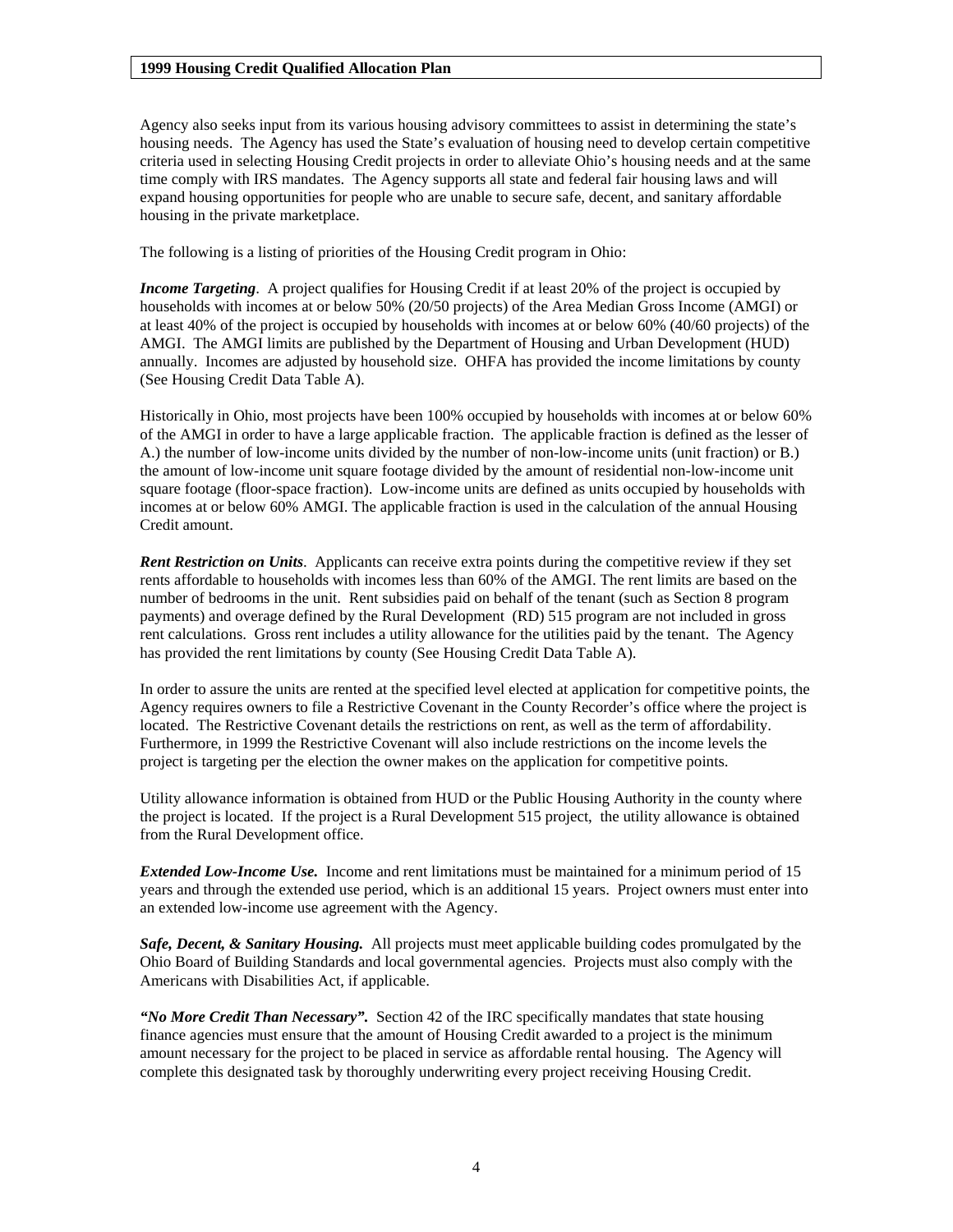## <span id="page-4-0"></span>**D. Eligible Use of the Housing Credit**

The Housing Credit can be used to offset the cost of acquiring, substantially rehabilitating or constructing residential rental housing that is occupied by low-income individuals and families. These units must be available to the general public and have an initial lease of 6 months or longer.

The costs to develop these low-income units become the building's eligible basis. The Housing Credit can be allocated on common areas as long as these facilities are provided to all tenants without additional fees or charges. It is important to note that units created solely for manager and/or security guard occupancy are considered common space. The Housing Credit is available for the following types of projects:

*Acquisition/Substantial Rehabilitation.* The Housing Credit is available for the acquisition and substantial rehabilitation of a building. The acquisition basis is allocated Housing Credit at the 4% Housing Credit rate. The substantial rehabilitation basis is allocated Housing Credit at the 9% Housing Credit rate. The property cannot have been placed in service within 10 years prior to acquisition. In addition, capital improvements on the building are not eligible cost items if within the previous 10 years major capital improvements have been made to the building. The building may not have been previously owned by the new owner or a related entity; however, 10 % of the ownership may remain unchanged.

The Housing Credit may be claimed on the basis of cost incurred for the substantial rehabilitation of a property without claiming credit on the acquisition basis of the project. At a minimum, non-cosmetic improvements must total \$3,000 per unit, or 10% of total project costs.

*New Construction.* The Housing Credit at the 9% Housing Credit rate is available for the eligible costs to construct a new building(s).

*Housing Credit Rate.* The applicable fraction multiplied by the eligible basis is the project's qualified basis. The applicable Housing Credit percentage (commonly referred to as the 9% and 4% Housing Credit rate) is the percentage used to determine the annual Housing Credit amount by multiplying it by the total qualified basis. The Housing Credit rates fluctuate from month to month, and the IRS publishes the new rates monthly. The recipient of an allocation of Housing Credit may "lock-in" the Housing Credit rates at the date of the Binding Reservation Agreement with OHFA or at the date the project is placed into service.

*Single Room Occupancy (SRO).* SRO housing may qualify for Housing Credit even though cooking or sanitation facilities are provided on a shared basis rather than separately within each unit. In certain circumstances it may be possible to lease SRO units for less than a 6 month lease term without violating the non-transient use requirement of the IRC. Please consult with legal experts if pursuing this option.

*Ineligible Costs.* Certain project costs are not subject to inclusion into eligible basis upon which the Housing Credits are derived. These include:

- 1. Commercial Building Costs
- 2. Land
- 3. Permanent Financing Fees
- 4. Reserves
- 5. Off-Site Improvements
- 6. Syndication Expenses (including legal, accounting, & bridge loan interest)
- 7. Any expense that cannot be depreciated with the building.

This list is not inclusive of all costs that may be ineligible for Housing Credits. Please refer to Section 42 of the IRC for more information or consult a Housing Credit tax advisor.

The Housing Credit is not available for any of the following facilities: hospitals, nursing homes, sanitariums, lifecare facilities, retirement homes (if providing significant services other than housing are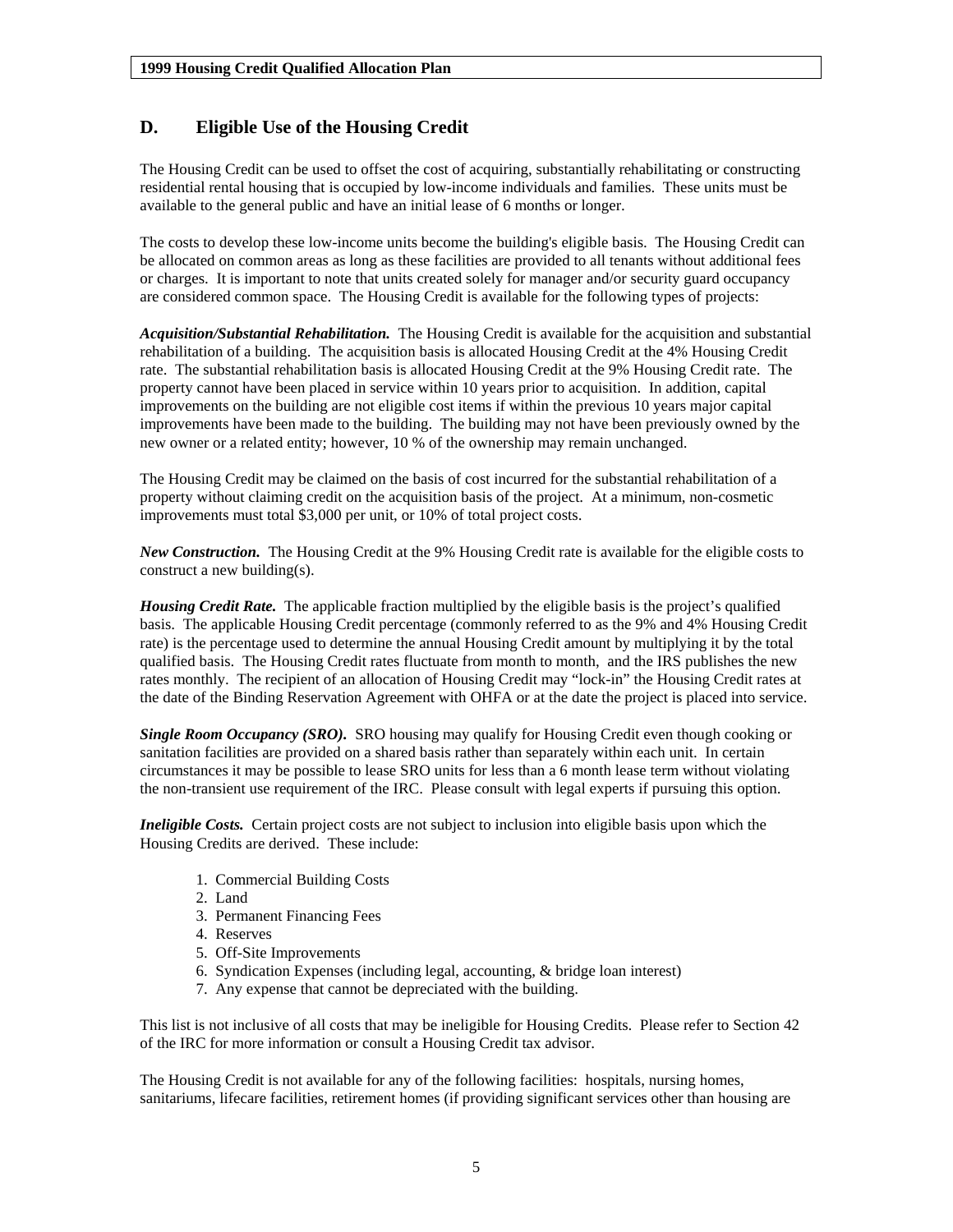<span id="page-5-0"></span>mandatory for residents), employer housing, mobile homes and student housing. Factory-made housing which is permanently fixed to real property may qualify for the Housing Credit. Congregate care facilities may be eligible if the "additional supportive services" are provided to the tenant as a voluntary option and the tenant is not charged mandatory fees for those services. Please refer to Section 42 of the IRC for more information.

## **II. ALLOCATION PROCESS**

## **A. Instructions**

The applicant must submit their application for 1999 Housing Credits to the Housing Credit Program, OHFA, 77 South High Street, 26th Floor, Columbus, Ohio 43215-6108. The application must be received no later than 5 p.m. by the date listed in the program calendar for the particular application round being applied for. Applicants must use the 1999 ODOD Affordable Housing Funding Application (AHFA) and submit the appropriate application fee. The AHFA may be completed by typewriter or electronically via Microsoft Excel. This submission should include the actual application and any attachments required by the Agency to ensure proper processing of the application.

The Agency has scheduled two application rounds for 1999 in which 75% of the total population credit will be reserved in the first round and 25% of the population credit will be reserved in the second round*. The Agency reserves the right to modify the amount of credit offered per allocation round*. In addition, the projects which do not receive a reservation in the second round will be eligible to continue on a waiting list, in which remaining credits will be reserved to those projects which have the higher competitive score and are able to meet carryover requirements by the appropriate deadline*. If federal legislation increases the 1999 per capita credit, then OHFA reserves the right to determine the appropriate use of the additional credit at a later date.* 

The application round will incorporate three review phases: threshold, competitive, and underwrite. Threshold review is an evaluation of an applicant's ability to meet certain minimum requirements set forth in the Allocation Plan. The Agency will allow applicants to remedy threshold deficiencies after an initial review. Competitive review is the scoring of applicants through criteria which was developed to reflect Congressional mandates and state housing policy as well as input from interested parties. These project scores serve as the basis of the Agency's funding determination. Finally, underwrite review is undertaken by the Agency to determine financial feasibility and the amount of Housing Credit necessary for the development to proceed. *Refer to the Administrative Guidelines for a more specific explanation of the administration of these phases. The Agency's User Manual provides specific instructions and evidentiary requirements for threshold and competitive review. Please refer to the User Manual for more specific explanation of OHFA's requirements to secure points and meet threshold requirements.* 

A project which has returned a Housing Credit allocation from a previous year due to the inability to proceed resulting from local government action which has been determined through the judicial system to be inappropriate may seek an allocation of credit in the current year. In order to qualify to apply for this relief, the project must meet the following requirements:

- The project must have received an allocation of competitive Housing Credits from OHFA in a previous year.
- The owner of the allocation must have returned the Housing Credits to OHFA prior to the required placed in service date.
- The underlying reason for the return of the credit allocation must relate to action or inaction of the local government approval process to allow for plan approval or building permit issuance.
- The owner of the project must obtain either a final judicial determination that local action or inaction is inappropriate or a settlement or consent of all parties to an appealable judicial action that no appeal will be taken from a judicial decree that determines the local activity is inappropriate. As a result of this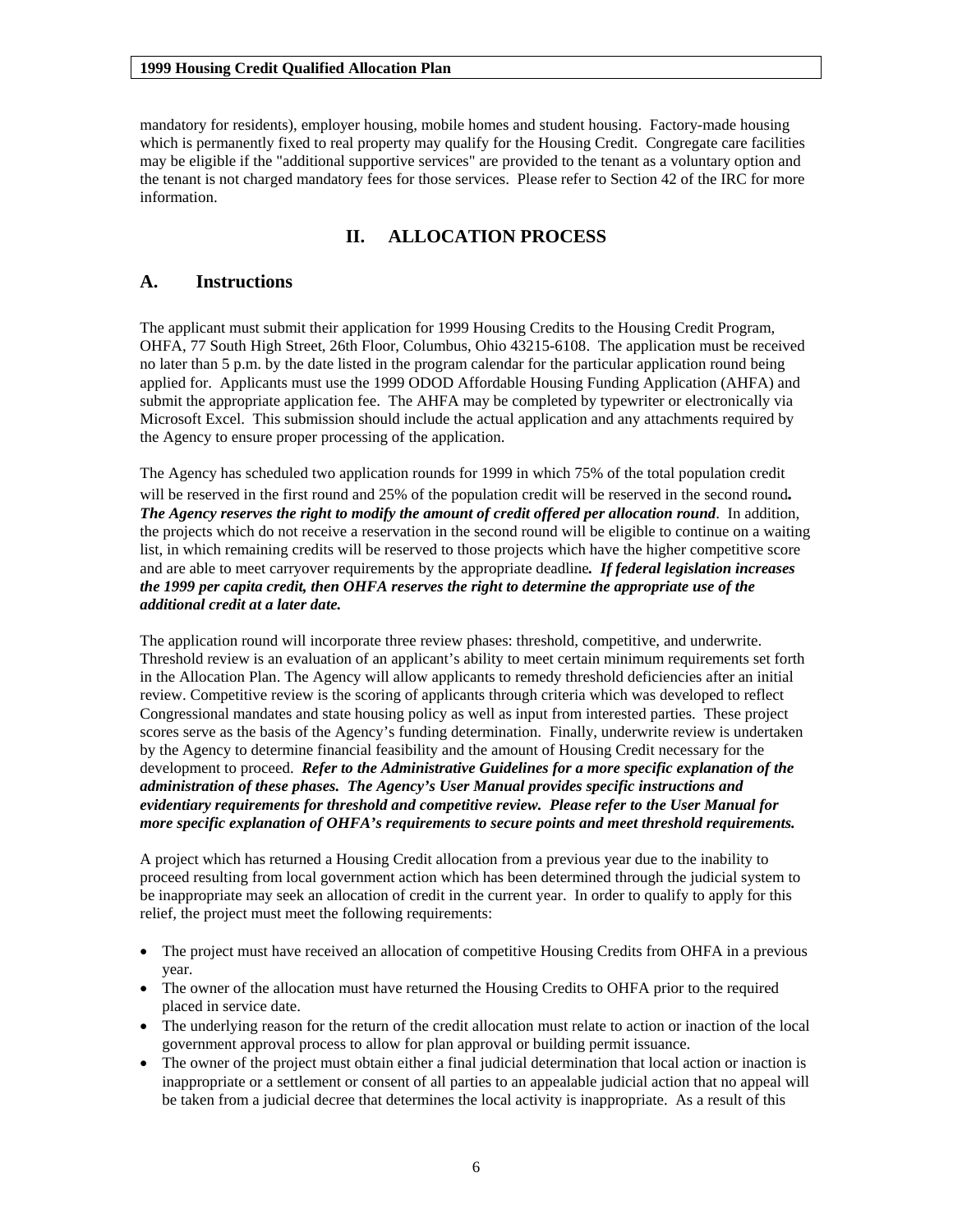<span id="page-6-0"></span>judicial decree or settlement, the owner of the project must demonstrate that the project can now proceed. The determination of these requirements will be made by OHFA legal counsel and/or the Ohio Attorney General's office.

- The project will complete a current year application and request OHFA board consideration to obtain a current year Housing Credit allocation.
- OHFA staff will evaluate the project based on current year criteria although waivers from current year requirements may be requested and considered. It is OHFA's expectation that comparable competitive commitments will be made. It is expected that any monetary damages received which are related to the project, less direct costs of litigation apportioned between damages that are related and unrelated to the project will be pledged to the project.

Qualifying requests will be summarized and presented to OHFA multifamily subcommittee and board for consideration and approval. OHFA has no affirmative obligation to grant approval to any project seeking relief*.* 

| <b>January</b>    |                                                                 | <b>July</b>       |                                                                 |
|-------------------|-----------------------------------------------------------------|-------------------|-----------------------------------------------------------------|
| 4                 | QAP Ready for Distribution                                      | 9                 | Agency Notification of LGN Deficiencies                         |
|                   | 1999 Program Trainings                                          | 19<br>Corrections | Applicant Response Deadline for LGN                             |
| <b>March</b>      |                                                                 | <b>August</b>     |                                                                 |
| 1                 | Round 1 Application Deadline                                    | 6                 | Agency Notification of Threshold                                |
| 19                | Agency Notification of LGN Deficiencies                         | Deficiencies      |                                                                 |
| 29<br>Corrections | Applicant Response Deadline for LGN                             | 16                | Applicant Response Deadline for<br><b>Threshold Corrections</b> |
| <b>April</b>      |                                                                 | <b>September</b>  |                                                                 |
| 30                | Agency Notification of Threshold                                | $\tau$            | Round 2 Reservations Issued                                     |
| Deficiencies      |                                                                 | 14                | Deadline for Round 2 Appeals                                    |
|                   |                                                                 | 21                | Round 2 Appeal Responses Issued                                 |
|                   |                                                                 | 21                | Round 2 Reservation Agreements Due                              |
| <b>May</b>        |                                                                 | <b>October</b>    |                                                                 |
| 10                | Applicant Response Deadline for<br><b>Threshold Corrections</b> | 18                | Round 1 Carryover Deadline                                      |
| June              |                                                                 | <b>November</b>   |                                                                 |
| 4                 | Round 1 Reservations Issued                                     |                   |                                                                 |

## **B. Calendar**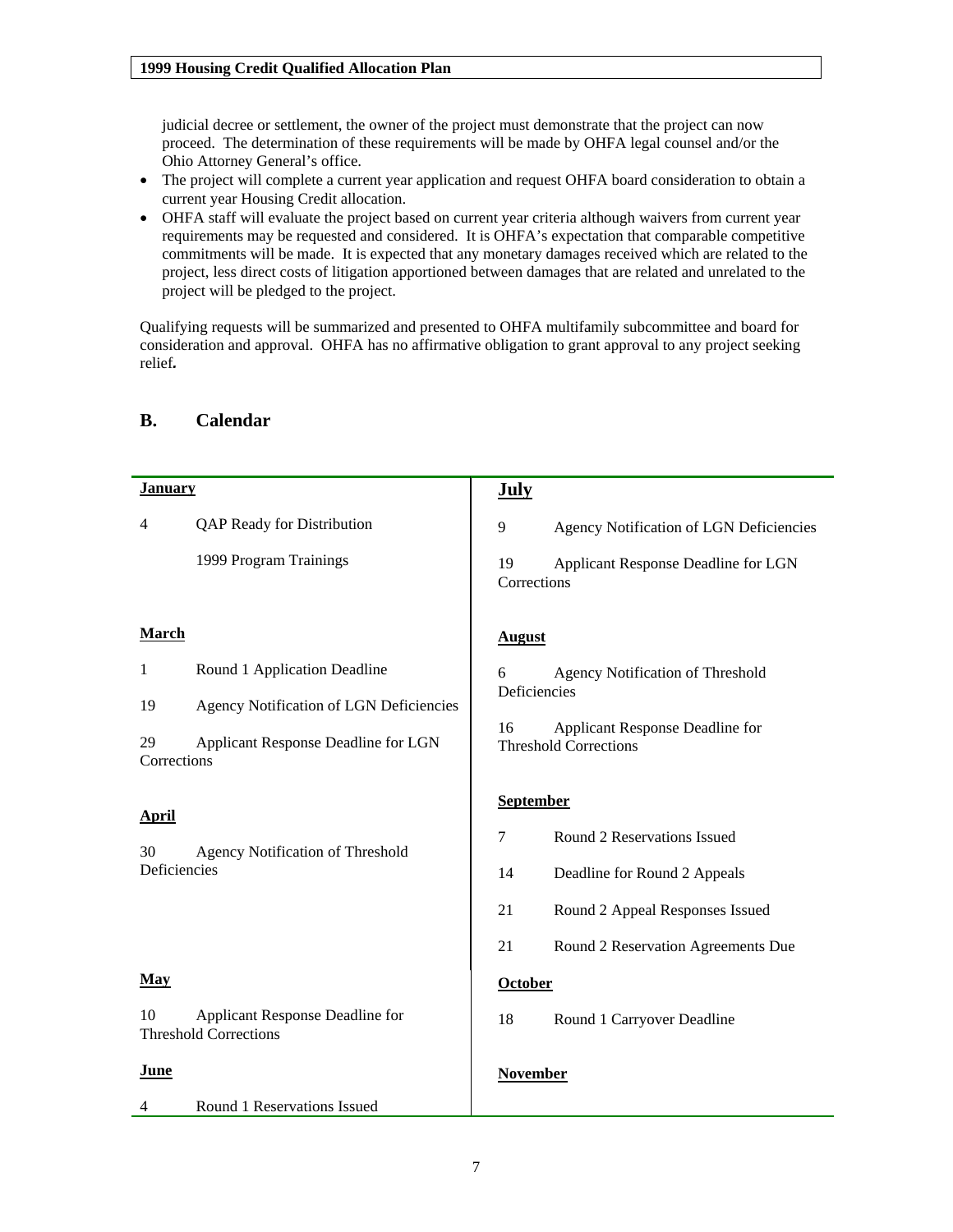<span id="page-7-0"></span>

| 11<br>18 | Deadline for Round 1 Appeals<br>Round 1 Appeal Responses Issued | 8<br>15         | Round 1 Carryover Documents Mailed<br>Round 2 Carryover Deadline |
|----------|-----------------------------------------------------------------|-----------------|------------------------------------------------------------------|
| 18       | Round 1 Reservation Agreements Due                              | <b>December</b> |                                                                  |
| 28       | Round 2 Application Deadline                                    | 6               | Round 2 Carryover Documents Mailed                               |
|          |                                                                 | 20              | Carryover Documents Returned to Agency                           |
|          |                                                                 |                 |                                                                  |

## **C. Threshold Review**

The Agency has established the following threshold criteria that must be met in order to qualify for the competitive review stage. In addition, all projects with tax-exempt bond financing must meet all threshold requirements to receive a reservation of tax credits. Threshold review is a basic review of the application to determine if it is complete, all necessary forms, supporting evidence, and fees are included, and the project meets minimum program requirements.

The Agency will complete threshold reviews of applications and give the applicants the opportunity to correct deficiencies in their applications. *Please refer to the calendar on the preceding page on timelines for deficiency correction.*

*Please refer to the AHFA User Manual and Administrative Guidelines to determine what evidencing requirements need to be met to comply with the threshold criteria.*

Threshold Review Criteria:

- 1. Meets Section 42 Requirements
- 2. Complete, Organized Application
- 3. Application Fee
- 4. Project Narrative
- 5. Extended Use Term
- 6. Site Control
- 7. Market Study
- 8. Zoning
- 9. Public Notification
- 10. Affirmative Marketing Plan
- 11. Conditional Financing Commitments
- 12. Preliminary Plans & Specifications
- 13. Maximum Credit Cap
- 14. Unit Cost Cap
- 15. Utility Allowance Information
- 16. Good Standing in OHFA Programs
- 17. Adherence to Agency Underwriting Standards
- 18. Site Location & Pictures
- 19. Tax Clearance Form
- 20. Consistency with HDAP Funding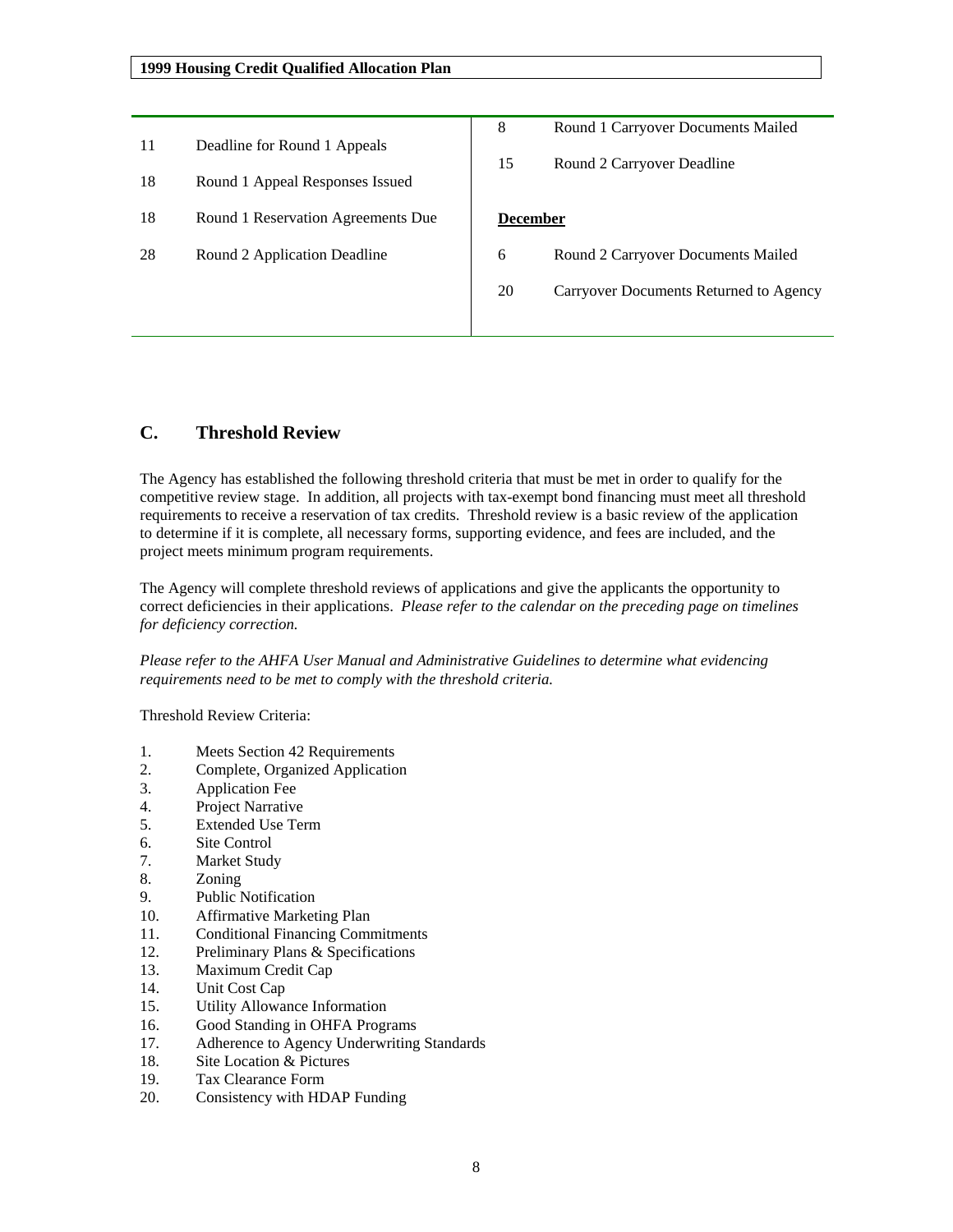#### <span id="page-8-0"></span>21. Minimum Project Standards

#### **1. Meets Section 42 Requirements**

The project must meet all the requirements set forth in Section 42 of the IRC of 1986, as amended and all relevant U.S. Department of the Treasury regulations, notices, and rulings.

### **2. Complete, Organized Application**

Applications must be submitted in a three-ring binder utilizing the index provided with the application and appropriate tabbing. Applications must be complete and consistent with all supporting documentation. Any applications that are incomplete, inconsistent, and/or illegible, will be rejected.

#### **3. Application Fee**

The appropriate processing fee must accompany each application. If a check is returned for insufficient funds, the application will be immediately rejected. The amount of the application fee is dependent on the number of units in the project (including market rate units) and is scaled as follows:

| Projects 25 units or less: | \$ 500 |
|----------------------------|--------|
| Projects 26-50 units:      | \$ 750 |
| Projects 51-75 units:      | \$1000 |
| Projects 76+ units:        | \$1250 |
|                            |        |

Application fees are waived for projects locating in Enterprise Zones*.* Projects with threshold deficiencies will be charged a re-submission fee.

#### **4. Project Narrative**

The applicant must submit a project narrative that utilizes specific sections of the Housing Development Assistance Program (HDAP) narratives. If the applicant is seeking HDAP funding in addition to Housing Credits, complete the HDAP narratives located in Section F of the AHFA. If a Housing Credit applicant is not seeking HDAP funding, complete the narrative located in Section E of the AHFA.

The following sections of the HDAP narrative are modified as follows and included in Section E of the AHFA:

- 1.1 Briefly describe the project and its location(s), project design, target population, development team members, financing, and project timeline.
- 2.1 Briefly describe the history of each organization with an ownership interest in the project, including accomplishments with respect to past projects; programs and services provided to the community or neighborhood served, particularly those activities related to housing; the service area of the organization; and objectives for the future.
- 2.2 Describe how each organization will be involved in the project with respect to specific areas of responsibility, and how each organization will function as part of the development team, including the roles of the other members of the development team. Identify specifically what staff members will be involved in the project and their roles. Please submit resumes for involved staff and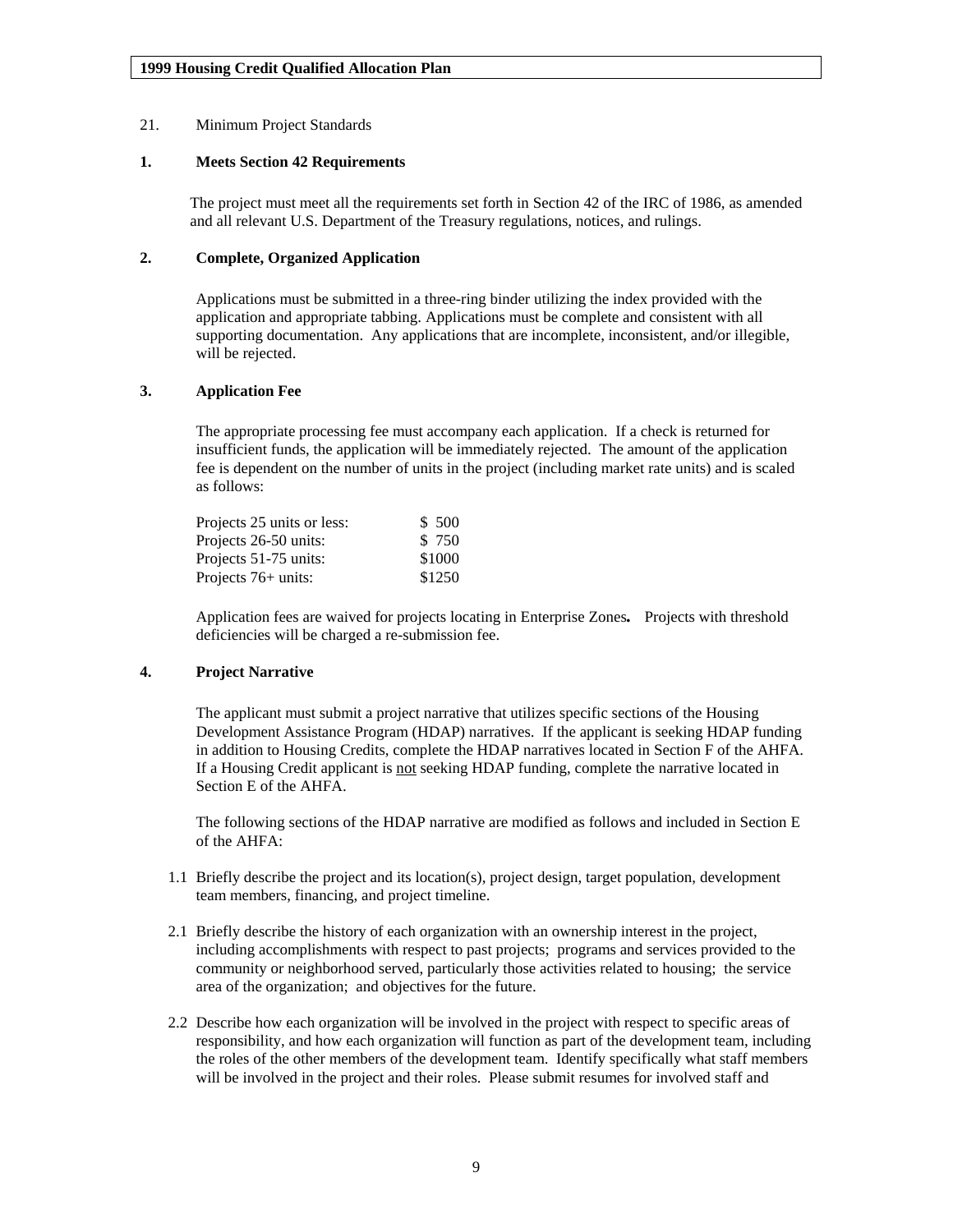<span id="page-9-0"></span>development team members. Explain how this project will effect staff capacity, and, if staff capacity is lacking, explain how the organization will expand staff capacity.

- 2.3 Explain how each organization is involved in managing the project after it is completed, including staff assigned to this function, and how much of their time will be dedicated to this purpose.
- 3.1 Discuss any pre-development funding that is being provided to the project, including whether funds are in the form of a loan or a grant, and the expenses and activities covered by the predevelopment funding.
- 3.2 Discuss the financial structure of the project, including how funds will flow into the project, and the terms of grants or loans, including collateral positions and security arrangements of the various funding sources.
- 3.3 Describe the provisions made for project reserves, including operating reserve, replacement reserve, lease-up reserve, and any lender reserve, and provide the assumptions used to estimate the reserve needs.
- 3.4 Describe how the developer fee will be distributed. If the ownership structure contains multiple general partners, explain how the developer fee will be divided between the partners. Identify any portion of the fee that is pledged to cover any anticipated project costs and for how long.
- 3.5 Describe any specific line items in the operating proforma that may need further explanation.
- 3.6 If the ownership and/or financial structure is anticipated to change during the life of the project, please explain in detail when and how this will occur. For example, the exercising of a lease purchase option, withdrawal of a general partner, or acquisition of the project by a non-profit organization.
- 4.1 Describe the neighborhood that the proposed project will serve, including demographics and other relevant socio-economic characteristics.
- 4.2 Describe the existing market conditions that make this project a high priority for the area and the market information that supports the need for the project.

#### **5. Extended Use**

All projects must commit to an extended use term of a minimum of 30 years of affordability. Projects with tax-exempt bond financing must commit to an extended use term of the greater of 30 years or the outstanding term of the bonds. The owner must file a Restrictive Covenant (provided by the Agency) to waive the right to petition the Agency to terminate the extended use term as described in Section 42 of the Internal Revenue Code.

#### **6. Evidence of Site Control**

Both the buyer and seller must evidence site control. The following may properly evidence site control.

- 1. Executed and recorded deed of current owner must be included;
- 2. Executed purchase option with date certain performance;
- 3. Executed purchase contract;
- 4. Executed land contract; or
- 5. Executed long-term land lease or option on a long-term lease.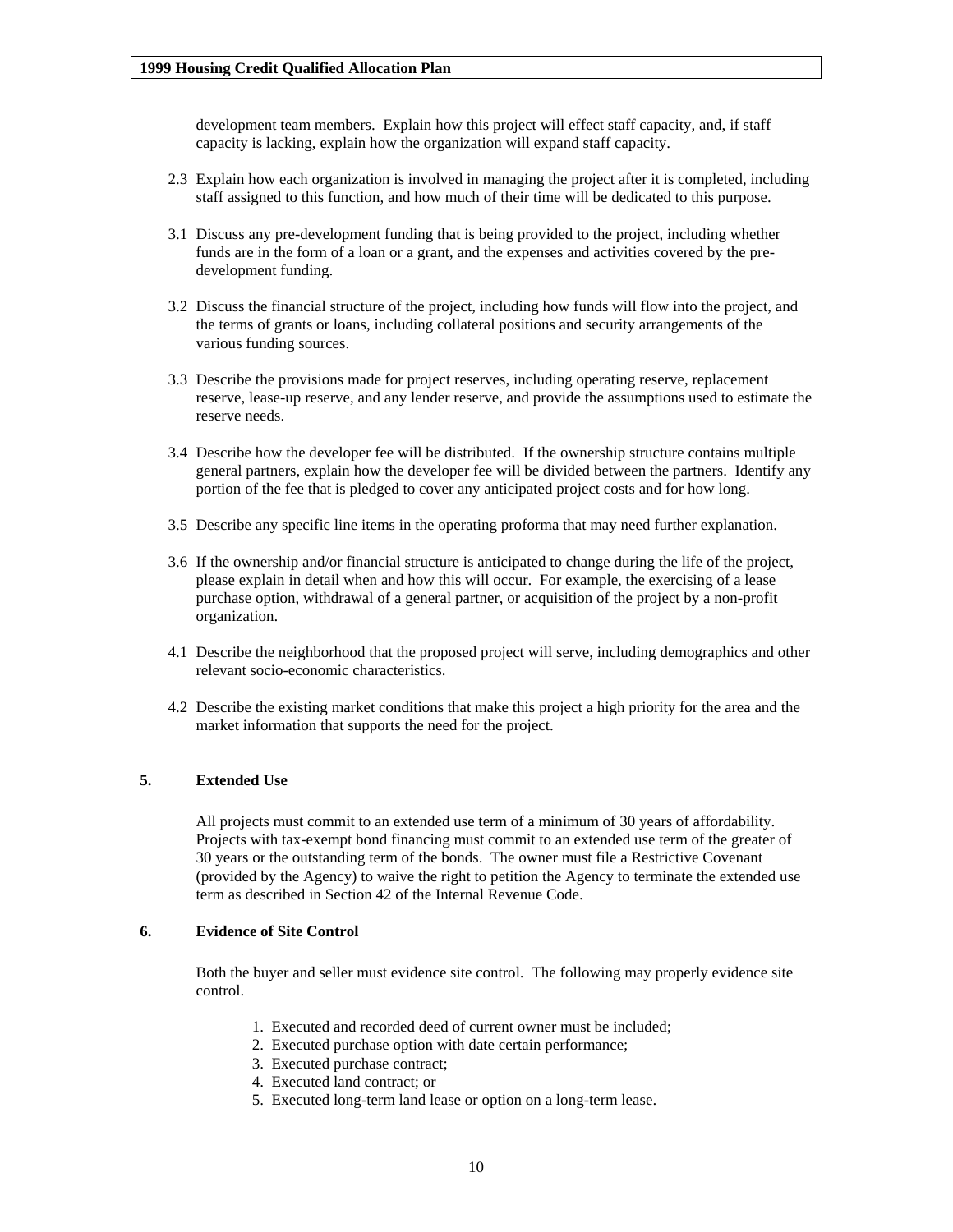<span id="page-10-0"></span>The items listed above are the minimum required to meet the Agency's threshold requirements. Additional information may be needed such as plat maps, title abstract, legal opinion or other information or narrative if necessary to assist the Agency in determining site control. The Agency must be able to determine that the applicant has proper site control based on the information submitted in the application.

Each of the site options/contracts, as applicable, must not expire before 120 days following the submission of the application. There are two exceptions to the site control requirements listed above:

- 1. For scattered site projects with 10 or more sites, the Agency will require that at least 25% of the sites be under control at the time of application. A site is defined as a parcel with an assigned permanent parcel number as it exists at application. For scattered site projects that contain a mix of rehabilitated and newly constructed units, the sites under control must reflect the proportion of rehab units to new construction units. The Agency reserves the right to downsize a project at carryover if the site control percentage at application is not maintained at carryover. A scattered site project is one in which no more than 50% of the sites are contiguous.
- 2. For single-site properties that are currently in default to a mortgage held by a federal agency, the demonstration of site control may be held in abeyance until carryover. In lieu of site control documentation, the project sponsor must produce a deed of the current owner, a letter from the federal agency indicating that the first mortgage which it holds is currently in default, that the federal agency is willing to proceed with a foreclosure action if the project is otherwise eligible for a tax credit reservation, and that foreclosure will be completed and title transferred to the project sponsor prior to the carryover deadline for the project. No carryover extensions will be permitted for any project that seeks this avenue of site control.

#### **7. Market Study**

A market study conducted by an independent / third party market study professional must be submitted with the application. Projects with 10 or fewer units and rehabilitation only projects that will be 100% occupied during the work are exempted from this criterion. Occupied rehabs with qualifying tenants are exempt from the market study requirement, however, the applicant must include a statement accompanying the application certifying that the project is currently occupied by qualifying tenants, and that no anticipated displacement will occur. If displacement occurs, a relocation plan must be submitted. For projects seeking the market study exemption and also seeking special needs points, projects must document and evidence that the special needs setaside requirements are met through existing residency.

The study must include the following:

- The market study must include an index which clearly identifies the location of each of the following required items:
- ♦ A brief executive summary in bullet format stating 1.) A concise conclusion by the author; 2.) The appropriate vacancy rate for the proposed project; 3.) The assumptions and methods used by the author including data sources; and 4.) A comparison analysis between the proposed rents of the project and the market rents for the project's market area. The executive summary must also include concise responses to each of the following requirements.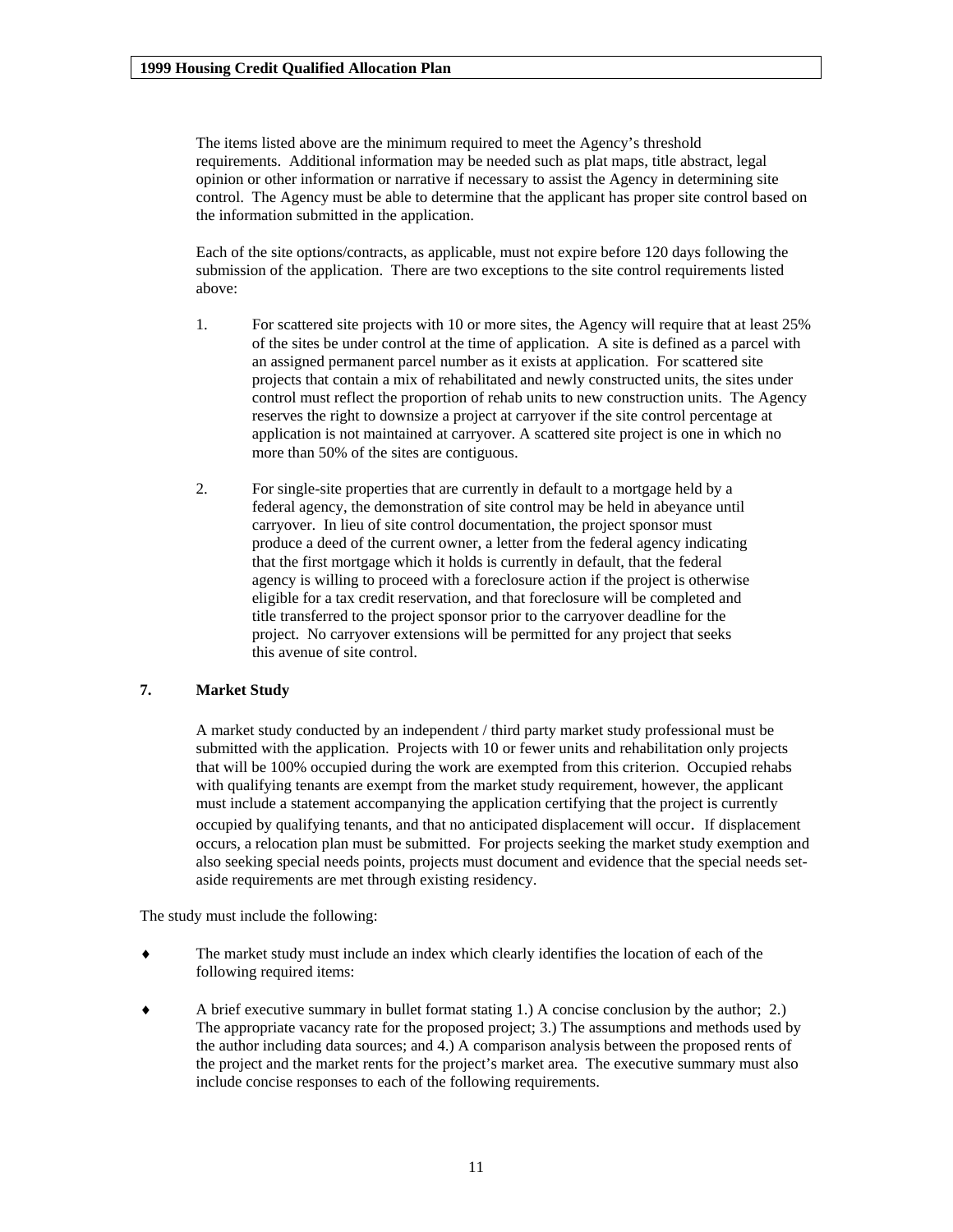- <span id="page-11-0"></span>♦ If the project will be serving a special-needs population, then the executive summary must identify that market and specifically state that there is an adequate demand for these units by the targeted special needs population.
- ♦ A description and evaluation of public services (transportation, police, fire department, schools), infrastructure and community services (shopping, recreation, transportation, medical and services for special needs if applicable)*.* A description and evaluation of employment in the market area.
- ♦ A description and map of the market area including the supply (current and potential including other Housing Credit projects) and the condition of the housing stock.
- ♦ A description of the competition from other federally subsidized developments as well as proposed Housing Credit projects not yet placed in service. The Housing Credit projects not yet placed in service must be included in the project's market assumptions. Projects that receive a reservation in a current round may be required to amend their market study to incorporate those other projects receiving an allocation in that current round. OHFA will provide the information on Housing Credit projects not yet placed in service.
- ♦ A description of the impact the proposed Housing Credit project will have on existing tax credit projects and other subsidized housing. The Agency may require additional market study analysis and/or reject a project if it unfairly impacts other tax credit or subsidized housing.
- ♦ Provide a vacancy rate for the market and explain any weaknesses in the market. Evaluate how and why the project can achieve its' projected vacancy rate. Existing vacancies of 6% or above may require additional market analysis at the Agency's discretion. Projects proposing a vacancy rate of 6% or higher may be required to perform additional market analysis.
- An identification of potential residents of the project, where they currently reside, and the condition and affordability of their current housing. These potential residents must meet the income restrictions of the Housing Credit program.
- The study must have been completed or updated by the author no later than 1 year prior to the application for Housing Credit.
- The project assumptions used in the study must match the project assumptions used in the Housing Credit application. For example, the number of units in the project must be the same in the market study and in the Housing Credit application. If the vacancy rate assumption used differs from the application, provide an explanation and rationale.
- ♦ Applications will be rejected if any of the above market study requirements are not provided.

The characteristics listed above are the minimum required to meet the Agency's threshold requirements. Additional information appropriate to the market area and the project must be submitted to demonstrate the need for the proposed housing project. In addition, certain information may need to be contained in the market study to support the award of competitive points (see Competitive Review).

#### **8. Zoning**

The applicant must demonstrate that the zoning for each site on which the project will be located allows for the use(s) proposed by the applicant. Thus, at a minimum, the zoning designation for each site must allow residential use. Applicants must include the section of the local zoning map that clearly displays the project site location and the date of the map. In addition, a letter from the local jurisdiction must be submitted to confirm the zoning, and must include the following: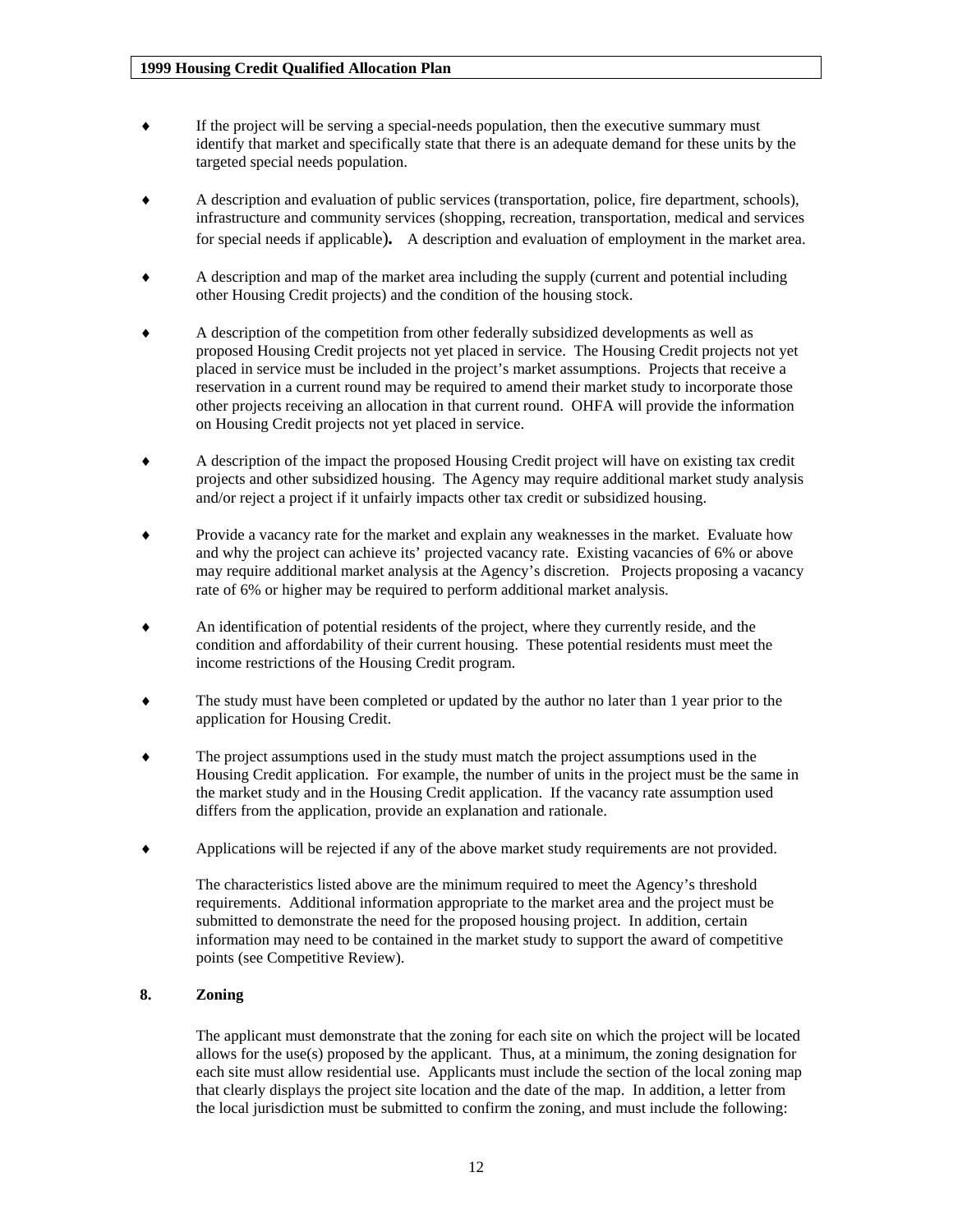- <span id="page-12-0"></span>a. The actual zoning designation and a description of this designation; and
- b. Any density and/or lot coverage requirements; and
- c. If a conditionally permitted use, explanation of the conditions to be met for the project to considered a permitted use; and
- d. A description of any overlay or planned development district regulations that would further condition the development of the project.

For jurisdictions with no zoning regulations in effect, a letter from the jurisdiction so stating is required.

#### **9. Public Notification**

The applicant must notify, in writing, certain officials from

- a. The political jurisdiction(s) in which the project will be located; *and*
- b. Any political jurisdiction(s) whose boundaries are located within one-half mile of the project's location.

The applicant must use the letter template provided in Attachment G of the 1999 QAP. The notification must state the applicant's intent to develop a project using OHFA funding. The notification must be in writing and sent via certified mail, return receipt requested, and **dated no later than 2 weeks prior to the submission deadline date** for Housing Credits. Please provide a copy of the receipt for certified mail and copies of your notification letters with your application. The letter must include:

- a. The project's address;
- b. The number of units;
- c. The nature of the project;
- d. All OHFA programs utilized in the project;
- e. A statement regarding the recipient's right to submit comments;
- f. The address of OHFA and to whom comments should be sent; and
- g. The recipient's rights and procedures to express disapproval or objection.

The officials to be notified include:

- a. Highest elected executive local political official and members of the elected legislative body;
- b. Members of the board of township trustees;
- c. Members of the board of county commissioners;
- d. State representative; and
- e. State senator.

Scattered site projects must complete the public notification process for sites under control at application and for remaining sites no later than 45 days prior to their Carryover deadline. The notification must be evidenced at Carryover. Applicants must use the notification letter template located in Attachment G of the 1999 QAP and the AHFA User Manual for more information.

#### **10. Affirmative Marketing Plan**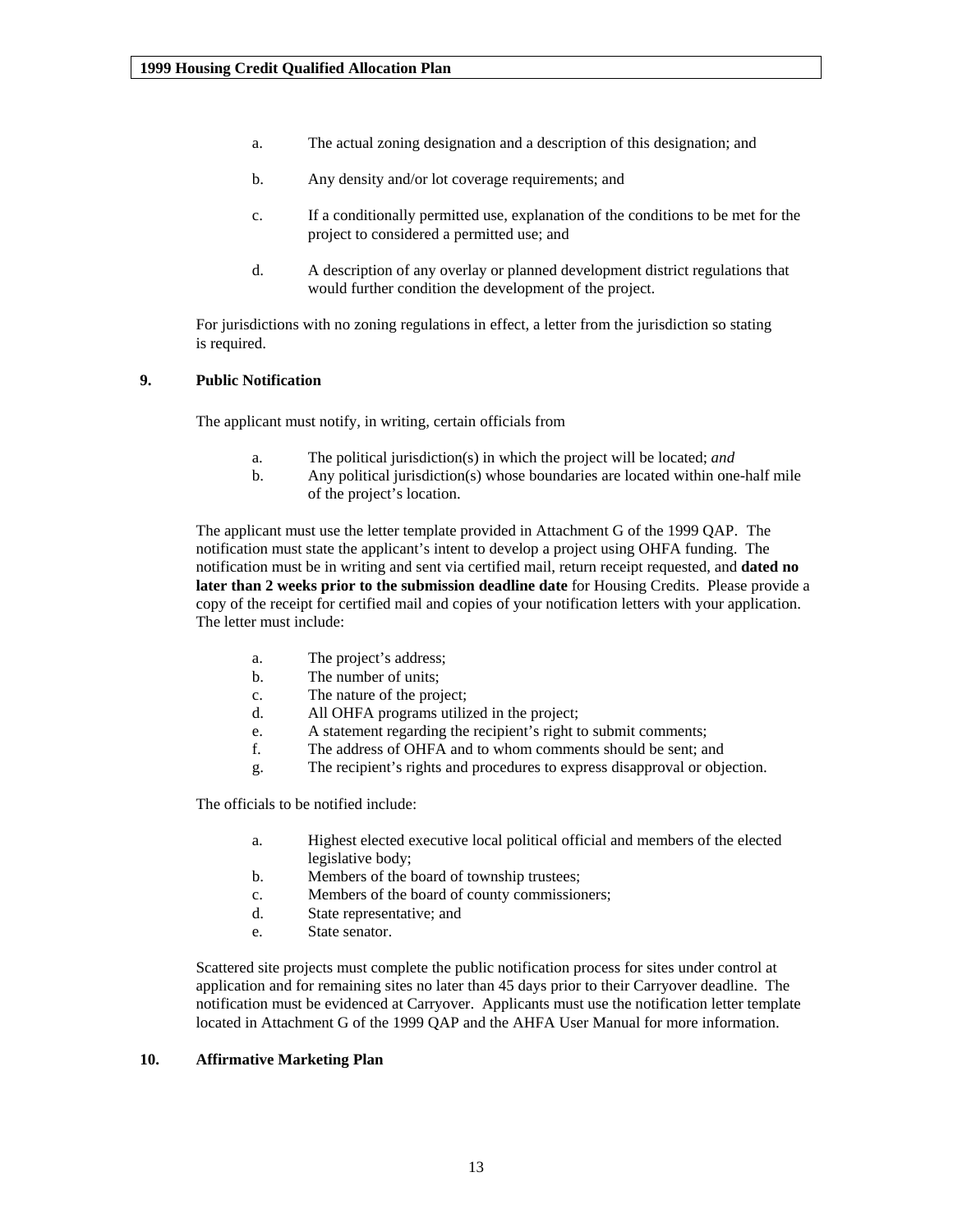<span id="page-13-0"></span>The applicant must complete ODOD Form AFHM-98 -- Affirmative Fair Housing Marketing Plan. The applicant must include on the form a description of the outreach, marketing, and advertising methods used in order to affirmatively market the project.

#### **11. Conditional Financial Commitments**

All non-ODOD construction and permanent financing, grants, and equity sources shall be conditionally committed at the time of application. The executed conditional commitment letters from these sources must be included with the application. A conditional financing commitment shall contain at a minimum a.) The amount of financing, b.) The interest rate of the loan, c.) The term and the amortization term of the loan, and d.) The contact person's name and phone number.

Those applicants seeking funding from a local government, Federal Home Loan Bank, or other public or quasi-public funding source that does not issue a funding decision prior to the Housing Credit application deadline must substitute a letter of application or letter of intent from the funding source. The letter of application or letter of intent must be signed by the funding source and shall include the name of the project, the number of units, the amount of funding sought, the terms and rates for the funding sought, anticipated date of funding decision, and a statement that the project is or will be considered for funding.

A conditional equity commitment must contain at a minimum a) The amount of Housing Credit equity - net and gross, b) The pay-in schedule for the equity, c) The cents per Housing Credit dollar factor used, and, d) Amount of historic equity (if any). The conditional commitment letters shall be consistent with the information provided on the Housing Credit application. OHFA reserves the right to verify these commitment(s) and to require a legal opinion that will state that the project's sources should or should not affect the project's eligible basis and/or Housing Credit rate.

The Agency reserves the right to verify these commitments and to require a legal opinion stating that the project's financing should or should not affect the project's eligible basis and/or credit rate.

Applicants who have been denied requested ODOD loans and/or grants may be required to submit conditional funding commitments that will match the funding sought from ODOD. Failure to provide these conditional commitments may result in the rejection of the application or revocation of the project's reservation.

#### **12. Preliminary Plans and Specifications**

The applicant must submit preliminary plans and specifications that provide a description of the proposed development. All projects should submit the following:

- 1. Typical unit plan including square footage if seeking points for unit size in competitive review; and
- 2. Building elevation (photographs are acceptable for rehabilitation projects); and
- 3. Site plan (scattered site projects exempted); *and*
- 4. Detailed scope of work (rehabilitation projects only).

#### **13. Maximum Credit Cap**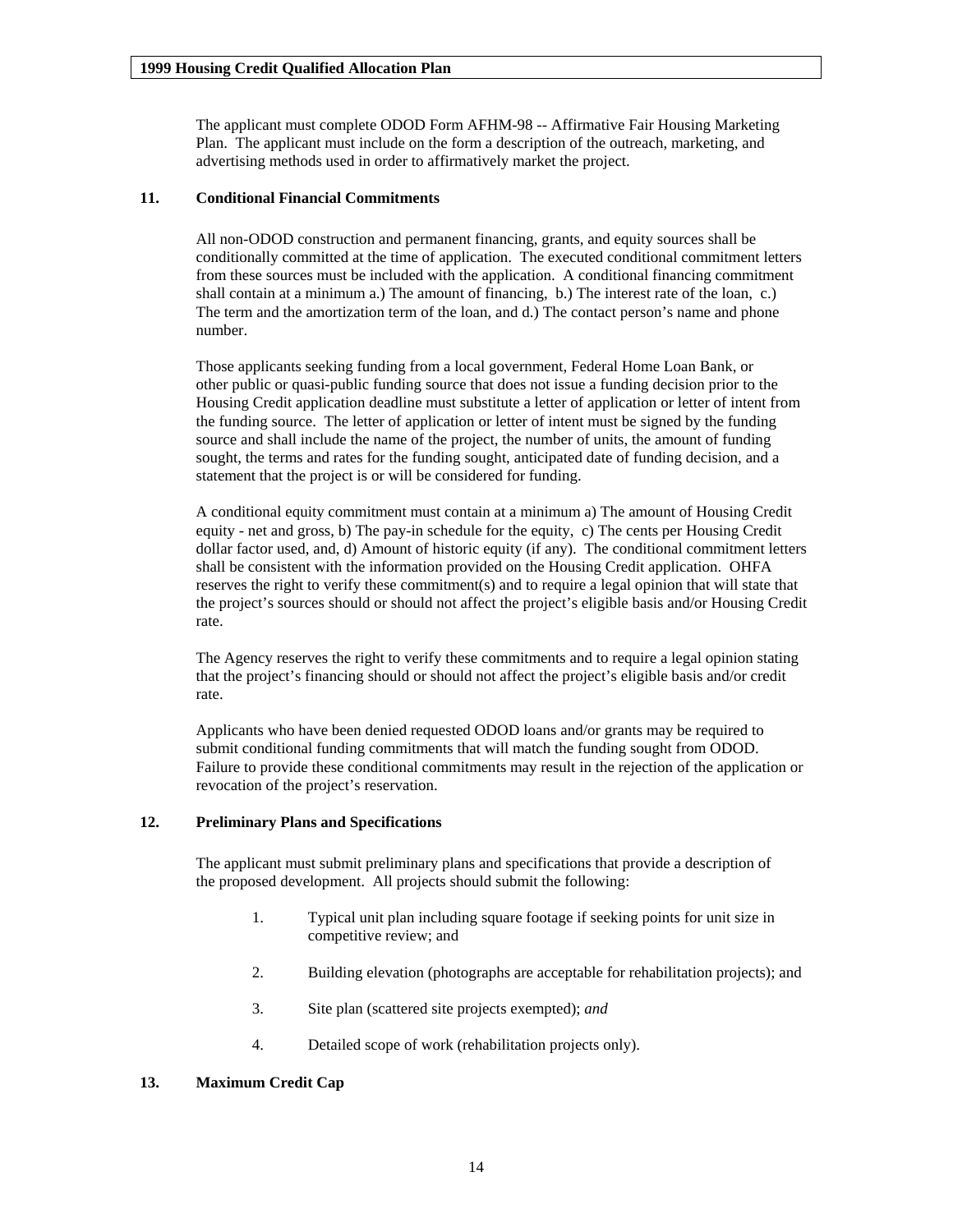<span id="page-14-0"></span>The Agency restricts any user to \$1,000,000 in annual Housing Credits. "Users" to which the credit cap applies are projects, actual general partners, and parent organizations of general partner entities. The Agency reserves the right to determine to which entities the maximum credit cap may apply. *The annual credit total will be applied equally to the general partners, regardless of ownership interest; thus, a 51% general partner will have the entire project credit total applied toward its cap, rather than 51% of the credit total.* 

#### **14. Unit Cost Cap**

The total development cost (total project cost minus cost of land) per unit must not exceed the HUD 221 (d)(3) mortgage limits by bedroom size. Projects receiving historic rehabilitation tax credits will be allowed to deduct the residential portion of the historic tax credit from the project cost to allow for stricter rehabilitation standards. The Agency may, on a case-by-case basis, allow a project receiving historic rehabilitation tax credits to exceed the 221(d)(3) limits. Historic rehabilitation basis will be limited to the 221(d)(3) limits. The Agency reserves the right to reduce basis at Carryover and 8609 to compensate for increased costs.

#### **15. Utility Allowance Information**

Utility allowance information provided must be consistent with Section 42 of the IRC.

#### **16. Good Standing with OHFA programs**

If any controlling or managing owner (LLC or proprietorship), or general partner (partnership) was involved with a project which is in a state of uncured noncompliance due to site audits or the failure to comply with owner reporting requirements during the period of January 1, 1998**,** through December 31, 1998 or remains in a state of noncompliance from a previous year, the project will be immediately rejected. In addition, owners not in compliance or not in good standing with other OHFA programs will be subject to threshold rejection of their applications.

#### **17. Adherence to Agency Underwriting Standards**

The Agency has certain underwriting standards that must be met or exceeded to pass threshold review. In addition, the Agency may require a legal opinion stating that any government sources utilized by the project will or will not affect the eligible basis and/or credit rate as a condition of the Housing Credit reservation. The project must comply with the following underwriting standards:

- 1. Developer's fee and overhead, and any consultant fees may not exceed 15% of total eligible basis. In addition, for acquisition and substantial rehabilitation projects, the developer's fee cannot exceed the sum of 5% of the acquisition eligible basis and 15% of the substantial rehabilitation eligible basis.
- 2. Contractor's profit, overhead, and general requirements may not exceed 14% of total eligible basis.
- 3. Total eligible soft costs may not exceed 35% of total eligible basis.
- 4. The project's permanent financing and total project costs must equate at the time of application. After the Agency's initial underwrite, any financial shortfalls cannot exceed 10% of total project costs.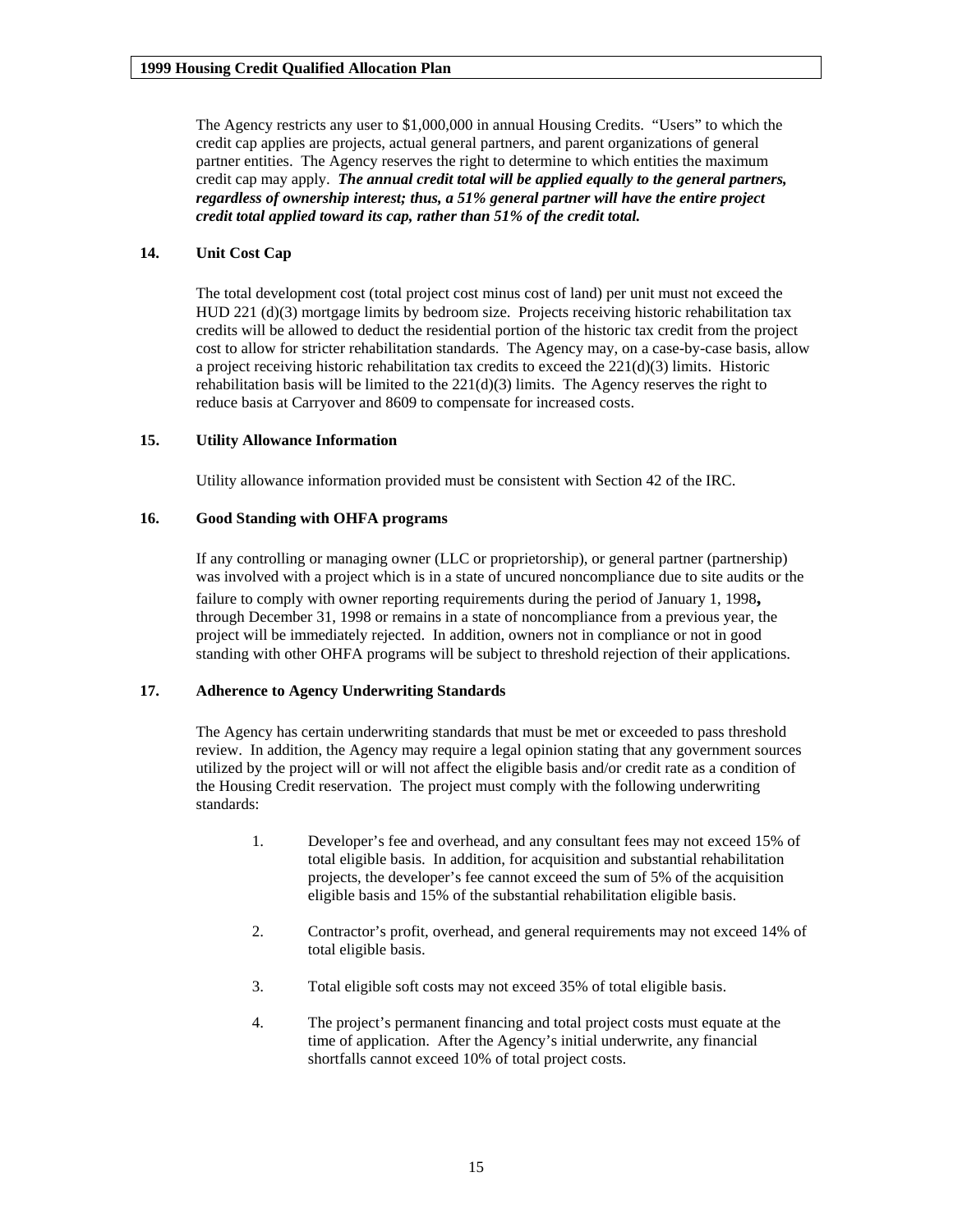#### <span id="page-15-0"></span>**18. Site Location and Pictures**

Applicants must include a clear map identifying the exact location of the project site. In addition, color photographs of each site location must be included with the application. Please include pictures of the area surrounding the project.

## **19. Tax Clearance Form**

Provide a copy of the IRS completed tax clearance form. The form is available in the AHFA. The form must be submitted to IRS no later than 30 days prior to the round application submission deadline. The form indicates the current taxpaying status of the project's owners (partnership, LLC or proprietorship). The owners must be in good standing with the IRS or the project will be rejected. Please note that in anticipation of a Memorandum of Understanding (MOU) between OHFA and the IRS, any inaccurate, false, or fraudulent representation to OHFA on the application may cause the owner (partnership, LLC or proprietorship) to be banned from the Housing Credit program for up to five years.

#### **20. Consistency with HDAP funding**

The project must meet the funding requirements for the Housing Development Assistant Program (HDAP) including:

- Acknowledgement of uniform relocation act requirements
- Acknowledgement of lead based paint requirements
- ♦ Minimum 40% of the units occupied by and affordable to households at or below 50% AMGI and cannot exceed the HUD low HOME rent for the county where the project will be located. If the project is in a non-participating jurisdiction, the project must commit a minimum of 35% of the project to occupancy and affordability at 50% AMGI with rents at the HUD low HOME rent.
- Acknowledgement of environmental review and historic preservation review requirements

#### **21. Minimum Project Standards**

In addition to meeting all new construction and rehabilitation standards required within Section 42, local and state building codes, each unit must provide a refrigerator and stove in good working order.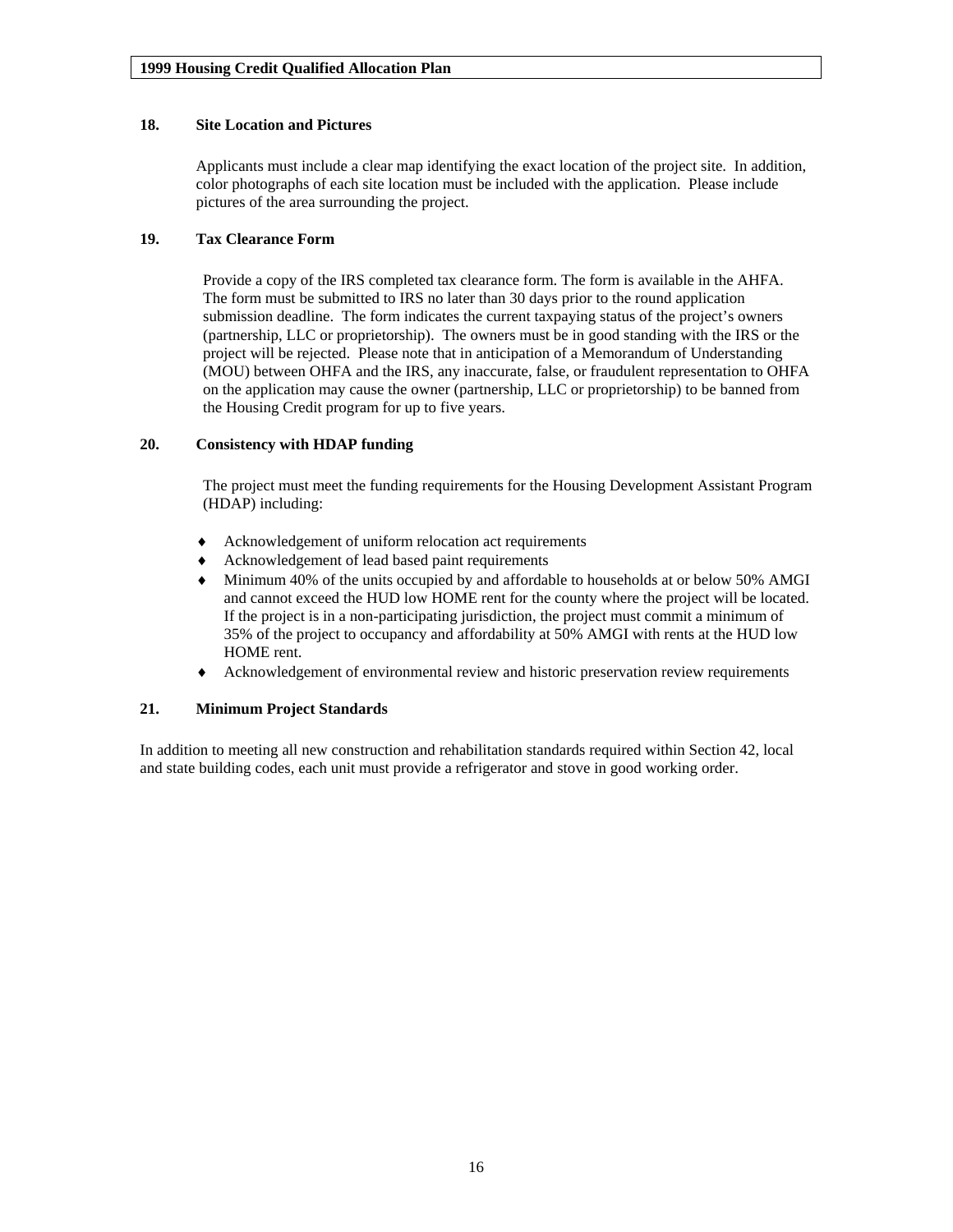## <span id="page-16-0"></span>**D. Competitive Review**

The Agency has developed an allocation scoring system based on the identified housing needs for Ohio as well as federal mandates for the Housing Credit Program. Points are awarded based on the criteria illustrated below, and reflect a scale of 890 points. For projects that partially qualify for points in certain categories, points will be prorated accordingly only if a majority of the project will qualify for these points. Please refer to the AHFA User Manual for discussion on documentation standards and further explanation of the Agency's policy on point qualification.

Ohio is a diverse state incorporating urban, suburban, small cities and rural areas. Due to Ohio's diversity and the goal of equitable distribution of the credit, the population credit will be divided to accommodate minimum amounts of credit distributed throughout Ohio. Fifty percent (50%) of the population credit will be placed in a general pool, and 50% of the population credit will be divided between three different geographic categories as shown in Attachment H of the QAP. Applications will be reviewed in both the general pool and geographic pools. Please see the Administrative Guidelines for more information about the administration of the Housing Credit program and geographic pool.

OHFA reserves the right to limit the amount of credit in the geographic pool if project scores in any pool are not determined competitive by OHFA. OHFA may utilize funds from the general pool to fully fund projects that qualify for partial funding from the geographic pool. In addition, projects competing in pools are not subject to geographic preference competitive criteria.



## **1999 Competitive Point Distribution**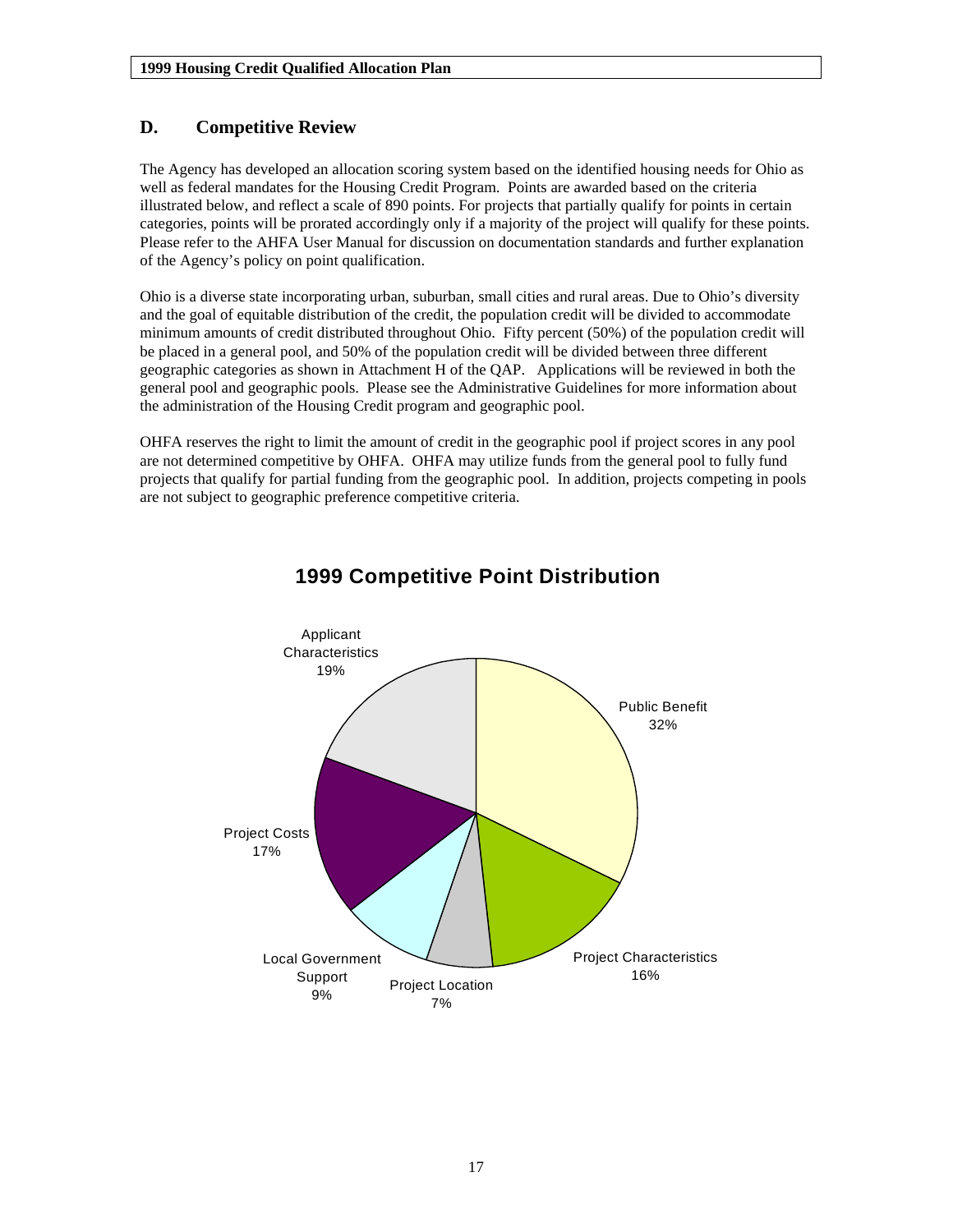## <span id="page-17-0"></span>**I. Public Benefit**

#### **a. Project Rents--200 Point Maximum**

Preference will be given to projects whose rent structure will be affordable to households below 60% of AMGI (defined by HUD), adjusted for family size. Ten points will be given for each 1% below 60% AMGI, down to 40% AMGI. The applicant may choose up to three rent elections, upon which the rent average will be derived. Projects located in counties with AMGI levels below the county(s) with the highest state AMGI will receive points toward the maximum rent score (see table on income adjustment points). The sum of the points for the rent structure and the income adjustment points applicable to the project location will determine the total points in this category, but in no case will points total more than 200.

#### **b. Mixed-Income Projects - 40 Point Maximum**

Preference will be given to projects that consist of market rate and affordable rental housing units. Points will be awarded based on the ratio of market rate units to total project units, according to the following scale:

| 20.0%-29.9% Market Rate | 10 Points |
|-------------------------|-----------|
| 30.0%-39.9% Market Rate | 20 Points |
| 40.0%-49.9% Market Rate | 30 Points |
| 50.0%-60.0% Market Rate | 40 Points |

#### **c. Special Needs Populations--40 Point Maximum**

Preference will be given to projects that serve special needs populations. Service coordinators and supportive service plans containing specified services are required for all special needs populations. Unit set-asides are required for all special needs populations. Exceptions to setaside requirements may be considered on a case-by-case basis if set-aside requirement is inconsistent with other federal programs.

| <b>Special Needs Populations:</b>                |           |
|--------------------------------------------------|-----------|
| Persons with a mobility or sensory impairment    | 40 points |
| Persons with a developmental disability          | 40 points |
| Persons with a mental illness                    | 40 points |
| Persons/households that are extremely low-income |           |
| 35% AMGI or below)                               | 40 points |
| Single-parent families                           | 40 points |
| Persons who are elderly (62 years and older)     | 40 points |

Please see the AHFA User Manual for specific requirements.

#### **d. Public Housing Authority Waiting List Referral--10 Point Maximum**

Preference will be given to projects which have agreements or referral letters with a Public Housing Authority to accept referrals of tenants from the appropriate waiting lists or to have the project listed on the Public Housing Authority's project list.

## **II. Project Characteristics**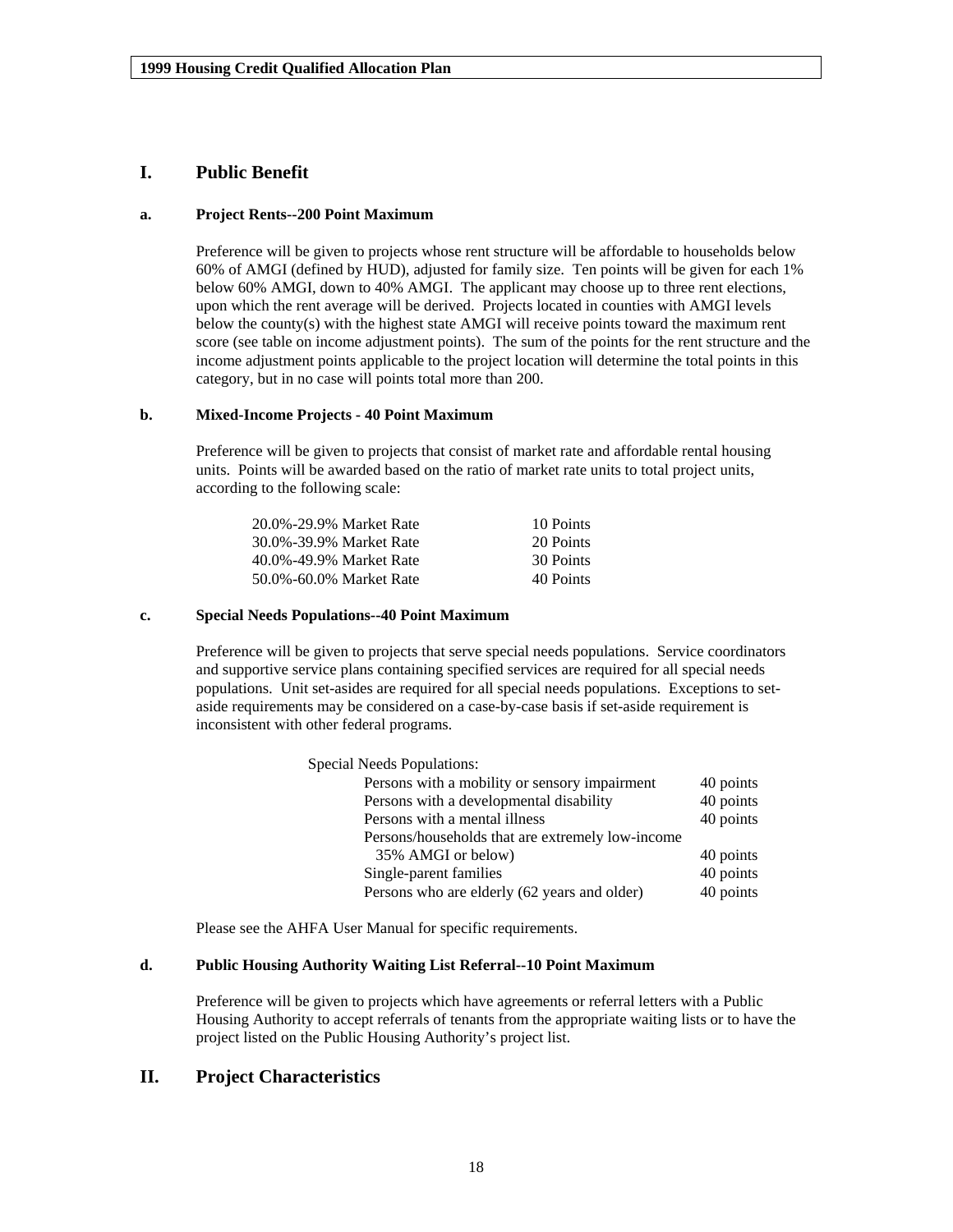#### <span id="page-18-0"></span>**a. Creation of Affordable Housing--30 Point Maximum**

Preference will be given to projects which create decent, safe, and sanitary affordable housing units, through new construction, adaptive reuse, and/or for substantial rehabilitation (rehabilitation hard costs that exceed 50% of total project costs minus costs of land). For projects acquiring the building through a long-term lease, acquisition costs will be imputed using the Net Present Value of the lease payments discounted at the rate of 8% over the term of the lease. For buildings with multiple uses (commercial and residential), adaptive reuse points will be awarded if at least 50% of the total floor space of the building was non-residential in its most previous use.

#### **b. At-risk Housing--30 Point Maximum**

Preference will be given to projects that maintain affordability of housing units that currently possess Section 8 Housing Assistance Payment Program or Rural Development Section 515 contracts that are due to expire by 2001. RD projects must provide a letter from USDA's multifamily office detailing the terms of the contract and how much subsidy remains. All projects seeking these points must provide a market study following OHFA's threshold guidelines. The market study must also assess the current marketability of the project in its current condition without subsidy and provide the market rents in the locale. Projects seeking points in this category are not eligible for HUD portfolio reengineering or HOPE VI program participation points.

#### **c. Participation in HUD Portfolio Reengineering or HOPE VI program(s) -- 30 Point Maximum**

Points will be awarded to projects that participate in HUD's Portfolio Reengineering program*,* or have a HOPE VI grant agreement. Projects must document approval from HUD regarding the portfolio reengineering financial restructuring utilizing tax credits by providing a letter of eligibility from HUD and be assigned a Participating Administrative Entity (PAE). All projects seeking these points must provide a market study following OHFA's threshold guidelines. The market study must also assess the current marketability of the project in its current condition without subsidy and provide the market rents in the locale. Projects must also provide a proforma with and without HAP Section 8 subsidies. Projects seeking points in this category are not eligible for at-risk housing points.

#### **d. Unit Size -- 20 Point Maximum**

Preference will be given to projects whose low-income units exceed certain standards for square footage. Points will be awarded based on the following scale:

| Efficiency/SRO Units: | Exceed 500 S.F.  |
|-----------------------|------------------|
| 1-Bedroom Units:      | Exceed 650 S.F.  |
| 2-Bedroom Units:      | Exceed 850 S.F.  |
| 3-Bedroom Units:      | Exceed 1000 S.F. |
| 4-Bedroom Units:      | Exceed 1150 S.F. |

Points will be calculated for mixed-bedroom projects as the number of low-income units (which exceed the above standards) divided by total low-income units. This percentage will then be multiplied by 20 to award the points in this category.

#### **e. Preservation of Historic Buildings-- 40 Point Maximum**

Preference will be given to projects that evidence use of historic rehabilitation tax credits. Projects are eligible to receive points if the building(s) is individually listed in the National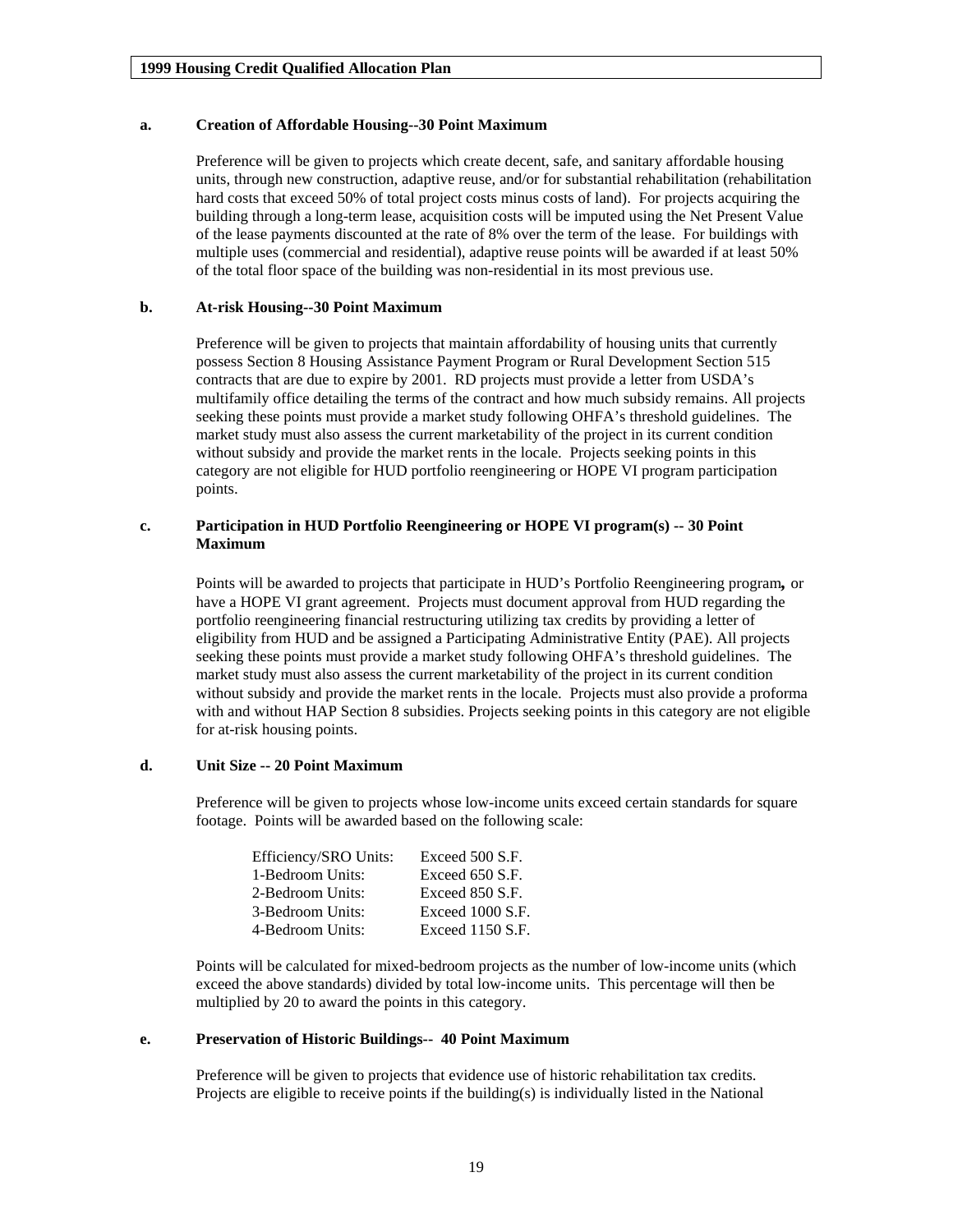<span id="page-19-0"></span>Register of Historic Places. If the building(s) is not individually listed in the National Register then the project applicant must have submitted a Part 1 application ("Evaluation of Significance") and received a recommendation for approval by the Ohio Historic Preservation Office. Project applicants must submit their complete Part 1 application to the Ohio Historic Preservation Office no later than 30 days prior to the round application submission deadline.

#### **f. Lease Purchase of Units--20 Point Maximum**

Preference will be given to projects that offer homeownership opportunities to qualified tenants after the initial 15 year compliance period. Applicants must have a viable homeownership strategy for tenants who inhabit the units during the compliance period. The strategy must incorporate an exit strategy, homeownership counseling, and a minimum amount of funds setaside by the owner for the tenant to assist in the purchase. The units eligible for these points are single family detached structures. Points are available according to the following scale:

| 100% lease purchase:       | 20 points |
|----------------------------|-----------|
| 75% to 99% lease purchase: | 15 points |
| 50% to 74% lease purchase: | 10 points |

Scattered site projects will be evaluated based on sites under control at application. The percentage of lease purchase units at application must be maintained at Carryover and 8609. As with site control, projects may be required to reduce overall sites subsequent to application to maintain consistency with their initial lease purchase commitment.

### **III. Project Location**

#### **a. Location in a Qualified Census Tract or a Low-income County-- 40 Point Maximum**

Preference will be given to projects that are located in qualified census tracts (as defined by HUD) that qualify for the 130% basis adjustment. Scattered site projects will be evaluated based on the sites controlled at application. Projects must provide evidence that the local government supports the development of the project in the Qualified Census Tract.

Points are also available to projects located in a low-income county, defined as counties whose median incomes are below 80% (HUD definition of low-income) of the state's non-metropolitan area median income. Those counties that qualify under this category are as follows:

| Adams .  | Jackson | Monroe | Perry | Scioto |
|----------|---------|--------|-------|--------|
| Harrison | Meigs   | Morgan | Pike  | Vinton |

Points in this category will be given either for location in a qualified census tract OR low-income county.

#### **b. Relief to Emergency-Declared Counties--20 Point Maximum**

Preference will be given to projects that locate in counties that have been declared federal disaster areas in 1997. Those counties under the emergency declaration are:

| Adams        | Clermont | Highland | Lawrence | Morgan | Scioto     |
|--------------|----------|----------|----------|--------|------------|
| Athens       | Gallia   | Hocking  | Meigs    | Pike   | Vinton     |
| <b>Brown</b> | Hamilton | Jackson  | Monroe   | Ross   | Washington |

1998 counties include: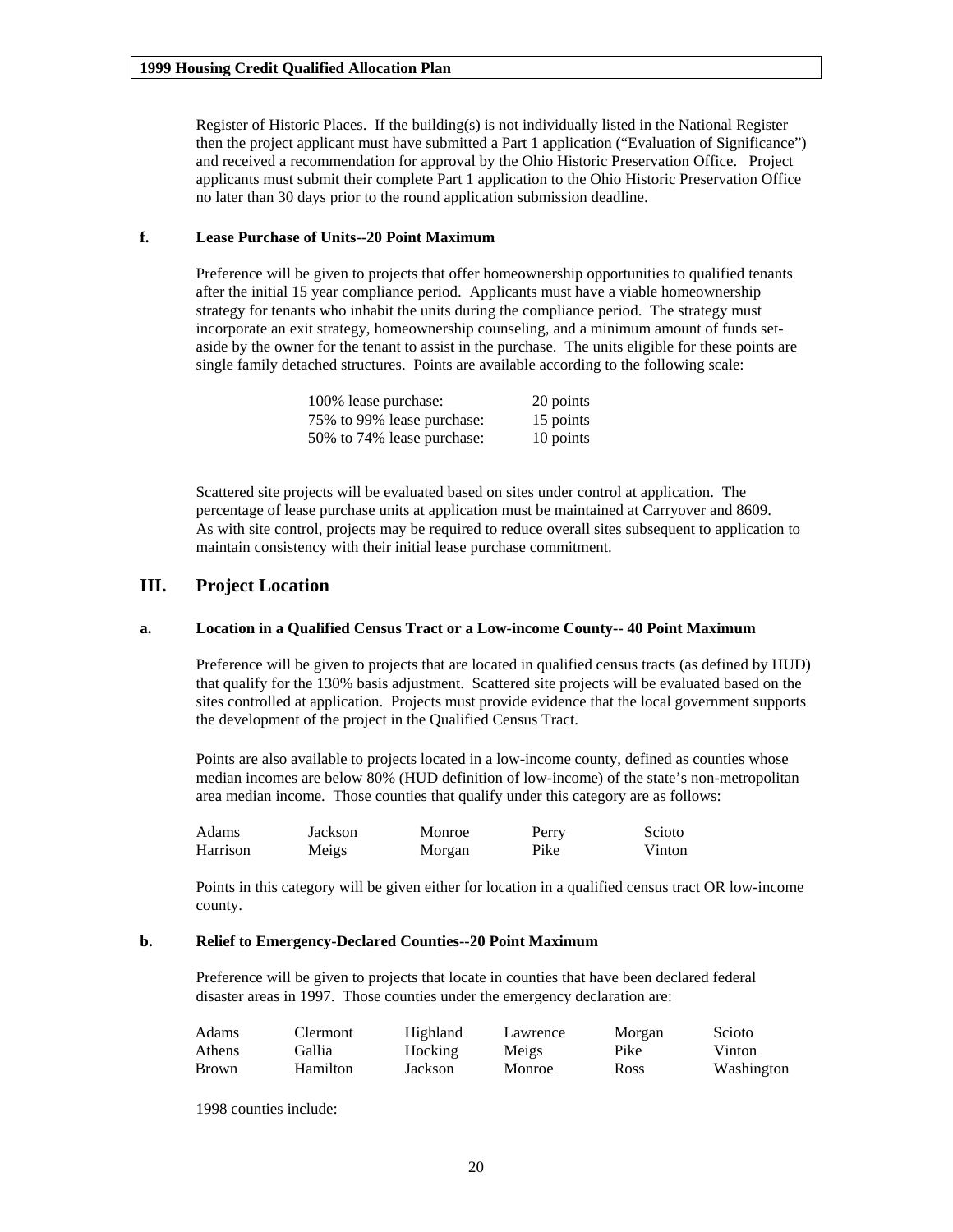<span id="page-20-0"></span>

| <b>Belmont</b>   | Coshocton | Franklin      | Guernsey  | Harrison     | Holmes |
|------------------|-----------|---------------|-----------|--------------|--------|
| <b>Jefferson</b> | Knox      | <b>Morrow</b> | Muskingum | <b>Noble</b> | Ottawa |
| Perry            | Pickaway  | Richland      | Sandusky  | Tuscarawas   |        |

In addition, the Agency reserves the right to award points to counties that are declared federal disaster areas in 1999.

## **IV. Local Government Support**

#### **a. Letters of Local Government Support--40 Point Maximum**

Preference will be given to applicants who have obtained local government support for the proposed project through an affirmative letter by the highest elected official of most local jurisdiction in which the project is located. Letter must state specific support for the project or points will not be awarded.

#### **b. Letters of Other Local Support-- 20 Point Maximum**

Preference will be given to applicants who have obtained the support of third party local community groups such as housing agencies or local agencies that serve the population that will reside in the project, or other elected officials with governing responsibility for the jurisdiction. The Agency reserves the right to determine relevance of the organization to the project and community. Letter must state specific support for the project or points will not be awarded.

#### **c. Conformity with Local Consolidated Plan/Comprehensive Housing Improvement Strategy -- 20 Point Maximum**

Preference will be given to applicants who have demonstrated that their project meets community housing needs through the local Consolidated Plan or Comprehensive Housing Improvement Strategy (CHIS). Applicants will be required to secure approval from the local agency that administers the Consolidated Plan or CHIS to be awarded points. It is the responsibility of the applicant to determine which plan applies. If no local Consolidated Plan or CHIS exists in the community in which the project is located, an applicant can receive points in this category if the project conforms to the state Consolidated Plan and secure approval by the certifying official of the jurisdiction. Please see attached table for a listing of cities and counties with a CHIS.

## **V. Project Costs**

#### **a. Developer Fees and Overhead--80 Point Maximum**

Preference will be given to projects whose developer's fees and overhead are below the maximum threshold figure of 15%. Developer's fees and overhead includes any fees paid to consultants, and is computed as a percentage of total eligible basis. Ten points will be awarded for each 1% below 15.0%, up to a maximum of 80 points.

#### **b. Combined Contractor Profit, Overhead and General Requirements Fee Percentage--70 Point Maximum**

Preference will be given to projects whose contractor profit, overhead, and general requirements are below the maximum threshold figure of 14%. This combined percentage is calculated as the percentage of total eligible basis. Ten points will be awarded for each 1% below 14.0%, up to a maximum of 70 points.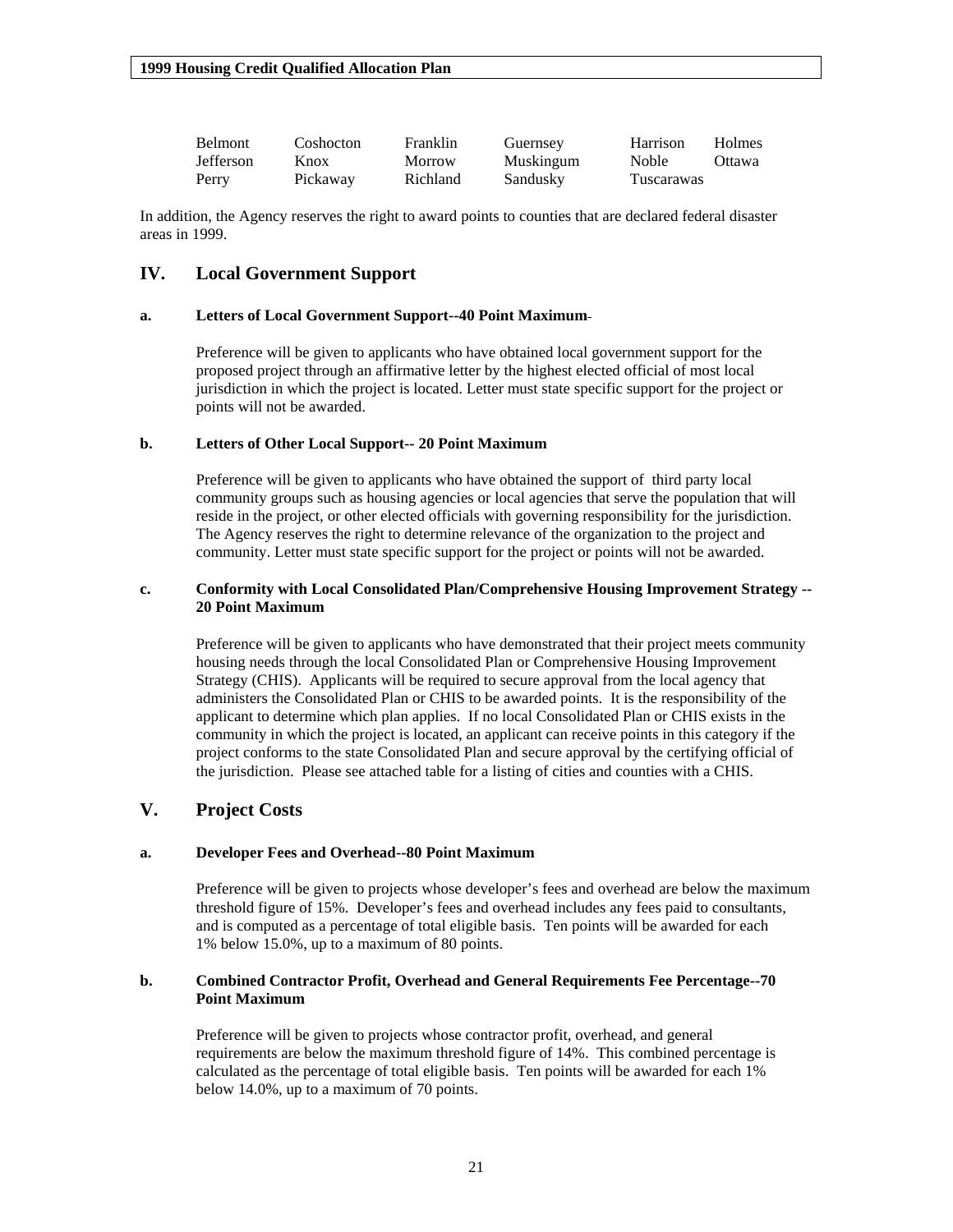## <span id="page-21-0"></span>**VI. Applicant Characteristics**

#### **a. Ability to Proceed--60 Point Maximum**

Preference will be given to applicants who have demonstrated that the project has completed certain steps in the development process. Applicants can receive points for the following development steps:

| Submission of <i>complete</i> early carryover submission:                        | 60 Points |
|----------------------------------------------------------------------------------|-----------|
| Site ownership:                                                                  | 15 Points |
| Completion of Phase 1 Environmental Review:                                      | 15 Points |
| Completion of Lead-Based Paint Review (Rehabilitation with no Phase I): 5 Points |           |
| Completion of Asbestos Review (Rehabilitation with no Phase I):                  | 5 Points  |

Site ownership points will not be awarded to those projects that are engaging in long-term leases, unless the lessor is the general partner.

#### **b. Controlling General Partner Affordable Housing Funding Experience--20 Point Maximum**

Preference will be given to projects whose owner has had previous experience in securing public funds for the development of affordable housing. Points will be prorated based on percentage of ownership. The minimum ownership share to be considered for points is 25%. In addition, to be eligible for points, the ownership must be maintained for 10 years. Each general partner must be a material participant in the proposed project as well as a material participant in the projects submitted for point consideration. Experience from other states may be included. Local Community Housing Improvement Program (CHIP) administrators such as local governments or Community Action Agencies administering the CHIP program on behalf of the local government may also qualify for experience points. Points are based on years of experience as well as a minimum number of units:

| 1-5 Years:    | 40 units:    | 10 Points |
|---------------|--------------|-----------|
| $6-10$ Years: | $100$ units: | 15 Points |
| $11+Years$    | $200$ units: | 20 Points |

Applicants will receive points based on the lesser of years experience or units produced using public funding.

Note that points will only be awarded for the construction and/or rehabilitation of affordable housing units based on public subsidy--weatherization is not included. Points will not be awarded if the applicant is also seeking housing credit experience points.

#### **c. Controlling General Partner Housing Credit Experience--40 Point Maximum**

Preference will be given to projects whose co-owner(s) or parent organization has had previous experience placing projects into service under the Housing Credit Program. Points will be prorated based on percentage of ownership. The minimum ownership share to be considered for points is 25%. In addition, to be eligible for points, the ownership must be maintained for 10 years. Each general partner must be a material participant in the proposed project as well as a material participant in the projects submitted for point consideration. Experience from other states may be included. Points will not be awarded if the applicant is seeking affordable housing funding experience points.Points will be awarded as follows: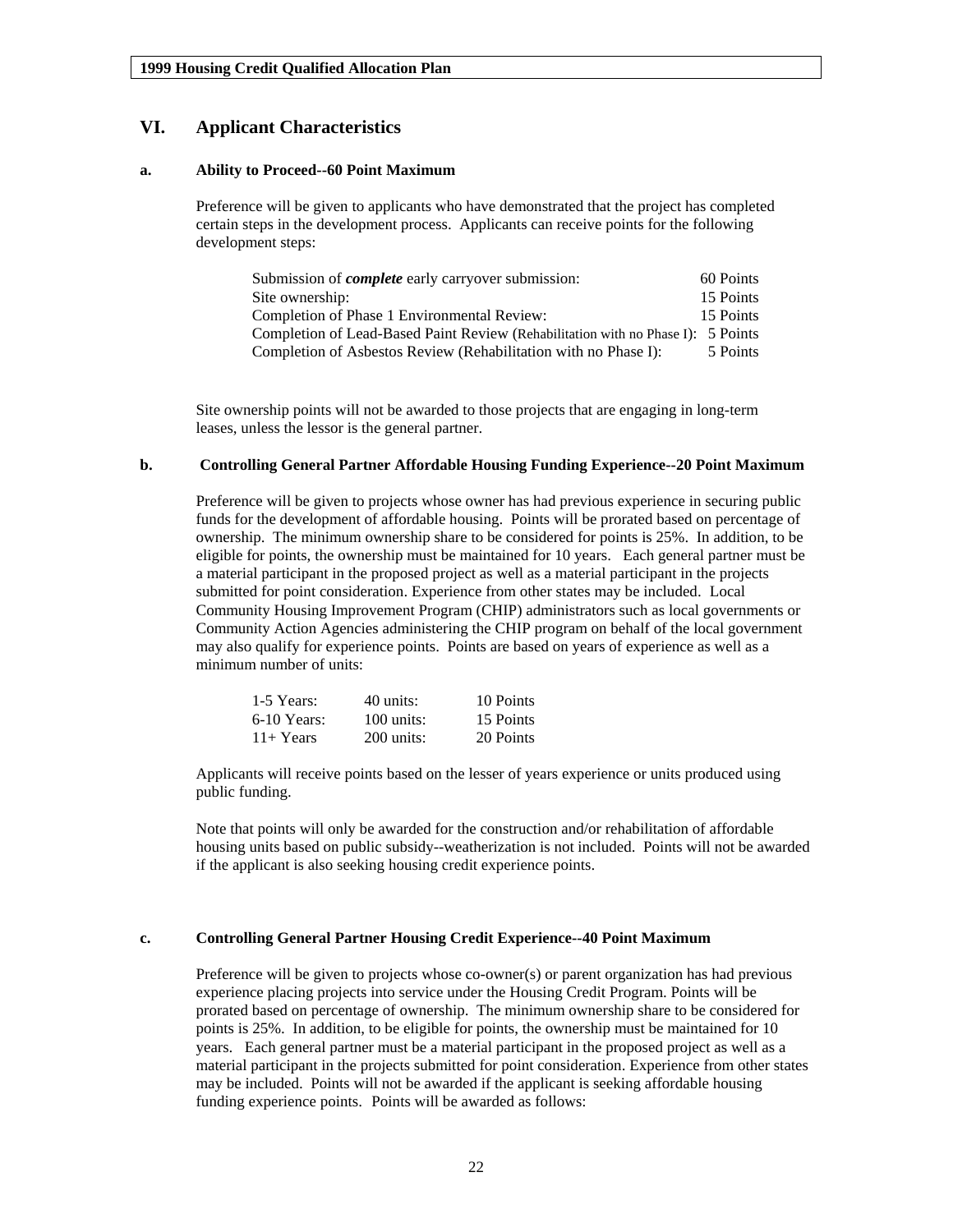<span id="page-22-0"></span>

| 1-5 Projects   | 20 units:    | 10 Points |
|----------------|--------------|-----------|
| 6-10 Projects  | 75 units:    | 20 Points |
| 11-15 Projects | $150$ units: | 30 Points |
| 16+ Projects   | $200$ units: | 40 Points |

Applicants will receive points based on the lesser of number of projects or number of units.

Projects that count under this category must have received 8609 forms for all buildings at the time of application.

#### **d. Management Company Experience--20 Point Maximum**

Preference will be given to projects that contract with management companies that have experience with assisted or Housing Credit housing. A maximum of 10 points will be given for management companies who meet at least one of the following criteria:

| Membership in National Assisted Housing Management Association. 10 point |
|--------------------------------------------------------------------------|
| Membership in Midwest Assisted Housing Management Association 10 points  |
| Membership in National Leased Housing Association 10 points              |
| Council for Affordable Rural Housing (CARH) or                           |
| Council for Rural Development of Ohio (CHRDO) 10 points                  |
| American Association for Homes and Services for the                      |
| Aging (AAHSA) or Association for Ohio Philanthropic                      |
|                                                                          |
| Attendance at OHFA's 1998 or 1999 Compliance Monitoring                  |
|                                                                          |
| Certified by NAHB or other comparable association as a                   |
|                                                                          |
| Member of a special needs association with a focus on                    |
| housing management training for that special needs                       |
|                                                                          |
| Currently manage a minimum of five Housing Credit Projects               |
| (projects that have been placed in service)                              |
|                                                                          |
|                                                                          |

A maximum of 10 points will be given for management companies with demonstrated success in managing Section 42 projects. Projects may be located outside Ohio. Demonstrated success is defined whereas all projects are in compliance and have no current non-compliance issues or uncured non-compliance. If the project has current 8823s provide an explanation as to the circumstances. The Agency will decide if points will be given on a case-by-case basis regarding current 8823 forms.Evidence will include a firm resume and, if claiming experience for projects outside Ohio, compliance documentation from the agency responsible for that state's Section 42 compliance.

#### **e. Local Tax-Exempt Involvement-- 20 Point Maximum**

Preference will be given to projects whose controlling owner is a locally based non-profit organization  $(501(c)(3)$  or  $501(c)(4)$ ) and are materially participating in the project. The controlling owner must meet the non-profit set-aside requirements and elect to be included in the non-profit set-aside as indicated on ODOD form 001. A locally based non-profit must be located in the county in which the project is located. Exceptions to this geographic requirement may be determined by the Agency if there is sufficient evidence that the non-profit has been continually serving the county in question for at least 5 years, or demonstrate to the satisfaction of the Agency administrative capacity to provide service in that county. In addition, the Certification of Non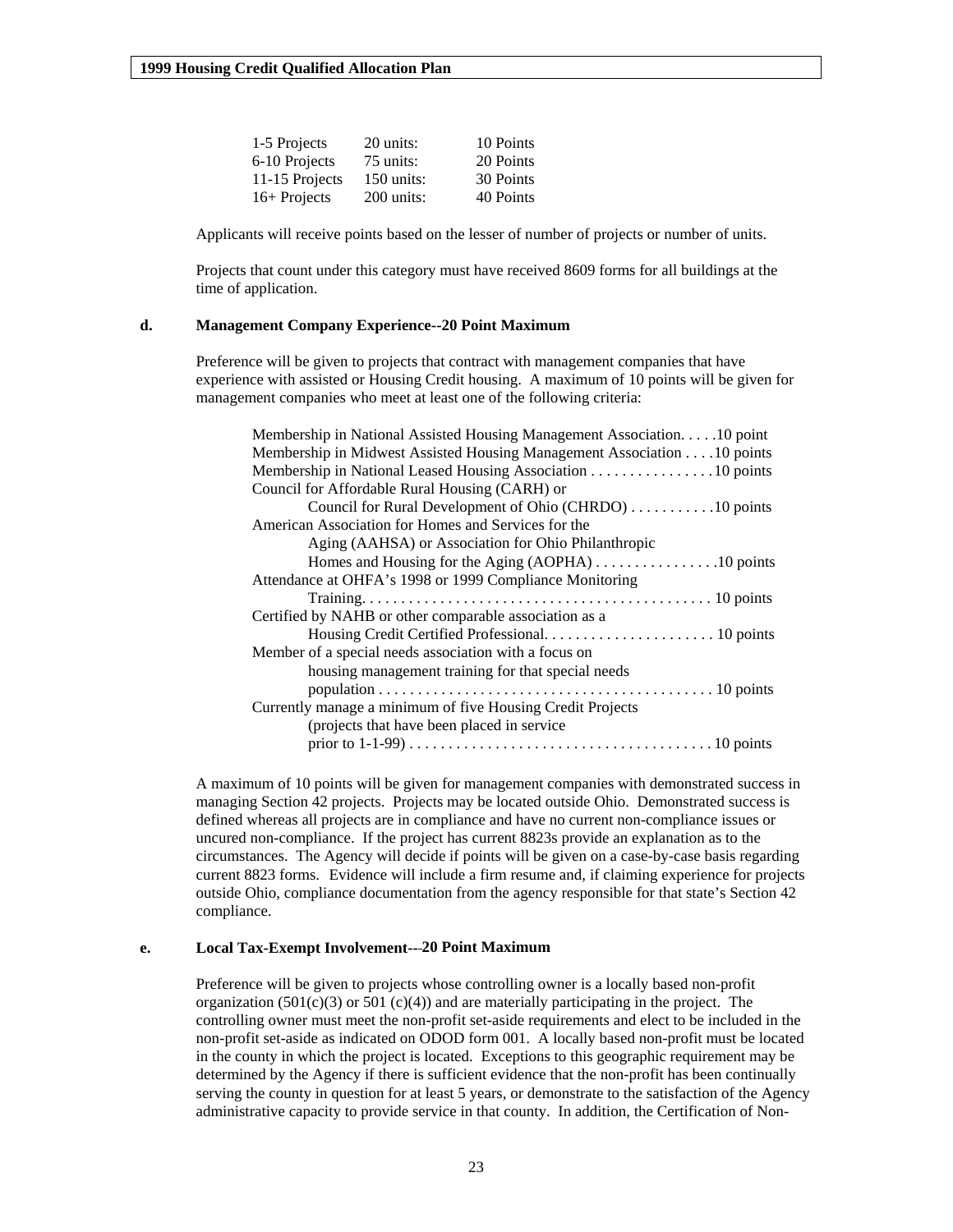Profit Status Form must be completed by the non-profit organization and it must state that it will materially participate in the project.

#### <span id="page-23-0"></span>**f. Value-Added to Project Through Services--30 Point Maximum**

Up to thirty points will be awarded to owners that evidence a benefit to the housing and community. Each item is worth five (5) points. Those applicants seeking special needs points may not include the same or similar supportive service value-added items listed in this category as in their supportive service plan. Please see the AHFA User Manual for more information and evidentiary requirements.

- ♦ provide supportive services to all residents, or facilitate in the delivery of supportive services;
- owner provide financial assistance to prevent an eviction;
- the project will be a part of a community revitalization component evidenced by an existing written plan from the community that incorporates affordable rental housing;
- ♦ allow for a non-profit with five years housing experience and service in the community evidenced by a resume to obtain first position to purchase the limited partner interest at the end of the 15 year compliance period;
- ♦ have secured local input into the project's planning and implementation;
- incorporate universal design options
- link with the county Human Service Department's welfare to work initiative.

Projects will be monitored based on the above commitments, and may be issued an 8823 form for noncompliance if the services are not being provided.

## **E. Financial Underwriting**

If a project is selected to receive a reservation/allocation of Housing Credits, the Agency will underwrite each project to ensure that the project receives only the amount of Housing Credits necessary to assure project feasibility and viability throughout the credit period. This includes tax-exempt bond-financed projects which are excluded from the state's Housing Credit allocation ceiling. The Agency is required to perform the credit evaluation up to three times:

At the time when the **binding reservation** is issued; At the time when the **Carryover allocation** is issued; and At the time when the **project requests IRS Form 8609**.

After each stage of underwriting, the project's request or allocation of Housing Credits may be reduced. The Housing Credit amount may never exceed the amount received at reservation.

Recipients of 1999 Housing Credits must follow the procedures and comply with the requirements listed in the current Housing Credit Administrative Guidelines, including the Binding Reservation Agreement procedures; Carryover and 8609 Form request requirements and procedures; detailed Agency underwriting procedures; and additional administrative rules. *Please refer to the Administrative Guidelines and AHFA User Manual to review the Agency's underwriting standards and policies*.

## **III. MONITORING**

## **A. Introduction**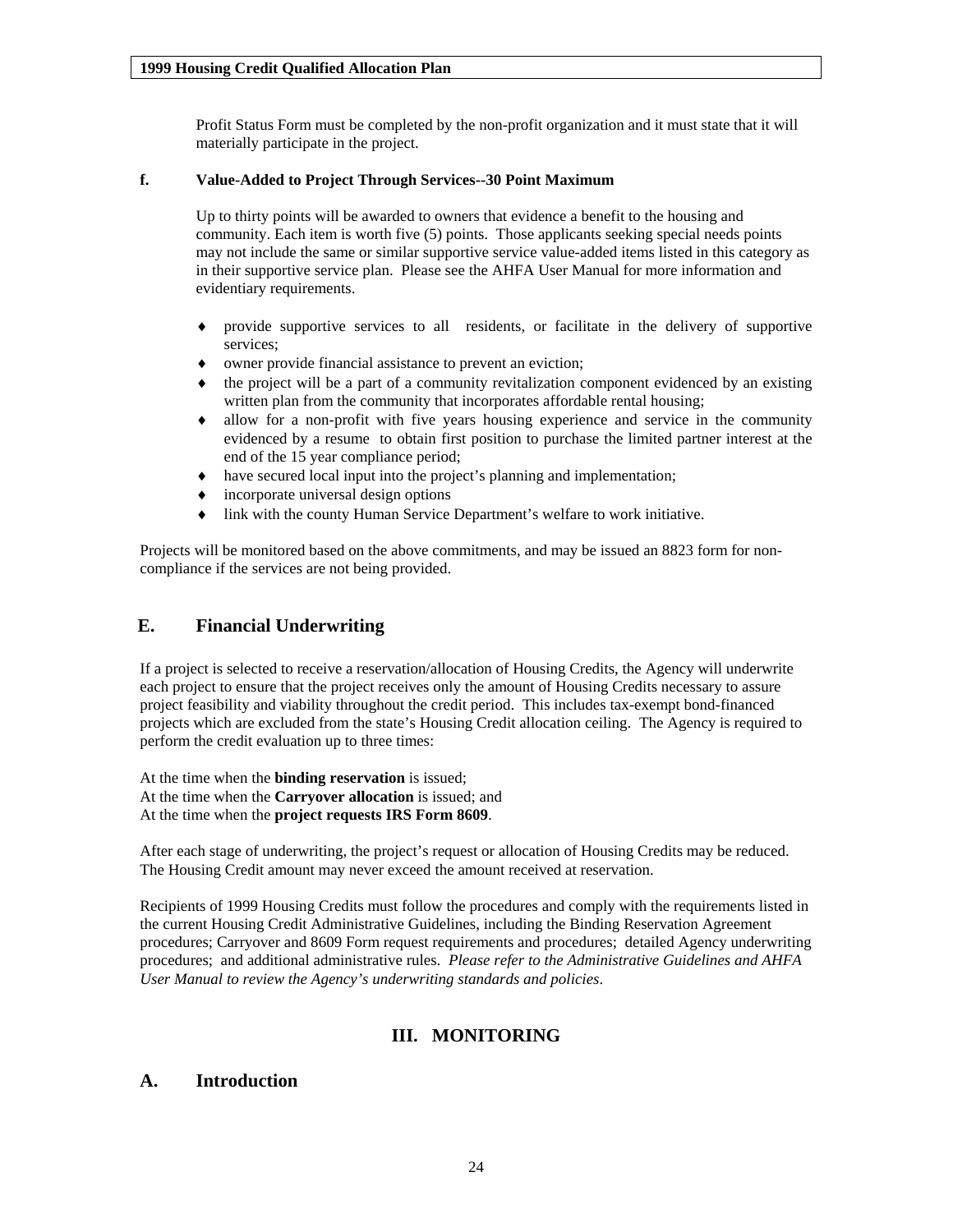The Revenue Reconciliation Act of 1990 mandated that beginning in 1992, housing finance agencies must actively monitor all Housing Credit properties to determine if they are complying with the requirements of the Housing Credit program. In September, 1992 the IRS issued final regulations with regard to the monitoring requirement. These regulations were effective June 30, 1993.

The monitoring process determines if the project is complying with requirements of the IRC. The Agency's internal monitoring process is outlined in the Low-Income Housing Tax Credit Program Compliance Manual, which will be provided to the owner/agent for each Housing Credit property. All residents must be income qualified, adjusted for family size prior to moving into the unit. All units must be rent restricted as provided for in the IRC. All units allocated Housing Credit must be safe, decent and sanitary housing units complying with local building, health, safety, and zoning codes.

#### **Compliance with the requirements of the IRC is the sole responsibility of the owner of the building for which the Housing Credit was allocated.**

## **B. Monitoring Process**

ALL Housing Credit projects are required to comply with the following regulations:

- 1. The owner/agent prior to rent up MUST complete a pre-occupancy training/meeting with the Agency:
	- a) The owner/agent will be required to contact the Agency in writing within 120 days prior to leasing units to arrange a training/meeting with the Agency.
- 2. The owner of a Housing Credit project must keep records for each qualified low-income building in the project for each year of the compliance and extended use period. These records must include:
	- a) Total number of residential rental units and percentage that are low-income units;
	- b) Rent charged on each residential unit (including supporting documentation of the utility allowances);
	- c) Number of occupants in each low-income unit under Section  $42(g)(2)$  of the IRC;
	- d) Low-income unit vacancies and information that shows when, and to whom, the next available units were rented;
	- e) State required move-in and annual income certification of each low-income resident per unit and third-party documentation to support each certification;
	- f) Character and use of the nonresidential portion of the building included in the building's eligible basis under section 42(d) of the IRC; and
	- g) The eligible basis and qualified basis of the building at the end of the first year of the Housing Credit period.
- 3. The owner of a Housing Credit project is required to retain the records described in Section 2 above, for at least 6 years after the due date (with extensions) for filing the federal income tax return for that year. Records for the first year of the credit period **must** be retained for at least 6 years beyond the due date (with extensions) for filing the federal income tax return for the last year of the compliance period of the building (reference 26 CFR Par. 2. 1.42-5 (b)(2)).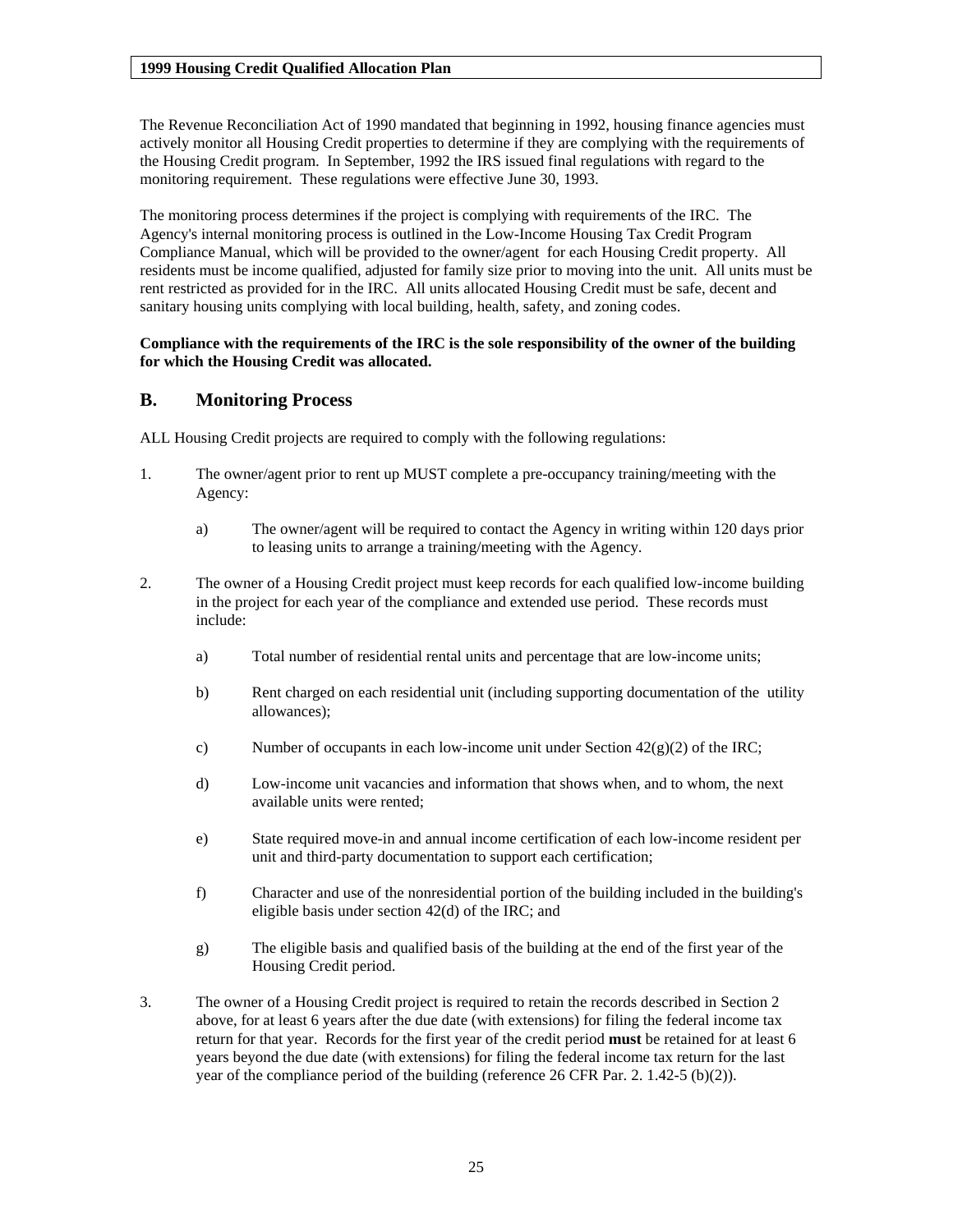- 4. The **owner** is responsible for **reporting** to the Agency annually in the form and manner the Agency specifies, the project's compliance with the **Code** and for **certifying under penalty of perjury** that the information provided is true, accurate and in compliance with **Section 42** of the **IRC.** The owner certifies that
	- a) The project meets the minimum set-aside test applicable to the project;
	- b) The owner has received the state **required** annual low-income certification from each low-income resident and third party documentation to support that certification;
	- c) Each unit in the project is rent-restricted under Section  $42(g)(2)$  of the IRC;
	- d) All units in the project are for use by the general public and are used on a non-transient basis;
	- e) Each building in the project is suitable for occupancy, taking into account local health, safety and building codes;
	- f) Either there has been no change in the eligible basis as defined in Section 42(d) of the IRC of any building, or there has been a change, and the nature of the change;
	- g) All residents facilities included in the eligible basis of any building in the project are provided on a comparable basis without a separate fee to all residents in the building;
	- h) If a low-income unit in the project becomes vacant during the year, reasonable attempts are made to rent that unit to residents having a qualifying income, and while the unit is vacant no units of comparable or smaller size are rented to residents not having a qualifying income;
	- i) If the income of residents of low-income units increases above the limit allowed in Section  $42(g)(2)(D)(ii)$  of the IRC, the next available unit of comparable or smaller size in the project will be rented to residents having a qualifying income; and
	- j) Exceptions for certain buildings;
		- 1.) Buildings financed by the RHCDS Section 515 Program.
		- 2.) Buildings of which 50% or more of the aggregate basis is financed with the proceeds of obligations, the interest on which is exempt from tax under section 103 of the tax code (i.e. tax-exempt bonds).

If exempt under 1.) or 2.), the owner of such building must certify to the Agency that the building complies with the requirements of the IRC. If the owner is unable to meet the reporting requirements as otherwise required by said programs, the owner must notify the Agency.

5. The Agency requires that the owner of a Housing Credit **annually** certify the resident's income and assets within 12 months of move in.

The Agency reserves the right to make a determination at a later date regarding the Annual Income Recertification Waiver (Section 42 (g) (8) (B) of the IRC.

6. The Agency has the right to review tenant files throughout the 15 year compliance period plus extensions (up to an additional 15 years for a total up to 30 years, based upon the extended use provision). The Agency has the right to perform on-site inspections of any low-income housing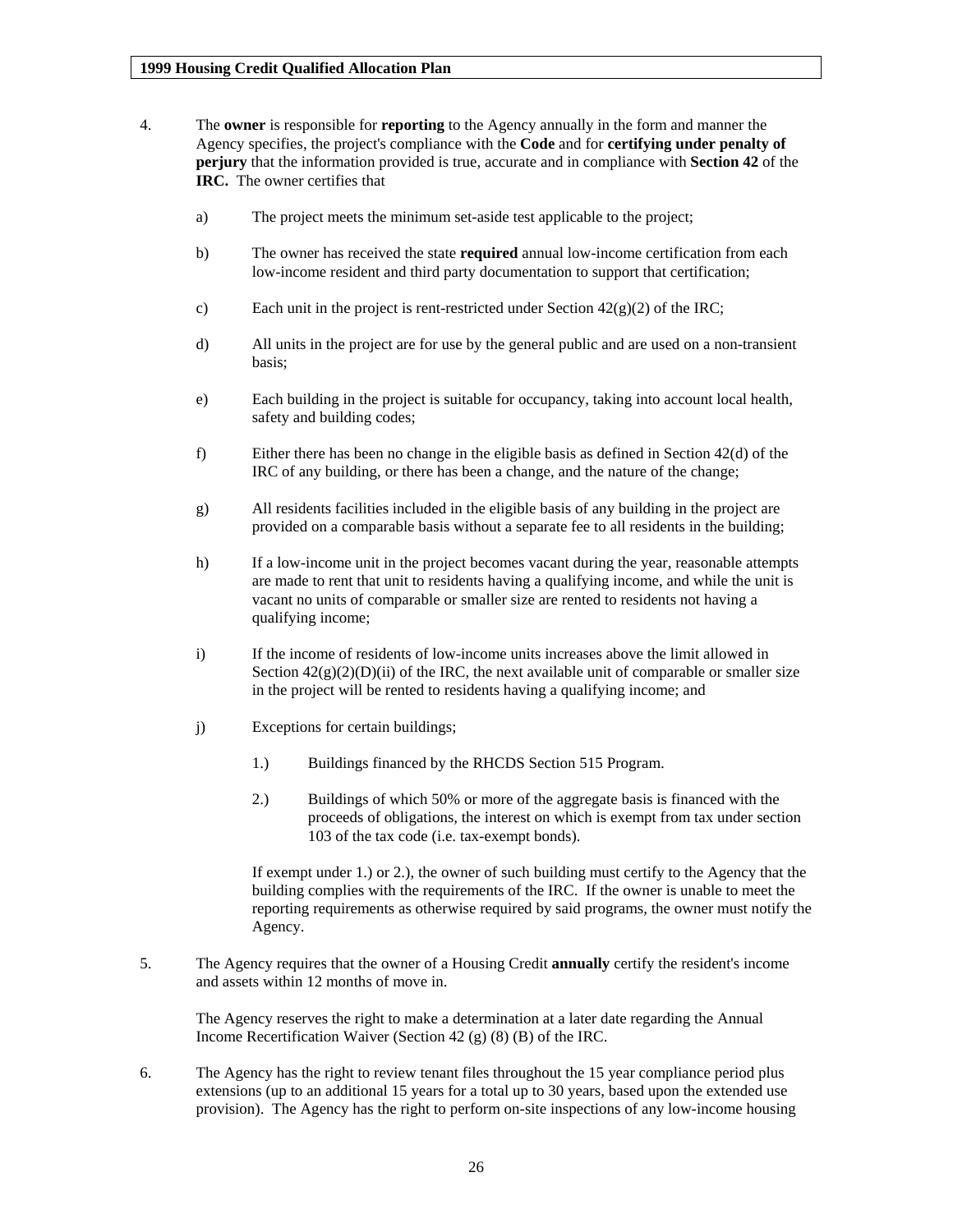project at least through the end of the compliance period of the building(s) in the project (26 CFR Par.2. 1.42-5 (d)).

- 7. The Agency will provide prompt written notice to the owner of a Housing Credit project if the Agency does not receive the required certification or discovers through inspection, review or any other manner, that the project is in non-compliance. The owner will have up to 60 days from date of the notification to correct any non-compliance issues found and give a written response to the Agency of corrective actions taken. The Agency may extend the correction period for up to 6 months, but only if the agency determines there is good cause for granting the extension. During the correction period, an owner must supply any missing certifications and bring the project into compliance with the provisions of the IRC.
- 8. The Agency is required to file Form 8823, "Low-Income Housing Credit Agencies Report of Non-Compliance" with the IRS no later than 45 days after the end of the correction period, including extensions, and no earlier than the end of the correction period, **whether or not the non-compliance or failure to certify is corrected.** The Agency must explain on Form 8823 the nature of the non-compliance or failure to certify (reference 26 CFR Par. 2. 1.42-5 (e)(3)).

Should a building go entirely out of compliance and will not be in compliance at any time in the future, the Agency **must** be informed in writing. In this case, the Agency will notify the IRS one time only.

- 9. Compliance with the requirements of Section 42 of the IRC is the responsibility of the owner of the building(s) for which the Housing Credit is allowable. The Agency's obligation to monitor for compliance does not make **the Agency** liable for an owner/agent non-compliance.
- 10. If the Agency is unable to serve notice on the property owner by mail and/or telephone during the compliance period as defined by the IRS, the Agency will consider the property out of compliance and notify the IRS by filing Form 8823 of non-compliance.

a) The Agency will maintain one contact person per project. The owner/agent will agree upon the contact person and notify the Agency immediately of any change.

b) Recapture determinations are made by the IRS.

11. The Agency requires Housing Credit owners to pay an annual compliance monitoring fee. The fee amount for projects receiving a reservation in 1999 will be \$125 per unit. The monitoring fee for projects receiving a reservation in 1997 and not placing in service in 1997 will be \$125 per unit. The fee **must** be submitted with the 8609 request.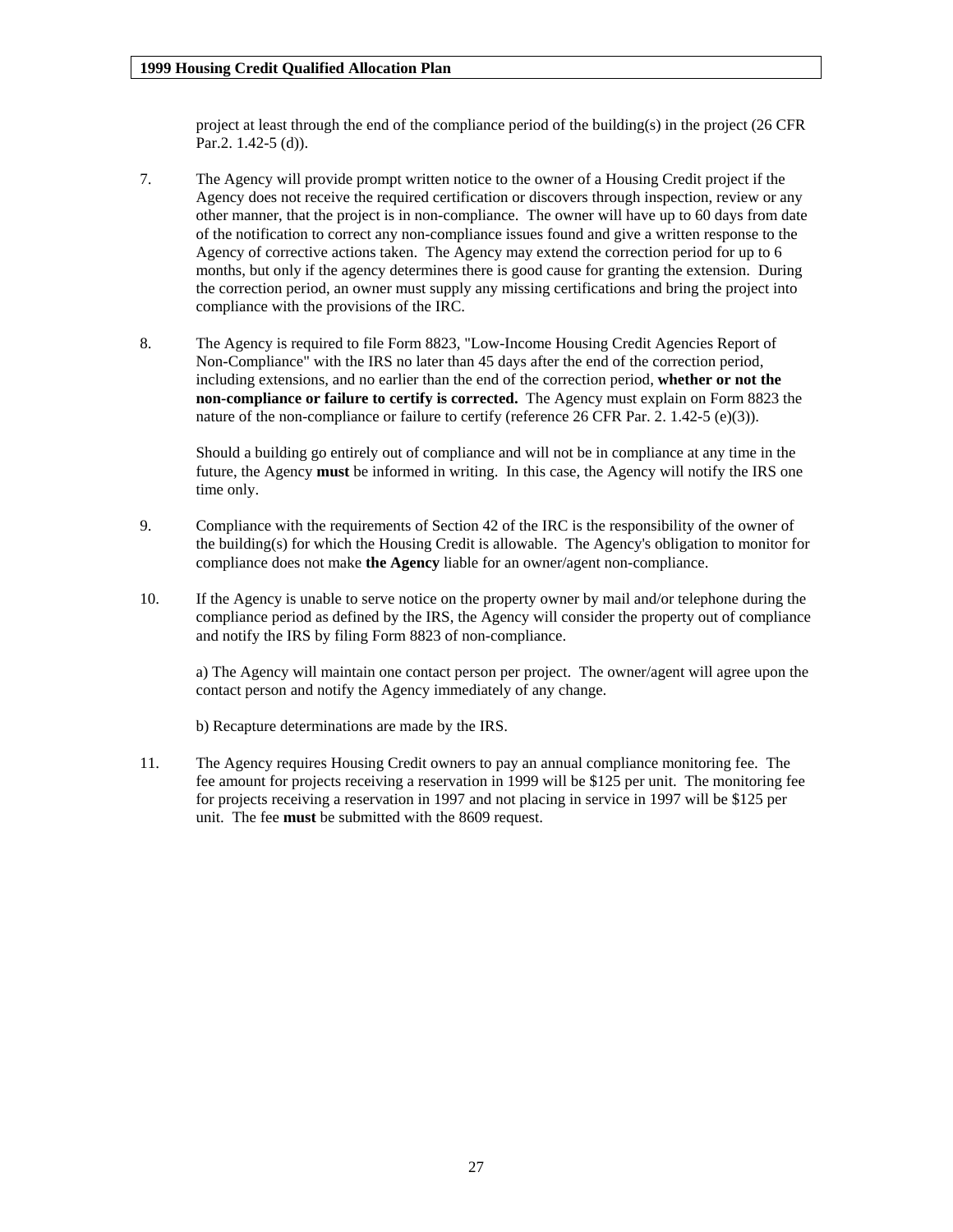## **IV. HOUSING CREDIT DATA TABLES**

<span id="page-27-0"></span>**NOTE: Data tables A, B, and C are not available at the time of this printing. These tables will be included in a second printing of the 1999 Qualified Allocation Plan, and will also be available on the Agency website located at [www.odod.ohio.gov/ohfa](http://www.odod.ohio.gov/ohfa).** 

| A. | <b>RENT AND INCOME LIMITS</b>                                        | 30 |
|----|----------------------------------------------------------------------|----|
| B. | <b>INCOME ADJUSTMENT POINTS</b>                                      | 39 |
| С. | HUD 221(D)(3) MORTGAGE LIMITS PER UNIT                               | 40 |
| D. | <b>QUALIFIED CENSUS TRACTS</b>                                       | 46 |
| Е. | <b>COMMUNITIES WITH A CONSOLIDATED PLAN</b>                          | 48 |
| F. | AREAS WITH A COMMUNITY HOUSING<br><b>IMPROVEMENT STRATEGY (CHIS)</b> | 49 |
| G. | MODEL LANGUAGE FOR LOCAL GOVERNMENT<br><b>NOTIFICATION</b>           | 50 |
| Н. | <b>GEOGRAPHIC POOL AREAS AND AMOUNTS</b>                             | 52 |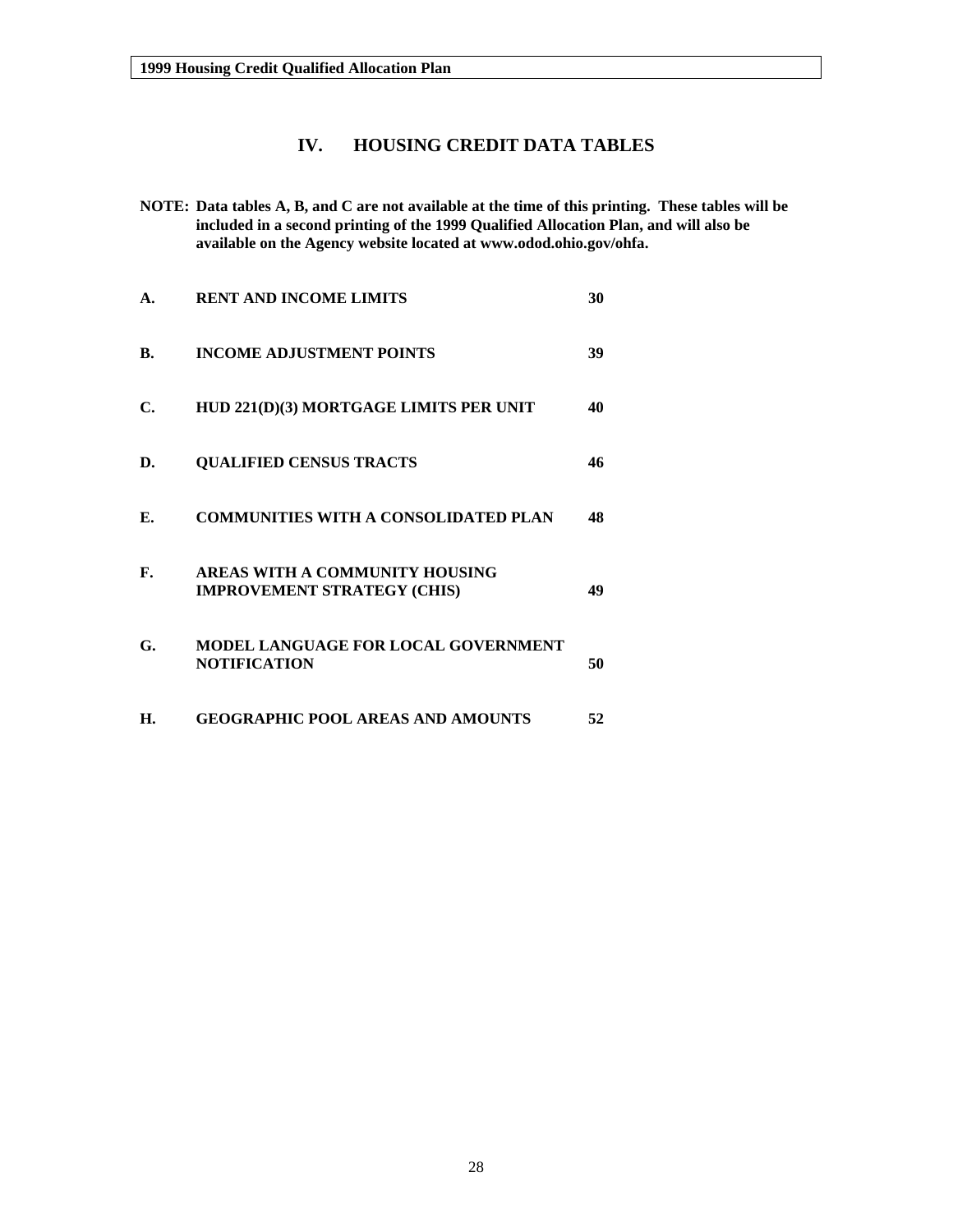## **A. RENT AND INCOME LIMITS**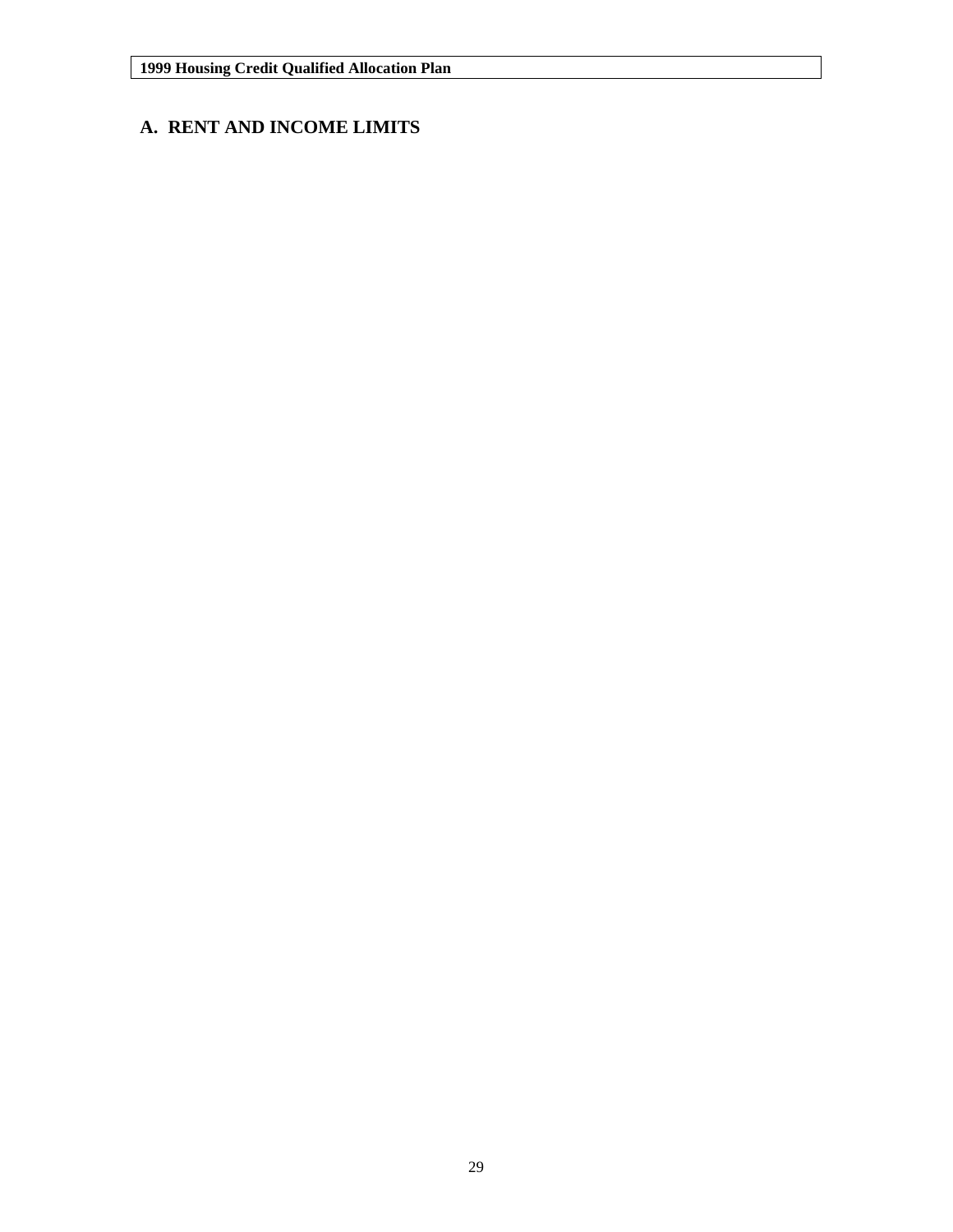## **A. RENT & INCOME LIMITS**

#### **Instructions**

| uxample. |
|----------|
|----------|

| County | (5.) Rent: Bedrooms (Residents) Eff $(1)$ 1 $(1.5)$ 2 $(3)$ 3 $(4.5)$ 4 $(6)$ 5 $(7.5)$ 6 $(9)$ |     |       |       |       |       |       |       |       |       |
|--------|-------------------------------------------------------------------------------------------------|-----|-------|-------|-------|-------|-------|-------|-------|-------|
|        | (2.) Income: Residents                                                                          |     |       |       |       |       | 5     |       |       |       |
| Adams  | $(6.) 50%$ rent                                                                                 | 377 | 405   | 486   | 561   | 626   | 691   |       |       |       |
| (1.)   | $(3.) 50\%$ income                                                                              |     | 15100 | 17300 | 19450 | 21600 | 23350 | 25050 | 26800 | 28500 |
|        | $(7.) 60%$ rent                                                                                 | 453 | 486   | 583   | 674   | 751   | 829   |       |       |       |
|        | $(4.) 60\%$ income                                                                              |     | 18120 | 20760 | 23340 | 25920 | 28020 | 30060 | 32160 | 34200 |

1. Name of County.

2. The number of residents in a household, used for the 50% and 60% income figures in the table.

3. The 50% Area Median Gross Income (AMGI) for the county, adjusted for the number of residents in a household. The source of these income figures are the HUD very low-income limits, which are updated and published annually.

4. The 60% Area Median Gross Income (AMGI) for the county, adjusted for the number of residents in a household. The 60% income figures are computed using the 50% income figures as follows:

 $[50\% \text{ income}] * 2 * 60\% = [60\% \text{ income}]$ 

5. The number of bedrooms in a unit, used for the 50% and 60% rent figures in the table. The number of residents in each type of unit (1 resident for SRO & efficiency units; 1.5 residents per bedroom for units with one or more bedrooms) are used to compute the rent figures in the table.

6. The 50% monthly rent figures for the county, adjusted for the number of bedrooms in a unit. The rents are computed using the 50% income figures, and the number of residents in each type of unit, as follows:

( $[50\%$  income for the number of residents] \* 30%) / 12 =  $[50\%$  monthly rent]

7. The 60% monthly rent figures for the county, adjusted for the number of bedrooms in a unit. The rents are computed using the 60% income figures, and the number of residents in each type of unit, as follows:

( $[60\%$  income for the number of residents] \* 30%) / 12 =  $[60\%$  monthly rent]

NOTE: The monthly rent for any percentage of income can be computed using the 50% income figures.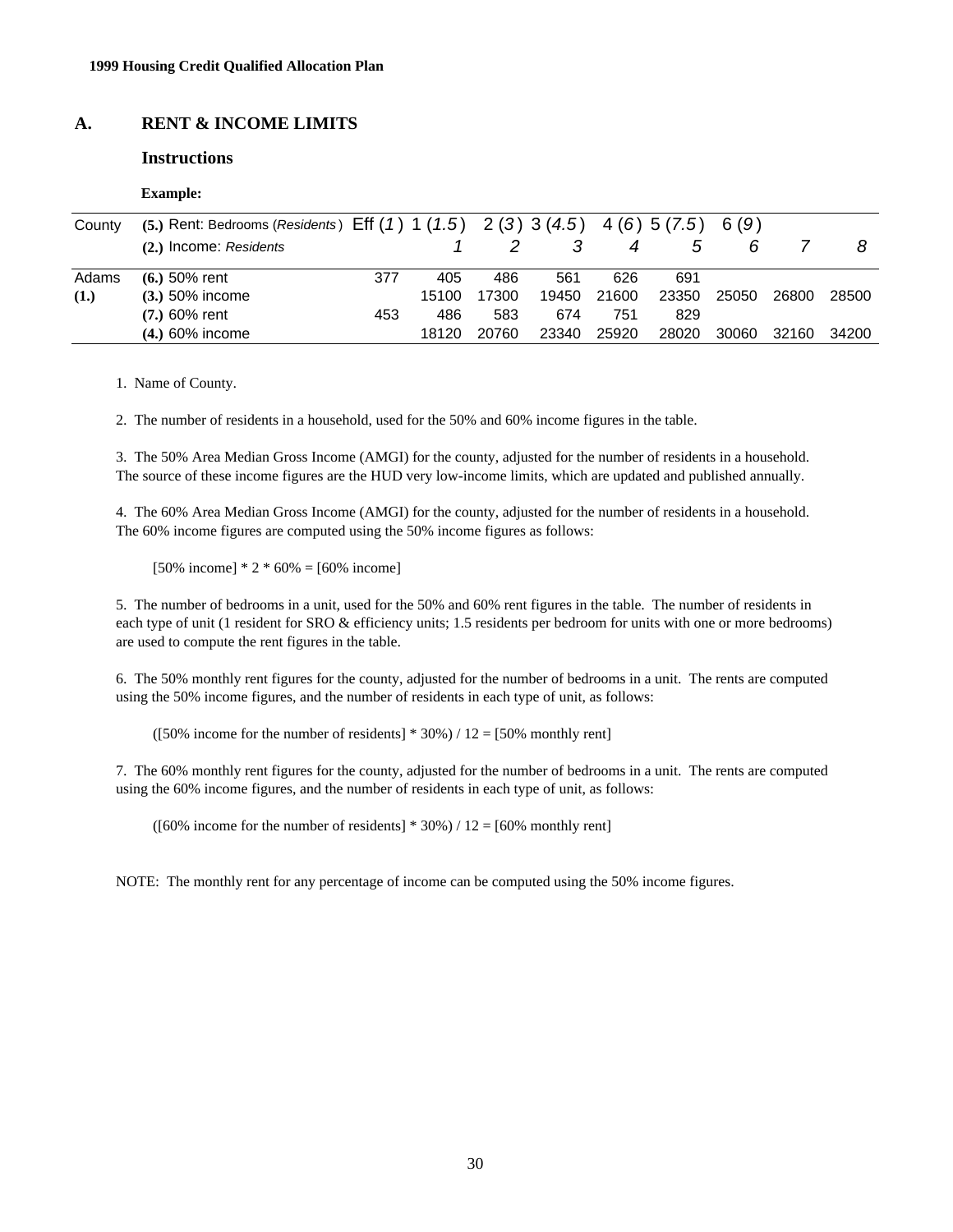## **A. RENT & INCOME LIMITS**

| H.U.D. Effective Date: | January 27, 1999                           |     |       |       |            |       |            |       |       |       |
|------------------------|--------------------------------------------|-----|-------|-------|------------|-------|------------|-------|-------|-------|
| County                 | Rent: Bedrooms (Residents) Eff (1) 1 (1.5) |     |       |       | 2(3)3(4.5) |       | 4(6)5(7.5) | 6(9)  |       |       |
|                        | <b>Income: Residents</b>                   |     | 1     | 2     | 3          | 4     | 5          | 6     | 7     | 8     |
| Adams                  | 50% rent                                   | 377 | 405   | 486   | 561        | 626   | 691        |       |       |       |
|                        | 50% income                                 |     | 15100 | 17300 | 19450      | 21600 | 23350      | 25050 | 26800 | 28500 |
|                        | 60% rent                                   | 453 | 486   | 583   | 674        | 751   | 829        |       |       |       |
|                        | 60% income                                 |     | 18120 | 20760 | 23340      | 25920 | 28020      | 30060 | 32160 | 34200 |
| Allen                  | 50% rent                                   | 377 | 405   | 486   | 561        | 626   | 691        |       |       |       |
|                        | 50% income                                 |     | 15100 | 17300 | 19450      | 21600 | 23350      | 25050 | 26800 | 28500 |
|                        | 60% rent                                   | 453 | 486   | 583   | 674        | 751   | 829        |       |       |       |
|                        | 60% income                                 |     | 18120 | 20760 | 23340      | 25920 | 28020      | 30060 | 32160 | 34200 |
| Ashland                | 50% rent                                   | 377 | 405   | 486   | 561        | 626   | 691        |       |       |       |
|                        | 50% income                                 |     | 15100 | 17300 | 19450      | 21600 | 23350      | 25050 | 26800 | 28500 |
|                        | 60% rent                                   | 453 | 486   | 583   | 674        | 751   | 829        |       |       |       |
|                        | 60% income                                 |     | 18120 | 20760 | 23340      | 25920 | 28020      | 30060 | 32160 | 34200 |
| Ashtabula              | 50% rent                                   | 460 | 493   | 591   | 683        | 762   | 841        |       |       |       |
|                        | 50% income                                 |     | 18400 | 21050 | 23650      | 26300 | 28400      | 30500 | 32600 | 34700 |
|                        | 60% rent                                   | 552 | 591   | 709   | 820        | 915   | 1009       |       |       |       |
|                        | 60% income                                 |     | 22080 | 25260 | 28380      | 31560 | 34080      | 36600 | 39120 | 41640 |
| Athens                 | 50% rent                                   | 377 | 405   | 486   | 561        | 626   | 691        |       |       |       |
|                        | 50% income                                 |     | 15100 | 17300 | 19450      | 21600 | 23350      | 25050 | 26800 | 28500 |
|                        | 60% rent                                   | 453 | 486   | 583   | 674        | 751   | 829        |       |       |       |
|                        | 60% income                                 |     | 18120 | 20760 | 23340      | 25920 | 28020      | 30060 | 32160 | 34200 |
| Auglaize               | 50% rent                                   | 377 | 405   | 486   | 561        | 626   | 691        |       |       |       |
|                        | 50% income                                 |     | 15100 | 17300 | 19450      | 21600 | 23350      | 25050 | 26800 | 28500 |
|                        | 60% rent                                   | 453 | 486   | 583   | 674        | 751   | 829        |       |       |       |
|                        | 60% income                                 |     | 18120 | 20760 | 23340      | 25920 | 28020      | 30060 | 32160 | 34200 |
| <b>Belmont</b>         | 50% rent                                   | 320 | 342   | 411   | 474        | 528   | 584        |       |       |       |
|                        | 50% income                                 |     | 12800 | 14600 | 16450      | 18250 | 19700      | 21150 | 22650 | 24100 |
|                        | 60% rent                                   | 384 | 411   | 493   | 569        | 634   | 701        |       |       |       |
|                        | 60% income                                 |     | 15360 | 17520 | 19740      | 21900 | 23640      | 25380 | 27180 | 28920 |
| <b>Brown</b>           | 50% rent                                   | 377 | 405   | 486   | 561        | 626   | 691        |       |       |       |
|                        | 50% income                                 |     | 15100 | 17300 | 19450      | 21600 | 23350      | 25050 | 26800 | 28500 |
|                        | 60% rent                                   | 453 | 486   | 583   | 674        | 751   | 829        |       |       |       |
|                        | 60% income                                 |     | 18120 | 20760 | 23340      | 25920 | 28020      | 30060 | 32160 | 34200 |
| <b>Butler</b>          | 50% rent                                   | 475 | 508   | 611   | 705        | 787   | 868        |       |       |       |
|                        | 50% income                                 |     | 19000 | 21700 | 24450      | 27150 | 29300      | 31500 | 33650 | 35850 |
|                        | 60% rent                                   | 570 | 610   | 733   | 846        | 945   | 1042       |       |       |       |
|                        | 60% income                                 |     | 22800 | 26040 | 29340      | 32580 | 35160      | 37800 | 40380 | 43020 |
| Carroll                | 50% rent                                   | 396 | 424   | 510   | 588        | 656   | 725        |       |       |       |
|                        | 50% income                                 |     | 15850 | 18100 | 20400      | 22650 | 24450      | 26250 | 28100 | 29900 |
|                        | 60% rent                                   | 475 | 509   | 612   | 706        | 787   | 870        |       |       |       |
|                        | 60% income                                 |     | 19020 | 21720 | 24480      | 27180 | 29340      | 31500 | 33720 | 35880 |
| Champaign              | 50% rent                                   | 377 | 405   | 486   | 561        | 626   | 691        |       |       |       |
|                        | 50% income                                 |     | 15100 | 17300 | 19450      | 21600 | 23350      | 25050 | 26800 | 28500 |
|                        | $C10$ $C20$                                | ハにつ | 100   | coa   | <b>G71</b> | 754   | חרס        |       |       |       |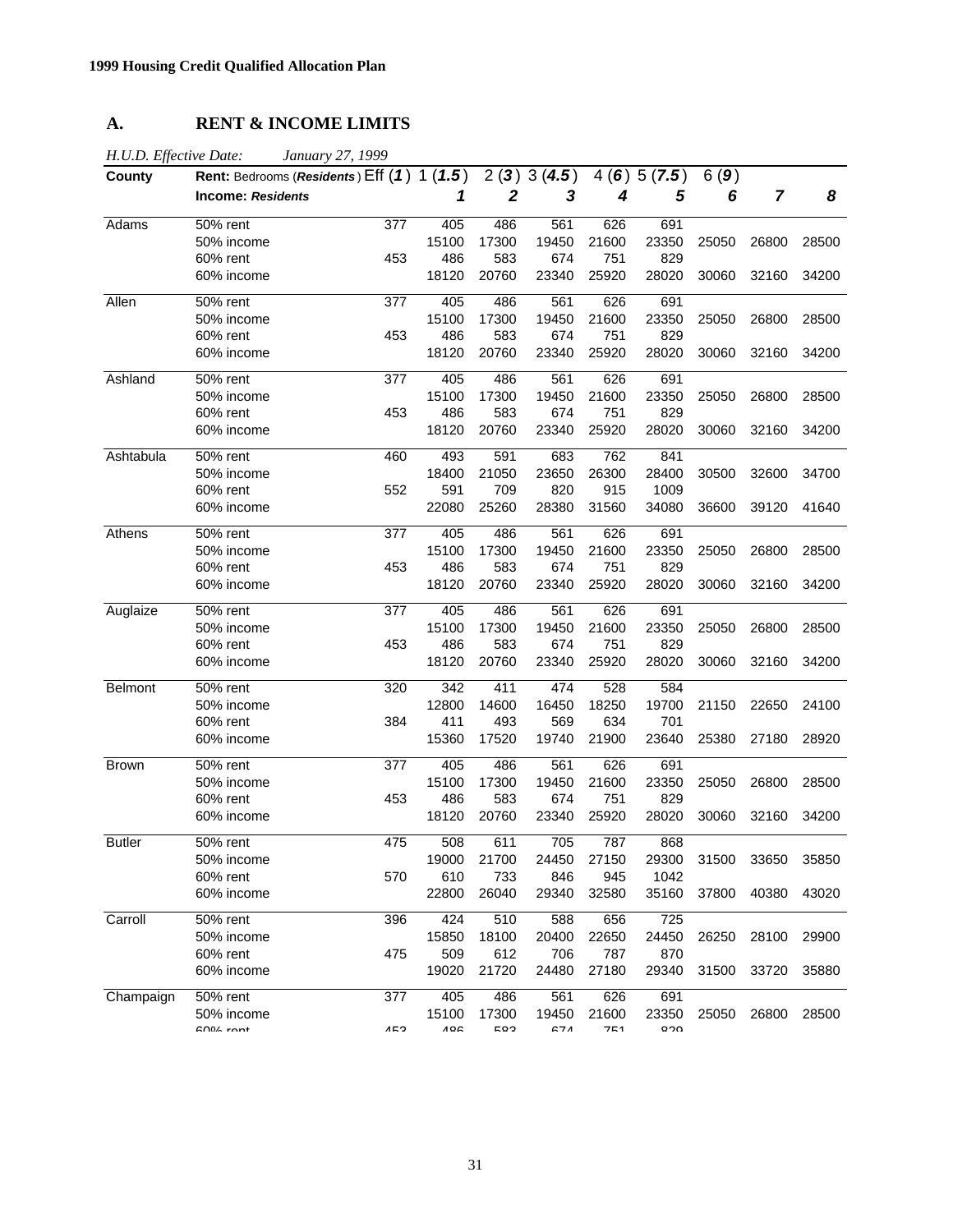| County     | Rent: Bedrooms (Residents) Eff (1) 1 (1.5) |     |       | 2(3)             | 3(4.5) |       | 4(6)5(7.5)       | 6(9)  |       |       |
|------------|--------------------------------------------|-----|-------|------------------|--------|-------|------------------|-------|-------|-------|
|            | <b>Income: Residents</b>                   |     | 1     | $\boldsymbol{2}$ | 3      | 4     | 5                | 6     | 7     | 8     |
| Clark      | 50% rent                                   | 455 | 487   | 585              | 676    | 753   | 831              |       |       |       |
|            | 50% income                                 |     | 18200 | 20800            | 23400  | 26000 | 28100            | 30150 | 32250 | 34300 |
|            | 60% rent                                   | 546 | 585   | 702              | 811    | 904   | 998              |       |       |       |
|            | 60% income                                 |     | 21840 | 24960            | 28080  | 31200 | 33720            | 36180 | 38700 | 41160 |
| Clermont   | 50% rent                                   | 446 | 478   | 573              | 663    | 740   | 815              |       |       |       |
|            | 50% income                                 |     | 17850 | 20400            | 22950  | 25500 | 27550            | 29600 | 31600 | 33650 |
|            | 60% rent                                   | 535 | 573   | 688              | 795    | 888   | 978              |       |       |       |
|            | 60% income                                 |     | 21420 | 24480            | 27540  | 30600 | 33060            | 35520 | 37920 | 40380 |
| Clinton    | 50% rent                                   | 410 | 438   | 526              | 608    | 678   | $\overline{748}$ |       |       |       |
|            | 50% income                                 |     | 16400 | 18700            | 21050  | 23400 | 25250            | 27150 | 29000 | 30900 |
|            | 60% rent                                   | 492 | 526   | 631              | 729    | 814   | 898              |       |       |       |
|            | 60% income                                 |     | 19680 | 22440            | 25260  | 28080 | 30300            | 32580 | 34800 | 37080 |
| Columbiana | 50% rent                                   | 377 | 405   | 486              | 561    | 626   | 691              |       |       |       |
|            | 50% income                                 |     | 15100 | 17300            | 19450  | 21600 | 23350            | 25050 | 26800 | 28500 |
|            | 60% rent                                   | 453 | 486   | 583              | 674    | 751   | 829              |       |       |       |
|            | 60% income                                 |     | 18120 | 20760            | 23340  | 25920 | 28020            | 30060 | 32160 | 34200 |
| Coshocton  | 50% rent                                   | 377 | 405   | 486              | 561    | 626   | 691              |       |       |       |
|            | 50% income                                 |     | 15100 | 17300            | 19450  | 21600 | 23350            | 25050 | 26800 | 28500 |
|            | 60% rent                                   | 453 | 486   | 583              | 674    | 751   | 829              |       |       |       |
|            | 60% income                                 |     | 18120 | 20760            | 23340  | 25920 | 28020            | 30060 | 32160 | 34200 |
| Crawford   | 50% rent                                   | 377 | 405   | 486              | 561    | 626   | 691              |       |       |       |
|            | 50% income                                 |     | 15100 | 17300            | 19450  | 21600 | 23350            | 25050 | 26800 | 28500 |
|            | 60% rent                                   | 453 | 486   | 583              | 674    | 751   | 829              |       |       |       |
|            | 60% income                                 |     | 18120 | 20760            | 23340  | 25920 | 28020            | 30060 | 32160 | 34200 |
| Cuyahoga   | 50% rent                                   | 460 | 493   | 591              | 683    | 762   | 841              |       |       |       |
|            | 50% income                                 |     | 18400 | 21050            | 23650  | 26300 | 28400            | 30500 | 32600 | 34700 |
|            | 60% rent                                   | 552 | 591   | 709              | 820    | 915   | 1009             |       |       |       |
|            | 60% income                                 |     | 22080 | 25260            | 28380  | 31560 | 34080            | 36600 | 39120 | 41640 |
| Darke      | 50% rent                                   | 377 | 405   | 486              | 561    | 626   | 691              |       |       |       |
|            | 50% income                                 |     | 15100 | 17300            | 19450  | 21600 | 23350            | 25050 | 26800 | 28500 |
|            | 60% rent                                   | 453 | 486   | 583              | 674    | 751   | 829              |       |       |       |
|            | 60% income                                 |     | 18120 | 20760            | 23340  | 25920 | 28020            | 30060 | 32160 | 34200 |
| Defiance   | 50% rent                                   | 377 | 405   | 486              | 561    | 626   | 691              |       |       |       |
|            | 50% income                                 |     | 15100 | 17300            | 19450  | 21600 | 23350            | 25050 | 26800 | 28500 |
|            | 60% rent                                   | 453 | 486   | 583              | 674    | 751   | 829              |       |       |       |
|            | 60% income                                 |     | 18120 | 20760            | 23340  | 25920 | 28020            | 30060 | 32160 | 34200 |
| Delaware   | 50% rent                                   | 465 | 498   | 597              | 690    | 770   | 849              |       |       |       |
|            | 50% income                                 |     | 18600 | 21250            | 23900  | 26550 | 28650            | 30800 | 32900 | 35050 |
|            | 60% rent                                   | 558 | 597   | 717              | 828    | 924   | 1019             |       |       |       |
|            | 60% income                                 |     | 22320 | 25500            | 28680  | 31860 | 34380            | 36960 | 39480 | 42060 |
| Erie       | 50% rent                                   | 388 | 416   | 500              | 577    | 643   | 710              |       |       |       |
|            | 50% income                                 |     | 15550 | 17750            | 20000  | 22200 | 24000            | 25750 | 27550 | 29300 |
|            | 60% rent                                   | 466 | 499   | 600              | 693    | 772   | 852              |       |       |       |
|            | 60% income                                 |     | 18660 | 21300            | 24000  | 26640 | 28800            | 30900 | 33060 | 35160 |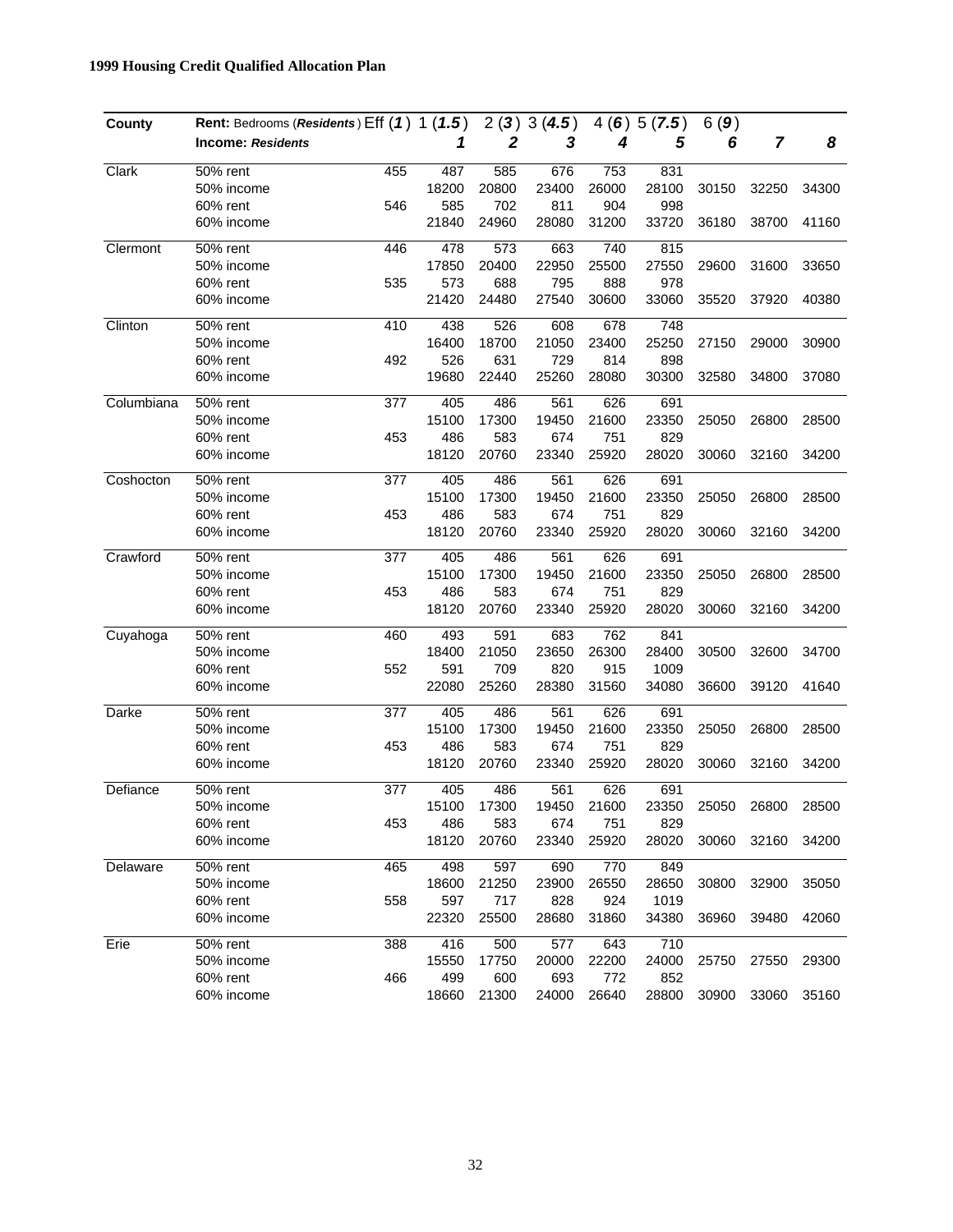| County    | Rent: Bedrooms (Residents) Eff (1) 1 (1.5) |     |       | 2(3)         | 3(4.5) |       | 4(6)5(7.5) | 6(9)  |       |       |
|-----------|--------------------------------------------|-----|-------|--------------|--------|-------|------------|-------|-------|-------|
|           | <b>Income: Residents</b>                   |     | 1     | $\mathbf{2}$ | 3      | 4     | 5          | 6     | 7     | 8     |
| Fairfield | 50% rent                                   | 465 | 498   | 597          | 690    | 770   | 849        |       |       |       |
|           | 50% income                                 |     | 18600 | 21250        | 23900  | 26550 | 28650      | 30800 | 32900 | 35050 |
|           | 60% rent                                   | 558 | 597   | 717          | 828    | 924   | 1019       |       |       |       |
|           | 60% income                                 |     | 22320 | 25500        | 28680  | 31860 | 34380      | 36960 | 39480 | 42060 |
| Fayette   | 50% rent                                   | 377 | 405   | 486          | 561    | 626   | 691        |       |       |       |
|           | 50% income                                 |     | 15100 | 17300        | 19450  | 21600 | 23350      | 25050 | 26800 | 28500 |
|           | 60% rent                                   | 453 | 486   | 583          | 674    | 751   | 829        |       |       |       |
|           | 60% income                                 |     | 18120 | 20760        | 23340  | 25920 | 28020      | 30060 | 32160 | 34200 |
| Franklin  | 50% rent                                   | 465 | 498   | 597          | 690    | 770   | 849        |       |       |       |
|           | 50% income                                 |     | 18600 | 21250        | 23900  | 26550 | 28650      | 30800 | 32900 | 35050 |
|           | 60% rent                                   | 558 | 597   | 717          | 828    | 924   | 1019       |       |       |       |
|           | 60% income                                 |     | 22320 | 25500        | 28680  | 31860 | 34380      | 36960 | 39480 | 42060 |
| Fulton    | 50% rent                                   | 438 | 470   | 565          | 652    | 727   | 803        |       |       |       |
|           | 50% income                                 |     | 17550 | 20100        | 22600  | 25100 | 27100      | 29100 | 31100 | 33150 |
|           | 60% rent                                   | 526 | 564   | 678          | 783    | 873   | 963        |       |       |       |
|           | 60% income                                 |     | 21060 | 24120        | 27120  | 30120 | 32520      | 34920 | 37320 | 39780 |
| Gallia    | 50% rent                                   | 377 | 405   | 486          | 561    | 626   | 691        |       |       |       |
|           | 50% income                                 |     | 15100 | 17300        | 19450  | 21600 | 23350      | 25050 | 26800 | 28500 |
|           | 60% rent                                   | 453 | 486   | 583          | 674    | 751   | 829        |       |       |       |
|           | 60% income                                 |     | 18120 | 20760        | 23340  | 25920 | 28020      | 30060 | 32160 | 34200 |
| Geauga    | 50% rent                                   | 460 | 493   | 591          | 683    | 762   | 841        |       |       |       |
|           | 50% income                                 |     | 18400 | 21050        | 23650  | 26300 | 28400      | 30500 | 32600 | 34700 |
|           | 60% rent                                   | 552 | 591   | 709          | 820    | 915   | 1009       |       |       |       |
|           | 60% income                                 |     | 22080 | 25260        | 28380  | 31560 | 34080      | 36600 | 39120 | 41640 |
| Greene    | 50% rent                                   | 455 | 487   | 585          | 676    | 753   | 831        |       |       |       |
|           | 50% income                                 |     | 18200 | 20800        | 23400  | 26000 | 28100      | 30150 | 32250 | 34300 |
|           | 60% rent                                   | 546 | 585   | 702          | 811    | 904   | 998        |       |       |       |
|           | 60% income                                 |     | 21840 | 24960        | 28080  | 31200 | 33720      | 36180 | 38700 | 41160 |
| Guernsey  | 50% rent                                   | 377 | 405   | 486          | 561    | 626   | 691        |       |       |       |
|           | 50% income                                 |     | 15100 | 17300        | 19450  | 21600 | 23350      | 25050 | 26800 | 28500 |
|           | 60% rent                                   | 453 | 486   | 583          | 674    | 751   | 829        |       |       |       |
|           | 60% income                                 |     | 18120 | 20760        | 23340  | 25920 | 28020      | 30060 | 32160 | 34200 |
| Hamilton  | 50% rent                                   | 446 | 478   | 573          | 663    | 740   | 815        |       |       |       |
|           | 50% income                                 |     | 17850 | 20400        | 22950  | 25500 | 27550      | 29600 | 31600 | 33650 |
|           | 60% rent                                   | 535 | 573   | 688          | 795    | 888   | 978        |       |       |       |
|           | 60% income                                 |     | 21420 | 24480        | 27540  | 30600 | 33060      | 35520 | 37920 | 40380 |
| Hancock   | 50% rent                                   | 378 | 405   | 487          | 563    | 627   | 693        |       |       |       |
|           | 50% income                                 |     | 15150 | 17300        | 19500  | 21650 | 23400      | 25100 | 26850 | 28600 |
|           | 60% rent                                   | 454 | 486   | 585          | 675    | 753   | 831        |       |       |       |
|           | 60% income                                 |     | 18180 | 20760        | 23400  | 25980 | 28080      | 30120 | 32220 | 34320 |
| Hardin    | 50% rent                                   | 377 | 405   | 486          | 561    | 626   | 691        |       |       |       |
|           | 50% income                                 |     | 15100 | 17300        | 19450  | 21600 | 23350      | 25050 | 26800 | 28500 |
|           | 60% rent                                   | 453 | 486   | 583          | 674    | 751   | 829        |       |       |       |
|           | 60% income                                 |     | 18120 | 20760        | 23340  | 25920 | 28020      | 30060 | 32160 | 34200 |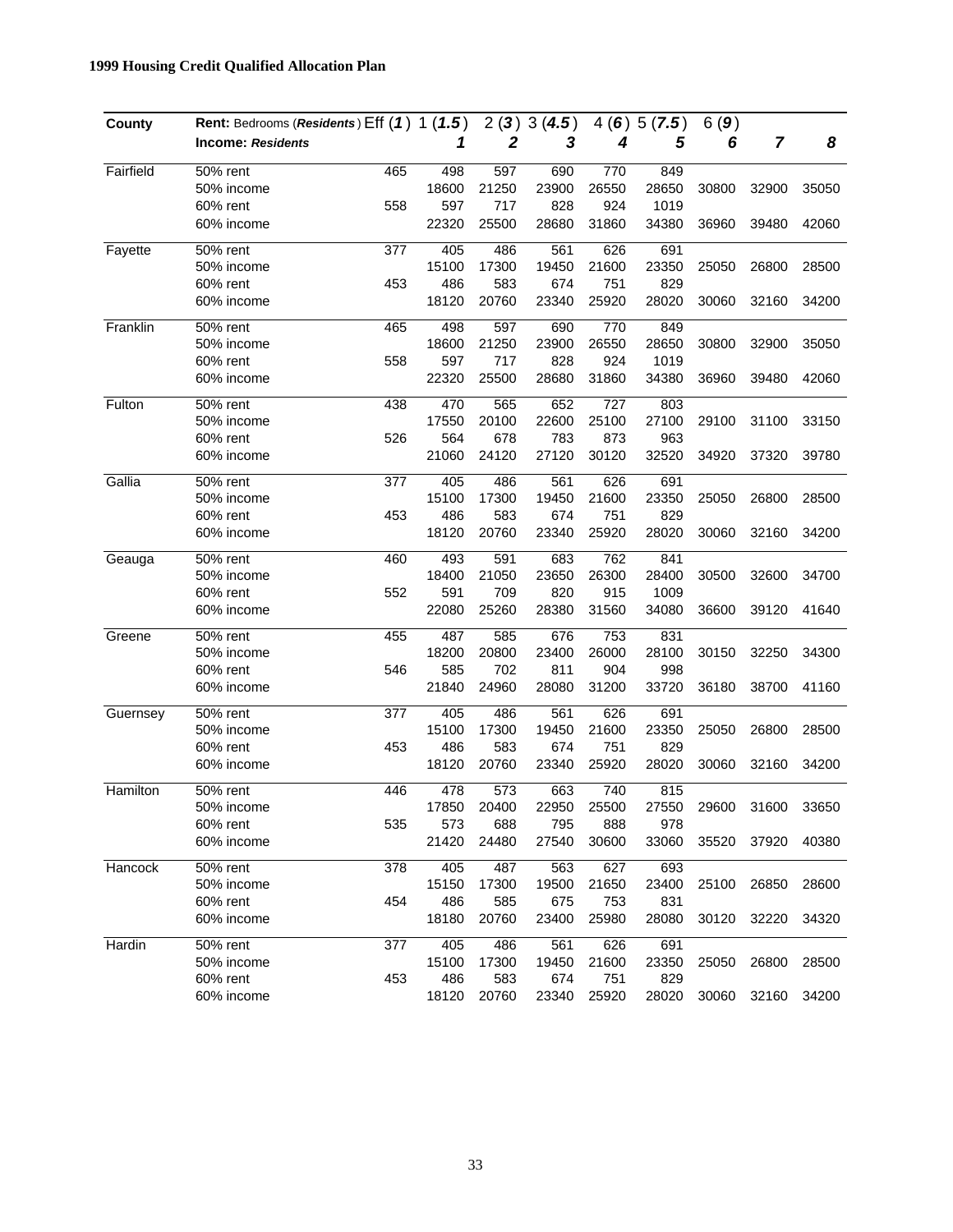| County    | Rent: Bedrooms (Residents) Eff (1) 1 (1.5) |     |       |              | 2(3)3(4.5) |       | 4(6)5(7.5) | 6(9)  |       |       |
|-----------|--------------------------------------------|-----|-------|--------------|------------|-------|------------|-------|-------|-------|
|           | <b>Income: Residents</b>                   |     | 1     | $\mathbf{2}$ | 3          | 4     | 5          | 6     | 7     | 8     |
| Harrison  | 50% rent                                   | 377 | 405   | 486          | 561        | 626   | 691        |       |       |       |
|           | 50% income                                 |     | 15100 | 17300        | 19450      | 21600 | 23350      | 25050 | 26800 | 28500 |
|           | 60% rent                                   | 453 | 486   | 583          | 674        | 751   | 829        |       |       |       |
|           | 60% income                                 |     | 18120 | 20760        | 23340      | 25920 | 28020      | 30060 | 32160 | 34200 |
| Henry     | 50% rent                                   | 377 | 405   | 486          | 561        | 626   | 691        |       |       |       |
|           | 50% income                                 |     | 15100 | 17300        | 19450      | 21600 | 23350      | 25050 | 26800 | 28500 |
|           | 60% rent                                   | 453 | 486   | 583          | 674        | 751   | 829        |       |       |       |
|           | 60% income                                 |     | 18120 | 20760        | 23340      | 25920 | 28020      | 30060 | 32160 | 34200 |
| Highland  | 50% rent                                   | 377 | 405   | 486          | 561        | 626   | 691        |       |       |       |
|           | 50% income                                 |     | 15100 | 17300        | 19450      | 21600 | 23350      | 25050 | 26800 | 28500 |
|           | 60% rent                                   | 453 | 486   | 583          | 674        | 751   | 829        |       |       |       |
|           | 60% income                                 |     | 18120 | 20760        | 23340      | 25920 | 28020      | 30060 | 32160 | 34200 |
| Hocking   | 50% rent                                   | 377 | 405   | 486          | 561        | 626   | 691        |       |       |       |
|           | 50% income                                 |     | 15100 | 17300        | 19450      | 21600 | 23350      | 25050 | 26800 | 28500 |
|           | 60% rent                                   | 453 | 486   | 583          | 674        | 751   | 829        |       |       |       |
|           | 60% income                                 |     | 18120 | 20760        | 23340      | 25920 | 28020      | 30060 | 32160 | 34200 |
| Holmes    | 50% rent                                   | 377 | 405   | 486          | 561        | 626   | 691        |       |       |       |
|           | 50% income                                 |     | 15100 | 17300        | 19450      | 21600 | 23350      | 25050 | 26800 | 28500 |
|           | 60% rent                                   | 453 | 486   | 583          | 674        | 751   | 829        |       |       |       |
|           | 60% income                                 |     | 18120 | 20760        | 23340      | 25920 | 28020      | 30060 | 32160 | 34200 |
| Huron     | 50% rent                                   | 377 | 405   | 486          | 561        | 626   | 691        |       |       |       |
|           | 50% income                                 |     | 15100 | 17300        | 19450      | 21600 | 23350      | 25050 | 26800 | 28500 |
|           | 60% rent                                   | 453 | 486   | 583          | 674        | 751   | 829        |       |       |       |
|           | 60% income                                 |     | 18120 | 20760        | 23340      | 25920 | 28020      | 30060 | 32160 | 34200 |
| Jackson   | 50% rent                                   | 377 | 405   | 486          | 561        | 626   | 691        |       |       |       |
|           | 50% income                                 |     | 15100 | 17300        | 19450      | 21600 | 23350      | 25050 | 26800 | 28500 |
|           | 60% rent                                   | 453 | 486   | 583          | 674        | 751   | 829        |       |       |       |
|           | 60% income                                 |     | 18120 | 20760        | 23340      | 25920 | 28020      | 30060 | 32160 | 34200 |
| Jefferson | 50% rent                                   | 377 | 405   | 486          | 561        | 626   | 691        |       |       |       |
|           | 50% income                                 |     | 15100 | 17300        | 19450      | 21600 | 23350      | 25050 | 26800 | 28500 |
|           | 60% rent                                   | 453 | 486   | 583          | 674        | 751   | 829        |       |       |       |
|           | 60% income                                 |     | 18120 | 20760        | 23340      | 25920 | 28020      | 30060 | 32160 | 34200 |
| Knox      | 50% rent                                   | 385 | 412   | 495          | 571        | 637   | 704        |       |       |       |
|           | 50% income                                 |     | 15400 | 17600        | 19800      | 22000 | 23750      | 25500 | 27300 | 29050 |
|           | 60% rent                                   | 462 | 495   | 594          | 686        | 765   | 845        |       |       |       |
|           | 60% income                                 |     | 18480 | 21120        | 23760      | 26400 | 28500      | 30600 | 32760 | 34860 |
| Lake      | 50% rent                                   | 460 | 493   | 591          | 683        | 762   | 841        |       |       |       |
|           | 50% income                                 |     | 18400 | 21050        | 23650      | 26300 | 28400      | 30500 | 32600 | 34700 |
|           | 60% rent                                   | 552 | 591   | 709          | 820        | 915   | 1009       |       |       |       |
|           | 60% income                                 |     | 22080 | 25260        | 28380      | 31560 | 34080      | 36600 | 39120 | 41640 |
| Lawrence  | 50% rent                                   | 307 | 330   | 396          | 457        | 510   | 563        |       |       |       |
|           | 50% income                                 |     | 12300 | 14100        | 15850      | 17600 | 19000      | 20400 | 21800 | 23250 |
|           | 60% rent                                   | 369 | 396   | 475          | 549        | 612   | 675        |       |       |       |
|           | 60% income                                 |     | 14760 | 16920        | 19020      | 21120 | 22800      | 24480 | 26160 | 27900 |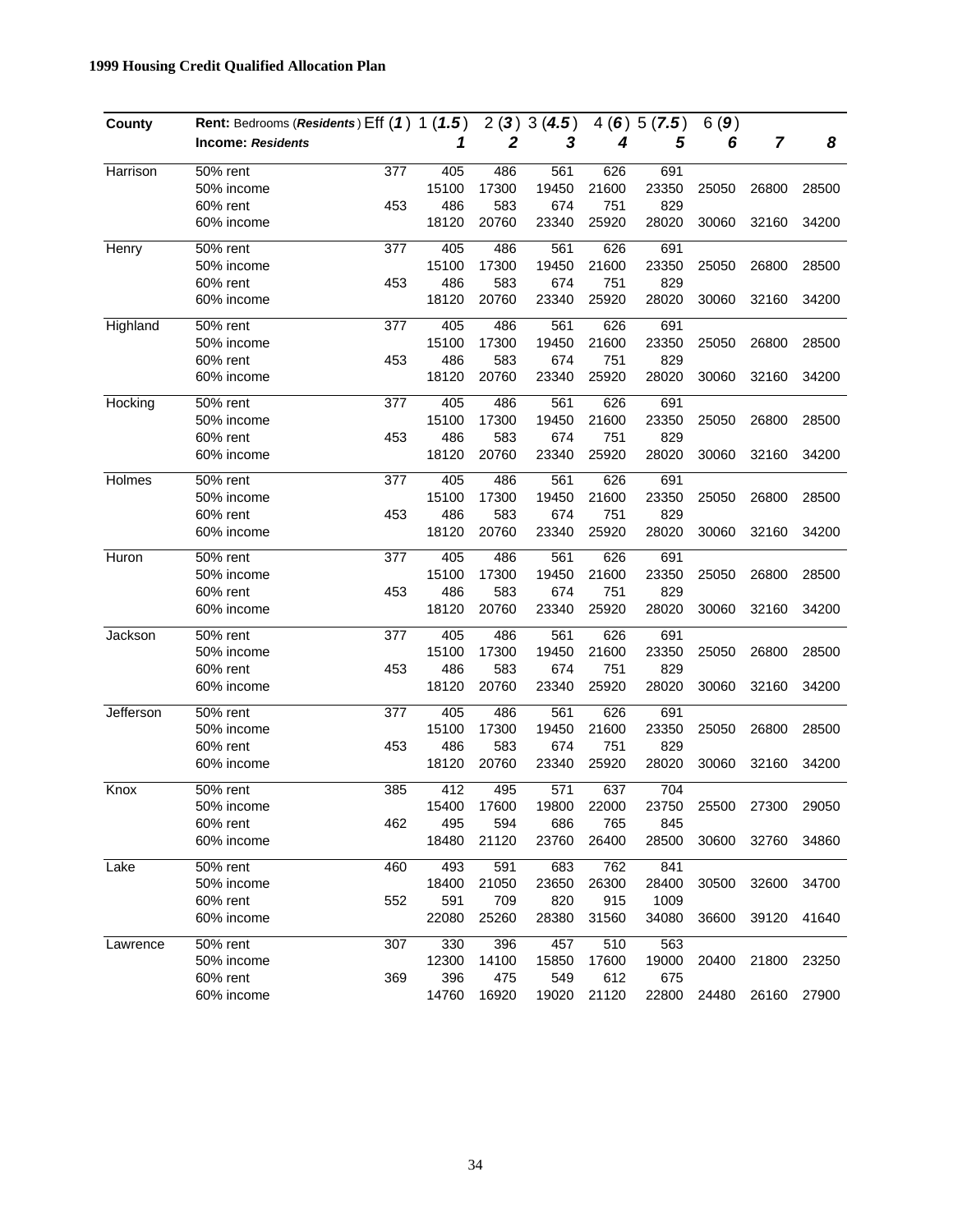| County   | Rent: Bedrooms (Residents) Eff (1) 1 (1.5) |     |       |              | 2(3)3(4.5) |       | 4(6)5(7.5) | 6(9)  |                |       |
|----------|--------------------------------------------|-----|-------|--------------|------------|-------|------------|-------|----------------|-------|
|          | <b>Income: Residents</b>                   |     | 1     | $\mathbf{2}$ | 3          | 4     | 5          | 6     | $\overline{7}$ | 8     |
| Licking  | 50% rent                                   | 465 | 498   | 597          | 690        | 770   | 849        |       |                |       |
|          | 50% income                                 |     | 18600 | 21250        | 23900      | 26550 | 28650      | 30800 | 32900          | 35050 |
|          | 60% rent                                   | 558 | 597   | 717          | 828        | 924   | 1019       |       |                |       |
|          | 60% income                                 |     | 22320 | 25500        | 28680      | 31860 | 34380      | 36960 | 39480          | 42060 |
| Logan    | 50% rent                                   | 377 | 405   | 486          | 561        | 626   | 691        |       |                |       |
|          | 50% income                                 |     | 15100 | 17300        | 19450      | 21600 | 23350      | 25050 | 26800          | 28500 |
|          | 60% rent                                   | 453 | 486   | 583          | 674        | 751   | 829        |       |                |       |
|          | 60% income                                 |     | 18120 | 20760        | 23340      | 25920 | 28020      | 30060 | 32160          | 34200 |
| Lorain   | 50% rent                                   | 460 | 493   | 591          | 683        | 762   | 841        |       |                |       |
|          | 50% income                                 |     | 18400 | 21050        | 23650      | 26300 | 28400      | 30500 | 32600          | 34700 |
|          | 60% rent                                   | 552 | 591   | 709          | 820        | 915   | 1009       |       |                |       |
|          | 60% income                                 |     | 22080 | 25260        | 28380      | 31560 | 34080      | 36600 | 39120          | 41640 |
| Lucas    | 50% rent                                   | 438 | 470   | 565          | 652        | 727   | 803        |       |                |       |
|          | 50% income                                 |     | 17550 | 20100        | 22600      | 25100 | 27100      | 29100 | 31100          | 33150 |
|          | 60% rent                                   | 526 | 564   | 678          | 783        | 873   | 963        |       |                |       |
|          | 60% income                                 |     | 21060 | 24120        | 27120      | 30120 | 32520      | 34920 | 37320          | 39780 |
| Madison  | 50% rent                                   | 465 | 498   | 597          | 690        | 770   | 849        |       |                |       |
|          | 50% income                                 |     | 18600 | 21250        | 23900      | 26550 | 28650      | 30800 | 32900          | 35050 |
|          | 60% rent                                   | 558 | 597   | 717          | 828        | 924   | 1019       |       |                |       |
|          | 60% income                                 |     | 22320 | 25500        | 28680      | 31860 | 34380      | 36960 | 39480          | 42060 |
| Mahoning | 50% rent                                   | 377 | 405   | 486          | 561        | 626   | 691        |       |                |       |
|          | 50% income                                 |     | 15100 | 17300        | 19450      | 21600 | 23350      | 25050 | 26800          | 28500 |
|          | 60% rent                                   | 453 | 486   | 583          | 674        | 751   | 829        |       |                |       |
|          | 60% income                                 |     | 18120 | 20760        | 23340      | 25920 | 28020      | 30060 | 32160          | 34200 |
| Marion   | 50% rent                                   | 377 | 405   | 486          | 561        | 626   | 691        |       |                |       |
|          | 50% income                                 |     | 15100 | 17300        | 19450      | 21600 | 23350      | 25050 | 26800          | 28500 |
|          | 60% rent                                   | 453 | 486   | 583          | 674        | 751   | 829        |       |                |       |
|          | 60% income                                 |     | 18120 | 20760        | 23340      | 25920 | 28020      | 30060 | 32160          | 34200 |
| Medina   | 50% rent                                   | 460 | 493   | 591          | 683        | 762   | 841        |       |                |       |
|          | 50% income                                 |     | 18400 | 21050        | 23650      | 26300 | 28400      | 30500 | 32600          | 34700 |
|          | 60% rent                                   | 552 | 591   | 709          | 820        | 915   | 1009       |       |                |       |
|          | 60% income                                 |     | 22080 | 25260        | 28380      | 31560 | 34080      | 36600 | 39120          | 41640 |
| Meigs    | 50% rent                                   | 377 | 405   | 486          | 561        | 626   | 691        |       |                |       |
|          | 50% income                                 |     | 15100 | 17300        | 19450      | 21600 | 23350      | 25050 | 26800          | 28500 |
|          | 60% rent                                   | 453 | 486   | 583          | 674        | 751   | 829        |       |                |       |
|          | 60% income                                 |     | 18120 | 20760        | 23340      | 25920 | 28020      | 30060 | 32160          | 34200 |
| Mercer   | 50% rent                                   | 377 | 405   | 486          | 561        | 626   | 691        |       |                |       |
|          | 50% income                                 |     | 15100 | 17300        | 19450      | 21600 | 23350      | 25050 | 26800          | 28500 |
|          | 60% rent                                   | 453 | 486   | 583          | 674        | 751   | 829        |       |                |       |
|          | 60% income                                 |     | 18120 | 20760        | 23340      | 25920 | 28020      | 30060 | 32160          | 34200 |
| Miami    | 50% rent                                   | 455 | 487   | 585          | 676        | 753   | 831        |       |                |       |
|          | 50% income                                 |     | 18200 | 20800        | 23400      | 26000 | 28100      | 30150 | 32250          | 34300 |
|          | 60% rent                                   | 546 | 585   | 702          | 811        | 904   | 998        |       |                |       |
|          | 60% income                                 |     | 21840 | 24960        | 28080      | 31200 | 33720      | 36180 | 38700          | 41160 |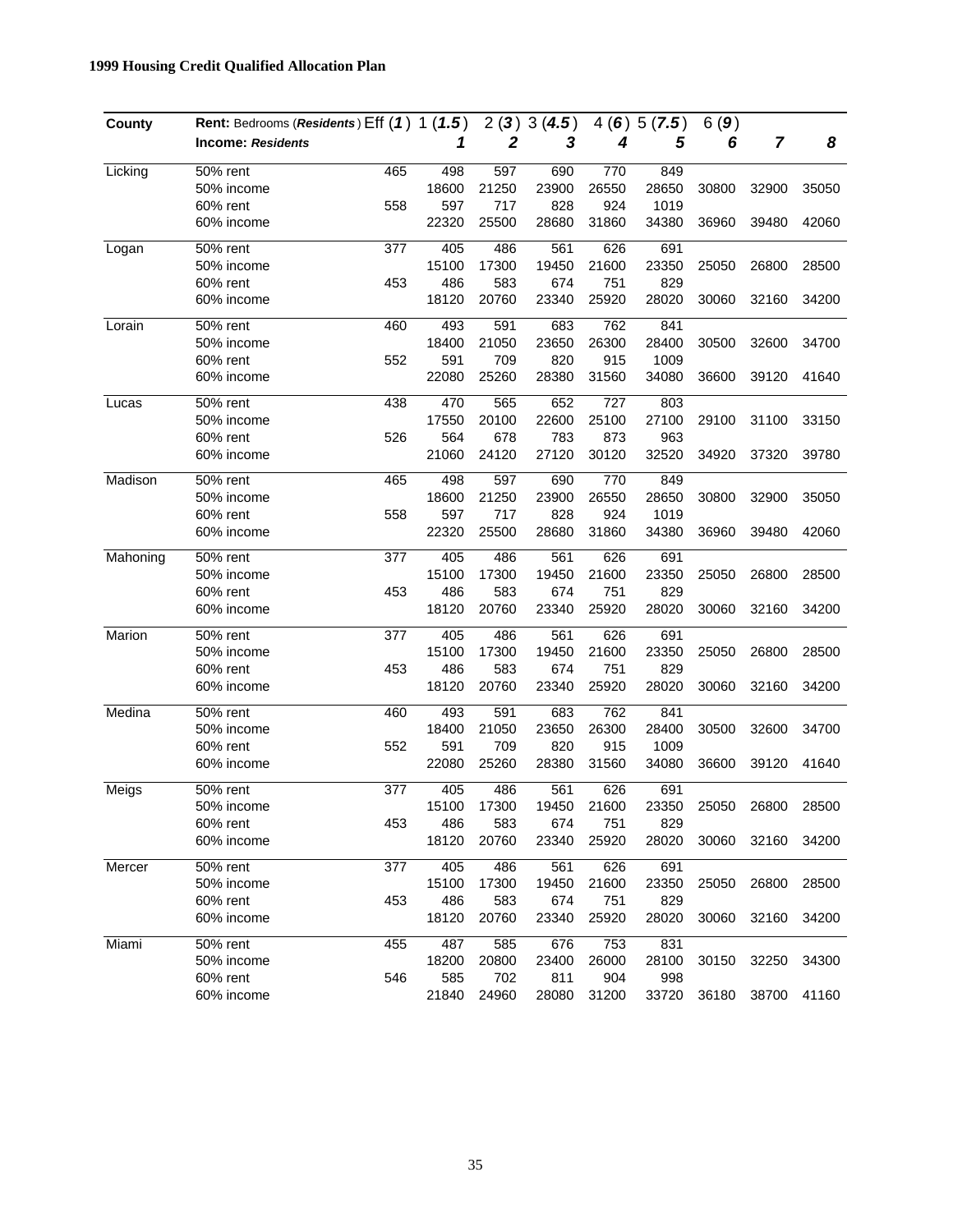| County     | Rent: Bedrooms (Residents) Eff (1) 1 (1.5) |     |       |       | 2(3)3(4.5) |       | 4(6)5(7.5) | 6(9)  |       |       |
|------------|--------------------------------------------|-----|-------|-------|------------|-------|------------|-------|-------|-------|
|            | <b>Income: Residents</b>                   |     | 1     | 2     | 3          | 4     | 5          | 6     | 7     | 8     |
| Monroe     | 50% rent                                   | 377 | 405   | 486   | 561        | 626   | 691        |       |       |       |
|            | 50% income                                 |     | 15100 | 17300 | 19450      | 21600 | 23350      | 25050 | 26800 | 28500 |
|            | 60% rent                                   | 453 | 486   | 583   | 674        | 751   | 829        |       |       |       |
|            | 60% income                                 |     | 18120 | 20760 | 23340      | 25920 | 28020      | 30060 | 32160 | 34200 |
| Montgomery | 50% rent                                   | 455 | 487   | 585   | 676        | 753   | 831        |       |       |       |
|            | 50% income                                 |     | 18200 | 20800 | 23400      | 26000 | 28100      | 30150 | 32250 | 34300 |
|            | 60% rent                                   | 546 | 585   | 702   | 811        | 904   | 998        |       |       |       |
|            | 60% income                                 |     | 21840 | 24960 | 28080      | 31200 | 33720      | 36180 | 38700 | 41160 |
| Morgan     | 50% rent                                   | 377 | 405   | 486   | 561        | 626   | 691        |       |       |       |
|            | 50% income                                 |     | 15100 | 17300 | 19450      | 21600 | 23350      | 25050 | 26800 | 28500 |
|            | 60% rent                                   | 453 | 486   | 583   | 674        | 751   | 829        |       |       |       |
|            | 60% income                                 |     | 18120 | 20760 | 23340      | 25920 | 28020      | 30060 | 32160 | 34200 |
| Morrow     | 50% rent                                   | 377 | 405   | 486   | 561        | 626   | 691        |       |       |       |
|            | 50% income                                 |     | 15100 | 17300 | 19450      | 21600 | 23350      | 25050 | 26800 | 28500 |
|            | 60% rent                                   | 453 | 486   | 583   | 674        | 751   | 829        |       |       |       |
|            | 60% income                                 |     | 18120 | 20760 | 23340      | 25920 | 28020      | 30060 | 32160 | 34200 |
| Muskingum  | 50% rent                                   | 377 | 405   | 486   | 561        | 626   | 691        |       |       |       |
|            | 50% income                                 |     | 15100 | 17300 | 19450      | 21600 | 23350      | 25050 | 26800 | 28500 |
|            | 60% rent                                   | 453 | 486   | 583   | 674        | 751   | 829        |       |       |       |
|            | 60% income                                 |     | 18120 | 20760 | 23340      | 25920 | 28020      | 30060 | 32160 | 34200 |
| Noble      | 50% rent                                   | 377 | 405   | 486   | 561        | 626   | 691        |       |       |       |
|            | 50% income                                 |     | 15100 | 17300 | 19450      | 21600 | 23350      | 25050 | 26800 | 28500 |
|            | 60% rent                                   | 453 | 486   | 583   | 674        | 751   | 829        |       |       |       |
|            | 60% income                                 |     | 18120 | 20760 | 23340      | 25920 | 28020      | 30060 | 32160 | 34200 |
| Ottawa     | 50% rent                                   | 396 | 424   | 510   | 588        | 656   | 725        |       |       |       |
|            | 50% income                                 |     | 15850 | 18100 | 20400      | 22650 | 24450      | 26250 | 28100 | 29900 |
|            | 60% rent                                   | 475 | 509   | 612   | 706        | 787   | 870        |       |       |       |
|            | 60% income                                 |     | 19020 | 21720 | 24480      | 27180 | 29340      | 31500 | 33720 | 35880 |
| Paulding   | 50% rent                                   | 377 | 405   | 486   | 561        | 626   | 691        |       |       |       |
|            | 50% income                                 |     | 15100 | 17300 | 19450      | 21600 | 23350      | 25050 | 26800 | 28500 |
|            | 60% rent                                   | 453 | 486   | 583   | 674        | 751   | 829        |       |       |       |
|            | 60% income                                 |     | 18120 | 20760 | 23340      | 25920 | 28020      | 30060 | 32160 | 34200 |
| Perry      | 50% rent                                   | 377 | 405   | 486   | 561        | 626   | 691        |       |       |       |
|            | 50% income                                 |     | 15100 | 17300 | 19450      | 21600 | 23350      | 25050 | 26800 | 28500 |
|            | 60% rent                                   | 453 | 486   | 583   | 674        | 751   | 829        |       |       |       |
|            | 60% income                                 |     | 18120 | 20760 | 23340      | 25920 | 28020      | 30060 | 32160 | 34200 |
| Pickaway   | $\overline{5}0\%$ rent                     | 465 | 498   | 597   | 690        | 770   | 849        |       |       |       |
|            | 50% income                                 |     | 18600 | 21250 | 23900      | 26550 | 28650      | 30800 | 32900 | 35050 |
|            | 60% rent                                   | 558 | 597   | 717   | 828        | 924   | 1019       |       |       |       |
|            | 60% income                                 |     | 22320 | 25500 | 28680      | 31860 | 34380      | 36960 | 39480 | 42060 |
| Pike       | 50% rent                                   | 377 | 405   | 486   | 561        | 626   | 691        |       |       |       |
|            | 50% income                                 |     | 15100 | 17300 | 19450      | 21600 | 23350      | 25050 | 26800 | 28500 |
|            | 60% rent                                   | 453 | 486   | 583   | 674        | 751   | 829        |       |       |       |
|            | 60% income                                 |     | 18120 | 20760 | 23340      | 25920 | 28020      | 30060 | 32160 | 34200 |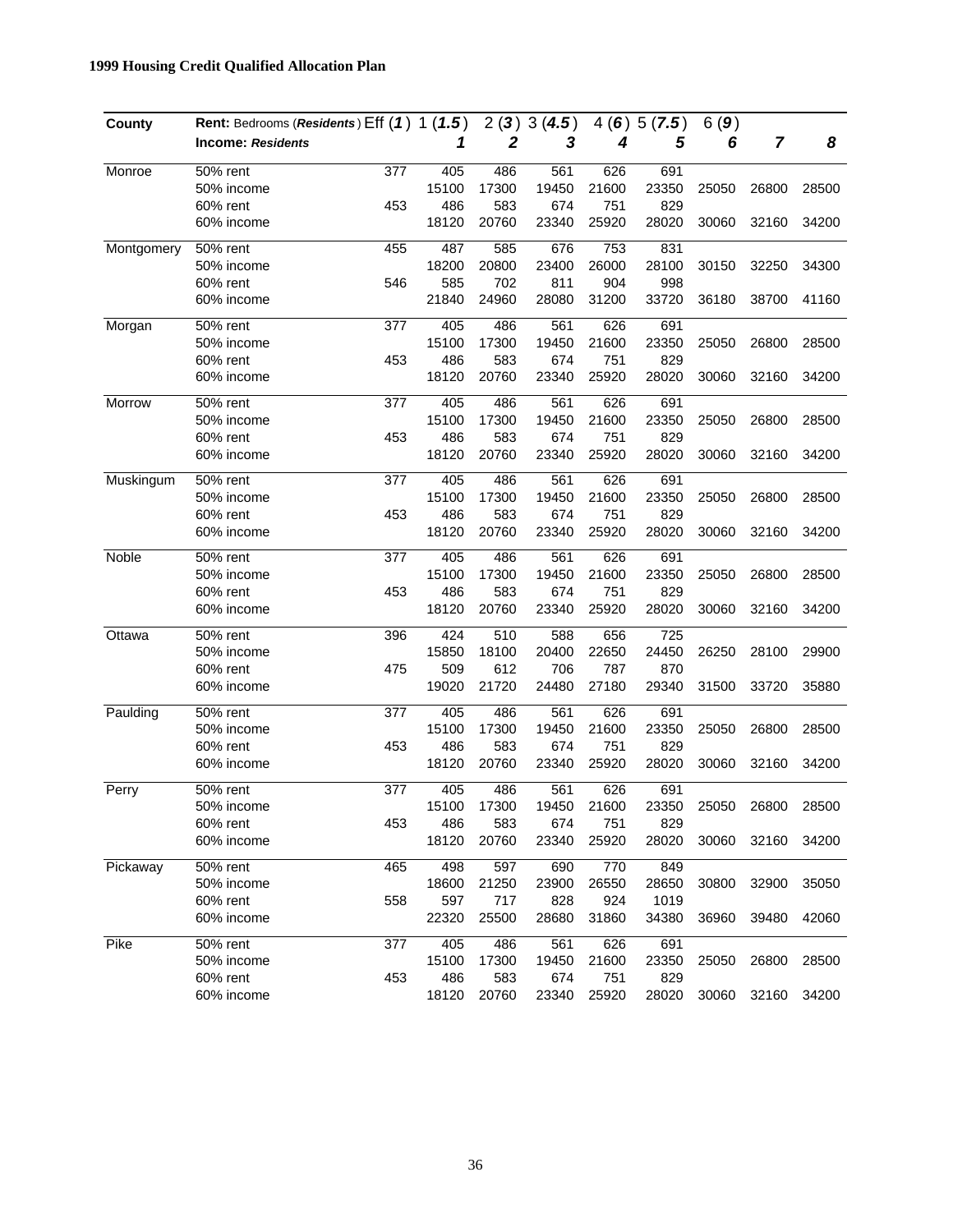| County       | Rent: Bedrooms (Residents) Eff (1) 1 (1.5) |     |       |       | 2(3)3(4.5) | 4(6)  | 5(7.5) | 6(9)  |       |       |
|--------------|--------------------------------------------|-----|-------|-------|------------|-------|--------|-------|-------|-------|
|              | <b>Income: Residents</b>                   |     | 1     | 2     | 3          | 4     | 5      | 6     | 7     | 8     |
| Portage      | 50% rent                                   | 436 | 467   | 561   | 648        | 723   | 798    |       |       |       |
|              | 50% income                                 |     | 17450 | 19950 | 22450      | 24950 | 26950  | 28950 | 30950 | 32950 |
|              | 60% rent                                   | 523 | 561   | 673   | 778        | 868   | 958    |       |       |       |
|              | 60% income                                 |     | 20940 | 23940 | 26940      | 29940 | 32340  | 34740 | 37140 | 39540 |
| Preble       | 50% rent                                   | 377 | 405   | 486   | 561        | 626   | 691    |       |       |       |
|              | 50% income                                 |     | 15100 | 17300 | 19450      | 21600 | 23350  | 25050 | 26800 | 28500 |
|              | 60% rent                                   | 453 | 486   | 583   | 674        | 751   | 829    |       |       |       |
|              | 60% income                                 |     | 18120 | 20760 | 23340      | 25920 | 28020  | 30060 | 32160 | 34200 |
| Putnam       | 50% rent                                   | 377 | 405   | 486   | 561        | 626   | 691    |       |       |       |
|              | 50% income                                 |     | 15100 | 17300 | 19450      | 21600 | 23350  | 25050 | 26800 | 28500 |
|              | 60% rent                                   | 453 | 486   | 583   | 674        | 751   | 829    |       |       |       |
|              | 60% income                                 |     | 18120 | 20760 | 23340      | 25920 | 28020  | 30060 | 32160 | 34200 |
| Richland     | 50% rent                                   | 377 | 405   | 486   | 561        | 626   | 691    |       |       |       |
|              | 50% income                                 |     | 15100 | 17300 | 19450      | 21600 | 23350  | 25050 | 26800 | 28500 |
|              | 60% rent                                   | 453 | 486   | 583   | 674        | 751   | 829    |       |       |       |
|              | 60% income                                 |     | 18120 | 20760 | 23340      | 25920 | 28020  | 30060 | 32160 | 34200 |
| Ross         | 50% rent                                   | 377 | 405   | 486   | 561        | 626   | 691    |       |       |       |
|              | 50% income                                 |     | 15100 | 17300 | 19450      | 21600 | 23350  | 25050 | 26800 | 28500 |
|              | 60% rent                                   | 453 | 486   | 583   | 674        | 751   | 829    |       |       |       |
|              | 60% income                                 |     | 18120 | 20760 | 23340      | 25920 | 28020  | 30060 | 32160 | 34200 |
| Sandusky     | 50% rent                                   | 388 | 416   | 500   | 577        | 643   | 710    |       |       |       |
|              | 50% income                                 |     | 15550 | 17750 | 20000      | 22200 | 24000  | 25750 | 27550 | 29300 |
|              | 60% rent                                   | 466 | 499   | 600   | 693        | 772   | 852    |       |       |       |
|              | 60% income                                 |     | 18660 | 21300 | 24000      | 26640 | 28800  | 30900 | 33060 | 35160 |
| Scioto       | 50% rent                                   | 377 | 405   | 486   | 561        | 626   | 691    |       |       |       |
|              | 50% income                                 |     | 15100 | 17300 | 19450      | 21600 | 23350  | 25050 | 26800 | 28500 |
|              | 60% rent                                   | 453 | 486   | 583   | 674        | 751   | 829    |       |       |       |
|              | 60% income                                 |     | 18120 | 20760 | 23340      | 25920 | 28020  | 30060 | 32160 | 34200 |
| Seneca       | 50% rent                                   | 377 | 405   | 486   | 561        | 626   | 691    |       |       |       |
|              | 50% income                                 |     | 15100 | 17300 | 19450      | 21600 | 23350  | 25050 | 26800 | 28500 |
|              | 60% rent                                   | 453 | 486   | 583   | 674        | 751   | 829    |       |       |       |
|              | 60% income                                 |     | 18120 | 20760 | 23340      | 25920 | 28020  | 30060 | 32160 | 34200 |
| Shelby       | 50% rent                                   | 380 | 406   | 488   | 564        | 628   | 694    |       |       |       |
|              | 50% income                                 |     | 15200 | 17350 | 19550      | 21700 | 23450  | 25150 | 26900 | 28650 |
|              | 60% rent                                   | 456 | 488   | 586   | 677        | 754   | 833    |       |       |       |
|              | 60% income                                 |     | 18240 | 20820 | 23460      | 26040 | 28140  | 30180 | 32280 | 34380 |
| <b>Stark</b> | 50% rent                                   | 396 | 424   | 510   | 588        | 656   | 725    |       |       |       |
|              | 50% income                                 |     | 15850 | 18100 | 20400      | 22650 | 24450  | 26250 | 28100 | 29900 |
|              | 60% rent                                   | 475 | 509   | 612   | 706        | 787   | 870    |       |       |       |
|              | 60% income                                 |     | 19020 | 21720 | 24480      | 27180 | 29340  | 31500 | 33720 | 35880 |
| Summit       | 50% rent                                   | 436 | 467   | 561   | 648        | 723   | 798    |       |       |       |
|              | 50% income                                 |     | 17450 | 19950 | 22450      | 24950 | 26950  | 28950 | 30950 | 32950 |
|              | 60% rent                                   | 523 | 561   | 673   | 778        | 868   | 958    |       |       |       |
|              | 60% income                                 |     | 20940 | 23940 | 26940      | 29940 | 32340  | 34740 | 37140 | 39540 |
|              |                                            |     |       |       |            |       |        |       |       |       |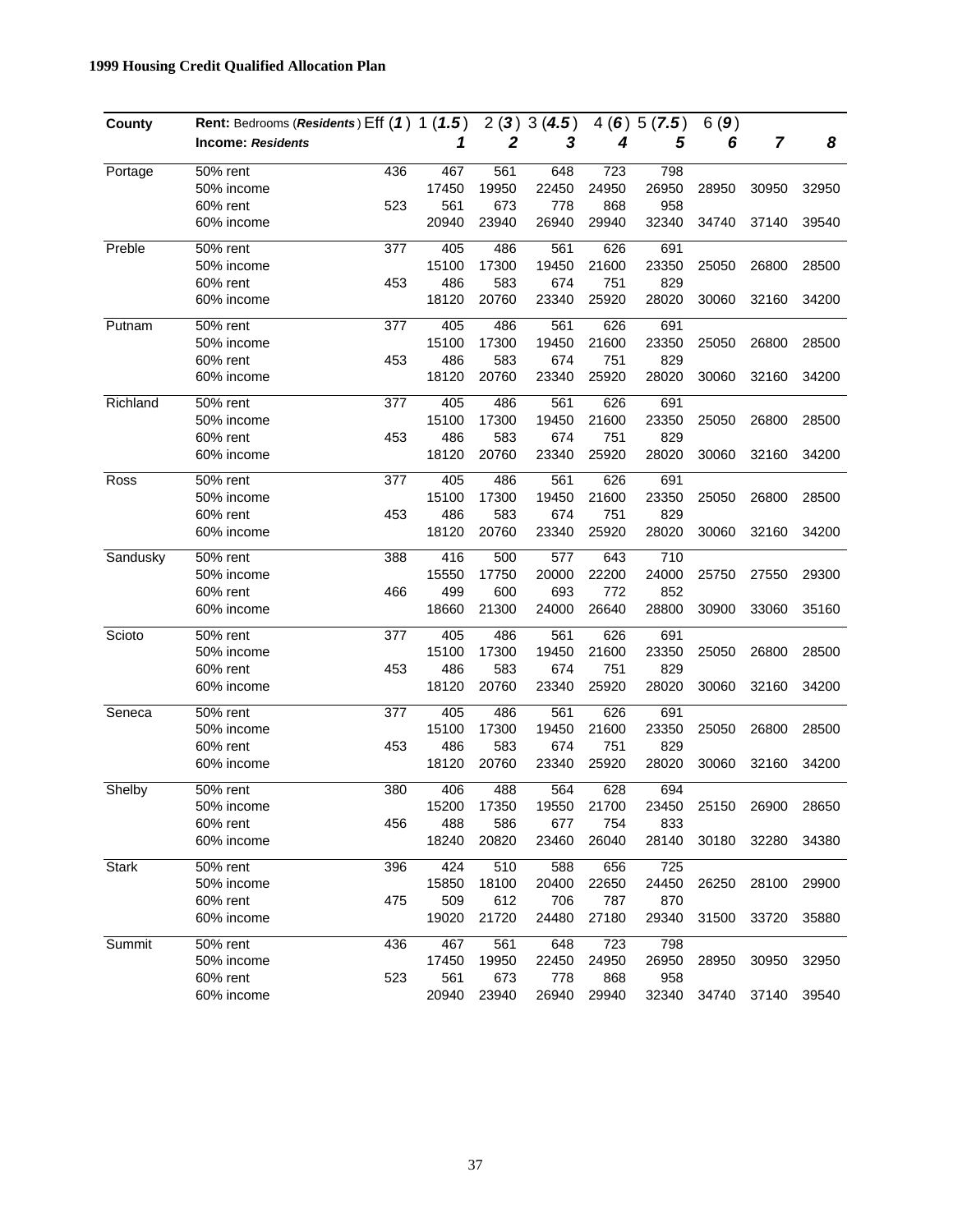| County     | Rent: Bedrooms (Residents) Eff (1) 1 (1.5) |     |       |       | 2(3)3(4.5) |       | 4(6)5(7.5) | 6(9)  |                |       |
|------------|--------------------------------------------|-----|-------|-------|------------|-------|------------|-------|----------------|-------|
|            | <b>Income: Residents</b>                   |     | 1     | 2     | 3          | 4     | 5          | 6     | $\overline{7}$ | 8     |
| Trumbull   | 50% rent                                   | 377 | 405   | 486   | 561        | 626   | 691        |       |                |       |
|            | 50% income                                 |     | 15100 | 17300 | 19450      | 21600 | 23350      | 25050 | 26800          | 28500 |
|            | 60% rent                                   | 453 | 486   | 583   | 674        | 751   | 829        |       |                |       |
|            | 60% income                                 |     | 18120 | 20760 | 23340      | 25920 | 28020      | 30060 | 32160          | 34200 |
| Tuscarawas | 50% rent                                   | 377 | 405   | 486   | 561        | 626   | 691        |       |                |       |
|            | 50% income                                 |     | 15100 | 17300 | 19450      | 21600 | 23350      | 25050 | 26800          | 28500 |
|            | 60% rent                                   | 453 | 486   | 583   | 674        | 751   | 829        |       |                |       |
|            | 60% income                                 |     | 18120 | 20760 | 23340      | 25920 | 28020      | 30060 | 32160          | 34200 |
| Union      | 50% rent                                   | 426 | 456   | 547   | 633        | 706   | 779        |       |                |       |
|            | 50% income                                 |     | 17050 | 19500 | 21900      | 24350 | 26300      | 28250 | 30200          | 32150 |
|            | 60% rent                                   | 511 | 548   | 657   | 759        | 847   | 935        |       |                |       |
|            | 60% income                                 |     | 20460 | 23400 | 26280      | 29220 | 31560      | 33900 | 36240          | 38580 |
| VanWert    | 50% rent                                   | 377 | 405   | 486   | 561        | 626   | 691        |       |                |       |
|            | 50% income                                 |     | 15100 | 17300 | 19450      | 21600 | 23350      | 25050 | 26800          | 28500 |
|            | 60% rent                                   | 453 | 486   | 583   | 674        | 751   | 829        |       |                |       |
|            | 60% income                                 |     | 18120 | 20760 | 23340      | 25920 | 28020      | 30060 | 32160          | 34200 |
| Vinton     | 50% rent                                   | 377 | 405   | 486   | 561        | 626   | 691        |       |                |       |
|            | 50% income                                 |     | 15100 | 17300 | 19450      | 21600 | 23350      | 25050 | 26800          | 28500 |
|            | 60% rent                                   | 453 | 486   | 583   | 674        | 751   | 829        |       |                |       |
|            | 60% income                                 |     | 18120 | 20760 | 23340      | 25920 | 28020      | 30060 | 32160          | 34200 |
| Warren     | 50% rent                                   | 446 | 478   | 573   | 663        | 740   | 815        |       |                |       |
|            | 50% income                                 |     | 17850 | 20400 | 22950      | 25500 | 27550      | 29600 | 31600          | 33650 |
|            | 60% rent                                   | 535 | 573   | 688   | 795        | 888   | 978        |       |                |       |
|            | 60% income                                 |     | 21420 | 24480 | 27540      | 30600 | 33060      | 35520 | 37920          | 40380 |
| Washington | 50% rent                                   | 350 | 375   | 450   | 520        | 580   | 640        |       |                |       |
|            | 50% income                                 |     | 14000 | 16000 | 18000      | 20000 | 21600      | 23200 | 24800          | 26400 |
|            | 60% rent                                   | 420 | 450   | 540   | 624        | 696   | 768        |       |                |       |
|            | 60% income                                 |     | 16800 | 19200 | 21600      | 24000 | 25920      | 27840 | 29760          | 31680 |
| Wayne      | 50% rent                                   | 380 | 406   | 488   | 564        | 628   | 694        |       |                |       |
|            | 50% income                                 |     | 15200 | 17350 | 19550      | 21700 | 23450      | 25150 | 26900          | 28650 |
|            | 60% rent                                   | 456 | 488   | 586   | 677        | 754   | 833        |       |                |       |
|            | 60% income                                 |     | 18240 | 20820 | 23460      | 26040 | 28140      | 30180 | 32280          | 34380 |
| Williams   | 50% rent                                   | 377 | 405   | 486   | 561        | 626   | 691        |       |                |       |
|            | 50% income                                 |     | 15100 | 17300 | 19450      | 21600 | 23350      | 25050 | 26800          | 28500 |
|            | 60% rent                                   | 453 | 486   | 583   | 674        | 751   | 829        |       |                |       |
|            | 60% income                                 |     | 18120 | 20760 | 23340      | 25920 | 28020      | 30060 | 32160          | 34200 |
| Wood       | 50% rent                                   | 438 | 470   | 565   | 652        | 727   | 803        |       |                |       |
|            | 50% income                                 |     | 17550 | 20100 | 22600      | 25100 | 27100      | 29100 | 31100          | 33150 |
|            | 60% rent                                   | 526 | 564   | 678   | 783        | 873   | 963        |       |                |       |
|            | 60% income                                 |     | 21060 | 24120 | 27120      | 30120 | 32520      | 34920 | 37320          | 39780 |
| Wyandot    | 50% rent                                   | 377 | 405   | 486   | 561        | 626   | 691        |       |                |       |
|            | 50% income                                 |     | 15100 | 17300 | 19450      | 21600 | 23350      | 25050 | 26800          | 28500 |
|            | 60% rent                                   | 453 | 486   | 583   | 674        | 751   | 829        |       |                |       |
|            | 60% income                                 |     | 18120 | 20760 | 23340      | 25920 | 28020      | 30060 | 32160          | 34200 |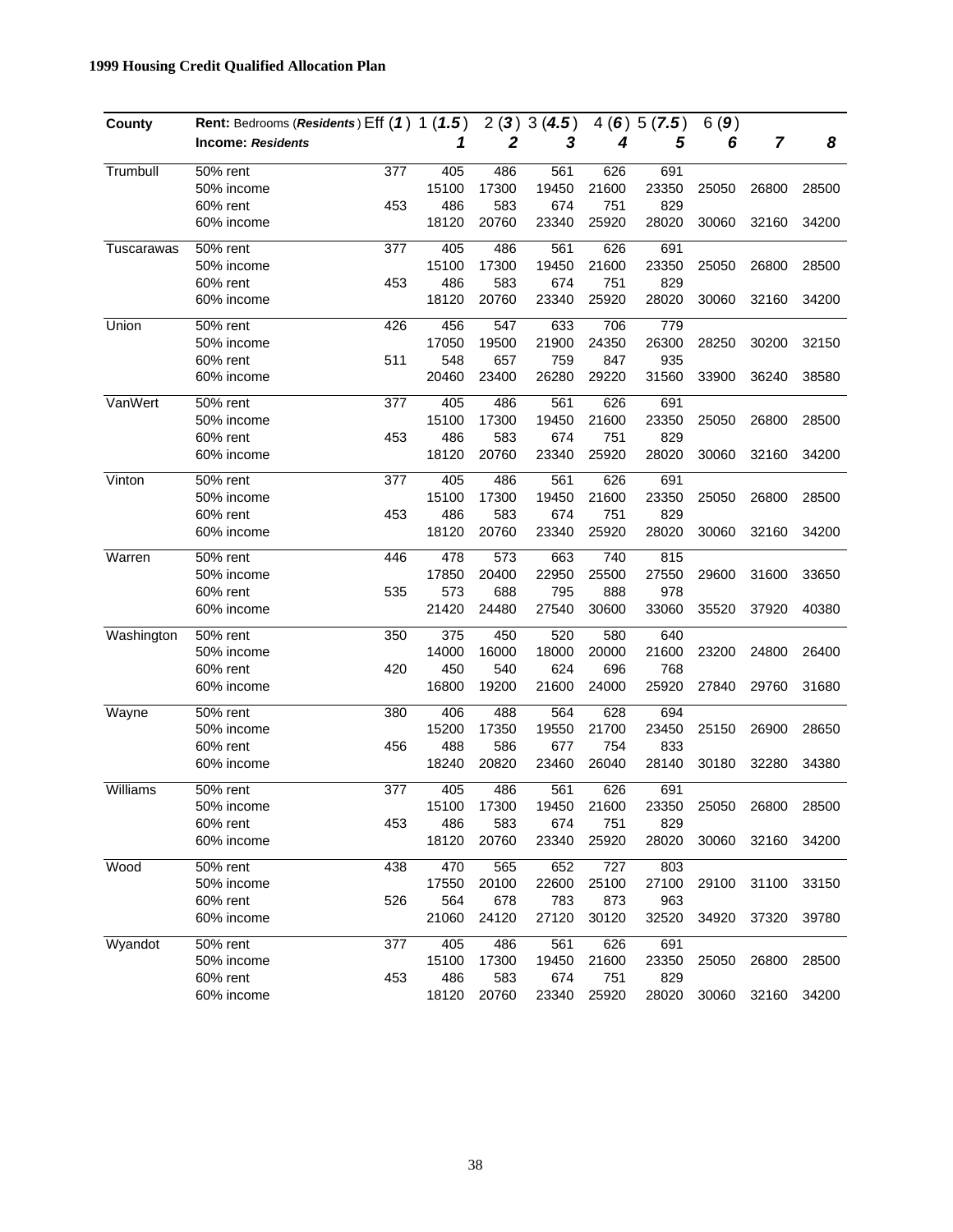## **B. INCOME ADJUSTMENT POINTS**

|               | 50% AMGI             | Point             |              | 50% AMGI             | Point             |
|---------------|----------------------|-------------------|--------------|----------------------|-------------------|
| County        | (3 person household) | <b>Adjustment</b> | County       | (3 person household) | <b>Adjustment</b> |
| Adams         | \$19,450             | 110               | Licking      | \$23,900             | $10\,$            |
| Allen         | \$19,450             | 110               | Logan        | \$19,450             | 110               |
| Ashland       | \$19,450             | 110               | Lorain       | \$23,650             | $20\,$            |
| Ashtabula     | \$23,650             | 20                | Lucas        | \$22,600             | 40                |
| Athens        | \$19,450             | 110               | Madison      | \$23,900             | $10\,$            |
| Auglaize      | \$19,450             | 110               | Mahoning     | \$19,450             | 110               |
| Belmont       | \$16,450             | 200               | Marion       | \$19,450             | 110               |
| <b>Brown</b>  | \$19,450             | 110               | Medina       | \$23,650             | $20\,$            |
| <b>Butler</b> | \$24,450             | $\boldsymbol{0}$  | Meigs        | \$19,450             | 110               |
| Carroll       | \$20,400             | 80                | Mercer       | \$19,450             | 110               |
| Champaign     | \$19,450             | 110               | Miami        | \$23,400             | $20\,$            |
| Clark         | \$23,400             | 20                | Monroe       | \$19,450             | 110               |
| Clermont      | \$22,950             | 30                | Montgomery   | \$23,400             | 20                |
| Clinton       | \$21,050             | 70                | Morgan       | \$19,450             | 110               |
| Columbiana    | \$19,450             | 110               | Morrow       | \$19,450             | 110               |
| Coshocton     | \$19,450             | 110               | Muskingum    | \$19,450             | 110               |
| Crawford      | \$19,450             | 110               | Noble        | \$19,450             | 110               |
| Cuyahoga      | \$23,650             | 20                | Ottawa       | \$20,400             | $80\,$            |
| Darke         | \$19,450             | 110               | Paulding     | \$19,450             | 110               |
| Defiance      | \$19,450             | 110               | Perry        | \$19,450             | 110               |
| Delaware      | \$23,900             | 10                | Pickaway     | \$23,900             | 10                |
| Erie          | \$20,000             | 90                | Pike         | \$19,450             | 110               |
| Fairfield     | \$23,900             | 10                | Portage      | \$22,450             | 40                |
| Fayette       | \$19,450             | 110               | Preble       | \$19,450             | 110               |
| Franklin      | \$23,900             | 10                | Putnam       | \$19,450             | 110               |
| Fulton        | \$22,600             | 40                | Richland     | \$19,450             | 110               |
| Gallia        | \$19,450             | 110               | Ross         | \$19,450             | 110               |
| Geauga        | \$23,650             | 20                | Sandusky     | \$20,000             | 90                |
| Greene        | \$23,400             | 20                | Scioto       | \$19,450             | 110               |
| Guernsey      | \$19,450             | 110               | Seneca       | \$19,450             | 110               |
| Hamilton      | \$22,950             | 30                | Shelby       | \$19,550             | 110               |
| Hancock       | \$19,500             | 110               | <b>Stark</b> | \$20,400             | 80                |
| Hardin        | \$19,450             | 110               | Summit       | \$22,450             | 40                |
| Harrison      | \$19,450             | 110               | Trumbull     | \$19,450             | 110               |
| Henry         | \$19,450             | 110               | Tuscarawas   | \$19,450             | 110               |
| Highland      | \$19,450             | 110               | Union        | \$21,900             | 50                |
| Hocking       | \$19,450             | 110               | VanWert      | \$19,450             | 110               |
| Holmes        | \$19,450             | 110               | Vinton       | \$19,450             | 110               |
| Huron         | \$19,450             | 110               | Warren       | \$22,950             | 30                |
| Jackson       | \$19,450             | 110               | Washington   | \$18,000             | 150               |
| Jefferson     | \$19,450             | 110               | Wayne        | \$19,550             | 110               |
| Knox          | \$19,800             | 100               | Williams     | \$19,450             | 110               |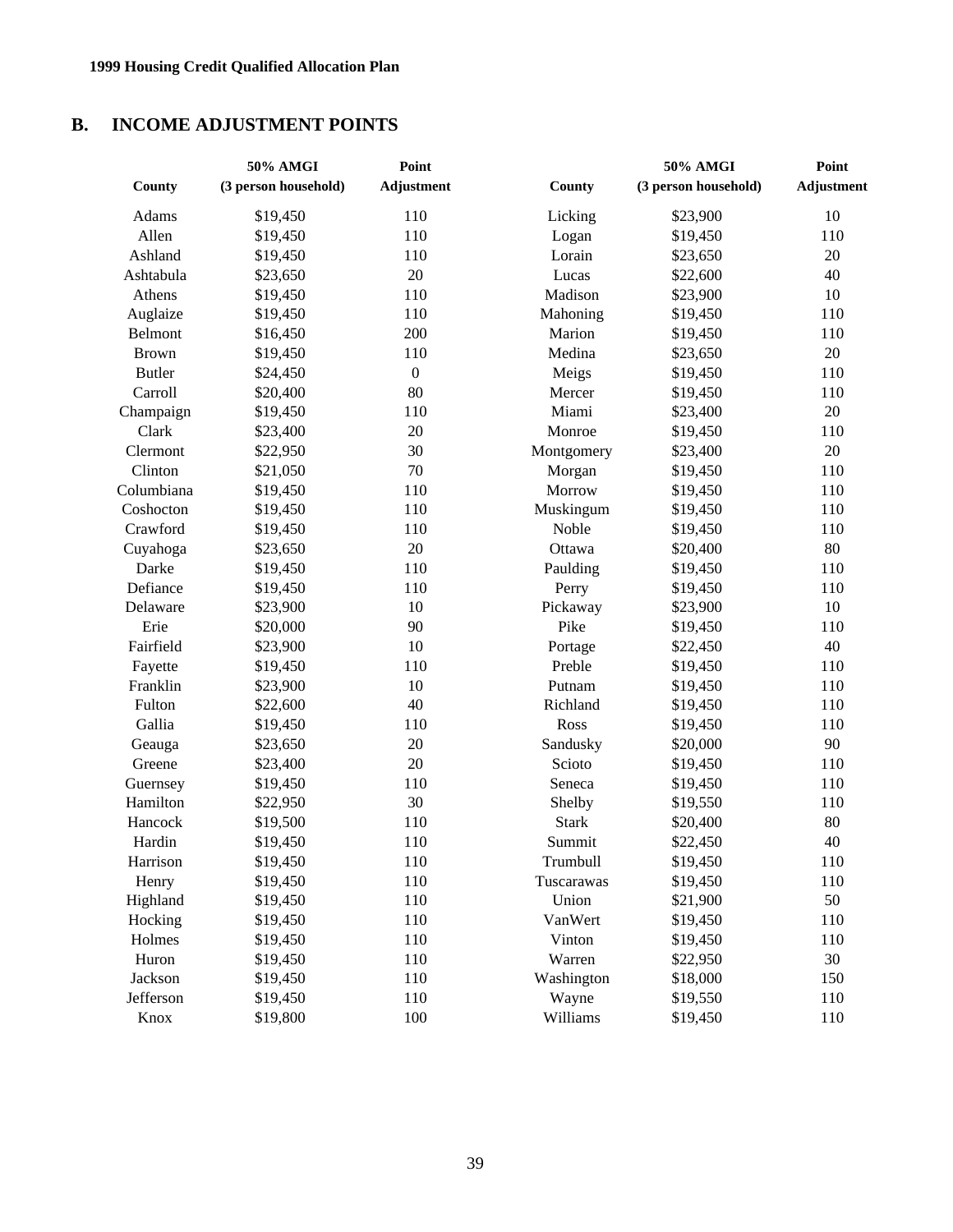## **C. H.U.D. 221(d)(3) MORTGAGE LIMITS PER UNIT**

*H.U.D. Effective Date: January 1, 1998*

|                | <b>Non-Elevator</b> |                 |                |                |                         |                |
|----------------|---------------------|-----------------|----------------|----------------|-------------------------|----------------|
| County         | <b>Elevator</b>     | <b>Bedrooms</b> |                |                |                         |                |
|                |                     | Eff(0)          | $\overline{1}$ | $\overline{2}$ | $\overline{\mathbf{3}}$ | $\overline{4}$ |
| Adams          | Non-Elevator        | \$53,148        | \$61,280       | \$73,905       | \$94,598                | \$105,386      |
|                | Elevator            | \$55,932        | \$64,115       | \$77,964       | \$100,858               | \$110,711      |
| Allen          | Non-Elevator        | \$52,139        | \$60,117       | \$72,501       | \$92,802                | \$103,385      |
|                | Elevator            | \$54,870        | \$62,897       | \$76,483       | \$98,943                | \$108,609      |
| Ashland        | Non-Elevator        | \$55,166        | \$63,607       | \$76,711       | \$98,190                | \$109,388      |
|                | Elevator            | \$58,056        | \$66,550       | \$80,924       | \$104,688               | \$114,915      |
| Ashtabula      | Non-Elevator        | \$57,521        | \$66,322       | \$79,985       | \$102,381               | \$114,057      |
|                | Elevator            | \$60,534        | \$69,390       | \$84,378       | \$109,156               | \$119,820      |
| Athens         | Non-Elevator        | \$51,803        | \$59,729       | \$72,034       | \$92,203                | \$102,718      |
|                | Elevator            | \$54,516        | \$62,492       | \$75,990       | \$98,304                | \$107,908      |
| Auglaize       | Non-Elevator        | \$52,139        | \$60,117       | \$72,501       | \$92,802                | \$103,385      |
|                | Elevator            | \$54,870        | \$62,897       | \$76,483       | \$98,943                | \$108,609      |
| <b>Belmont</b> | Non-Elevator        | \$52,139        | \$60,117       | \$72,501       | \$92,802                | \$103,385      |
|                | Elevator            | \$54,870        | \$62,897       | \$76,483       | \$98,943                | \$108,609      |
| <b>Brown</b>   | Non-Elevator        | \$53,148        | \$61,280       | \$73,905       | \$94,598                | \$105,386      |
|                | Elevator            | \$55,932        | \$64,115       | \$77,964       | \$100,858               | \$110,711      |
| <b>Butler</b>  | Non-Elevator        | \$53,148        | \$61,280       | \$73,905       | \$94,598                | \$105,386      |
|                | Elevator            | \$55,932        | \$64,115       | \$77,964       | \$100,858               | \$110,711      |
| Carroll        | Non-Elevator        | \$55,166        | \$63,607       | \$76,711       | \$98,190                | \$109,388      |
|                | Elevator            | \$58,056        | \$66,550       | \$80,924       | \$104,688               | \$114,915      |
| Champaign      | Non-Elevator        | \$52,139        | \$60,117       | \$72,501       | \$92,802                | \$103,385      |
|                | Elevator            | \$54,870        | \$62,897       | \$76,483       | \$98,943                | \$108,609      |
| Clark          | Non- Elevator       | \$52,139        | \$60,117       | \$72,501       | \$92,802                | \$103,385      |
|                | Elevator            | \$54,870        | \$62,897       | \$76,483       | \$98,943                | \$108,609      |
| Clermont       | Non-Elevator        | \$53,148        | \$61,280       | \$73,905       | \$94,598                | \$105,386      |
|                | Elevator            | \$55,932        | \$64,115       | \$77,964       | \$100,858               | \$110,711      |
| Clinton        | Non-Elevator        | \$53,148        | \$61,280       | \$73,905       | \$94,598                | \$105,386      |
|                | Elevator            | \$55,932        | \$64,115       | \$77,964       | \$100,858               | \$110,711      |
| Columbiana     | Non-Elevator        | \$59.203        | \$68.262       | \$82.324       | \$105.375               | \$117.392      |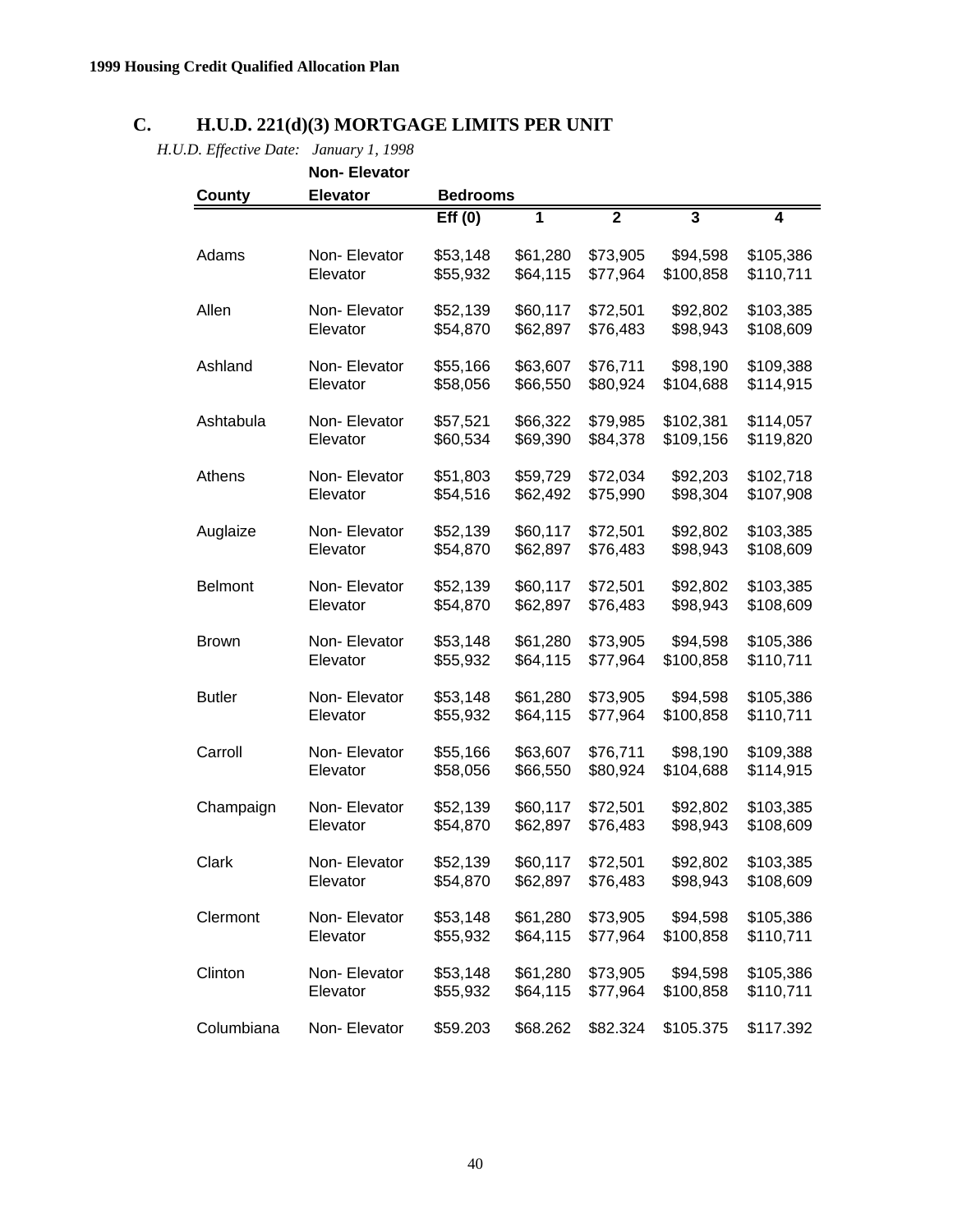|           | <b>Non-Elevator</b> |                 |                         |                |                         |                |
|-----------|---------------------|-----------------|-------------------------|----------------|-------------------------|----------------|
| County    | <b>Elevator</b>     | <b>Bedrooms</b> |                         |                |                         |                |
|           |                     | Eff(0)          | $\overline{\mathbf{1}}$ | $\overline{2}$ | $\overline{\mathbf{3}}$ | $\overline{4}$ |
| Coshocton | Non-Elevator        | \$52,139        | \$60,117                | \$72,501       | \$92,802                | \$103,385      |
|           | Elevator            | \$54,870        | \$62,897                | \$76,483       | \$98,943                | \$108,609      |
| Crawford  | Non-Elevator        | \$51,466        | \$59,341                | \$71,566       | \$91,604                | \$102,051      |
|           | Elevator            | \$54,162        | \$62,086                | \$75,496       | \$97,666                | \$107,207      |
| Cuyahoga  | Non-Elevator        | \$59,876        | \$69,037                | \$83,260       | \$106,572               | \$118,726      |
|           | Elevator            | \$63,012        | \$72,231                | \$87,832       | \$113,625               | \$124,725      |
| Darke     | Non-Elevator        | \$53,148        | \$61,280                | \$73,905       | \$94,598                | \$105,386      |
|           | Elevator            | \$55,932        | \$64,115                | \$77,964       | \$100,858               | \$110,711      |
| Defiance  | Non-Elevator        | \$51,466        | \$59,341                | \$71,566       | \$91,604                | \$102,051      |
|           | Elevator            | \$54,162        | \$62,086                | \$75,496       | \$97,666                | \$107,207      |
| Delaware  | Non-Elevator        | \$53,484        | \$61,668                | \$74,372       | \$95,196                | \$106,053      |
|           | Elevator            | \$56,286        | \$64,521                | \$78,457       | \$101,496               | \$111,411      |
| Erie      | Non-Elevator        | \$58,530        | \$67,486                | \$81,389       | \$104,177               | \$116,058      |
|           | Elevator            | \$61,596        | \$70,607                | \$85,859       | \$111,071               | \$121,922      |
| Fairfield | Non-Elevator        | \$52,475        | \$60,505                | \$72,969       | \$93,400                | \$104,052      |
|           | Elevator            | \$55,224        | \$63,303                | \$76,977       | \$99,581                | \$109,309      |
| Fayette   | Non-Elevator        | \$53,484        | \$61,668                | \$74,372       | \$95,196                | \$106,053      |
|           | Elevator            | \$56,286        | \$64,521                | \$78,457       | \$101,496               | \$111,411      |
| Franklin  | Non-Elevator        | \$53,484        | \$61,668                | \$74,372       | \$95,196                | \$106,053      |
|           | Elevator            | \$56,286        | \$64,521                | \$78,457       | \$101,496               | \$111,411      |
| Fulton    | Non-Elevator        | \$51,466        | \$59,341                | \$71,566       | \$91,604                | \$102,051      |
|           | Elevator            | \$54,162        | \$62,086                | \$75,496       | \$97,666                | \$107,207      |
| Gallia    | Non- Elevator       | \$51,803        | \$59,729                | \$72,034       | \$92,203                | \$102,718      |
|           | Elevator            | \$54,516        | \$62,492                | \$75,990       | \$98,304                | \$107,908      |
| Geauga    | Non-Elevator        | \$57,521        | \$66,322                | \$79,985       | \$102,381               | \$114,057      |
|           | Elevator            | \$60,534        | \$69,390                | \$84,378       | \$109,156               | \$119,820      |
| Greene    | Non-Elevator        | \$53,148        | \$61,280                | \$73,905       | \$94,598                | \$105,386      |
|           | Elevator            | \$55,932        | \$64,115                | \$77,964       | \$100,858               | \$110,711      |
| Guernsey  | Non-Elevator        | \$52,139        | \$60,117                | \$72,501       | \$92,802                | \$103,385      |
|           | Elevator            | \$54,870        | \$62,897                | \$76,483       | \$98,943                | \$108,609      |
| Hamilton  | Non-Elevator        | \$53,148        | \$61,280                | \$73,905       | \$94,598                | \$105,386      |
|           | Elevator            | \$55,932        | \$64,115                | \$77,964       | \$100,858               | \$110,711      |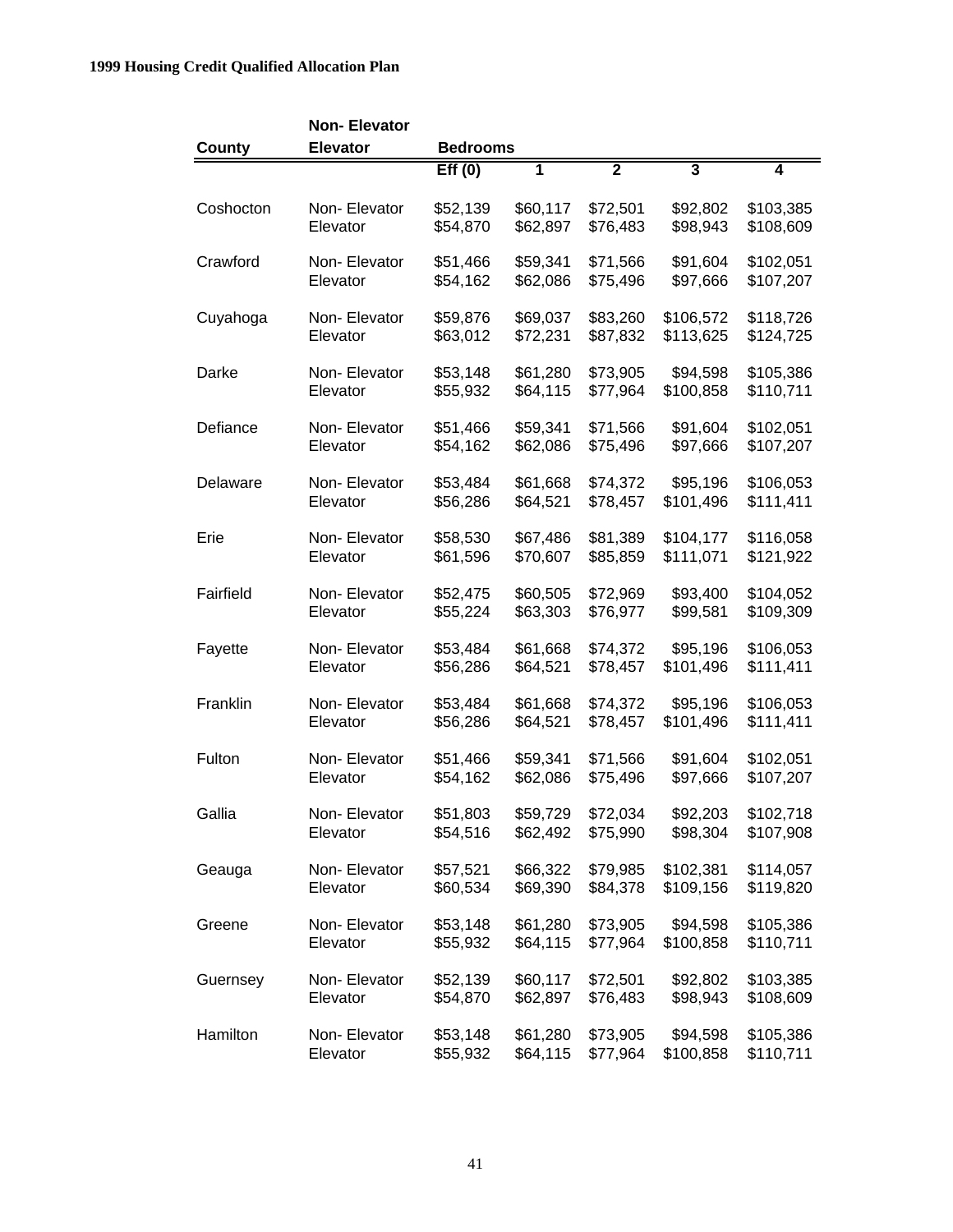|           | <b>Non-Elevator</b> |                 |          |                |                         |                |
|-----------|---------------------|-----------------|----------|----------------|-------------------------|----------------|
| County    | <b>Elevator</b>     | <b>Bedrooms</b> |          |                |                         |                |
|           |                     | Eff(0)          | 1        | $\overline{2}$ | $\overline{\mathbf{3}}$ | $\overline{4}$ |
| Hancock   | Non-Elevator        | \$51,466        | \$59,341 | \$71,566       | \$91,604                | \$102,051      |
|           | Elevator            | \$54,162        | \$62,086 | \$75,496       | \$97,666                | \$107,207      |
| Hardin    | Non-Elevator        | \$52,139        | \$60,117 | \$72,501       | \$92,802                | \$103,385      |
|           | Elevator            | \$54,870        | \$62,897 | \$76,483       | \$98,943                | \$108,609      |
| Harrison  | Non-Elevator        | \$55,166        | \$63,607 | \$76,711       | \$98,190                | \$109,388      |
|           | Elevator            | \$58,056        | \$66,550 | \$80,924       | \$104,688               | \$114,915      |
| Henry     | Non-Elevator        | \$51,466        | \$59,341 | \$71,566       | \$91,604                | \$102,051      |
|           | Elevator            | \$54,162        | \$62,086 | \$75,496       | \$97,666                | \$107,207      |
| Highland  | Non-Elevator        | \$53,148        | \$61,280 | \$73,905       | \$94,598                | \$105,386      |
|           | Elevator            | \$55,932        | \$64,115 | \$77,964       | \$100,858               | \$110,711      |
| Hocking   | Non-Elevator        | \$52,475        | \$60,505 | \$72,969       | \$93,400                | \$104,052      |
|           | Elevator            | \$55,224        | \$63,303 | \$76,977       | \$99,581                | \$109,309      |
| Holmes    | Non-Elevator        | \$55,166        | \$63,607 | \$76,711       | \$98,190                | \$109,388      |
|           | Elevator            | \$58,056        | \$66,550 | \$80,924       | \$104,688               | \$114,915      |
| Huron     | Non-Elevator        | \$55,166        | \$63,607 | \$76,711       | \$98,190                | \$109,388      |
|           | Elevator            | \$58,056        | \$66,550 | \$80,924       | \$104,688               | \$114,915      |
| Jackson   | Non-Elevator        | \$51,803        | \$59,729 | \$72,034       | \$92,203                | \$102,718      |
|           | Elevator            | \$54,516        | \$62,492 | \$75,990       | \$98,304                | \$107,908      |
| Jefferson | Non-Elevator        | \$59,203        | \$68,262 | \$82,324       | \$105,375               | \$117,392      |
|           | Elevator            | \$62,304        | \$71,419 | \$86,845       | \$112,348               | \$123,323      |
| Knox      | Non-Elevator        | \$52,475        | \$60,505 | \$72,969       | \$93,400                | \$104,052      |
|           | Elevator            | \$55,224        | \$63,303 | \$76,977       | \$99,581                | \$109,309      |
| Lake      | Non-Elevator        | \$59,876        | \$69,037 | \$83,260       | \$106,572               | \$118,726      |
|           | Elevator            | \$63,012        | \$72,231 | \$87,832       | \$113,625               | \$124,725      |
| Lawrence  | Non-Elevator        | \$51,803        | \$59,729 | \$72,034       | \$92,203                | \$102,718      |
|           | Elevator            | \$54,516        | \$62,492 | \$75,990       | \$98,304                | \$107,908      |
| Licking   | Non- Elevator       | \$52,475        | \$60,505 | \$72,969       | \$93,400                | \$104,052      |
|           | Elevator            | \$55,224        | \$63,303 | \$76,977       | \$99,581                | \$109,309      |
| Logan     | Non-Elevator        | \$52,139        | \$60,117 | \$72,501       | \$92,802                | \$103,385      |
|           | Elevator            | \$54,870        | \$62,897 | \$76,483       | \$98,943                | \$108,609      |
| Lorain    | Non-Elevator        | \$58,530        | \$67,486 | \$81,389       | \$104,177               | \$116,058      |
|           | Elevator            | \$61,596        | \$70,607 | \$85,859       | \$111,071               | \$121,922      |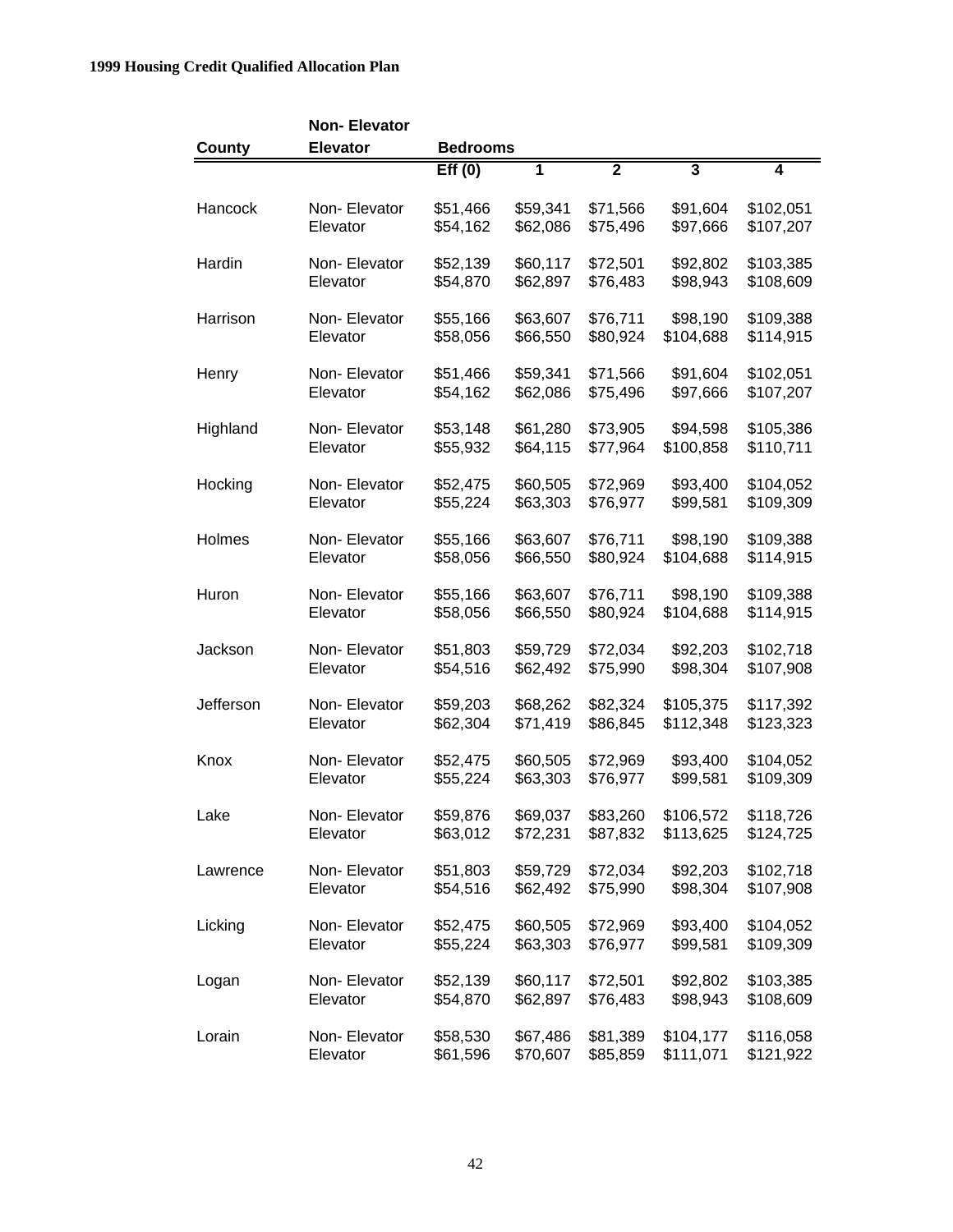|            | <b>Non-Elevator</b> |                 |          |                |                         |           |
|------------|---------------------|-----------------|----------|----------------|-------------------------|-----------|
| County     | <b>Elevator</b>     | <b>Bedrooms</b> |          |                |                         |           |
|            |                     | Eff(0)          | 1        | $\overline{2}$ | $\overline{\mathbf{3}}$ | 4         |
| Lucas      | Non-Elevator        | \$60,885        | \$70,201 | \$84,663       | \$108,368               | \$120,727 |
|            | Elevator            | \$64,074        | \$73,448 | \$89,313       | \$115,540               | \$126,827 |
| Madison    | Non-Elevator        | \$52,139        | \$60,117 | \$72,501       | \$92,802                | \$103,385 |
|            | Elevator            | \$54,870        | \$62,897 | \$76,483       | \$98,943                | \$108,609 |
| Mahoning   | Non-Elevator        | \$59,203        | \$68,262 | \$82,324       | \$105,375               | \$117,392 |
|            | Elevator            | \$62,304        | \$71,419 | \$86,845       | \$112,348               | \$123,323 |
| Marion     | Non-Elevator        | \$52,139        | \$60,117 | \$72,501       | \$92,802                | \$103,385 |
|            | Elevator            | \$54,870        | \$62,897 | \$76,483       | \$98,943                | \$108,609 |
| Medina     | Non-Elevator        | \$57,521        | \$66,322 | \$79,985       | \$102,381               | \$114,057 |
|            | Elevator            | \$60,534        | \$69,390 | \$84,378       | \$109,156               | \$119,820 |
| Meigs      | Non-Elevator        | \$51,803        | \$59,729 | \$72,034       | \$92,203                | \$102,718 |
|            | Elevator            | \$54,516        | \$62,492 | \$75,990       | \$98,304                | \$107,908 |
| Mercer     | Non-Elevator        | \$52,139        | \$60,117 | \$72,501       | \$92,802                | \$103,385 |
|            | Elevator            | \$54,870        | \$62,897 | \$76,483       | \$98,943                | \$108,609 |
| Miami      | Non-Elevator        | \$53,148        | \$61,280 | \$73,905       | \$94,598                | \$105,386 |
|            | Elevator            | \$55,932        | \$64,115 | \$77,964       | \$100,858               | \$110,711 |
| Monroe     | Non-Elevator        | \$52,139        | \$60,117 | \$72,501       | \$92,802                | \$103,385 |
|            | Elevator            | \$54,870        | \$62,897 | \$76,483       | \$98,943                | \$108,609 |
| Montgomery | Non-Elevator        | \$53,148        | \$61,280 | \$73,905       | \$94,598                | \$105,386 |
|            | Elevator            | \$55,932        | \$64,115 | \$77,964       | \$100,858               | \$110,711 |
| Morgan     | Non-Elevator        | \$52,139        | \$60,117 | \$72,501       | \$92,802                | \$103,385 |
|            | Elevator            | \$54,870        | \$62,897 | \$76,483       | \$98,943                | \$108,609 |
| Morrow     | Non-Elevator        | \$52,139        | \$60,117 | \$72,501       | \$92,802                | \$103,385 |
|            | Elevator            | \$54,870        | \$62,897 | \$76,483       | \$98,943                | \$108,609 |
| Muskingum  | Non-Elevator        | \$52,139        | \$60,117 | \$72,501       | \$92,802                | \$103,385 |
|            | Elevator            | \$54,870        | \$62,897 | \$76,483       | \$98,943                | \$108,609 |
| Noble      | Non-Elevator        | \$52,139        | \$60,117 | \$72,501       | \$92,802                | \$103,385 |
|            | Elevator            | \$54,870        | \$62,897 | \$76,483       | \$98,943                | \$108,609 |
| Ottawa     | Non-Elevator        | \$51,466        | \$59,341 | \$71,566       | \$91,604                | \$102,051 |
|            | Elevator            | \$54,162        | \$62,086 | \$75,496       | \$97,666                | \$107,207 |
| Paulding   | Non-Elevator        | \$51,466        | \$59,341 | \$71,566       | \$91,604                | \$102,051 |
|            | Elevator            | \$54,162        | \$62,086 | \$75,496       | \$97,666                | \$107,207 |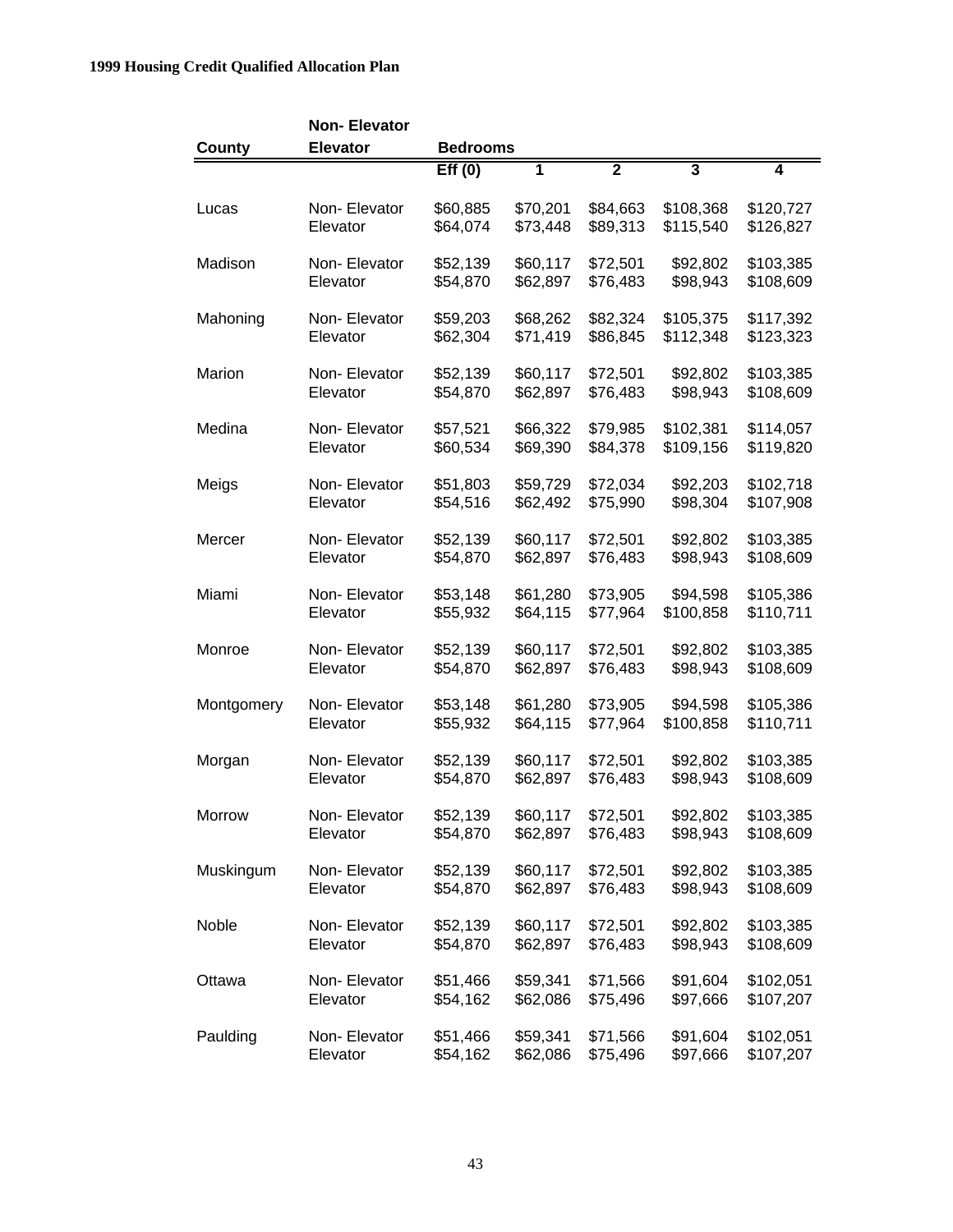|              | <b>Non-Elevator</b> |                 |          |                |                         |           |
|--------------|---------------------|-----------------|----------|----------------|-------------------------|-----------|
| County       | <b>Elevator</b>     | <b>Bedrooms</b> |          |                |                         |           |
|              |                     | Eff(0)          | 1        | $\overline{2}$ | $\overline{\mathbf{3}}$ | 4         |
| Perry        | Non-Elevator        | \$52,139        | \$60,117 | \$72,501       | \$92,802                | \$103,385 |
|              | Elevator            | \$54,870        | \$62,897 | \$76,483       | \$98,943                | \$108,609 |
| Pickaway     | Non-Elevator        | \$53,484        | \$61,668 | \$74,372       | \$95,196                | \$106,053 |
|              | Elevator            | \$56,286        | \$64,521 | \$78,457       | \$101,496               | \$111,411 |
| Pike         | Non-Elevator        | \$51,803        | \$59,729 | \$72,034       | \$92,203                | \$102,718 |
|              | Elevator            | \$54,516        | \$62,492 | \$75,990       | \$98,304                | \$107,908 |
| Portage      | Non-Elevator        | \$57,521        | \$66,322 | \$79,985       | \$102,381               | \$114,057 |
|              | Elevator            | \$60,534        | \$69,390 | \$84,378       | \$109,156               | \$119,820 |
| Preble       | Non-Elevator        | \$53,148        | \$61,280 | \$73,905       | \$94,598                | \$105,386 |
|              | Elevator            | \$55,932        | \$64,115 | \$77,964       | \$100,858               | \$110,711 |
| Putnam       | Non-Elevator        | \$52,139        | \$60,117 | \$72,501       | \$92,802                | \$103,385 |
|              | Elevator            | \$54,870        | \$62,897 | \$76,483       | \$98,943                | \$108,609 |
| Richland     | Non-Elevator        | \$55,166        | \$63,607 | \$76,711       | \$98,190                | \$109,388 |
|              | Elevator            | \$58,056        | \$66,550 | \$80,924       | \$104,688               | \$114,915 |
| Ross         | Non-Elevator        | \$53,484        | \$61,668 | \$74,372       | \$95,196                | \$106,053 |
|              | Elevator            | \$56,286        | \$64,521 | \$78,457       | \$101,496               | \$111,411 |
| Sandusky     | Non-Elevator        | \$55,166        | \$63,607 | \$76,711       | \$98,190                | \$109,388 |
|              | Elevator            | \$58,056        | \$66,550 | \$80,924       | \$104,688               | \$114,915 |
| Scioto       | Non-Elevator        | \$51,803        | \$59,729 | \$72,034       | \$92,203                | \$102,718 |
|              | Elevator            | \$54,516        | \$62,492 | \$75,990       | \$98,304                | \$107,908 |
| Seneca       | Non-Elevator        | \$51,466        | \$59,341 | \$71,566       | \$91,604                | \$102,051 |
|              | Elevator            | \$54,162        | \$62,086 | \$75,496       | \$97,666                | \$107,207 |
| Shelby       | Non-Elevator        | \$52,139        | \$60,117 | \$72,501       | \$92,802                | \$103,385 |
|              | Elevator            | \$54,870        | \$62,897 | \$76,483       | \$98,943                | \$108,609 |
| <b>Stark</b> | Non-Elevator        | \$57,521        | \$66,322 | \$79,985       | \$102,381               | \$114,057 |
|              | Elevator            | \$60,534        | \$69,390 | \$84,378       | \$109,156               | \$119,820 |
| Summit       | Non-Elevator        | \$57,521        | \$66,322 | \$79,985       | \$102,381               | \$114,057 |
|              | Elevator            | \$60,534        | \$69,390 | \$84,378       | \$109,156               | \$119,820 |
| Trumbull     | Non-Elevator        | \$59,203        | \$68,262 | \$82,324       | \$105,375               | \$117,392 |
|              | Elevator            | \$62,304        | \$71,419 | \$86,845       | \$112,348               | \$123,323 |
| Tuscarawas   | Non-Elevator        | \$55,166        | \$63,607 | \$76,711       | \$98,190                | \$109,388 |
|              | Elevator            | \$58,056        | \$66,550 | \$80,924       | \$104,688               | \$114,915 |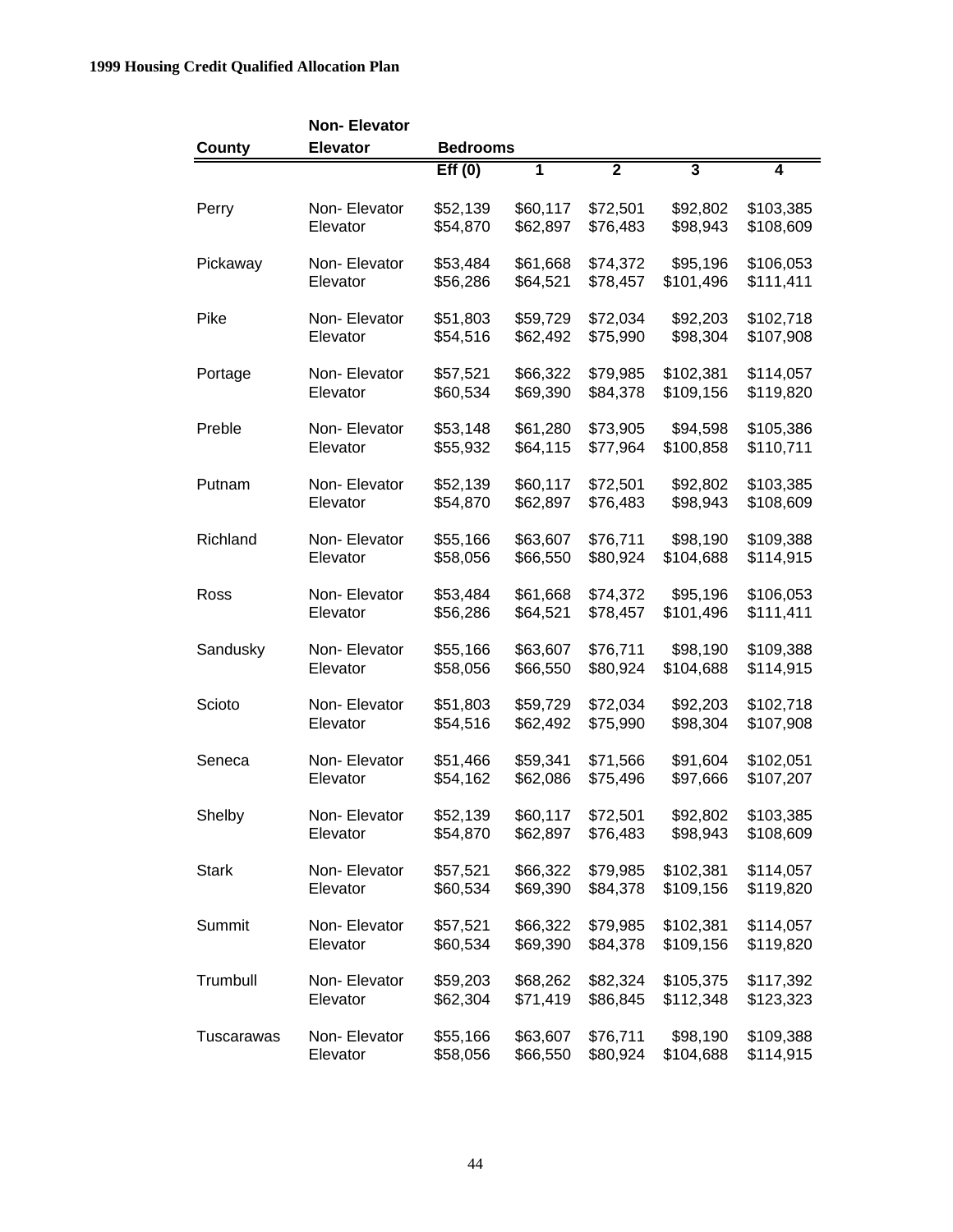|            | <b>Non-Elevator</b><br><b>Elevator</b> | <b>Bedrooms</b> |          |                |                         |           |
|------------|----------------------------------------|-----------------|----------|----------------|-------------------------|-----------|
| County     |                                        | Eff(0)          | 1        | $\overline{2}$ | $\overline{\mathbf{3}}$ | 4         |
|            |                                        |                 |          |                |                         |           |
| Union      | Non-Elevator                           | \$52,139        | \$60,117 | \$72,501       | \$92,802                | \$103,385 |
|            | Elevator                               | \$54,870        | \$62,897 | \$76,483       | \$98,943                | \$108,609 |
| VanWert    | Non-Elevator                           | \$52,139        | \$60,117 | \$72,501       | \$92,802                | \$103,385 |
|            | Elevator                               | \$54,870        | \$62,897 | \$76,483       | \$98,943                | \$108,609 |
| Vinton     | Non-Elevator                           | \$51,803        | \$59,729 | \$72,034       | \$92,203                | \$102,718 |
|            | Elevator                               | \$54,516        | \$62,492 | \$75,990       | \$98,304                | \$107,908 |
| Warren     | Non-Elevator                           | \$53,148        | \$61,280 | \$73,905       | \$94,598                | \$105,386 |
|            | Elevator                               | \$55,932        | \$64,115 | \$77,964       | \$100,858               | \$110,711 |
| Washington | Non-Elevator                           | \$52,139        | \$60,117 | \$72,501       | \$92,802                | \$103,385 |
|            | Elevator                               | \$54,870        | \$62,897 | \$76,483       | \$98,943                | \$108,609 |
| Wayne      | Non-Elevator                           | \$55,166        | \$63,607 | \$76,711       | \$98,190                | \$109,388 |
|            | Elevator                               | \$58,056        | \$66,550 | \$80,924       | \$104,688               | \$114,915 |
| Williams   | Non-Elevator                           | \$51,466        | \$59,341 | \$71,566       | \$91,604                | \$102,051 |
|            | Elevator                               | \$54,162        | \$62,086 | \$75,496       | \$97,666                | \$107,207 |
| Wood       | Non-Elevator                           | \$60,885        | \$70,201 | \$84,663       | \$108,368               | \$120,727 |
|            | Elevator                               | \$64,074        | \$73,448 | \$89,313       | \$115,540               | \$126,827 |
| Wyandot    | Non-Elevator                           | \$51,466        | \$59,341 | \$71,566       | \$91,604                | \$102,051 |
|            | Elevator                               | \$54,162        | \$62,086 | \$75,496       | \$97,666                | \$107,207 |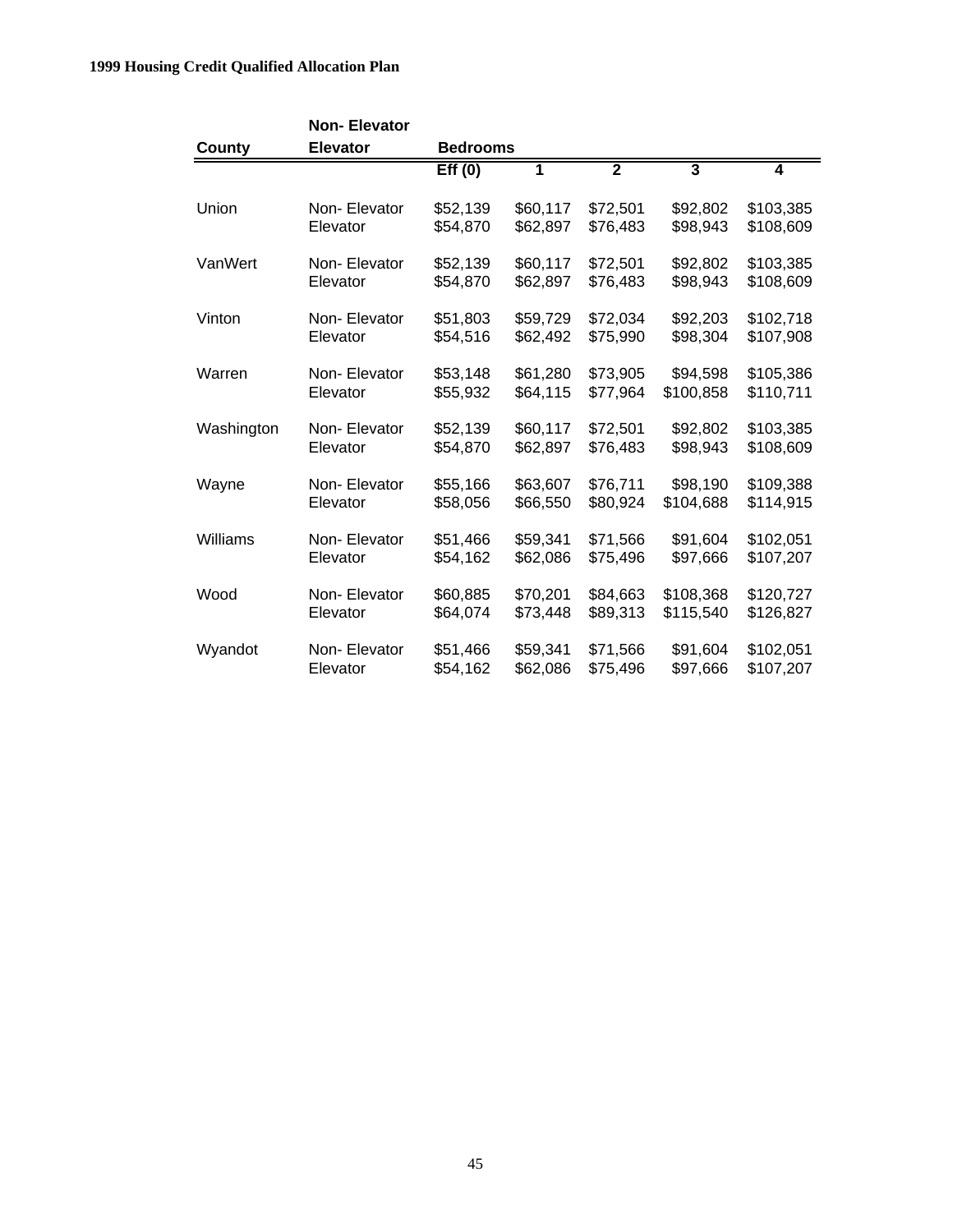## **D. QUALIFIED CENSUS TRACTS**

| H.U.D. Effective Date: | May, 1995 |  |
|------------------------|-----------|--|
|------------------------|-----------|--|

| County          | <b>Tracts</b> |         |         |         |         |         |         |         |         |         |         |         |
|-----------------|---------------|---------|---------|---------|---------|---------|---------|---------|---------|---------|---------|---------|
| <b>Adams</b>    | 9904.00       | 9905.00 | 9906.00 |         |         |         |         |         |         |         |         |         |
| Allen           | 125.00        | 128.00  | 135.00  | 136.00  | 138.00  |         |         |         |         |         |         |         |
| Ashtabula       | 7.01          |         |         |         |         |         |         |         |         |         |         |         |
| <b>Athens</b>   | 9731.00       |         |         |         |         |         |         |         |         |         |         |         |
| <b>Belmont</b>  | 116.00        | 121.00  |         |         |         |         |         |         |         |         |         |         |
| <b>Brown</b>    | 9517.00       |         |         |         |         |         |         |         |         |         |         |         |
| <b>Butler</b>   | 3.00          | 4.00    | 5.00    | 6.00    | 7.01    | 7.02    | 8.00    | 101.01  | 101.04  | 128.00  | 129.00  | 131.00  |
|                 | 132.00        | 138.00  | 140.00  |         |         |         |         |         |         |         |         |         |
| <b>Clark</b>    | 1.00          | 2.00    | 3.00    | 4.00    | 9.01    | 9.02    | 12.00   |         |         |         |         |         |
| Columbiana      | 9521.00       | 9522.00 | 9525.98 |         |         |         |         |         |         |         |         |         |
| Coshocton       | 9914.00       |         |         |         |         |         |         |         |         |         |         |         |
| Cuyahoga        | 1011.01       | 1012.00 | 1013.00 | 1016.00 | 1017.00 | 1018.00 | 1019.00 | 1025.00 | 1026.00 | 1027.00 | 1028.00 | 1029.00 |
|                 | 1031.00       | 1032.00 | 1033.00 | 1034.00 | 1035.00 | 1037.00 | 1038.00 | 1039.00 | 1041.00 | 1042.00 | 1043.00 | 1044.00 |
|                 | 1045.00       | 1046.00 | 1047.01 | 1047.02 | 1048.00 | 1049.00 | 1051.00 | 1053.00 | 1055.00 | 1056.01 | 1072.00 | 1073.00 |
|                 | 1074.00       | 1075.00 | 1077.00 | 1079.00 | 1081.00 | 1082.00 | 1083.00 | 1084.00 | 1085.00 | 1087.00 | 1088.00 | 1089.00 |
|                 | 1093.00       | 1096.00 | 1097.00 | 1098.00 | 1104.00 | 1105.00 | 1106.00 | 1107.00 | 1108.00 | 1111.00 | 1112.00 | 1113.00 |
|                 | 1114.01       | 1114.02 | 1115.00 | 1116.00 | 1117.00 | 1118.00 | 1119.02 | 1121.00 | 1122.00 | 1123.00 | 1124.00 | 1125.00 |
|                 | 1126.00       | 1127.00 | 1128.00 | 1129.00 | 1131.00 | 1132.00 | 1133.00 | 1134.00 | 1135.00 | 1136.00 | 1137.00 | 1138.00 |
|                 | 1139.00       | 1141.00 | 1142.00 | 1143.00 | 1144.00 | 1145.00 | 1146.00 | 1147.00 | 1148.00 | 1149.00 | 1151.00 | 1152.00 |
|                 | 1153.00       | 1154.00 | 1155.00 | 1158.00 | 1161.00 | 1162.00 | 1163.00 | 1164.00 | 1165.00 | 1166.00 | 1168.00 | 1169.00 |
|                 | 1172.01       | 1173.00 | 1181.00 | 1182.00 | 1183.00 | 1184.00 | 1185.00 | 1186.01 | 1186.02 | 1187.00 | 1189.00 | 1191.00 |
|                 | 1192.02       | 1193.00 | 1194.02 | 1195.02 | 1196.00 | 1197.02 | 1198.00 | 1199.00 | 1201.00 | 1202.00 | 1204.00 | 1205.00 |
|                 | 1206.00       | 1207.01 | 1208.01 | 1208.02 | 1212.00 | 1213.00 | 1214.01 | 1244.00 | 1275.00 | 1503.00 | 1504.00 | 1511.00 |
|                 | 1512.00       | 1513.00 | 1514.00 | 1515.00 | 1517.00 | 1518.00 | 1527.01 | 1915.00 | 1939.00 |         |         |         |
| Erie            | 408.00        |         |         |         |         |         |         |         |         |         |         |         |
| Fairfield       | 317.00        | 319.00  |         |         |         |         |         |         |         |         |         |         |
| Franklin        | 7.30          | 9.20    | 11.10   | 11.20   | 12.00   | 13.00   | 14.00   | 15.00   | 16.00   | 17.00   | 18.10   | 22.00   |
|                 | 23.00         | 25.20   | 26.00   | 27.10   | 28.00   | 29.00   | 30.00   | 36.00   | 37.00   | 38.00   | 39.00   | 40.00   |
|                 | 41.00         | 42.00   | 43.00   | 44.00   | 50.00   | 51.00   | 53.00   | 54.10   | 54.20   | 56.10   | 56.20   | 60.00   |
|                 | 61.00         | 74.10   | 75.11   | 75.34   | 75.40   | 75.20   | 78.20   | 83.50   | 87.30   |         |         |         |
| Greene          | 2403.02       |         |         |         |         |         |         |         |         |         |         |         |
| <b>Hamilton</b> | 2.00          | 3.01    | 3.02    | 4.00    | 7.00    | 8.00    | 9.00    | 10.00   | 11.00   | 14.00   | 15.00   | 16.00   |
|                 | 17.00         | 21.00   | 22.00   | 23.00   | 25.00   | 26.00   | 28.00   | 30.00   | 32.00   | 33.00   | 34.00   | 35.00   |
|                 | 36.00         | 37.00   | 38.00   | 39.00   | 43.00   | 44.00   | 47.02   | 55.00   | 66.00   | 67.00   | 68.00   | 69.00   |
|                 | 74.00         | 77.00   | 78.00   | 80.00   | 85.02   | 86.01   | 87.00   | 89.00   | 91.00   | 93.00   | 94.00   | 103.00  |
|                 | 219.00        | 227.00  |         |         |         |         |         |         |         |         |         |         |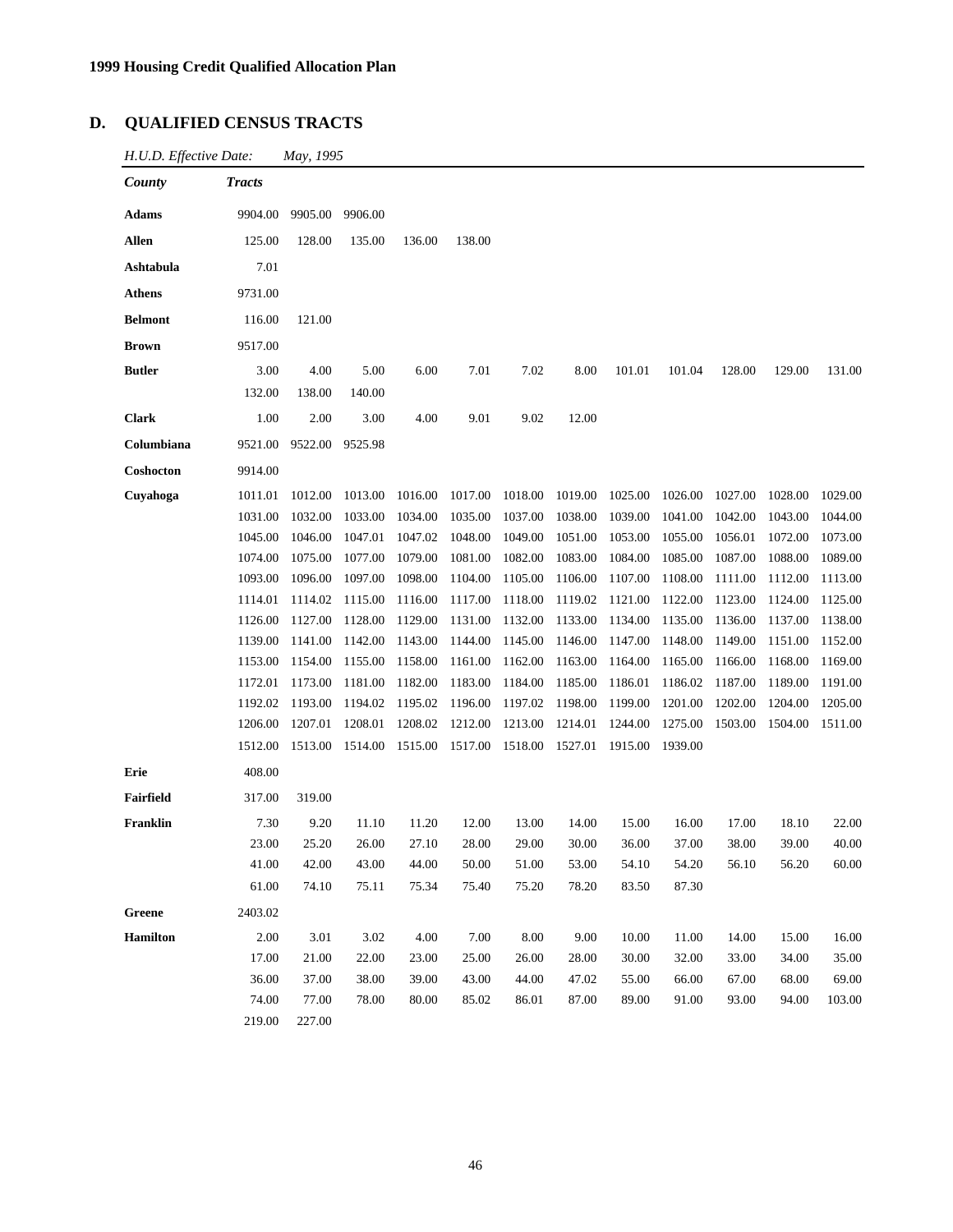| County           | <b>Tracts</b> |         |         |         |         |         |         |         |         |         |         |         |
|------------------|---------------|---------|---------|---------|---------|---------|---------|---------|---------|---------|---------|---------|
| Lawrence         | 503.00        | 506.00  |         |         |         |         |         |         |         |         |         |         |
| Licking          | 7501.00       | 7504.00 | 7507.00 | 7525.00 | 7583.00 |         |         |         |         |         |         |         |
| Lorain           | 223.00        | 228.00  | 231.00  | 232.00  | 233.00  | 238.00  | 708.00  | 714.00  |         |         |         |         |
| Lucas            | 8.00          | 12.02   | 13.04   | 14.00   | 15.00   | 17.00   | 18.00   | 19.00   | 20.00   | 21.00   | 22.00   | 23.00   |
|                  | 25.00         | 26.00   | 27.00   | 28.00   | 29.00   | 30.00   | 32.00   | 33.00   | 34.00   | 35.00   | 36.00   | 37.00   |
|                  | 38.00         | 41.00   | 42.00   | 43.01   | 48.00   | 54.00   | 68.00   | 73.03   |         |         |         |         |
| <b>Mahoning</b>  | 8002.00       | 8005.00 | 8006.00 | 8007.00 | 8009.00 | 8010.00 | 8017.00 | 8019.00 | 8020.00 | 8021.00 | 8022.00 | 8023.00 |
|                  | 8031.00       | 8032.00 | 8034.00 | 8035.00 | 8037.00 | 8040.00 | 8044.00 | 8103.00 | 8104.00 |         |         |         |
| <b>Marion</b>    | 1.00          | 9.00    |         |         |         |         |         |         |         |         |         |         |
| <b>Meigs</b>     | 9644.00       |         |         |         |         |         |         |         |         |         |         |         |
| Montgomery       | 3.00          | 7.00    | 10.00   | 12.00   | 13.00   | 14.00   | 15.00   | 17.00   | 18.00   | 19.00   | 21.00   | 22.00   |
|                  | 34.00         | 35.00   | 36.00   | 37.00   | 39.00   | 40.00   | 41.00   | 42.00   | 43.00   | 47.00   | 602.00  | 603.00  |
|                  | 702.01        | 703.00  | 805.00  |         |         |         |         |         |         |         |         |         |
| <b>Muskingum</b> | 9821.00       |         |         |         |         |         |         |         |         |         |         |         |
| Portage          | 6015.00       |         |         |         |         |         |         |         |         |         |         |         |
| <b>Richland</b>  | 1.00          | 2.00    | 3.00    | 7.00    |         |         |         |         |         |         |         |         |
| <b>Scioto</b>    | 9931.00       | 9932.00 | 9935.00 | 9936.00 | 9937.00 | 9939.00 |         |         |         |         |         |         |
| <b>Stark</b>     | 7001.00       | 7015.00 | 7017.00 | 7018.00 | 7023.00 | 7101.00 | 7104.00 | 7105.00 | 7138.00 |         |         |         |
| <b>Summit</b>    | 5011.00       | 5012.00 | 5013.01 | 5013.02 | 5014.00 | 5015.00 | 5017.00 | 5018.00 | 5019.00 | 5024.00 | 5025.00 | 5031.00 |
|                  | 5032.00       | 5034.00 | 5038.00 | 5041.00 | 5042.00 | 5043.00 | 5044.00 | 5053.00 | 5056.00 | 5063.04 | 5065.00 | 5066.00 |
|                  | 5067.00       | 5068.00 | 5069.00 | 5074.00 | 5101.00 | 5103.01 |         |         |         |         |         |         |
| <b>Trumbull</b>  | 9201.00       | 9205.00 | 9206.00 |         |         |         |         |         |         |         |         |         |
| Warren           | 304.00        |         |         |         |         |         |         |         |         |         |         |         |
| Washington       | 205.00        |         |         |         |         |         |         |         |         |         |         |         |
| <b>Wood</b>      | 217.02        | 218.00  |         |         |         |         |         |         |         |         |         |         |

47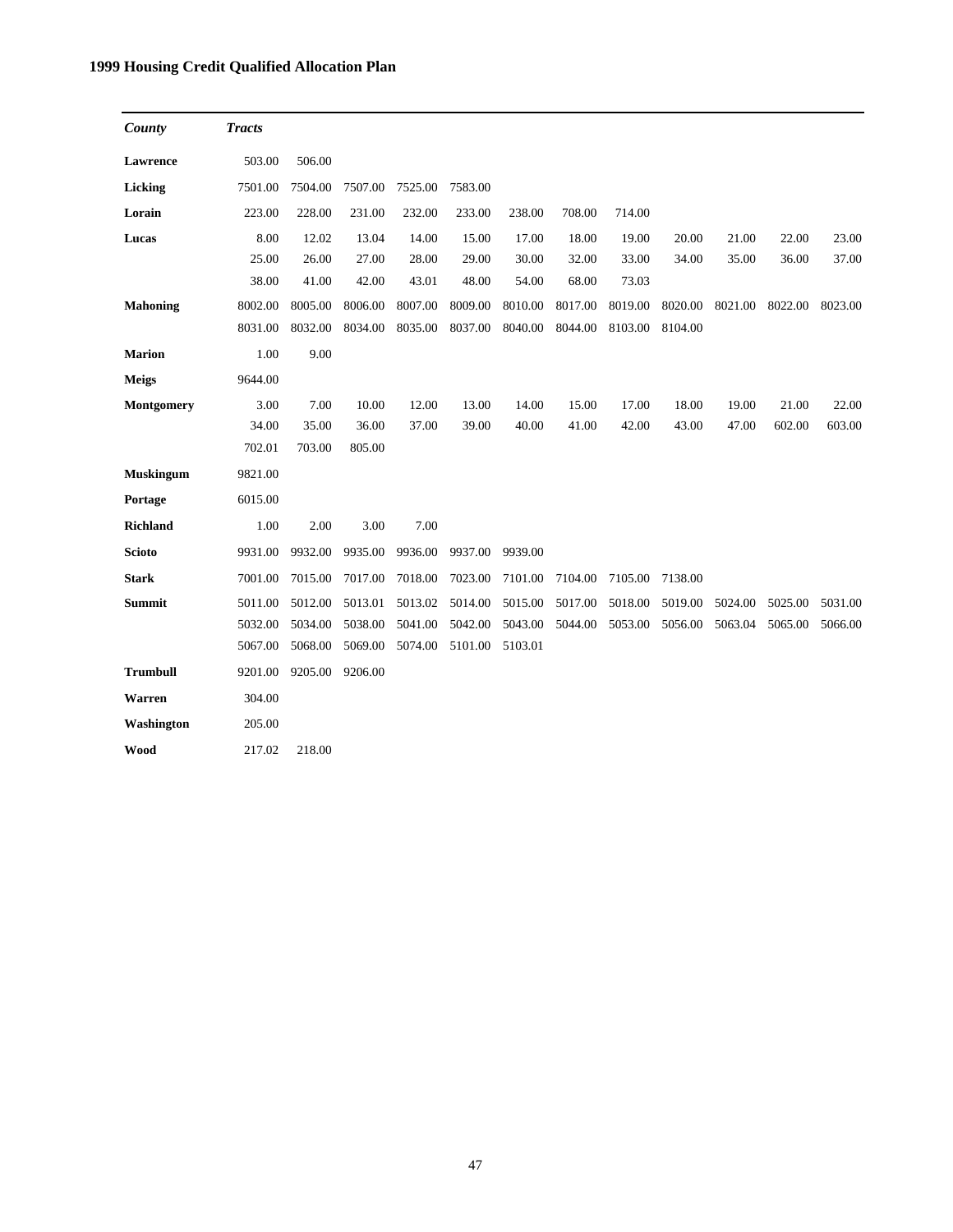## **E. COMMUNITIES WITH A CONSOLIDATED PLAN**

## *1. HUD Entitlement Cities*

| Akron                 | Elyria    | Marietta      |
|-----------------------|-----------|---------------|
| Alliance              | Euclid    | Massillon     |
| <b>Barberton</b>      | Fairborn  | Mentor        |
| <b>Bowling Green</b>  | Hamilton  | Middletown    |
| Canton                | Kent      | <b>Newark</b> |
| Cincinnati            | Kettering | Parma         |
| Cleveland             | Lakewood  | Springfield   |
| Cleveland Heights     | Lancaster | Steubenville  |
| Columbus              | Lima      | Toledo        |
| Dayton                | Lorain    | Warren**      |
| <b>East Cleveland</b> | Mansfield | Youngstown    |

*(\*\*includes Trumbull County)*

## *2. HUD Eligible Urban Counties*

Cuyahoga Franklin Hamilton Lake Montgomery Stark Summit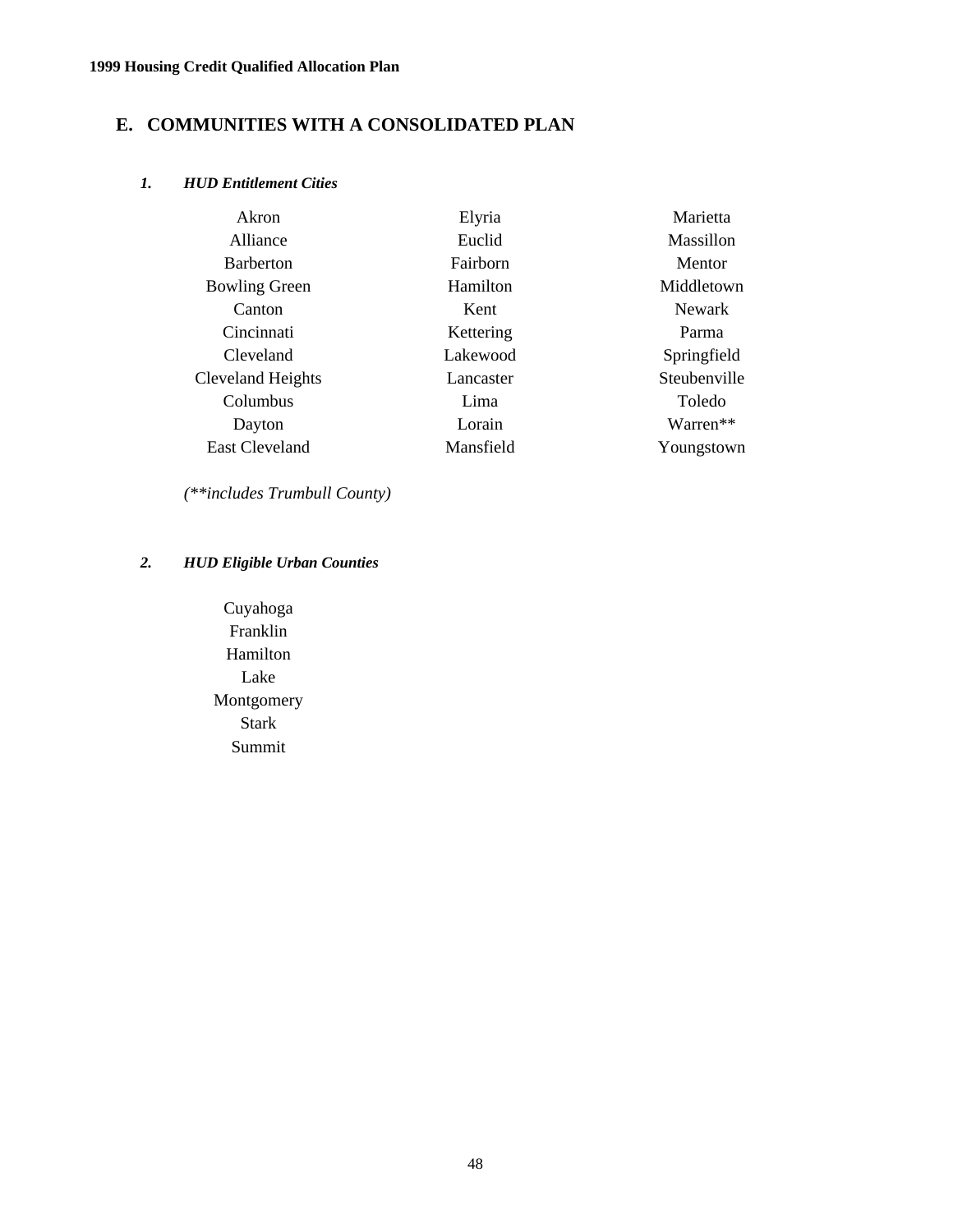## **F. AREAS WITH A COMMUNITY HOUSING IMPROVEMENT STRATEGY (CHIS)**

#### *1. Counties*

*2. Cities*

| Adams            | Fairfield      | Logan               | Portage               |
|------------------|----------------|---------------------|-----------------------|
| Allen<br>Fayette |                | Lorain              | Preble                |
| Ashland          | Fulton         | Lucas               | Putnam                |
| Ashtabula        | Gallia         | Madison             | Richland              |
| Athens           | Geauga         | Mahoning            | Ross                  |
| Auglaize         | Greene         | Medina              | Sandusky              |
| <b>Belmont</b>   | Guernsey       | Meigs               | Scioto                |
| <b>Brown</b>     | Hancock        | Mercer              | Seneca                |
| <b>Butler</b>    | Harrison       | Miami               | Shelby                |
| Carroll          | Henry          | Monroe              | Tuscarawas            |
| Champaign        | Highland       | Morgan              | Union                 |
| Clinton          | Hocking        | Morrow              | VanWert               |
| Columbiana       | Holmes         | Muskingum           | Vinton                |
| Coshocton        | Huron          | <b>Noble</b>        | Warren                |
| Crawford         | Jackson        | Ottawa              | Washington            |
| Darke            | Jefferson      | Paulding            | Wayne                 |
| Defiance         | Knox           | Perry               | Williams              |
| Delaware         | Lawrence       | Pickaway            | Wood                  |
| Erie             | Licking        | Pike                | Wyandot               |
| <b>Cities</b>    |                |                     |                       |
| Amherst          | East Liverpool | <b>Mount Vernon</b> | Sheffield Lake        |
| Ashland          | Fairborn       | Napoleon            | Shelby                |
| Ashtabula        | Findlay        | New Philadelphia    | Sidney                |
| Athens           | Fostoria       | <b>Niles</b>        | St. Clairsville       |
| Bellaire         | Fremont        | North Ridgeville    | Tiffin                |
| Bellefountaine   | Galion         | Northwood           | Toronto               |
| Cambridge        | Girard         | Norwalk             | Uhrichsville          |
| Campbell         | Greenfield     | Oberlin             | <b>Upper Sandusky</b> |
| Celina           | Hillsboro      | Oregon              | Urbana                |
| Chillicothe      | Ironton        | Oxford              | Van Wert              |
| Circleville      | Jackson        | Piqua               | Wadsworth             |
| Conneaut         | Logan          | Portsmouth          | Washington C.H.       |
| Coshocton        | London         | Ravenna             | Wellston              |
| Defiance         | Marion         | Rossford            | Wooster               |
| Dalawara         | Mortine Forry  | C <sub>olam</sub>   | Yania                 |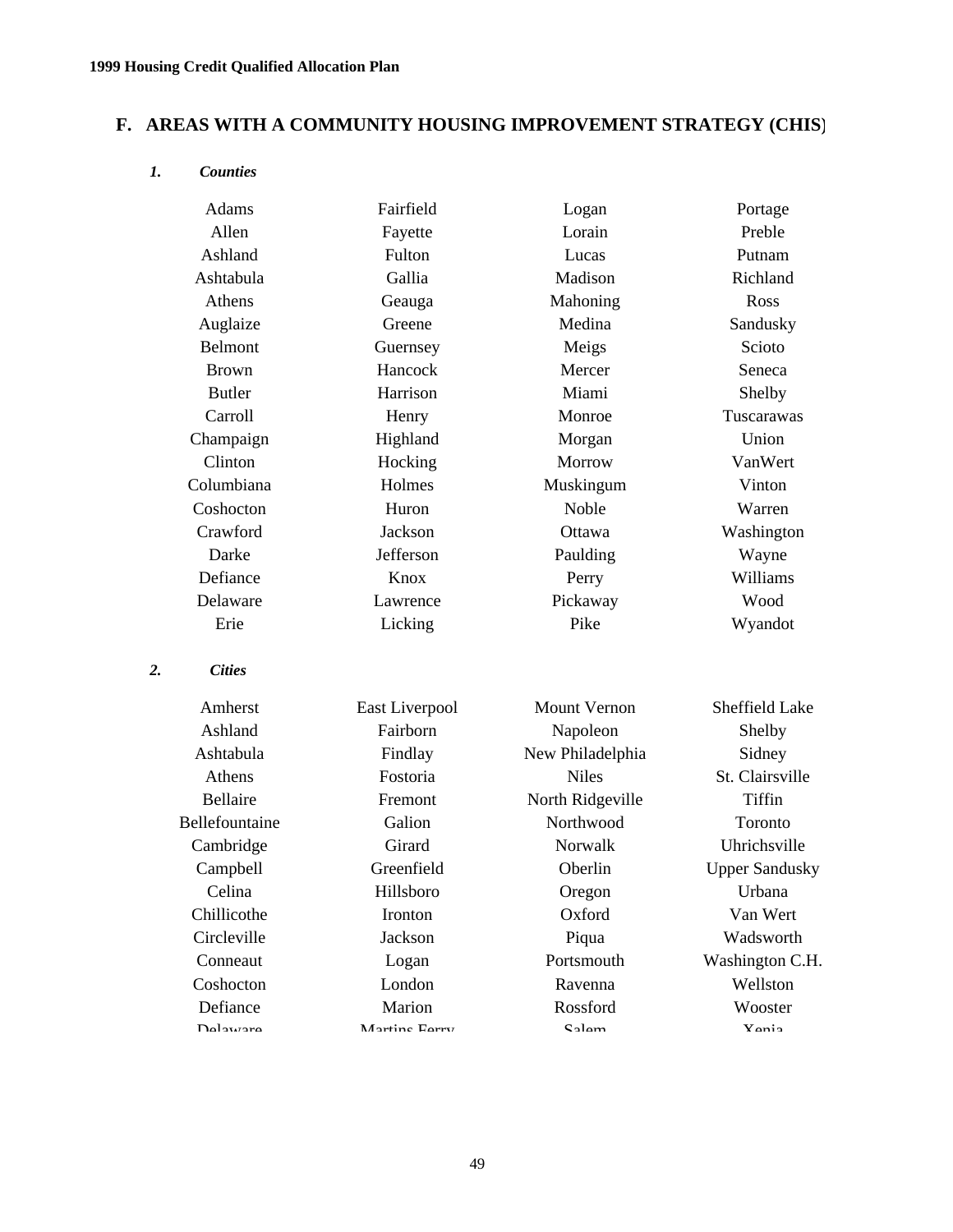## **G. MODEL LANGUAGE FOR LOCAL GOVERNMENT NOTIFICATION**

## DATE

## CERTIFIED MAIL RETURN RECEIPT REQUESTED (Attach copies)

Applicable Person Title Name of Political Jurisdiction Address City, State Zip

RE: Name of Project

Dear Applicable Person:

The purpose of this letter is to apprise your office that (Name of General Partner, Managing Member, etc.) will be the (general partner, managing member, etc.) of a multifamily residential development located in or within a one-half mile radius of your political jurisdiction. The following describes the project and the multifamily funding programs of the Ohio Housing Finance Agency (OHFA) that will be utilized for the project and notifies you of your right to submit written comments to OHFA:

| Project Address:       | Be as specific as possible; note city or township location as well as<br>county location.                                                                                                                                                                                                                                                                                                                        |
|------------------------|------------------------------------------------------------------------------------------------------------------------------------------------------------------------------------------------------------------------------------------------------------------------------------------------------------------------------------------------------------------------------------------------------------------|
| Number of Units:       | Total number of units; you may wish to do a breakdown on unit<br>types, i.e. 1BR, 2BR, 3BR.                                                                                                                                                                                                                                                                                                                      |
| Nature of Project:     | Such as new construction, acquisition $&$ rehabilitation, substantial<br>rehabilitation, adaptive reuse. Note any other distinguishing<br>characteristics.                                                                                                                                                                                                                                                       |
| Program(s) Utilized    |                                                                                                                                                                                                                                                                                                                                                                                                                  |
| in the Project:        | Indicate that the project will utilize funding from the Housing<br>Credit, Affordable Housing Loans, and/or Multifamily Bond<br>Programs.                                                                                                                                                                                                                                                                        |
| <b>Right to Submit</b> |                                                                                                                                                                                                                                                                                                                                                                                                                  |
| Comments:              | You have the right to submit comments to OHFA regarding the<br>project's impact on the community. If you intend to submit a<br>statement of disapproval or objection, you must submit a written<br>statement that is signed by a majority of the voting members of the<br>legislative body governing your jurisdiction. The written objection<br>must be forwarded separately to the Chairman of OHFA and to the |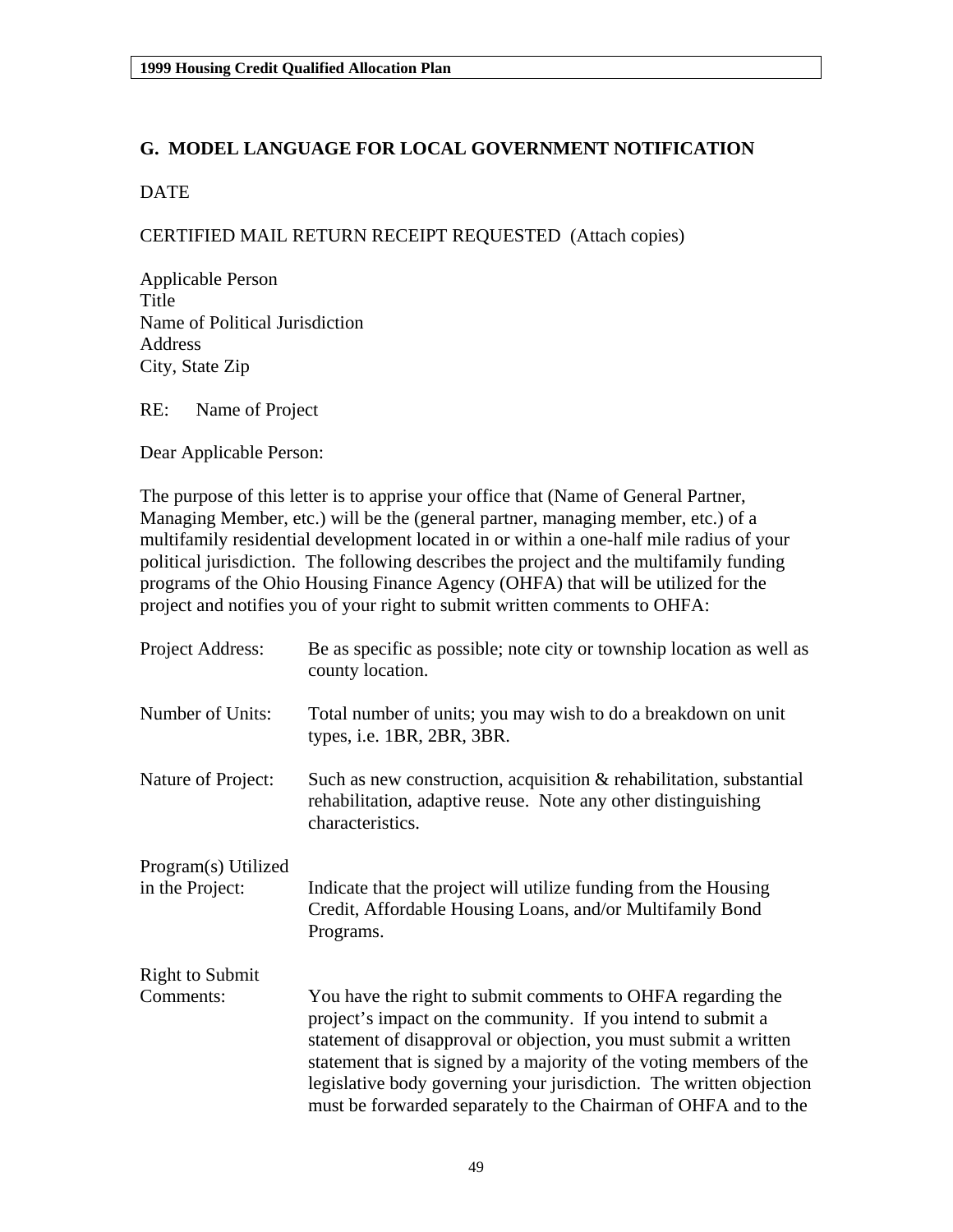Agency's Executive Director and be delivered by certified mail, return receipt requested. The persons and addresses to be notified at OHFA are:

M (Chairman) Ohio Housing Finance Agency 77 S. High Street, 29th Floor Columbus, OH 43215 Mr. Richard V. Everhart, Executive Director Ohio Housing Finance Agency 77 S. High Street, 26th Floor Columbus, OH 43215 The written objection must be submitted within 30 days of your receipt of this notice, and must be received by OHFA within 45 days of the date of the sponsor's or private developer's notice. OHFA is required to respond to any written statement submitted by you under the terms outlined above.

Sincerely,

Name Title of Writer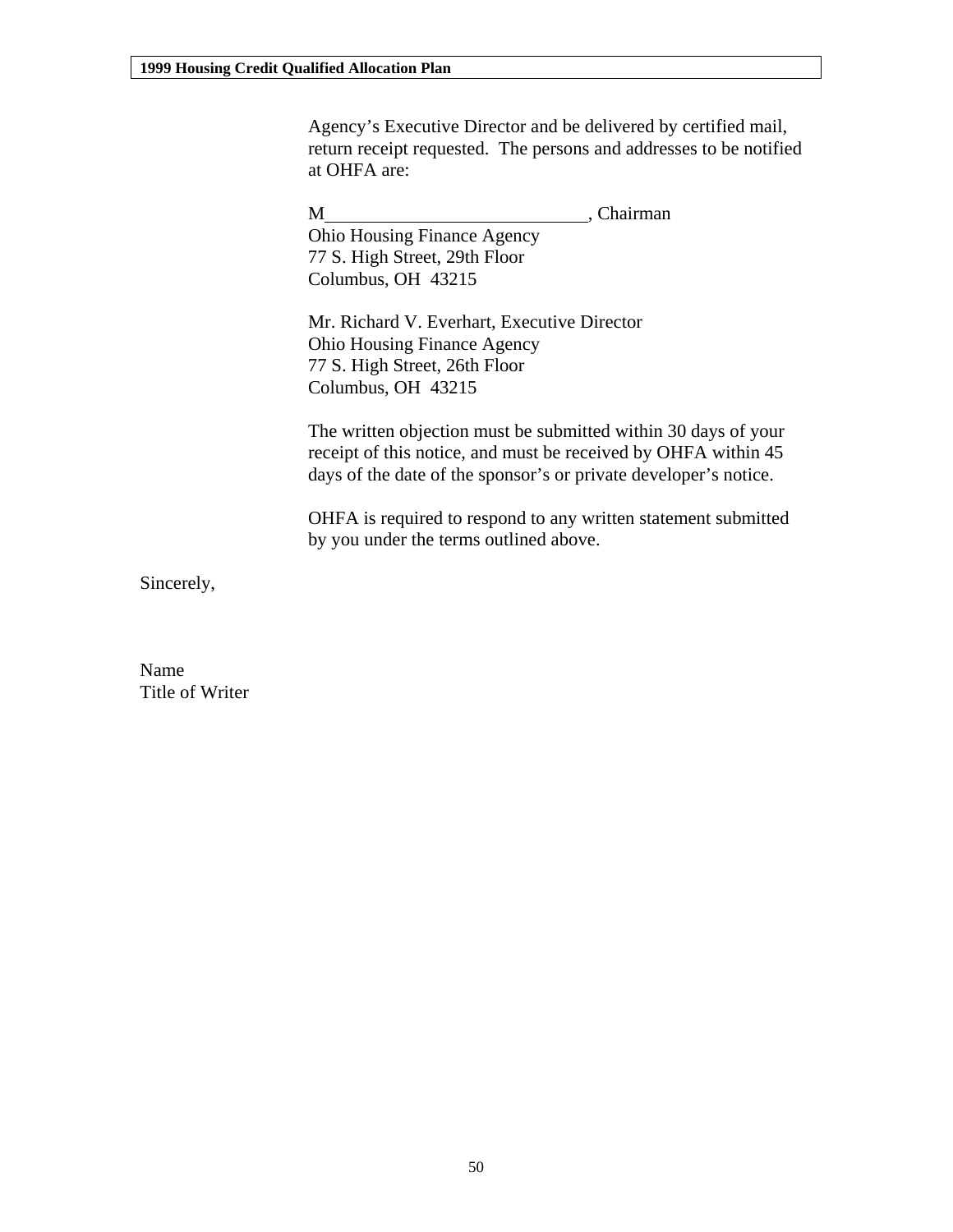## **H. GEOGRAPHIC POOL AREAS AND AMOUNTS**

|         | <b>Category A</b> | <b>Category B</b> | <b>Category C</b> | <b>Category C</b><br>(continued) |
|---------|-------------------|-------------------|-------------------|----------------------------------|
| Amount: | \$2,600,000.      | \$2,400,000.      | \$2,000,000.      |                                  |
|         | Akron             | Allen             | Adams             | Lawrence                         |
|         | Canton            | <b>Butler</b>     | Ashland           | Logan                            |
|         | Cincinnati        | Clark             | Ashtabula         | Madison                          |
|         | Cleveland         | Clermont          | Athens            | Marion                           |
|         | Columbus          | Cuyahoga          | Auglaize          | Meigs                            |
|         | Dayton            | Delaware          | Belmont           | Mercer                           |
|         | Toledo            | Fairfield         | <b>Brown</b>      | Monroe                           |
|         | Youngstown        | Franklin          | Carroll           | Morgan                           |
|         |                   | Geauga            | Champaign         | Morrow                           |
|         |                   | Greene            | Clinton           | Muskingum                        |
|         |                   | Hamilton          | Columbiana        | Noble                            |
|         |                   | Jefferson         | Coshocton         | Ottawa                           |
|         |                   | Lake              | Crawford          | Paulding                         |
|         |                   | Licking           | Darke             | Perry                            |
|         |                   | Lorain            | Defiance          | Pike                             |
|         |                   | Lucas             | Erie              | Preble                           |
|         |                   | Mahoning          | Fayette           | Putnam                           |
|         |                   | Medina            | Fulton            | Ross                             |
|         |                   | Miami             | Gallia            | Sandusky                         |
|         |                   | Montgomery        | Guernsey          | Seneca                           |
|         |                   | Pickaway          | Hancock           | Scioto                           |
|         |                   | Portage           | Hardin            | Shelby                           |
|         |                   | Richland          | Harrison          | Tuscarawas                       |
|         |                   | <b>Stark</b>      | Henry             | Union                            |
|         |                   | Summit            | Highland          | Van Wert                         |
|         |                   | Trumbull          | Hocking           | Vinton                           |
|         |                   | Warren            | Holmes            | Wayne                            |
|         |                   | Washington        | Huron             | Williams                         |
|         |                   | Wood              | Jackson           | Wyandot                          |
|         |                   |                   | Knox              |                                  |
|         |                   |                   |                   |                                  |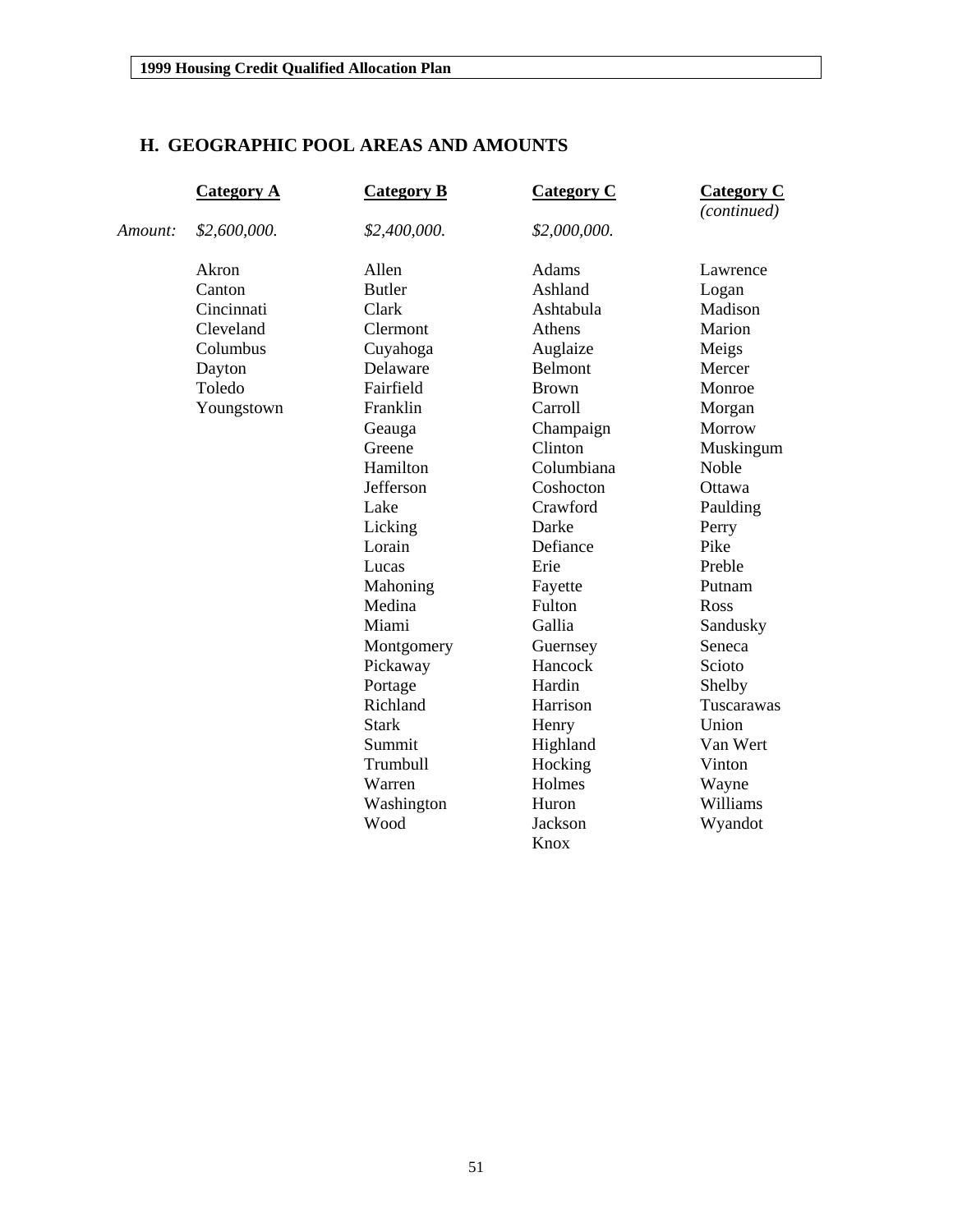## **V. INDEX**

## **A**

Applicant Characteristics, 22 *Ability to Proceed*, 22 *General Partner Housing Credit Experience*, 23 *General Partner Housing Funding Experience*, 22 *Local Tax-Exempt Involvement*, 24 *Management Company Experience*, 23 *Value-Added through Services*, 24 Application Rounds, 6

## **C**

*Calendar*, 7 *Competitive Review*, 17

## **E**

Eligible Use of Housing Credit, 5 Acquisition, 5 New Construction, 5 Substantial Rehabilitation, 5 Extended Low-Income Use, 4

## **F**

Financial Underwriting, 24

#### **H**

Housing Credit, 3 Housing Credit Data Tables, 29 Housing Credit Rate, 5

## **I**

Income Targeting, 4 Ineligible Costs, 5

#### **L**

Local Government Support, 21 *Comprehensive Housing Improvement Strategy*, 21 *Letters of Local Government Support*, 21 *Letters of Other Local Support*, 21 *Local Consolidated Plan*, 21

#### **M**

Monitoring, 25 Process, 25

### **N**

No More Credit Than Necessary, 4

### **P**

*Project Characteristics At-risk Housing*, 19 *Creation of Affordable Housing*, 19 *Lease Purchase of Units*, 20 *Preservation of Historic Buildings*, 20 *Unit Size*, 19 Project Charatceristics, 19 Project Costs, 21 *Contractor Profit, Overhead*, 22 *Developer Fees and Overhead*, 21 Project Location, 20 *Emergency-Declared Counties*, 20 *Low-income County*, 20 *Qualified Census Tract*, 20 Public Benefit, 18 *Mixed-Income Projects*, 18 *Project Rents*, 18 *Public Housing Authority Waiting List*, 18 *Special Needs Populcations*, 18 Public Notification, 13

## **R**

Rent Restrictions, 4 Returned Housing Credit, 6

#### **S**

Single Room Occupancy, 5

## **T**

Threshold Review, 8 Affirmative Marketing Plan, 14 Agency Underwriting Standards, 15 Application Fee, 9 Complete, Organized Application, 9 Conditional Financial Committments, 14 Evidence of Site Control, 11 Extended Use, 10 Market Study, 11 Maximum Credit Cap, 15 Plans and Specifications, 15 Project Narrative, 9 Public Notification, 13 Section 42 Compliance, 15 Section 42 Requirements, 9 Site Location and Pictures, 16 Unit Cost Cap, 15 Utility Allowance Information, 15 Zoning, 13

#### **U**

Utility allowance, 4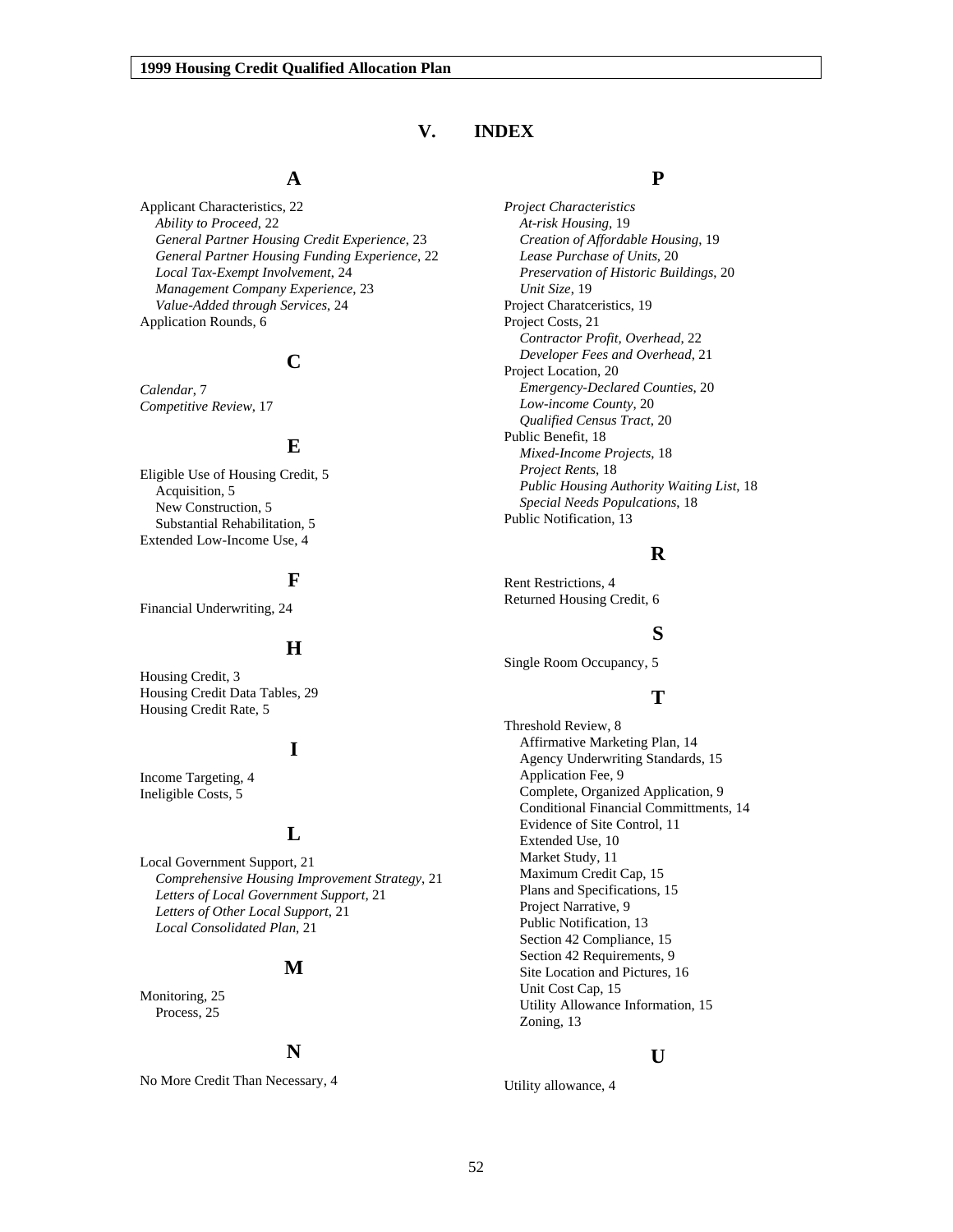## **Table of Contents**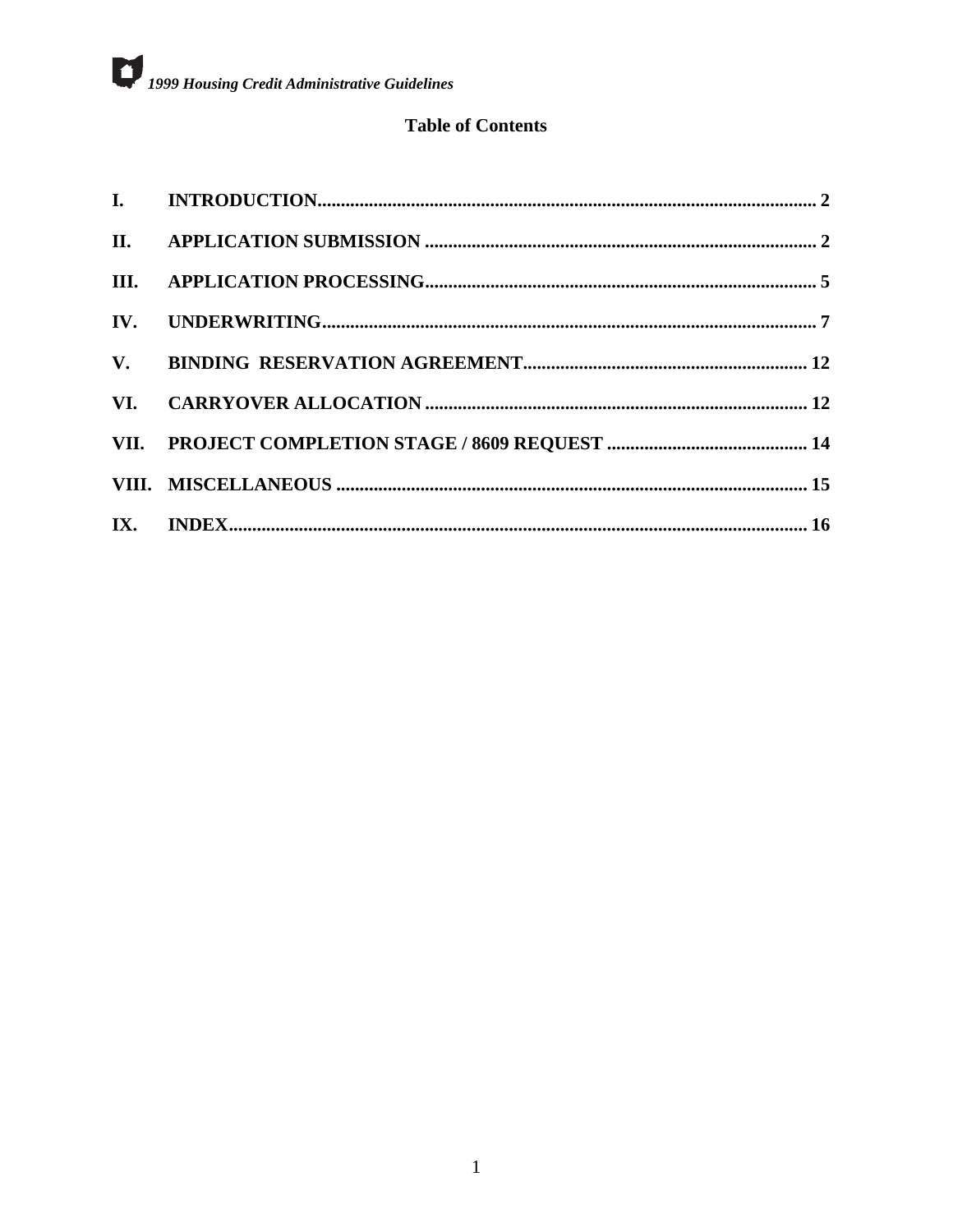## **I. Introduction**

<span id="page-54-0"></span>This document contains the Administrative Guidelines for the Ohio Low-Income Housing Tax Credit program (Housing Credit Program) in Ohio. The programmatic procedures and underwriting requirements are located within these Guidelines. The Ohio Housing Finance Agency (OHFA or the Agency) reserves the right to modify these Administrative Guidelines without notice pending developments in federal and state legislative requirements and/or Agency policy.

The Ohio Housing Finance Agency's (OHFA's) Threshold and Competitive Review Criteria for the Housing Credit program appear in the 1999 Qualified Allocation Plan (QAP).

Information in these Guidelines include Housing Credit application submission requirements, application processing, underwriting standards and procedures, Binding Reservation procedures, and Carryover and 8609 request requirements. Please use these Administrative Guidelines in conjunction with the QAP and AHFA User Manual to fully understand Ohio's requirements and complete the Affordable Housing Funding Application (AHFA).

## **II. Application Submission**

**Application:** Submit one (1) application (and disk) and one set of attachments in a three-ring binder. The applicant must submit their application for 1999 Housing Credits to the Housing Credit Program, Ohio Housing Finance Agency, 77 South High Street, 26th Floor, Columbus, Ohio 43215-6108. The application must be received no later than 5 p.m. by the date listed in the program calendar for the particular application round being applied for. Please include an index at the beginning of your application that incorporates appropriate tabbing for each section. Your index and tabbed sections must follow the outline provided in the organizational index appearing in the AHFA. The application cover must clearly indicate it as the 1999 Housing Credit application. Please see the AHFA User Manual and QAP for more detail on preparing your application. If you are also applying for funding from the Ohio Department of Development's Housing Development Assistance Program (HDAP) you must submit one original and two copies of your application directly to that office. The application submission deadline for HDAP funds must correspond with the application deadlines for the Housing Credit program. Policies and Guidelines of the HDAP can be obtained from the Office of Housing and Community Partnerships, 77 S. High Street, 24th Floor, Columbus 43215-6108, 614-466-2285.

**Fees:** OHFA requires the appropriate *application fee* to be submitted with the application. Fees are based on project size. Please review the following fee schedule.

| Projects 25 units or less: | \$500  |
|----------------------------|--------|
| Projects 26-50 units:      | \$750  |
| Projects 51-75 units:      | \$1000 |
| Projects $76+$ units:      | \$1250 |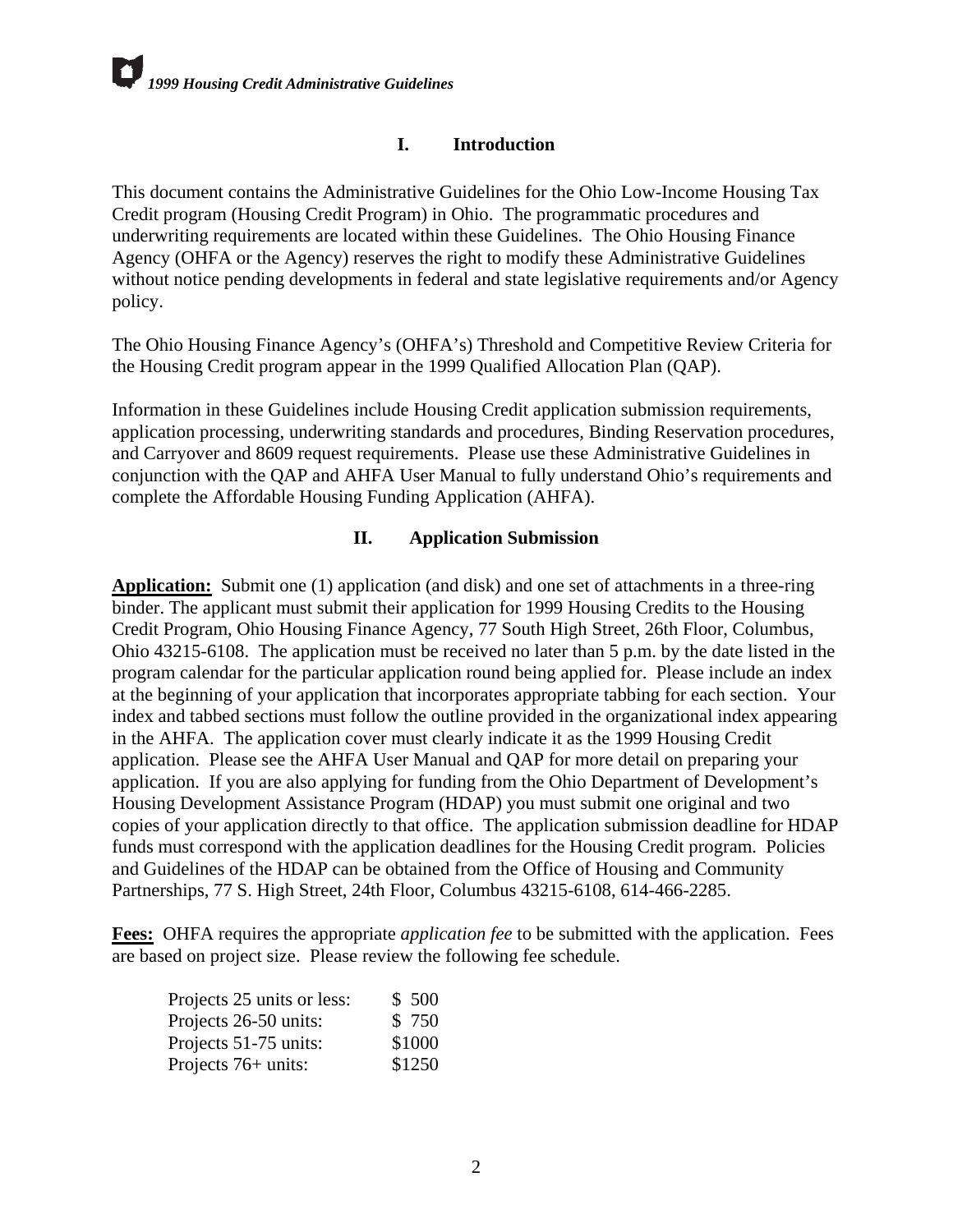Applicants who must resubmit their applications in order to correct Threshold Criteria deficiencies must pay a *resubmission fee*. The amount of the fee is based on the number of errors in the application submission. Applicants must pay **\$50** for only one error and **\$100** for two or more errors.

The Agency requires payment of a *Binding Reservation fee* after receiving a binding reservation. The reservation fee is equal to **4%** of the annual Housing Credit amount listed on the Binding Reservation letter.

The Agency will charge *extension fees* for any granted extension of the reservation fee, Carryover submission or 8609 submission. Extension fees are **4%** of the Binding Reservation fee.

In addition, the recipient of an allocation of 1999 Housing Credits must pay a *monitoring fee* of **\$125 per unit** due with the 8609 request.

All fees are non-refundable and non-transferable.

**Resubmissions:** An applicant may re-apply for Housing Credits if his/her application does not receive a reservation in an application funding round. The applicant must pay a new application fee and submit a new application. All changes to the project must be clearly stated in a cover letter and in the application resubmission. **A new application along with all supporting documents and attachments must be resubmitted**.

**Agency Timelines and Due Dates:** The Internal Revenue Service and the Agency have established timelines and due dates during the life cycle of the project. The QAP contains a calendar of key program dates. Applicants for and recipients of Housing Credits are expected to meet all timelines and due dates.

**Request for Extension:** The applicant must request an extension if he/she is unable to meet a timeline or a due date. Please submit your request in writing at least 2 weeks prior to the deadline via certified mail. Please include an explanation for the extension and a check in the amount of the correct fee. The Agency reserves the right to deny any extension request. No extensions of the initial application deadlines will be granted.

**Previous Allocation:** Owners of projects that received a prior allocation of Housing Credits may apply for additional credit if necessary for the continued financial feasibility of the project. Owners of projects that received an allocation of Housing Credits in previous years and are placed-in-service may only apply for additional Housing Credits if 10% or more residential square footage, and/or 5% or more units have been added to the project. The project must apply during a standard application round, and will be reviewed according to the current year's Competitive criteria. In addition, projects that re-apply may be subject to additional underwriting requirements. Projects must provide the previous Housing Credit allocation; projects placed-in-service must also provide previous project square footage, and previous number of units on the new application and in the project narrative. Placed-in-service projects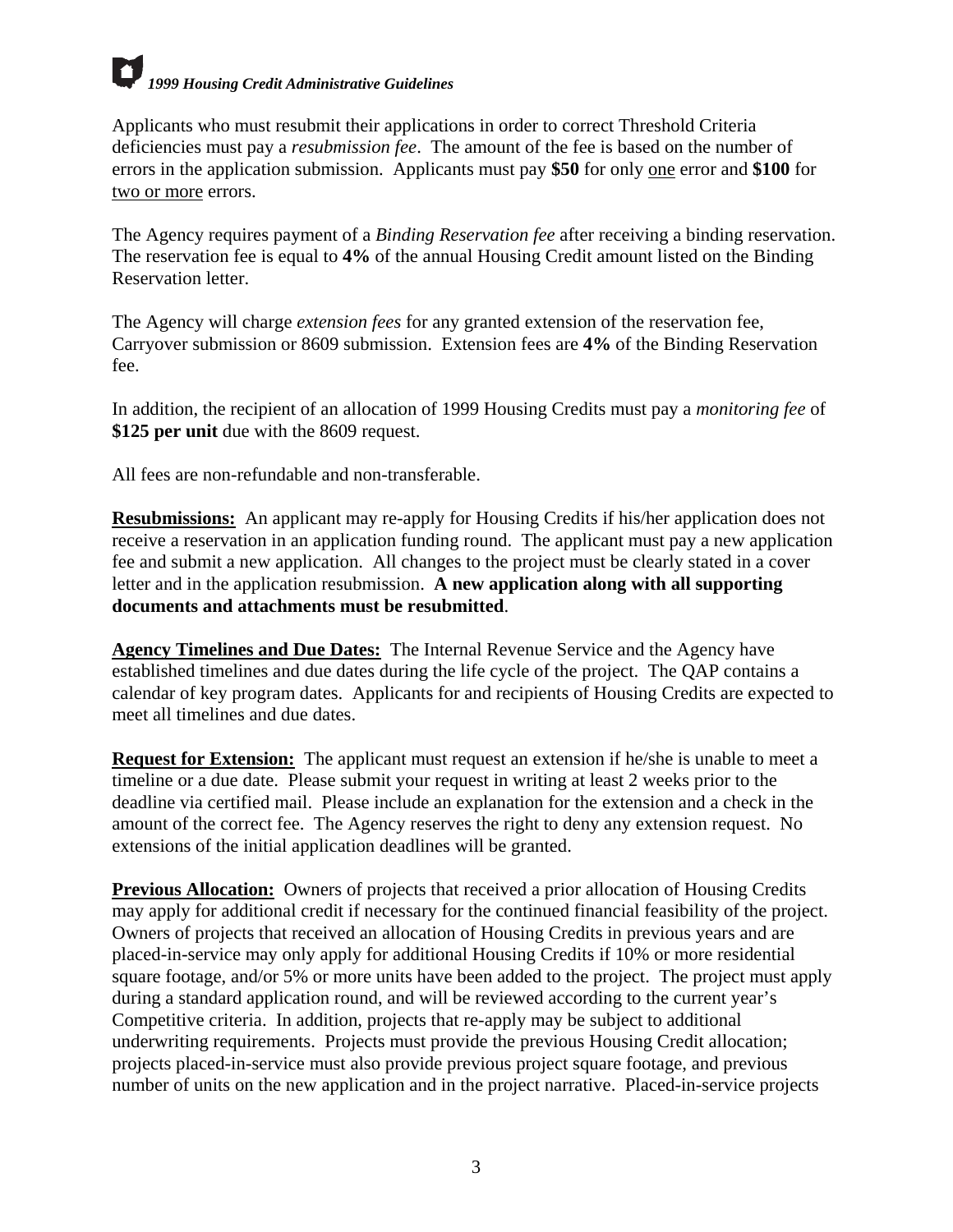are also subject to rules outlined in Section 42 of the Internal Revenue Code and Treasury Regulations.

**Projects with Tax-Exempt Bond Financing:** Projects receiving tax-exempt bond financing must pass the Threshold Review and meet Agency underwriting standards in order to receive a letter of eligibility for Housing Credits. The Agency is the final determiner of eligibility for the amount of Housing Credits awarded to all tax-exempt bond financed projects. Project specific conditions will be listed in the eligibility letter. The annual \$1 million dollar Housing Credit limit does not apply to these projects.

In addition to meeting the Threshold requirements listed in the QAP the applicant must supply evidence of the following:

- ♦ For non-OHFA issued bonds, the inducement resolution or final approval resolution of the issuer is required. In addition, a letter from the bond underwriter indicating anticipated rate, term and amortization of the bonds must be submitted. For OHFA issued bonds, the application should be submitted with Section A, B, C, D, and E completed. The tax credit letter of eligibility will be issued following final approval of the bond issuance by the OHFA board.
- ♦ The Agency reserves the right to require a legal opinion stating that the project is eligible to receive an allocation of Housing Credits pursuant to Section 42(h)(4) of the Internal Revenue Code.

These projects will be underwritten using the same standards outlined in these guidelines except that the owner has the option to elect the Housing Credit rate during the month in which the bonds are issued or the month the project is placed-in-service.

For non-OHFA issued bonds, applicants may apply at any time during the year. If public notification requirements have been met, the Agency may take up to 4 weeks to review an application and issue a letter of eligibility. These projects will not need a Carryover Allocation Agreement, but the owner must follow all 8609 request procedures outlined in these guidelines. Applicants must provide the Agency with a copy of the property's recorded deed, legal description and permanent parcel numbers within 30 days of site acquisition to facilitate preparation of the project's Restrictive Covenant.

For OHFA issued bonds, please consult the most recent OHFA Multifamily Bond Program guidelines for appropriate submission deadlines.

**Waiting List:** Projects reviewed in the last competitive round that did not receive a reservation will be given the opportunity to be placed on a waiting list for Housing Credits that are returned later in the year. Projects will be ranked by their scores in the general pool from the last round. In order to be placed on the waiting list, applicants **must** submit a letter to OHFA by the deadline provided in the Competitive Rejection letter. The letter must include your desire to be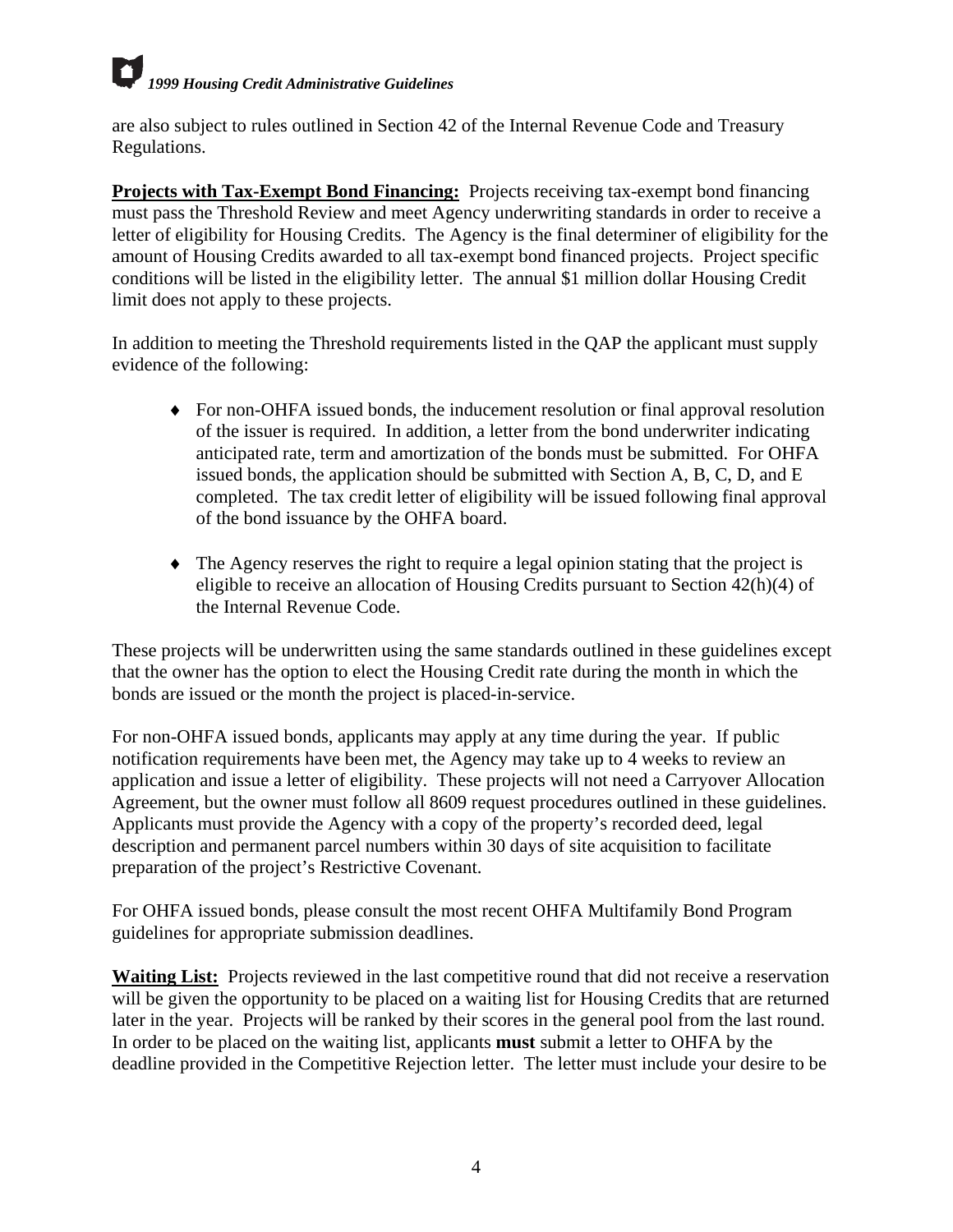<span id="page-57-0"></span>on the waiting list, how you plan to fill any funding gaps, as well as specific action steps on how you will meet the Carryover deadline.

The Agency will contact representatives of projects on the list, starting with the project with the highest score, when Housing Credit becomes available. The Agency will set a deadline for the applicant to respond to the offer of Housing Credit.

## **III. Application Processing**

**Scoring/Ranking Procedure:** Once an applicant's project passes Threshold review, the Agency will evaluate the project based on the QAP Competitive Review Criteria (see the QAP for the Competitive Criteria). Projects will be evaluated in two stages:

- ♦ **Stage One:** The projects will be separated based on their location into three geographic pools. The points for the Project Location criteria will be subtracted from the projects' scores. The projects will then be ranked from highest score to lowest in each pool, and OHFA will award, from highest scoring project to lowest, up to the maximum amount of Housing Credit for that pool and round. Please refer to the 1999 QAP for a definition of the pools and the amount of Housing Credits available in each pool.
- ♦ **Stage Two:** Projects that did not receive an allocation in Stage One will then be grouped into one general pool. The points for the Project Location criteria will be added back to the projects' scores. The projects will then be ranked from highest score to lowest, and OHFA will award, from highest scoring project to lowest, up to the maximum amount of Housing Credit for the general pool and round.

**Housing Credits Available Per Round:** The amount of Housing Credit available per round is listed in the QAP. The Agency reserves the right to modify the amount of Housing Credit available per round and pool, as well as when to distribute any returned Housing Credit. The last project awarded Housing Credit in a year may be awarded a forward commitment from next year's Housing Credit (based on the availability of future Housing Credit funding), if needed to fill the project's Housing Credit gap.

**Tie-Breaking Procedure:** The Agency will use the following tie-breaking process: projects will be ranked by their score for the first Competitive Criterion (a subtotal of all sub-criteria). If the tie remains, the Agency will rank the projects by their score for the second Competitive Criterion, and so on until the tie is broken. For example, Projects A and B both have a competitive score of 800. Project A's total score for criteria 1a. through 1e. was 200, and Project B's total score for criteria 1a. through 1e. was 150. Therefore, Project A would be ranked ahead of Project B. OHFA reserves the right to institute the tie-breaking procedure only in the final Housing Credit application cycle.

**Project Changes:** All project changes require Agency approval, and all changes will be reviewed by the Agency on a case-by-case basis. Any change in a project which reduces the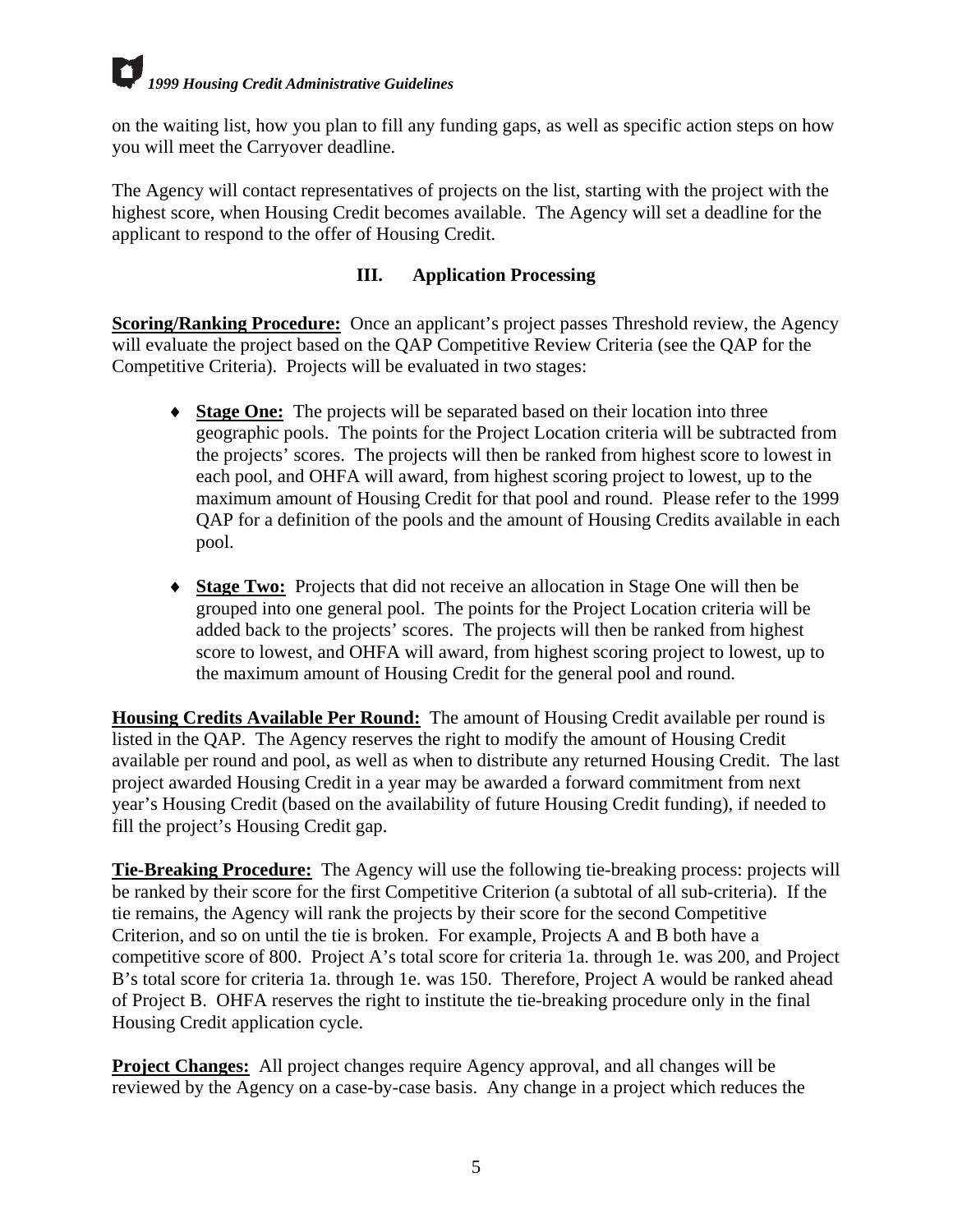project score, or which reduces the project score below the score of the last funded project in a particular funding round may result in a reduction or revocation of the Housing Credit reservation or allocation. No changes in a project are allowed if it reduces the project's score in rent structure. A new application, fee, and Competitive review may be required if any project characteristics change.

Failure to inform OHFA of any changes in the applicant's situation or project structure at any time may cause the application to be rejected or the Housing Credit reservation to be revoked.

**Appeals:** Applicants may appeal their project score, Housing Credit amount (at Binding Reservation, Carryover and 8609), or Threshold rejection if the applicant believes OHFA has erred in its determination. The applicant must submit his or her appeal in writing to the Director of the Office of Planning & Development. The appeal must be sent to the Agency on or before the deadlines listed in the QAP or within 1 week of notification of results, whichever is later.

In the appeal, the applicant must state his or her objections to the Agency's determinations and give specific reasons why he or she believes the Agency's decision should be overturned. Any documentation to support the Threshold and Competitive appeal can be provided, but will not override the documentation or materials which were included in the original application.

Upon receipt of the appeal letter, the Agency will review and respond in writing to the sponsor by the dates listed in the QAP. The Agency may review the project in its entirety. The appeal will be granted only if the applicant can document that the Agency has erred in its review of the project application or in determining the credit amount.

AN APPEAL IS JUDGED SOLELY UPON THE MATERIALS THAT WERE PROPERLY AND TIMELY SUBMITTED WITH THE ORIGINAL APPLICATION OR DURING THE THRESHOLD REVIEW DEFICIENCY CORRECTION PERIOD.

**Agency Information Sources:** The Agency's Website contains important, easily accessible program information such as Housing Credit percentages, frequently asked questions, technical support, general tax credit information, important program dates and downloadable files such as the 1999 QAP and Affordable Housing Funding Application. The Website address is **http://www.odod.ohio.gov/ohfa**. Please visit the Website to obtain current information on Housing Credit and other Agency programs.

**Contacting the Applicant:** The Agency will only contact the person listed in the application as the project contact. The Agency asks other parties involved in the project to communicate with the project contact, prior to contacting the Agency.

**Requesting Information:** At the end of each allocation round, the Agency will make available a listing by score of all projects along with a detailed report featuring the reserved projects of that round. Please visit the OHFA Website at **http://www.odod.ohio.gov/ohfa** or contact the Agency to obtain this listing. Interested parties requesting project specific information will be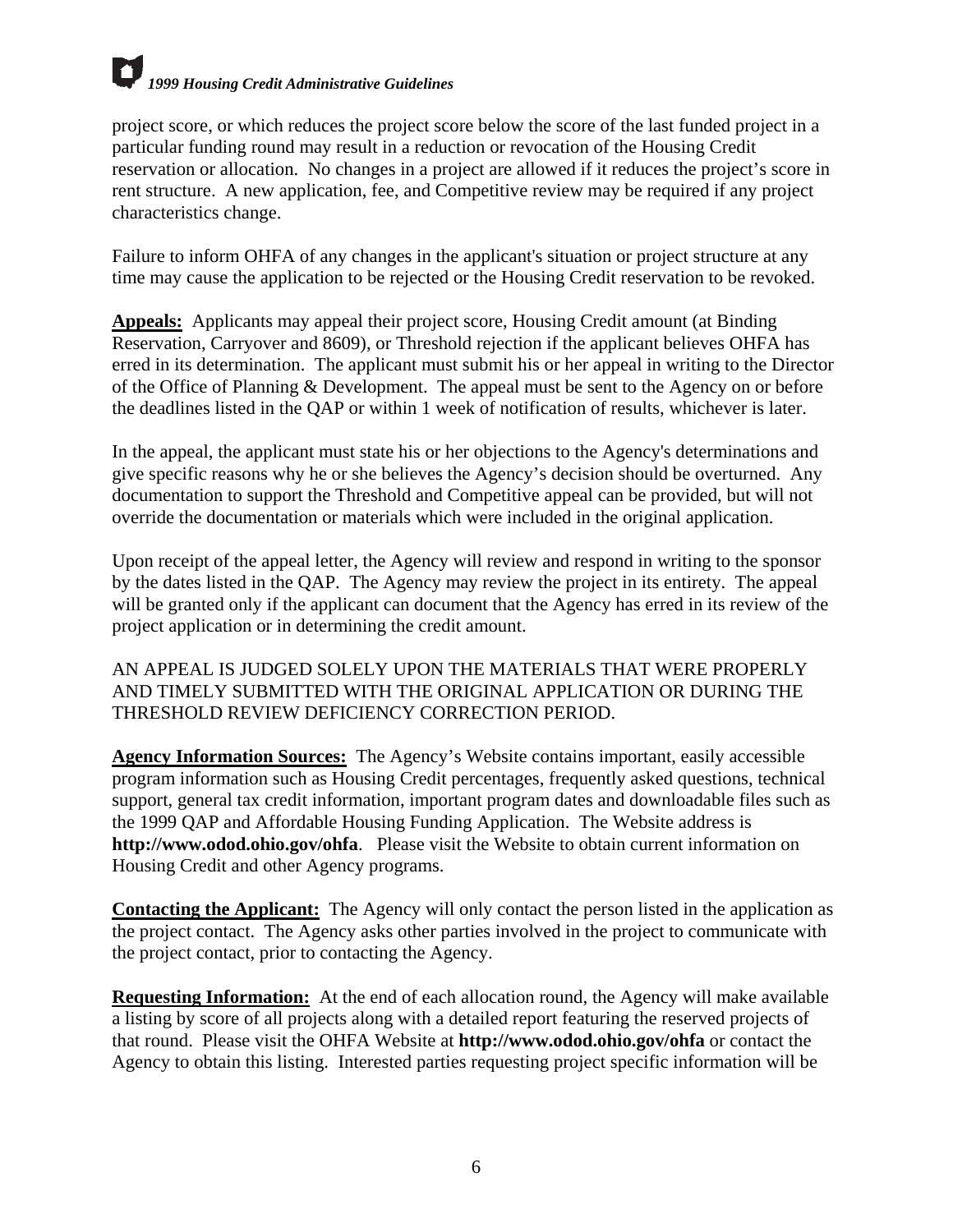<span id="page-59-0"></span>required to use a Freedom of Information Request Form (forms are available from OHFA) and follow Ohio Department of Development procedures.

## **IV. Underwriting**

If a project is selected to receive a reservation/allocation of Housing Credit, OHFA will underwrite each project to ensure that the project receives the minimum amount of Housing Credit necessary to assure project feasibility and viability throughout the Housing Credit period. This includes tax-exempt bond financed projects which are excluded from the state's Housing Credit allocation ceiling. The Agency is required to perform the Housing Credit evaluation three times:

- 1.) prior to issuing Binding Reservation or letter of eligibility;
- 2.) at the time of allocation, i.e., Carryover or 8609; and,
- 3.) at the time the project is placed-in-service and requests IRS Form(s) 8609.

After the first underwrite, OHFA will issue a Binding Reservation. The Agency's reservation will not necessarily equal the amount of Housing Credit requested in the application. In addition, Housing Credit may be reduced at any underwriting stage.

If the credit percentage has not been elected, the Agency will use the current month's applicable Housing Credit percentage at Binding Reservation, and/or Carryover to calculate the value of the Housing Credit. The owner may elect to lock in the current month's applicable Housing Credit percentage at Reservation or placed-in-service. HOWEVER, THE RESERVATION HOUSING CREDIT AMOUNT IS THE MAXIMUM AMOUNT THAT THE PROJECT CAN RECEIVE NO MATTER WHAT THE HOUSING CREDIT RATE MAY BE IN THE FUTURE.

OHFA staff will review all projects receiving a Binding Reservation, Carryover, 8609 Forms, or a letter of eligibility using the following procedures:

**1.** The applicant's determination of adjusted qualified basis will be reviewed. All non-eligible costs will be deducted from the basis.

- ♦ The Agency will verify the applicable fraction for each project. The applicable fraction is defined as the lessor of a) number of low-income units divided by the total number of units or b) residential low-income unit square footage divided by the total residential square footage.
- ♦ Owners of projects with market rate units must demonstrate in the application that all amenities (i.e. garages, community buildings, parking spaces, etc.) are available to ALL units. If certain amenities are only available to the market rate units, the costs for these amenities must be deducted from the eligible basis. Also, if the market rate units are larger and of higher quality than the low-income units, the basis for the market rate units will be reduced to match the basis for the low-income units. The Agency reserves the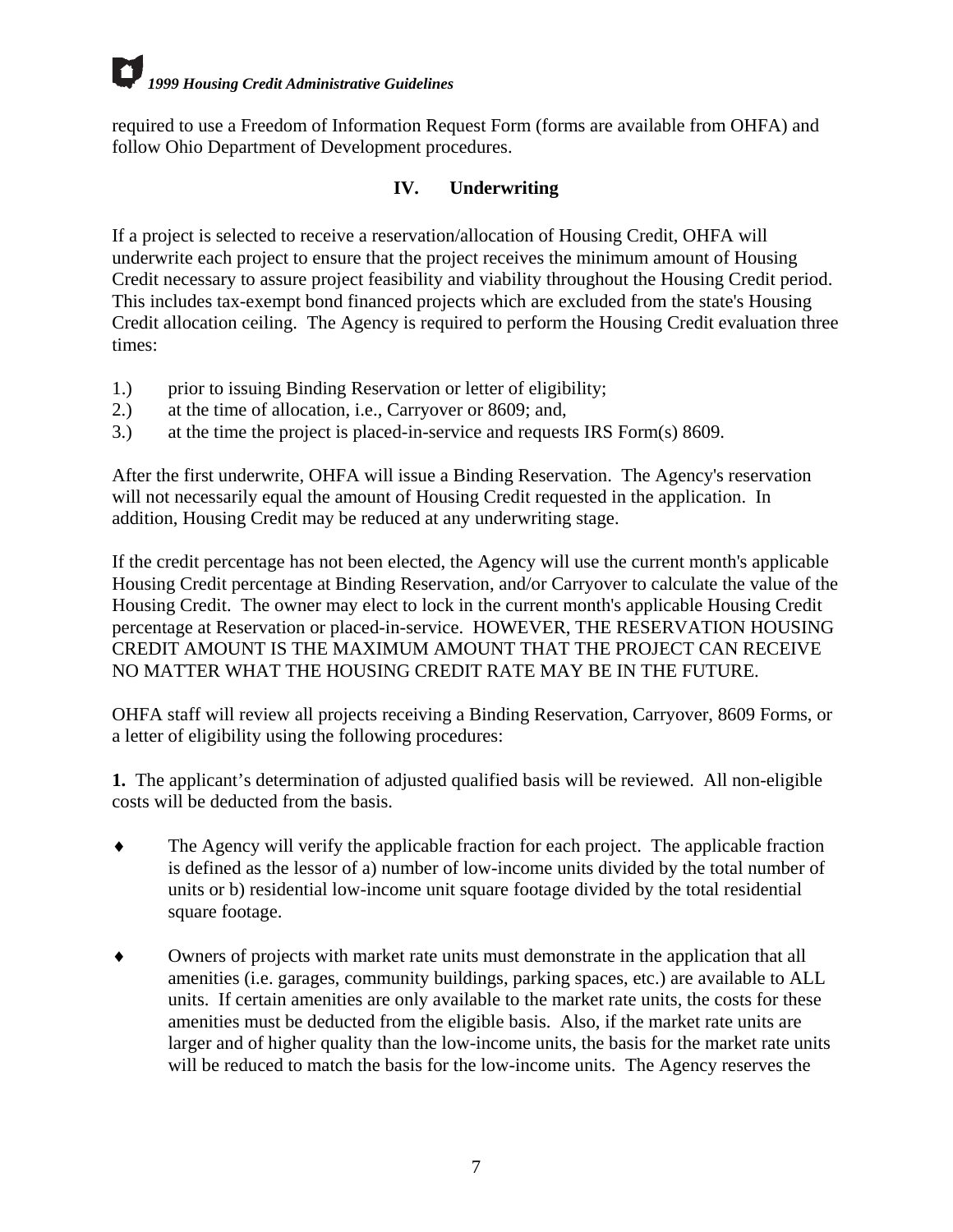right to request additional information to clarify any issues regarding the market rate units.

- ♦ The acquisition eligible basis cannot exceed the value of the property at or before the date of acquisition (the date of acquisition equals the date the deed or lease is recorded) as determined by the appraisal of the property (see VI. Carryover Allocation). The estimated value cannot include the value of the Housing Credit.
- For projects receiving "soft" loans (e.g. HOME, deferred fees, AHP, etc.), owners must adequately explain in their application and cost certification form the repayment schedule of these loans. Projects with deferred interest and principal exceeding the total project cost at the end of the  $15<sup>th</sup>$  year must submit a legal opinion. The legal opinion must state whether the "soft" loans should be considered grants and be deducted from eligible basis.
- ♦ Applicants must include an operating reserve as part of the total project cost. The operating reserve must equal four months of operating expenses and hard debt payments. The maximum operating reserve allowable must be equal to or less than twelve months of operating expenses and hard debt payments. This reserve is not included as part of the project's eligible basis. Applicants who believe a reserve is unnecessary for their project may, upon clear demonstration to OHFA, request a waiver. The request and reasons for the waiver must in writing and must accompany the application. The Agency reserves the right to approve or disapprove requests and to exclude reserves from its unit cost analysis on a case by case basis.
- **2.** All fees, costs, and assumptions will be checked to determine if they meet Agency standards.
- ♦ OHFA will assume that all projects will receive no less than \$.70 per dollar of Housing Credit for equity. Applicants for projects located in a qualified census tract that have difficulty achieving the \$.70 per dollar of Housing Credit may, upon clear demonstration to OHFA, request a waiver. The request and reasons for the waiver must in writing and must accompany the application. The Agency reserves the right to approve or disapprove requests on a case by case basis. The equity per dollar of tax credit will be evaluated based on the percentage of the limited partner ownership of the project. The Agency reserves the right to modify the equity standards at any time based on extreme fluctuations in the equity market. Updated equity standards will be published on OHFA's Website at **http://www.odod.ohio.gov/ohfa**.
- ♦ The developer fee and the combined contractor profit, contractor overhead, and general requirement percentages must not increase from date of application to the placed-inservice date. If any of the percentages increase at any time, the project's eligible basis will be reduced, potentially reducing the Housing Credit amount. The adjustment is calculated by multiplying the fee increase by the total eligible basis. The adjustment is then deducted proportionately from the acquisition, rehabilitation, and/or new construction basis.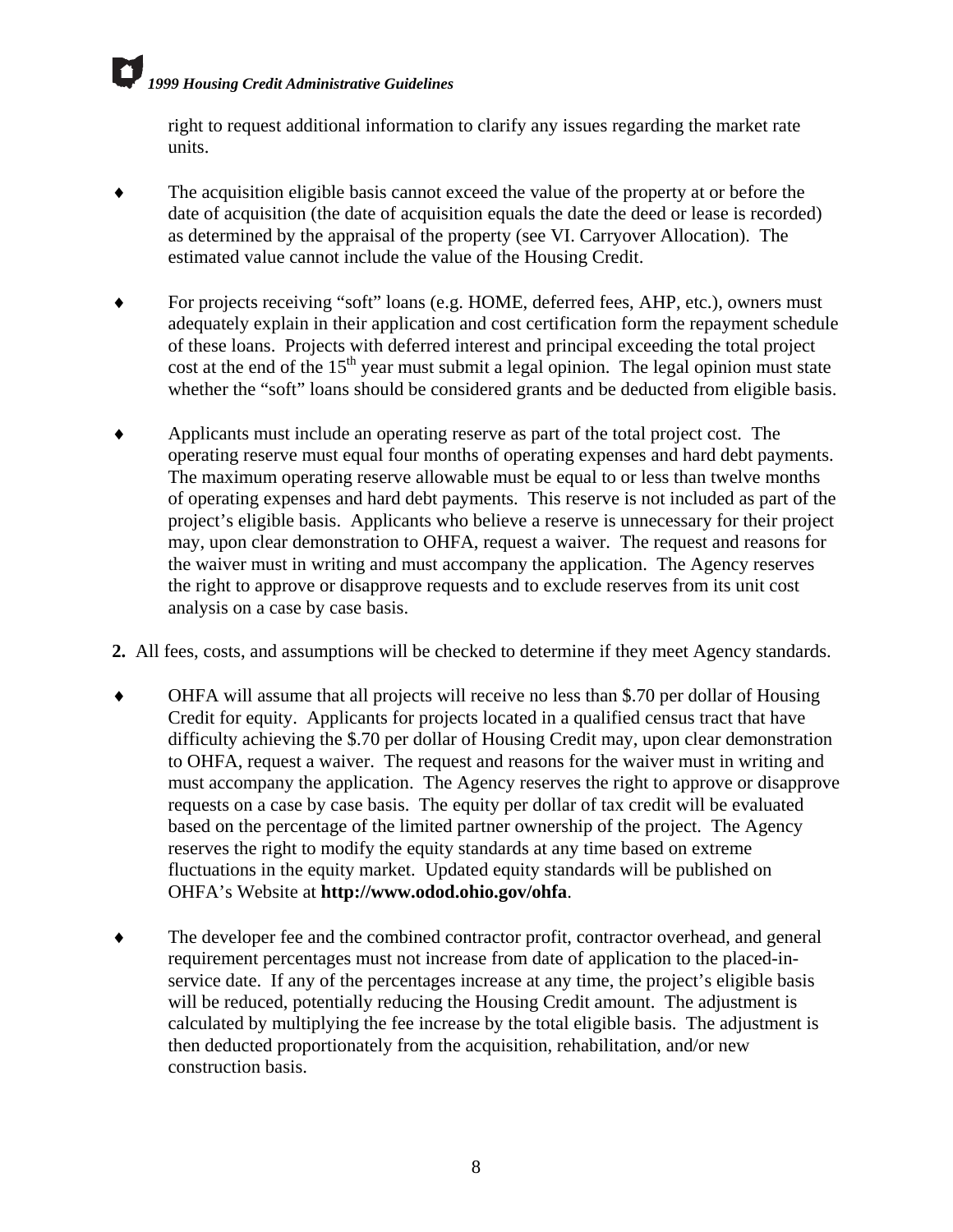- For acquisition and substantial rehabilitation projects, the developer's fee cannot exceed the sum of 5% of the acquisition eligible basis and 15% of the substantial rehabilitation eligible basis.
- Total eligible soft costs may not exceed 35% of total eligible basis.
- ♦ The number of units and square footage in the project must remain constant from date of application to the placed-in-service date. If the number of units or square footage decrease at any time, the project's eligible basis may be proportionally reduced by the decrease in units or square footage, potentially reducing the Housing Credit amount.

Owners may appeal this reduction. In order to appeal, owners must demonstrate all of the following within the two weeks of notification of the reduction period:

a) The reason(s) for the loss of units and/or square footage must have been beyond the control of and could not have been reasonably foreseen by the owner. Evidence from a third party (i.e. city, planning commission, etc.) must be provided.

b) The reason(s) that costs did not decrease must have been beyond the control of the owner. Detailed letters from the contractor, and/or construction lender, etc. describing the costs of the project must be submitted. It must be certified by the owner that none of the cost overruns could have been anticipated by the developer at application or carryover – simply underestimating costs at these phases is not sufficient – specific unanticipated circumstances must have occurred.

c) The developer must have deferred at least 50% of the developer's fee. Also, the agency will analyze the amount of contractor profit, overhead, and general requirements and the identity of interest among these players. The agency may require portions of these fees and additional developer's fee to be deferred as well.

d) Letters from ALL (banks, cities, equity providers, etc.) permanent sources stating that no additional funds are available must be submitted.

e) An appeal processing fee of \$250 must be submitted.

The Agency will re-underwrite the project based on all new information received. The agency may award credits up to the original allocation amount. The Agency will give favorable consideration to those owners willing to accept some reduction of credits. However, all appeals will be considered on a case by case basis. The Agency has complete discretion in its decisions.

♦ The evaluation of each type of basis is separately determined. Losses in one type of basis (e.g., acquisition) cannot be offset by increases in another type of basis (e.g., rehabilitation).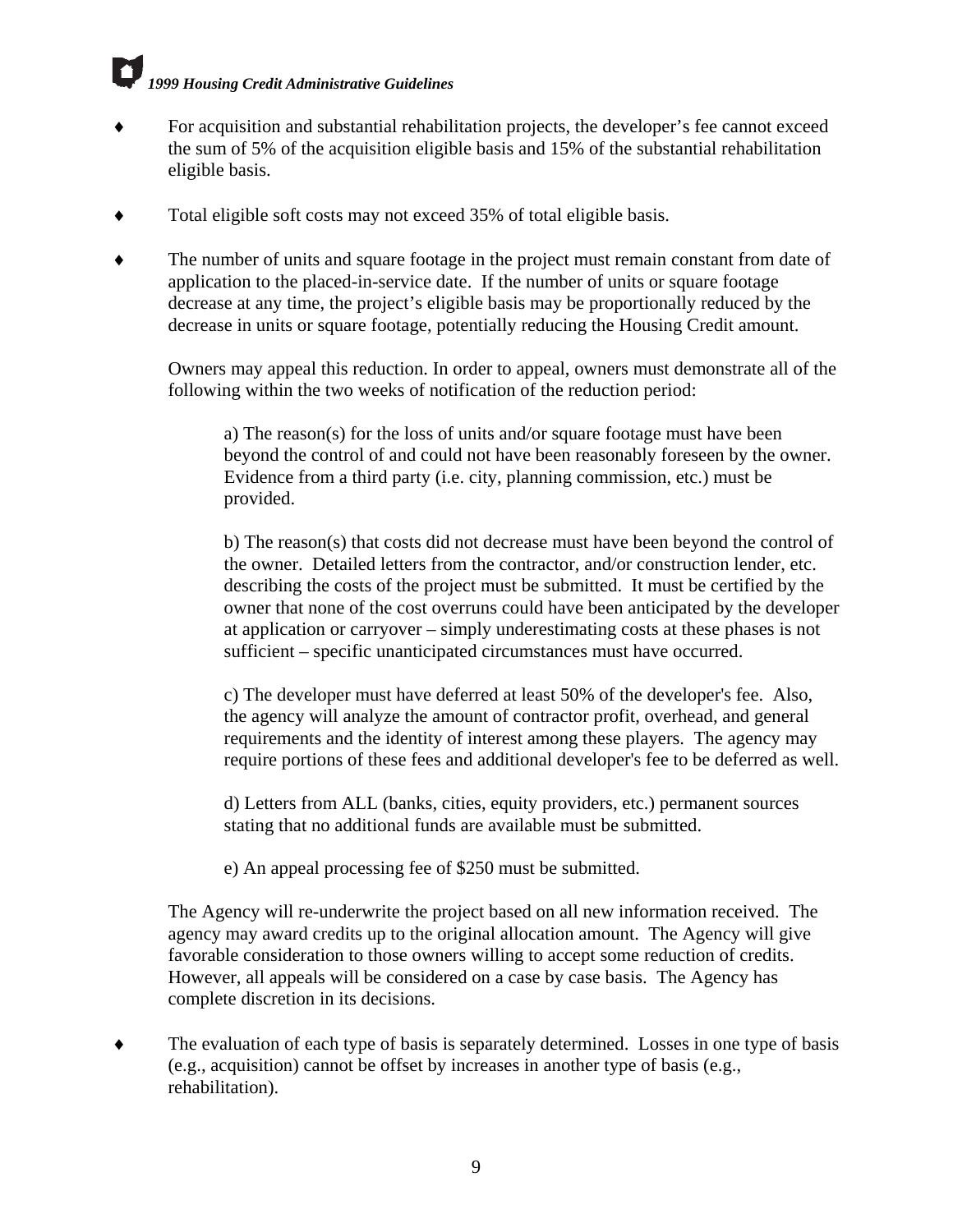**3.** The project's total sources must always equal the total project cost. If the sources exceed the costs, the Agency will reduce the Housing Credit equity by reducing the annual Housing Credit allocation.

**4.** The Net Operating Income (NOI) is calculated according to OHFA standards, and is then compared to the annual debt service payments to make sure there is positive and adequate debt service coverage.

- ♦ The hard debt coverage ratio (DCR) must be above 1.15. Owners of projects with a hard debt coverage ratio lower than 1.15 must provide a written explanation from their lender(s) describing the reasons for their willingness to accept a low DCR. The Agency has the discretion to waive this requirement based on documentation provided by the owner.
- $\blacklozenge$  The DCR for all debt sources may be no higher than 1.25. If the DCR is too high, the following will happen:

A new loan amount will be calculated to reflect a lower DCR. The characteristics of the new loan will be rate  $=$  prime  $+3$  (published in the Wall Street Journal) and a term/amortization period  $= 25$  years. The new loan will be added to the project's permanent sources. The new loan amount is an artificial gap created by the Agency. If the gap exceeds 10% of total project costs, the Agency will require that the owner obtain additional financing to cover the gap before issuing a reservation/allocation.

- ♦ For owners who are not syndicating the Housing Credits, the Agency will include the annual Housing Credit amount as part of the total cash flow in order to determine the DCR.
- Projects must maintain a positive cash flow for the first 15 years in the Agency's analysis or provide to OHFA a written explanation describing the strategies to overcome any shortfalls. The Agency reserves the right not to allocate Housing Credits to projects it believes are financially infeasible.
- ♦ The project's annual operating expenses per unit including replacement reserves, but excluding management fees, owner-paid utility costs, annual bond fees, and property taxes, may not exceed \$2,650 for non-elevator buildings, and \$3,150 for elevator buildings.
- ♦ OHFA has adopted maximum and minimum annual replacement reserve standards.

| <b>Project Type:</b> | New Construction | Acquisition/Rehabilitation   |
|----------------------|------------------|------------------------------|
| Maximum:             | \$300 per unit   | $\frac{1}{2}$ \$350 per unit |
| Minimum:             | \$200 per unit   | \$250 per unit               |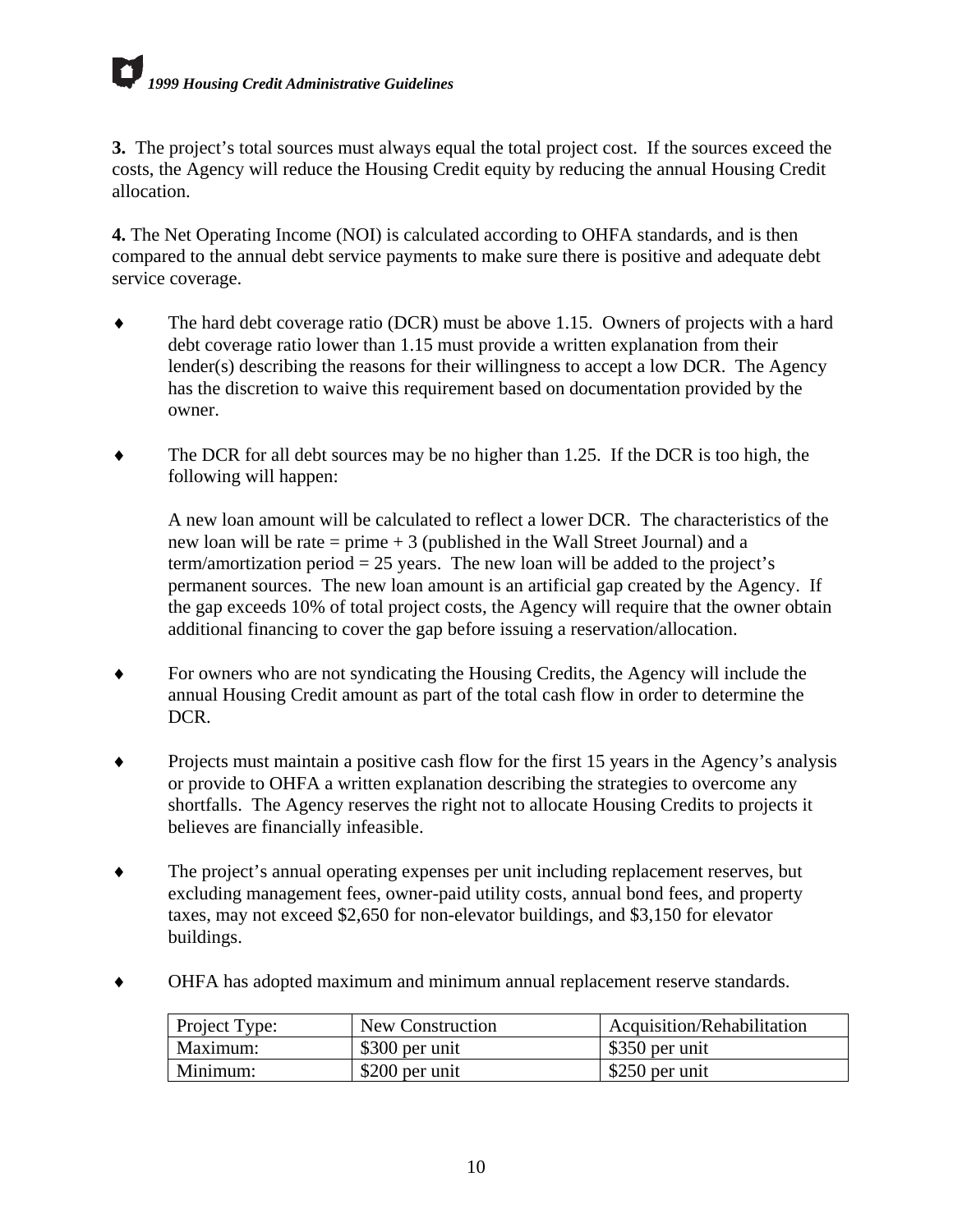For Rural Development and FHA financed projects, OHFA will use the reserve limits prescribed by those agencies. Exceptions may be made for projects with special circumstances. Owners must provide persuasive evidence in order to secure a waiver of these standards.

- The Agency will assume an annual income increase of 3% and an annual expense increase of 4%. The Agency will use the vacancy rate listed in the application and/or cost certification forms by the owner. The vacancy rate must be consistent with the project's market study unless the owner has supplied adequate supporting information.
- ♦ The gross rents for low-income units must be at or below the maximum rent limits for the year in which the Agency is analyzing the project. In addition the gross rents must be higher than 95% of the maximum rent limit. If the gross rents are lower than 95% of the maximum rent limit, the owner may reduce the rent election percentage or the Agency will use gross rents equal to 95% of the maximum rent limit in its analysis.
- ♦ OHFA will utilize the applicable utility allowances as referenced in Section 42 and Reg. 1.42-10.

Projects may receive an allocation of credit based upon 130% of the qualified basis for new construction or substantial rehabilitation if the project is located in designated high cost areas of the state. High cost areas are defined as qualified census tracts and difficult development areas. The U.S. Department of Housing and Urban Development publishes a list of qualified areas for 130% basis. This information is reproduced in the 1999 QAP.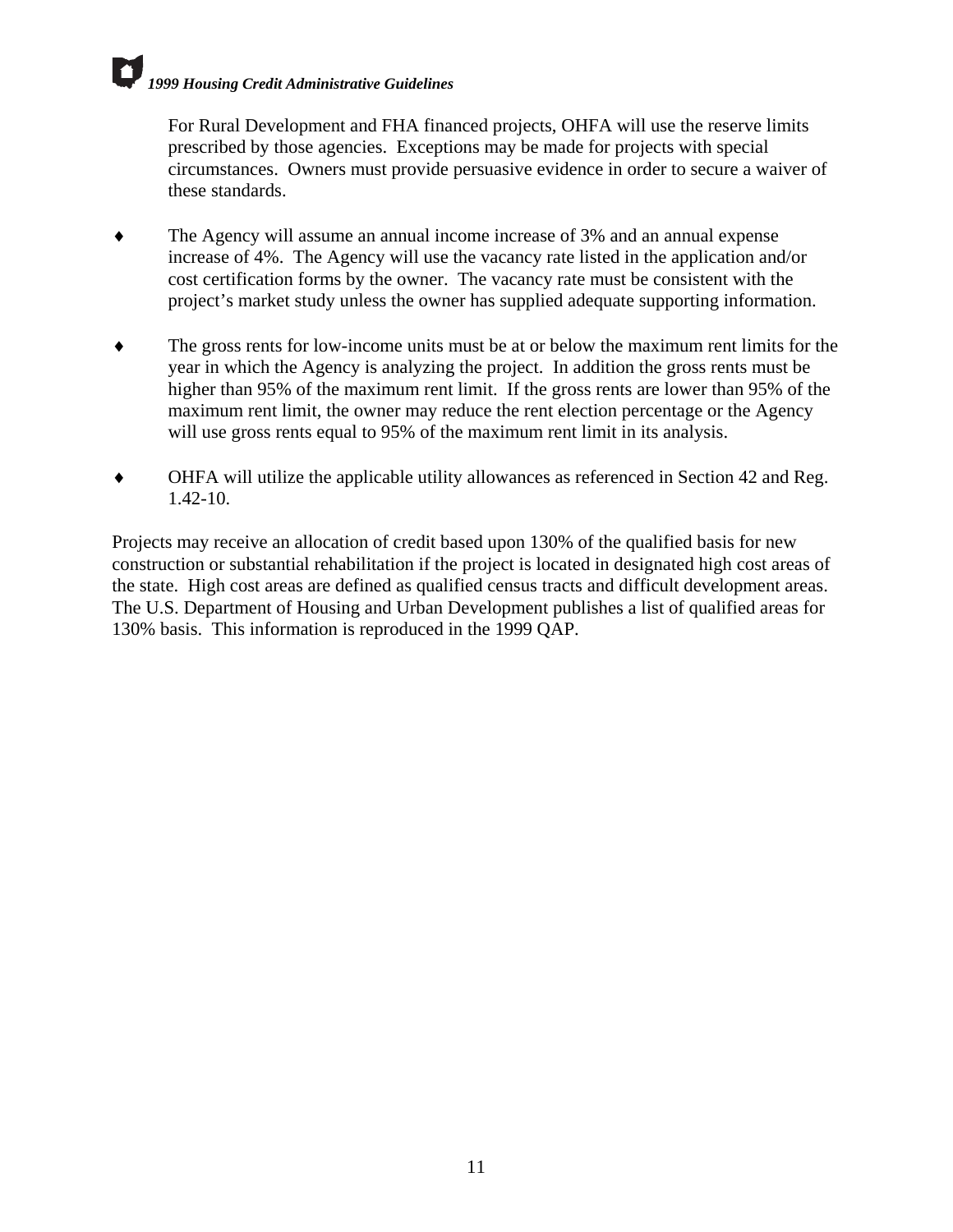## <span id="page-64-0"></span>**UNDERWRITING EXAMPLE**

A new construction project that passed the Competitive review has the following characteristics:

- Total project cost  $= $3,247,400$
- Total eligible basis  $= $2,000,000$
- Credit percentage = 9% and Annual Housing Credit Amount =  $$180,000$
- 1st mortgage amount  $= $2,000,000$  and term  $= 30$  years and rate  $= (9.75\%)$
- Annual debt service costs  $=$  \$206,197
- 100 two bedroom units in project
- Rent election = 100% of units affordable at 50% AMGI with \$50 utility allowance
- Gross Rents for Project = \$550 per unit (which is higher than 95% of the maximum 50% AMGI rent of \$568)
- Project located in Franklin County
- Vacancy rate  $= 7\%$
- Annual operating cost per unit  $= $2,650$  and total  $= $265,000$
- Minimum annual replacement reserves = \$20,000 (\$200 \* 100units)
- Housing Credit equity (\$.70 per dollar \*99% LP interest) =  $$1,247,400$

Annual Net Operating Income (NOI) = \$293,000 Debt Coverage Ratio (DCR) = 1.421

*Since the DCR is greater than 1.25 the Agency will increase the debt amount and lower the Housing Credit annual amount and eligible basis.*

- $\Rightarrow$  Maximum annual debt service costs for 1.25 DCR = \$234,400
- $\Rightarrow$  New loan amount = \$235,439
- $\Rightarrow$  Sources exceed uses by \$235,439
- $\Rightarrow$  New Housing Credit annual amount = \$146,026 and new eligible basis = \$1,622,512

## **V. Binding Reservation Agreement**

After the Agency has determined which projects to award Housing Credit and has performed the underwrite, the Binding Reservation Agreement will be mailed to the primary project contact. The original Binding Reservation Agreement and Credit Rate Election form must be signed and notarized by the owner/general partner during the month the agreement was issued. The Binding Reservation Agreement, Credit Rate Election form and reservation fee, and any additional documentation listed in the Agreement, must be sent to the Agency by the fifth day of the following month in which the agreement was issued, or the reservation of Housing Credit will be **invalid**.

## **VI. Carryover Allocation**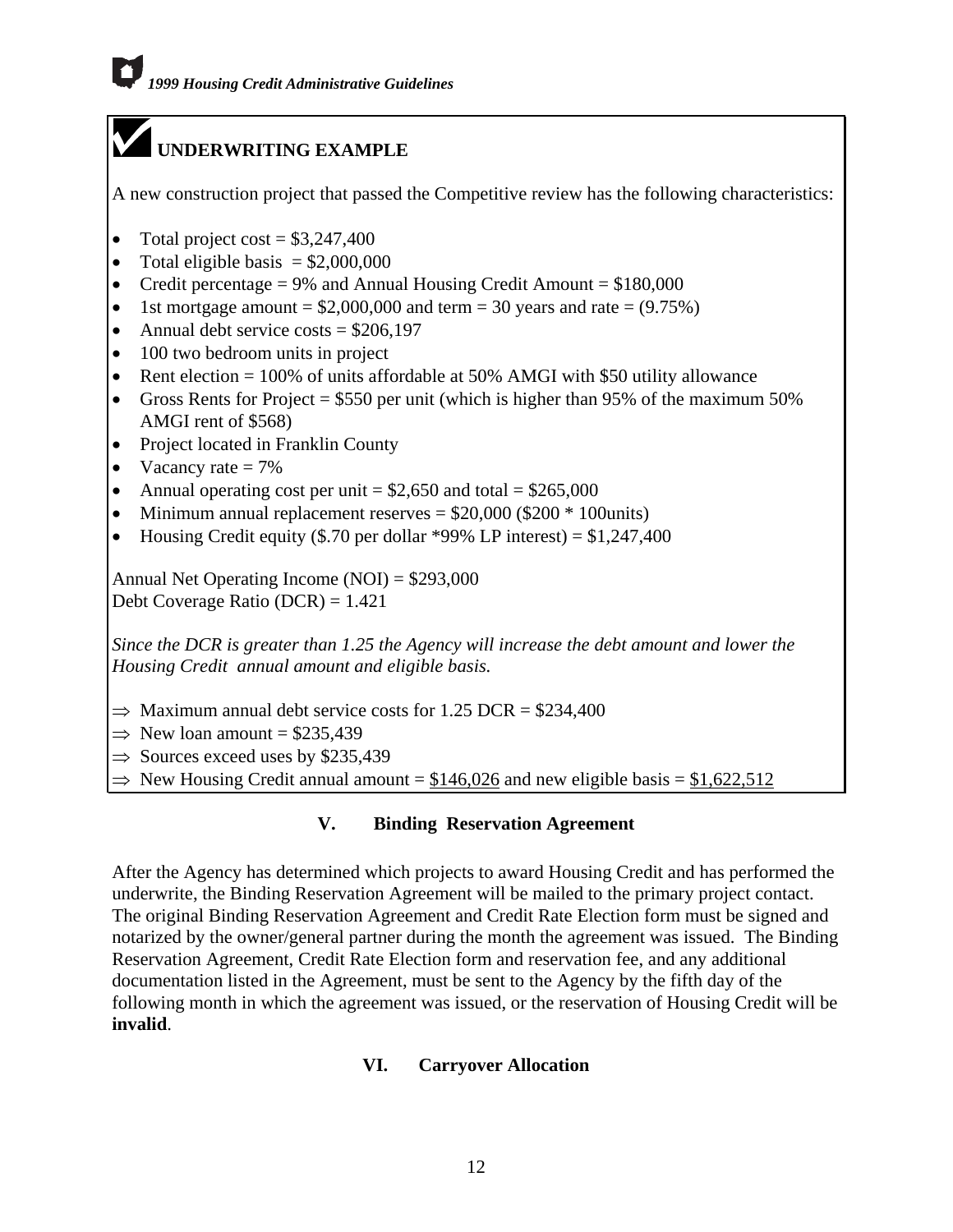## **PROJECTS PLACED-IN-SERVICE IN FIRST YEAR**

Projects that will be completed and placed-in-service in the same year in which they received a reservation should request form 8609 and not a Carryover Allocation Agreement. The owner of the project must submit all appropriate request documentation by the Carryover submission deadline for that year.

All projects must meet all Carryover Allocation requirements as described in Section 42 of the Internal Revenue Code and in Treasury Regulation 1.42-6.

The following are required to be submitted for all projects by the Carryover submission deadline:

- ♦ A completed OHFA Cost Certification form (*the most current version*) signed by the owner and accountant/attorney. These forms and instructions are available for downloading at **http://www.odod.ohio.gov/ohfa** or you may contact the Office of Planning & Development directly at 614-466-0400 or 1-800-848-1300 x6-0400.
- ♦ Federal Tax ID number for the owner.
- ♦ The project owner must, at a minimum, acquire all property or have entered into a longterm leasehold agreement. Acquisition must be evidenced by a copy of a recorded deed or recorded long-term lease for each site. Owners must also provide legible legal description and permanent parcel number for each site. These items will be used to facilitate the production of the project's Restrictive Covenant.
- ♦ Conditional commitment letters, including equity commitments, from non-OHFA lenders must be updated from those submitted with the application. This requirement may be waived for Round 2 projects that receive Binding Reservations.
- An appraisal meeting OHFA requirements if the project is seeking acquisition credit. Those requirements include:
	- ◊ preparation by a third party licensed (state does not matter) appraiser. Name, address, and license number must be included;
	- ◊ stated estimated value of the property at or before the date of acquisition (the date of acquisition equals the date the deed or lease is recorded). The estimated value cannot include the value of the Housing Credit;
	- ◊ adherence to the Uniform Standards of Appraisal Practice. A statement to this effect must be included in the report;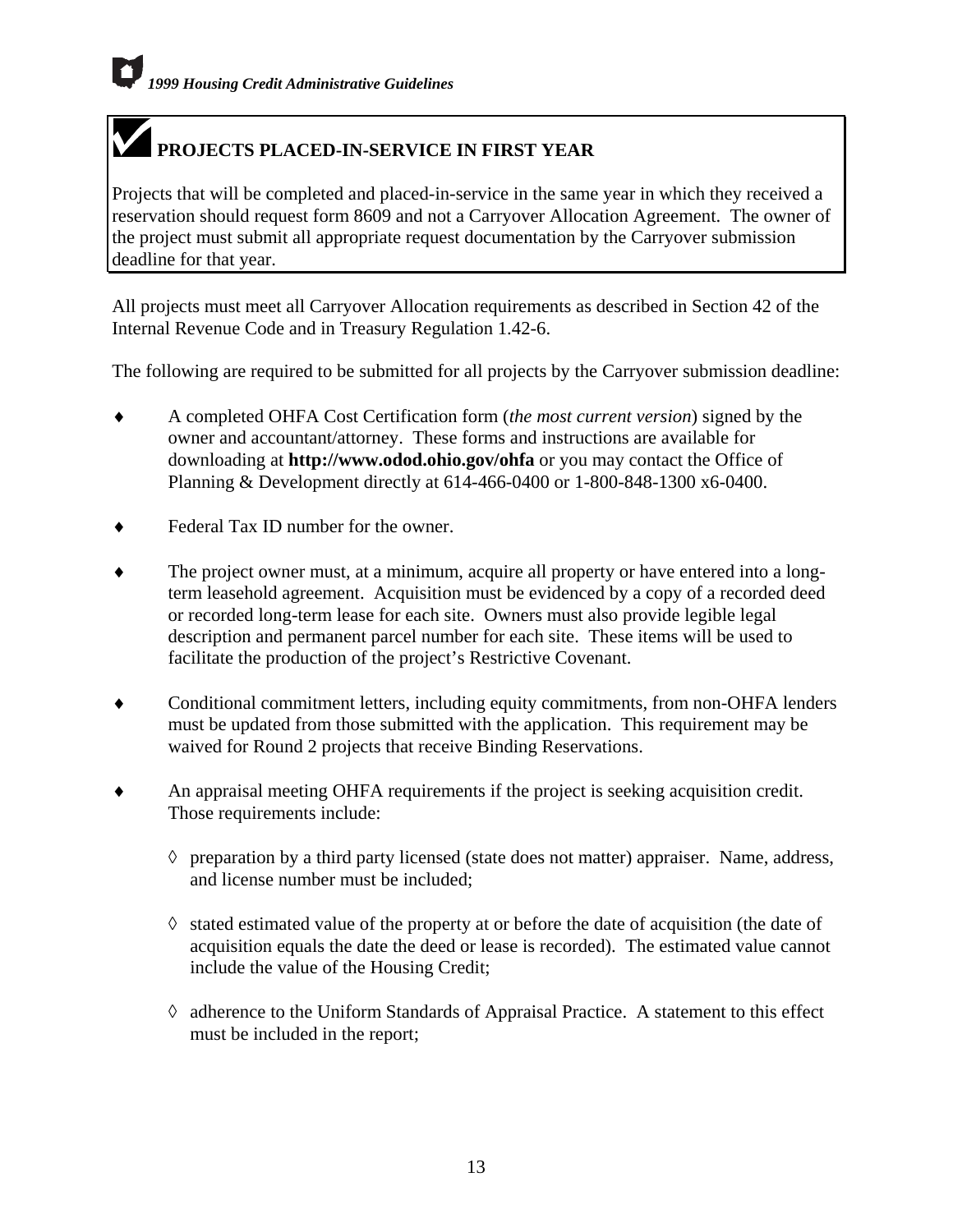- <span id="page-66-0"></span>◊ conducted in 1998, although the Agency will consider earlier reports on a case by case basis.
- Any additional conditions that appeared on the reservation with a performance date by Carryover submission.

Projects that meet all requirements will be given a Carryover Allocation Agreement and each building in the project will receive a Building Identification Number (BIN). Those buildings receiving an acquisition and substantial rehabilitation credit will receive one BIN for both Housing Credit types.

A Carryover Allocation Agreement is considered to be binding and will give the applicant 24 months from the end of the allocation year to complete the project and place the units in service. The Agency reserves the right to add conditions or require follow-up items in the Carryover Agreement that must be met before the Agency will issue 8609 Forms to the owner.

## **CARRYOVER TRAINING**

The Agency will hold a training that will cover the Carryover requirements and procedures for all recipients of a 1999 reservation of Housing Credit. The training will take place in Columbus. Please visit our Website at **http://www.odod.ohio.gov/ohfa** for information, or contact the Office of Planning & Development.

## **VII. Project Completion Stage / 8609 Request**

Upon project completion, the owner must notify the Agency of the placed-in-service date(s) of each building and submit:

- ♦ An OHFA Cost Certification form and instructions (*most current version*) signed by an independent accountant/attorney. These forms are available for downloading at **www.odod.ohio.gov/ohfa.**
- ♦ Certificates of Occupancy, unconditional, from the issuer of the building permits. Certificates of Completion or similar information from the owner will be accepted for Rehabilitation projects. The Agency reserves the right to conduct a site visit of a property to verify completion before issuing the 8609 forms to the owner.
- ♦ Permanent source(s) closing documents, executed by the borrower and the source provider(s). This includes all first and second mortgages, government loans, deferred fee notes, and grants. The Agency may, on a case by case basis, conditionally release the 8909 forms or issue a commitment letter to owners who are unable to immediately close their hard debt sources due to restrictions imposed by the lender. However, owners must have signed and executed firm commitments for funding and must have submitted their 8609 submission package by July 1, 1999. All closing documentation must be submitted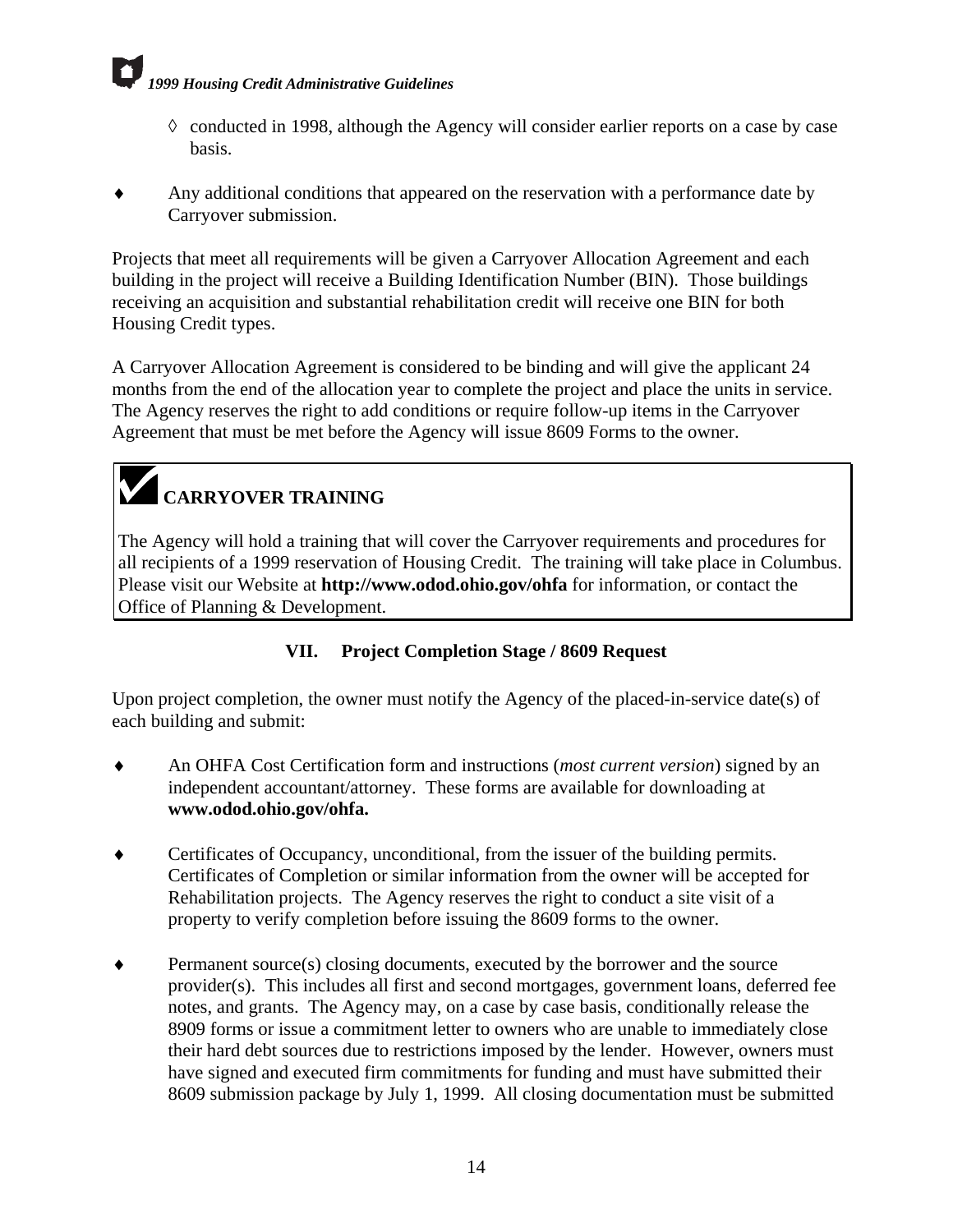<span id="page-67-0"></span>no later than December 31, 1999. All permanent hard debt sources must have a term no shorter than 15 years.

- ♦ Partnership agreement, executed by the limited and general partners.
- Copy of the appraisal submitted to the permanent lender may be required.
- **Recorded Restrictive Covenant.**
- ♦ Payment of the monitoring fee: 1999 projects \$125 per unit.

The Agency will mail out 8609 forms up to 90 working days after the request materials have been submitted to the Agency. Incomplete or insufficient request documentation will result in a delay of the 8609 form issuance.

## **VIII. Miscellaneous**

**Agency Participation Notification:** Project owner(s) and applicant(s) should coordinate with Agency personnel to provide the opportunity for public notification of the Agency's participation in a project.

**Plan Development:** OHFA receives input in the development of the Plan from the Housing Credit Advisory Committee and citizens at the public hearings. The Governor and OHFA's Board approve the QAP. OHFA encourages participation from interested parties during the public hearing and written comment process.

The Credit Advisory Committee is a working group that meets periodically in Columbus to discuss the QAP and other program details. Interest groups represented on the committee include: lenders, equity providers, for-profit developers, non-profit developers, special needs advocates, rural development advocates, urban development advocates, local government officials, market specialists, and others. The Agency always welcomes new representatives to replace retiring or inactive members. Anyone interested in joining or nominating someone for the committee should contact OHFA at (614) 466-0400.